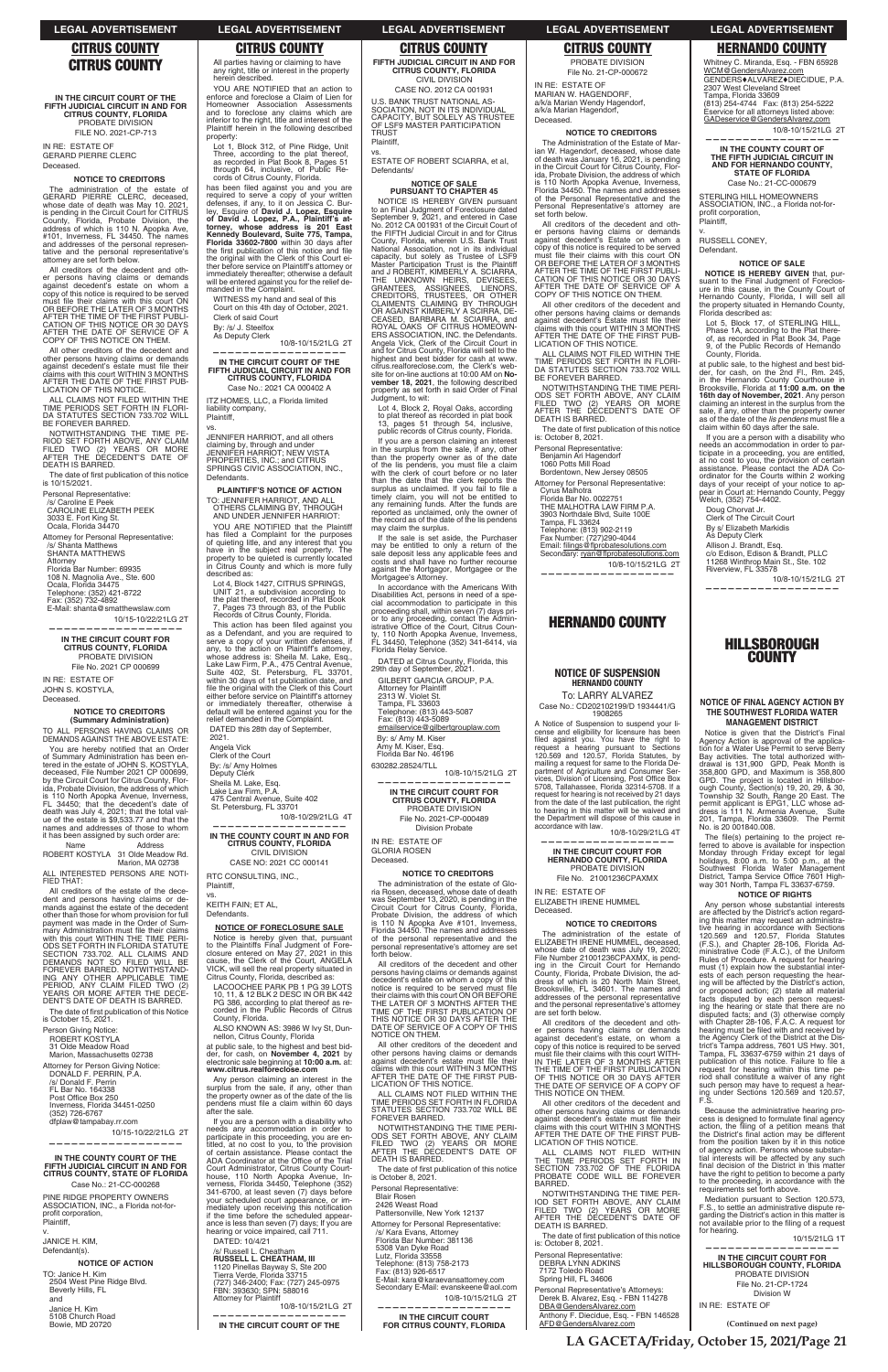YOU ARE NOTIFIED that an action to quiet title to the following property in Hills-borough County, Florida:

THE WEST 20 FEET OF THE FOLLOWING DESCRIBED REAL PROP-<br>ERTY: BEGINNING 315 FEET<br>SOUTH OF THE NORTHEAST CORNER OF LOT 281, RUSKIN COLONY<br>FARIMS, ACCORDING TO THE MAP<br>CAR PLAT THEREOF AS RECORD-<br>ED IN PLAT BOOK 5, PAGE 63, O

THE PUBLIC RECORDS OF HILL-<br>SBOROUGH COUNTY, FLORIDA;<br>THENCE RUN WEST 200 FEET,<br>THENCE RUN SOUTH 100 FEET,<br>THENCE RUN NORTH 100 FEET TO<br>THENCE RUN NORTH 100 FEET TO

quired to serve a copy of your written de-<br>fenses, if any, to it on Scott W. Fitzpatrick,<br>Esquire, the Plaintiff's attorney, whose<br>address is Owens Law Group, P.A., 811<br>Cypress Village Blvd., Ruskin, Florida<br>33573, on or b

THE POINT OF BEGINNING. has been filed against you and you are re-

this action:

file the original with the Clerk of this Court either before service on the Plaintiff attorney or immediately thereafter; otherwise a default will be entered against you for the relief demanded in the Complaint. Dated on September 22, 2021. Cindy Stuart Clerk of Circuit Court By s/ Jeffrey Duck Deputy Clerk

**TO: Cameron Gartrell Smith Last Known Residence: 3614 North 56th Street, Tampa, Florida 33619 Current Residence: Unknown Description: 30 year old, black male, 6'5" tall YOU ARE NOTIFIED** that an action for a Petition for Change of Name has been filed. You are required to serve a copy of<br>your written defenses, if any, to this ac-<br>tion on Martha-Irene Weed, Esquire, Pe-

All creditors of the decedent and other persons having claims or demands against decedent's estate on whom a copy of this notice is required to be served<br>must file their claims with this court ON<br>OR BEFORE THE LATER OF 3 MONTHS<br>AFTER THE TIME OF THE FIRST PUBLI-<br>CATION OF THIS NOTICE OR 30 DAYS<br>AFTER THE DATE OF SERVICE OF A<br>COPY

OWENS LAW GROUP, P.A. By: /s/ Scott W. Fitzpatrick, B.C.S. Florida Bar No. 0370710 OWENS LAW GROUP, P.A.

All other creditors of the decedent and<br>
other persons having claims or demands<br>
against decedent's estate must file their<br>
claims with this court WITHIN 3 MONTHS<br>
AFTER THE DATE OF THE FIRST PUB-LICATION OF THIS NOTICE.

ALL CLAIMS NOT FILED WITHIN THE TIME PERIODS SET FORTH IN FLORI-DA STATUTES SECTION 733.702 WILL BE FOREVER BARRED.

> 811-B Cypress Village Boulevard Ruskin, Florida 33573 (813) 633-3396 - Telephone (813) 633-3397 – Telecopier scott@owenslawgrouppa.com - Email

Attorney for Plaintiff

10/15-11/5/21LG 4T

The date of first publication of this notice is October 15, 2021.

> **—————————————————— IN THE CIRCUIT COURT OF THE THIRTEENTH JUDICIAL CIRCUIT IN AND FOR HILLSBOROUGH COUNTY, FLORIDA** FAMILY LAW DIVISION Case No.: 21-DR-005391 Division: J

GABRIELLE MARLEY ELLIS,

Petitioner.

**AMENDED NOTICE OF ACTION FOR PUBLICATION**

### Voter ID *.*  Hillsborough County Supervisor of Elections Eligibility Determinations (813) 744-5900 **2514 N. Falkenburg Rd. Tampa, FL 33619** Voter Name **Residence Address** City, Zip Code 17137093 Baker, Norman P 910 Birdie Way<br>8403 N 39th St Apollo Beach, 33572 110733005<br>127771285 Barfield, Sophia A<br>Brooks, Tavarus Tampa,33604<br>Tampa,33610 3807 Jackson Ct 3807 Jackson Ct<br>1905 LAKEWOOD Dr APT 201 129050717 Burnett, Winston L Brandon 33510 110679289<br>127971699 Collins, Dorothy E<br>Dunbar III, William 3080 Nelson Ave<br>8515 Tidewater Trl Dover,33527<br>Tampa,33619 21222693 Golfin III, Jessy 1703 Escort Ave 1703 Escort Ave<br>8204 Sunnyslope Dr<br>8422 DEL LAGO Cir APT 102<br>6920 N THATCHER Ave Tampa,33610 114752728<br>121783747 Harkins, David S<br>Kelly JR, Kacy A Tampa,33615<br>Tampa,33614 129498660 Navarro, Ricardo Tampa.33614 124043291 Padgett, Landon M<br>Ramos, Manuel L<br>Turner, Timothy C 14729 Waterchase Blvd 14729 Waterchase Blvd<br>413 BULLARD PKWY<br>721 N KINGSTOWNE CIR APT 1<br>922 Delaney Cir UNIT 101  $I$ ampa, $33626$ 121108596<br>119870257<br>128322564 Temple Terrace,33617<br>Brandon,33511-5858 Williams, Desmond Brandon, 33511

A Petition for Termination of Parental Rights under oath has been filed in this<br>court regarding the abovereferenced<br>children. You are to appear before at the **Edgecomb Courthouse (Annex) 800 E. Twiggs Street, Court Room 309, Tampa, Florida 33602** for a TERMINATION OF PARENTAL RIGHTS ADVISORY HEAR-ING. You must appear on the date and at the time specified.

**(Continued on next page)**

LAURA IMOGENE SLEDGE KIRBY Deceased.

# **NOTICE TO CREDITORS**

The administration of the estate of LAURA IMOGENE SLEDGE KIRBY, deceased, whose date of death was No-vember 19, 2020, is pending in the Circuit Court for HILLSBOROUGH County, Florida, Probate Division, the address of which<br>is Post Office Box 3360, Tampa, Florida 33601. The names and addresses of the personal representative and the personal representative's attorney are set forth below.

Pursuant to Administrative Order<br>AOSC20-23 of the Supreme Court of<br>Florida, all courts shall employ meth-<br>ods to minimize the risk of COVID-19<br>exposure. Pursuant to Administrative<br>Order S-2020-023 of the Thirteenth Ju**dicial Circuit in and for Hillsborough County, any essential dependency proceedings should be conducted through teleconferencing. ACCORDINGLY, YOU MUST MAKE YOURSELF AVAILABLE BY TELEPHONE ON THE DATE AND TIME SPECIFIED IN LIEU OF PERSON-AL APPEARANCE.**

NOTWITHSTANDING THE TIME PERI-ODS SET FORTH ABOVE, ANY CLAIM FILED TWO (2) YEARS OR MORE AFTER THE DECEDENT'S DATE OF DEATH IS BARRED.

Personal Representatives: /s/ Karen T. Barry Karen T. Barry 214 Old Blacksferry Ln Clinton, TN 37716 /s/ Charles William Barry, Jr. Charles William Barry, Jr. 214 Old Blacksferry Ln Clinton, TN 37716

Attorney for Personal Representative: /s/ Mary Greenwood McDermott Mary Greenwood McDermott, Esq. Florida Bar Number: 612456 Brandon Family Law Center, LLC 1038 E. Brandon Blvd. Brandon, FL 33511 Telephone: (813) 653-1744 Fax: (813) 654-6830 E-Mail: service@brandonfamilylaw.com

Sec E-Mail: mary@brandonfamilylaw.com 10/15-10/22/21LG 2T

**——————————————————**

**IN THE CIRCUIT COURT OF THE THIRTEENTH JUDICIAL CIRCUIT OF THE STATE OF FLORIDA, IN AND FOR HILLSBOROUGH COUNTY** JUVENILE DIVISION CASE NO.: 20-458

IN THE INTEREST OF: DIVISION: S I. W. 03/18/2019 Minor Child

**NOTICE OF ACTION** THE STATE OF FLORIDA:

TO: **Tiffany Nicole Wheeler** DOB: 03/28/1982

7007 Fleming Ave, Gibsonton, FL 33534

In re: The Name Change for: C. G. S. and C. G. C. S. Both Minor Children, by and through their Mother and next friend, **NOTICE OF ACTION**

This action is set before the **Honorable Kim Hernandez Brennan, Judge of the Circuit Court** at 10:15 **AM** on November 29, 2021.

Pursuant to Sections 39.802(4)(d) and

63.082(6)(g), Florida Statutes, you are hereby informed of the availability of avail-ability of private placement of the child with an adoption entity, as defined in Section 63.032(3), Florida Statutes.

> If you are a person with a disability who<br>needs any accommodation to participate<br>in this proceeding, you are entitled, at no<br>cost to you, to the provision of certain as-<br>sistance. Please contact Administrative<br>Office of th mediately upon receiving this notification if<br>the time before the scheduled appearance is less than 7 days. If you are hearing or voice impaired, call 711.

**FAILURE TO PERSONALLY APPEAR AT THIS ADVISORY HEARING CONSTI-TUTES CONSENT TO THE TERMINA-TION OF PARENTAL RIGHTS OF THIS CHILD. IF YOU FAIL TO APPEAR ON THE DATE AND TIME SPECIFIED, YOU MAY LOSE ALL LEGAL RIGHTS AS A PARENT TO THE CHILD WHOSE INI-TIALS APPEAR ABOVE.**

**If you are a person with a disability who needs any accommodation to participate in this proceeding, you are entitled, at no cost to you, to the pro**vision of certain assistance. Please<br>contact Administrative Office of the<br>Courts, Attention: ADA Coordinator,<br>800 E. Twiggs Street, Tampa, FL 33602,<br>Phone: 813-272-7040, Hearing Impaired:<br>1-800-955-8771, Voice impaired: 1**your scheduled court appearance, or**  immediately upon receiving this notifi-<br>cation if the time before the scheduled **appearance is less than 7 days. If you are hearing or voice impaired, call 711.**

PLEASE BE GOVERNED ACCORDINGLY Witness my hand and seal as the Clerk of said court, this 12th day of October, 2021. Cindy Stuart, Clerk of Circuit Court

> YOU ARE NOTIFIED that an action for dissolution of marriage has been filed against you and that you are required to serve a copy of your writ-ten defenses, if any, to it on MARIA A MARTINEZ, whose address is 3450 OAKWOOD DRIVE, WIMAUMA, FL 33598 on or before October 26, 2021, and file the original with the clerk of this<br>Court at 800 E. Twiggs Street, ROOM<br>101, Tampa, Florida 33602 before service on Petitioner or immediately thereafter. **If you fail to do so, a default may be entered against you for the relief demanded in the petition.**

Hillsborough County, Florida By: /s/ Pamela Morera Deputy Clerk

# 10/15-11/5/21LG 4T **——————————————————**

**You must keep the Clerk of the Cir**cuit Court's office notified of your cur-<br>rent address. (You may file Designation<br>of Current Mailing and E-Mail Address,<br>Florida Supreme Court Approved Fam-<br>ily Law Form 12.915.) Future papers in **this lawsuit will be mailed or e-mailed to the address(es) on record at the**  clerk's office.

**IN THE CIRCUIT COURT OF THE THIRTEENTH JUDICIAL CIRCUIT IN AND FOR HILLSBOROUGH COUNTY, FLORIDA** CIVIL DIVISION

CASE NO.: 21-CA-6592 DIVISION: E DEAN LEE DRIGGERS, Plaintiff,

vs.

JESSE KENNETH DRIGGERS, a/k/a JESSE K. DRIGGERS and J. K. DRIG-GERS, deceased, UNKNOWN HEIRS OF J. K. DRIGGERS, a/k/a J. K. DRIGGERS, UNKNOWN PARTY #1, UNKNOWN PARTY #2, UNKNOWN PARTY #3, AND UNKNOWN PARTY #4, THE NAMES BEING FICTITIOUS TO ACCOUNT FOR PARTIES IN POSSESSION and ALL OTHER UNKNOWN PARTIES, Defendants.

TO: Defendants, JESSE KENNETH

*De acuerdo al F.S. 98.075, los nombres de las personas en lista son potencialmente inelegibles para ser inscritos como votantes. Cualquier persona cuyo nombre aparezca abajo*  debe contactar a la oficina del Supervisor de Elecciones dentro de los 30 días de emisión de esta nota, para recibir información relacionada con la razón de su posible inelegibilidad y del procedimiento para resolver este asunto. No responder a esta nota dentro de los 30 días de la fecha de emisión puede conducir a determinar la inelegibilidad por el Supervisor de Elecciones y la remoción del nombre del votante del sistema de inscripción en el estado.

DRIGGERS, a/k/a JESSE K. DRIG-GERS and J.K. DRIGGERS, deceased, UNKNOWN HEIRS OF JESSE KEN-NETH DRIGGERS, a/k/a JESSE K. DRIGGERS and J.K. DRIGGERS, de-ceased, and ALL OTHER UNKNOWN PARTIES, if alive, and if dead, their unknown spouse(s), heir(s), devisee(s), grantee(s), judgment creditor(s), and all other parties claiming by, through, under, or against Defendants; the unknown spouse, heirs, devisees, grantees, and judgment creditors of Defendants, deceased, and all other parties claiming by, through, under, or against Defendants; and all unknown natural persons if alive, and if dead or not known to be dead or alive, their sev-

heirs, devisees, grantees, and judgment creditors, or other parties claiming by, through, or under those unknown natural persons; and the several and respective unknown assigns, succes-sors in interest, trustees, or any other person claiming by, through, under, or against any corporation or other legal entity named as a Defendant; and all claimants, persons or parties, natural or corporate, or whose exact legal status is unknown, claiming under any of the above-named or described Defendants or parties or claiming to have any right, title, or interest in the subject property described in Plaintiff's, DEAN LEE DRIGGERS, Complaint to Quiet Title to Real Property ("Complaint") filed in

PARA INFORMACIÓN O ASISTENCIA CON LOS DERECHOS DE RESTAURACIÓN, USTED PUEDE CONTACTAR:

• La Asociación NAACP del Condado de Hillsborough, en 308 E, Dr. Martin Luther King Jr., Suite "C". Informa que para una cita puede llamar a la oficina de lunes a viernes, al número de teléfono (813) 234-8683

- · Florida Rights Restoration Coalition, Llame al (877) 698-6830 o visite https://floridarrc.com
- State of Florida's Office of Executive Clemency. Llame al (800) 435-8286 o visite http://www.fcor.state fl.us/

10/15/21LG 1T

eral and respective unknown spouses,

titioner's attorney, whose address is 412 East Madison Street, Suite 1100, Tampa, Florida 33602, on or before November<br>15, 2021, and file the original with the<br>clerk of this court at Hillsborough Counthouse,<br>Courthouse, 800 E. Twiggs Street, Tam-<br>pa, Florida 33602, either before service on Petitioner's attorney or immediately thereafter; otherwise a default will be entered against you for the relief demanded in the petition.

Dated this 12th day of October, 2021. Cindy Stuart Clerk of the Circuit Court By: Sonia Santallana

Deputy Clerk 10/15-11/5/21LG 4T

**——————————————————**

**IN THE CIRCUIT COURT OF THE THIRTEENTH JUDICIAL CIRCUIT OF THE STATE OF FLORIDA, IN AND FOR HILLSBOROUGH COUNTY** JUVENILE DIVISION CASE NO.: 20-666 IN THE INTEREST OF: DIVISION:

tive Order S-2020-023 of the Thirteenth<br>Judicial Circuit in and for Hillsborough<br>County, any essential dependency pro-<br>ceedings should be conducted through<br>teleconferencing. ACCORDINGLY, YOU<br>MUST CONTACT YOUR ATTORNEY<br>TO M

**Management, and Circulation** 1. Publication Title, La Gaceta. 2. Publication Number, 299240. 3. Filing Date September 30, 2021. 4. Issue Frequency, Weekly. 5. Number of Issues Published Annually, 52. 6. Annual Subscription Price, \$35.00 in Hillsborough County. 7. Complete Mailing Address of Known Office of Publication, PO Box 5536, Tampa, FL 33675-5536, Hillsborough County. 8. Complete Mailing Address of Known Office of Headquarters or General<br>Business Office of Publisher, 3210 E. 7th<br>Ave. Tampa, FL 33605-4302 9. Full<br>Names and Complete Mailing Addresses<br>of Publisher, Editor, and Managing Editor,<br>Publisher, R. Patrick Mant ing Editor, Angela Manteiga, 3210 E. 7th<br>Avenue, Tampa, FL 33605-4302. 10.<br>Owner, La Gaceta Publishing, Inc., 3210<br>E. 7th Avenue, Tampa, FL 33605-4302; R.<br>Patrick Manteiga, 3210 E. 7th Avenue,<br>Tampa, FL 33605-4302. 11. Kno Percent or More of Total Amount of Bonds, Mortgages, or Other Securities, None. 13. Publication Title, La Gaceta, 14. Issue Date for Circulation Data Below, September 24, 2021.<br>15. Extent Average No. Copies No. Copies of and Nature of Each Issue During Single Issue Circulation Preceding 12 months Published Nearest to Filing Date a.<br>b.

D

A. C. 8/2/2016 Minor Child

**NOTICE OF ACTION** THE STATE OF FLORIDA: TO: Samantha Couch DOB: 2/20/1991 Last Known Address: 6137 Nightsky Ln. Gibsonton, FL 33534 A Petition for Termination of Parental Rights under oath has been filed in this court regarding the above-referenced children. You are to appear at the **Edgecomb Courthouse (Annex) 800 E. Twiggs Street, Court Room 310, Tampa, Flor-ida 33602** for a TERMINATION OF PA-RENTAL RIGHTS ADVISORY HEARING. You must appear on the date and at the time specified. This action is set before the **Honorable Lisa D. Campbell, Judge of the Circuit Court at 9:00 AM** on December 20, 2021. Pursuant to Sections 39.802(4)(d) and 63.082(6)(g), Florida Statutes, you are hereby informed of the availability of private placement of the child with an adoption entity, as defined in Section<br>63.032(3), Florida Statutes. **FAILURE TO PERSONALLY APPEAR AT THIS ADVISORY HEARING CONSTI-TUTES CONSENT TO THE TERMINA-TION OF PARENTAL RIGHTS OF THIS CHILD. IF YOU FAIL TO APPEAR ON THE DATE AND TIME SPECIFIED, YOU MAY LOSE ALL LEGAL RIGHTS AS A PARENT TO THE CHILD WHOSE INI-TIALS APPEAR ABOVE.** Judge Campbell Pursuant to Adminis-trative Order AOSC20-23 of the Supreme Court of Florida, all courts shall employ methods to minimize the risk of COV-ID-19 exposure. Pursuant to Administra-

PLEASE BE GOVERNED ACCORDINGLY Witness my hand and seal as the Clerk of said court, this 11th day of October, 2021. Cindy Stuart, Clerk of Circuit Court Hillsborough County, Florida By: /s/ Pamela Morera Deputy Clerk

 10/15-11/5/21LG 4T **——————————————————**

# **IN THE CIRCUIT COURT FOR HILLSBOROUGH COUNTY, FLORIDA**

PROBATE DIVISION File No. 21-CP-002235 Division Probate

IN RE: ESTATE OF ELKIN DARIO BERRIO, JR. Deceased.

# **NOTICE TO CREDITORS**

The administration of the estate of Elkin Dario Berrio, Jr. deceased, whose date of death was August 18, 2020, is pending in the Circuit Court for Hillsborough County, Florida, Probate Division, the address of which is Clerk of Court Probate Division, P.O. Box 3249, Tampa, FL 33601. The names and addresses of the personal representative and the personal representa-tive's attorney are set forth below.

All creditors of the decedent and other persons having claims or demands against decedent's estate on whom a copy of<br>this notice is required to be served must<br>file their claims with this court ON OR<br>BEFORE THE LATER OF 3 MONTHS<br>AFTER THE TIME OF THE FIRST PUBLI-<br>CATION OF THIS NOTICE OR 30 DAYS AFTER THE DATE OF SERVICE OF A COPY OF THIS NOTICE ON THEM.

All other creditors of the decedent and other persons having claims or demands against decedent's estate must file their<br>claims with this court WITHIN 3 MONTHS<br>AFTER THE DATE OF THE FIRST PUB-LICATION OF THIS NOTICE.

ALL CLAIMS NOT FILED WITHIN THE TIME PERIODS SET FORTH IN SECTION 733.702 OF THE FLORIDA PROBATE CODE WILL BE FOREVER BARRED.

NOTWITHSTANDING THE TIME PE-RIOD SET FORTH ABOVE, ANY CLAIM FILED TWO (2) YEARS OR MORE AFTER THE DECEDENT'S DATE OF DEATH IS BARRED.

The date of first publication of this notice<br>is October 15, 2021.

Personal Representative:

/s/ Maryorie Berrio Maryorie Berrio 14455 Haddon Mist Drive

Wimauma, FL 33598

Attorney for Personal Representative:

/s/ Jewel Leann Detmer Jewel Leann Detmer

Florida Bar No. 109429 880 Carillon Parkway St. Petersburg, FL 33716

Telephone: 305-439-4847

10/15-10/22/21LG 2T

**—————————————————— IN THE CIRCUIT COURT OF THE THIRTEENTH JUDICIAL CIRCUIT, IN AND FOR HILLSBOROUGH COUNTY, FLORIDA** Case No.: 21 0013465 Division: DP

MARIA A MARTINEZ, Petitioner,

and ABEL AGUILERA,

Respondent.

**NOTICE OF ACTION FOR DISSOLUTION OF MARRIAGE**

# **(NO CHILD OR FINANCIAL SUPPORT)**

TO: ABEL AGUILERA

Respondent's last known Address: UNKNOWN

The action is asking the court to decide how the following real or personal property should be divided: NONE

**Copies of all court documents in this**   $\overline{\phantom{a}}$  case, including orders, are available at the Clerk of the Circuit Court's office. **You may review these documents upon request.**

**WARNING: Rule 12.285, Florida Fam-**

# **HILLSBOROUGH COUNTY HILLSBOROUGH COUNTY HILLSBOROUGH COUNTY HILLSBOROUGH COUNTY HILLSBOROUGH COUNTY**

**Page 22/LA GACETA/Friday, October 15, 2021**



 $\overline{a}$ 

In accordance with F.S. 98.075, the names of the individuals listed below are potentially ineligible to be registered to vote. Any person whose name is listed below may contact the Supervisor of Elections office within 30 days of the date of this notice to receive information regarding the basis for the potential ineligibility and the procedure to resolve the matter. Failure to respond within 30 days of the date of this notice may result in a determination of ineligibility by the Supervisor of Elections and removal of the voter's name from the statewide voter registration system.

FOR INFORMATION OR ASSISTANCE WITH RIGHTS RESTORATION, YOU MAY CONTACT:

• Hillsborough County Branch NAACP, 308 E. Dr. MLK Jr. Blvd., Suite "C". Schedule an appointment by calling the office Monday - Friday (813) 234-8683.

- the office Monday Friday (813) 234-8683.<br>• Florida Rights Restoration Coalition. Call (877) 698-6830 or <u>visit https://floridarrc.com</u>
- State of Florida's Office of Executive Clemency. Call (800) 435-8286 or visit http://www.fcor.state.fl.us/

# **Statement of Ownership,**

|                             | and Nature of Each Issue During<br>Circulation Preceding 12 months                                                     |                                              |                     | Single Issue<br><b>Published Nearest</b><br>to Filing Date     |   |
|-----------------------------|------------------------------------------------------------------------------------------------------------------------|----------------------------------------------|---------------------|----------------------------------------------------------------|---|
| a.<br>b.                    | Total No. of Copies<br><b>Paid Circulation</b><br>1. Mailed Outside-County                                             | 6.475                                        |                     | 6,400                                                          |   |
|                             | Paid Subscriptions Stated<br>on PS Form 3541<br>2. Mailed In-County Paid<br>Subscriptions Stated on                    | 521                                          |                     | 493                                                            |   |
|                             | <b>PS Form 3541</b><br>3. Paid Distribution Outside<br>the Mails Including Sales<br>Through Dealers and Carriers,      | 2,127                                        |                     | 2,137                                                          |   |
|                             | Street Vendors, Counter Sales,<br>and Other Paid Distribution<br>Outside USPS                                          | 3,360                                        |                     | 3,321                                                          |   |
|                             | 4. Paid Distribution by Other<br>Classes of Mail Through<br>the USPS                                                   | 0                                            |                     |                                                                | Λ |
| C.<br>d.                    | <b>Total Paid Distribution</b><br>Free or Nominal Rate<br><b>Distribution</b>                                          | 6,008                                        |                     | 5,951                                                          |   |
|                             | 1. Free or Nominal Rate<br>Outside-County<br>as Stated on                                                              |                                              |                     |                                                                |   |
|                             | Form 3541<br>2. Free or Nominal Rate<br>In-County as                                                                   | 0                                            |                     |                                                                | 0 |
|                             | Stated on Form 3541<br>3. Free or Nominal Rate<br><b>Other Classes</b><br>Mailed Through                               | 0                                            |                     |                                                                | 0 |
|                             | the USPS<br>4. Free or Nominal Rate<br><b>Distribution Outside</b><br>the Mail (Carriers or                            | 0                                            |                     |                                                                | 0 |
| e.                          | other means)<br><b>Total Free or Nominal Rate</b>                                                                      | 304                                          |                     | 288                                                            |   |
| f.<br>g.<br>h.<br>i.<br>16. | <b>Distribution</b><br><b>Total Distribution</b><br>Copies not Distributed<br>Total<br>Percent Paid<br>Publication     | 304<br>6,312<br>163<br>6,475<br>95.18%<br>of |                     | 288<br>6,239<br>161<br>6,400<br>95.38%<br>Statement<br>of      |   |
|                             | Ownership, will<br>10/15/2021 issue of this publication.<br>17.<br>Signature and<br>/s/ R. Patrick Manteiga, Publisher | be                                           | printed<br>Title of | in<br>the<br>Editor,<br>Publisher, Business Manager, or Owner, |   |
|                             |                                                                                                                        |                                              |                     | 10/15/21 1T                                                    |   |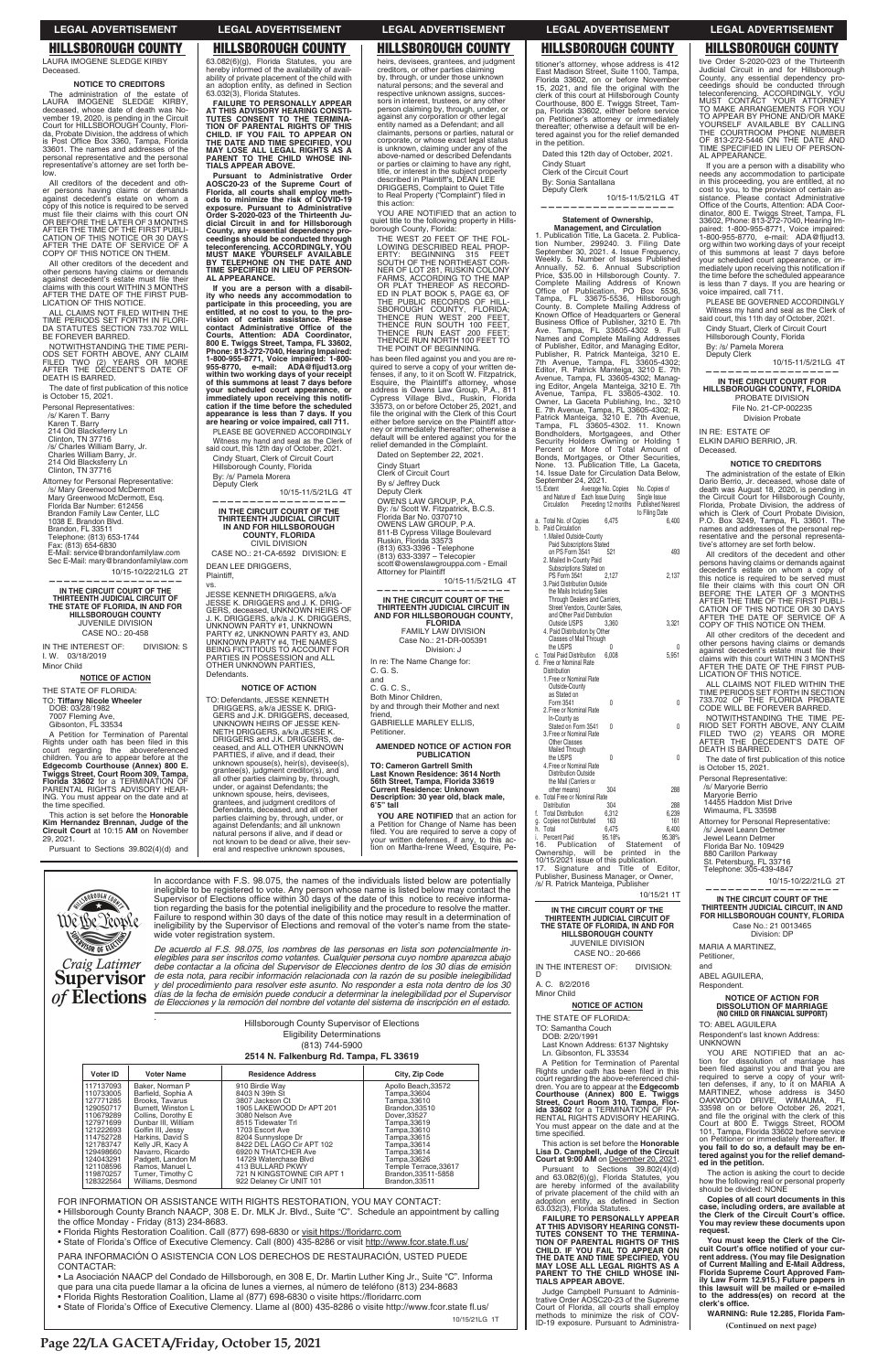**NOTICE OF PUBLIC HEARINGS REZONING OF PROPERTY CITY OF TEMPLE TERRACE** The City Council of the City of Temple Terrace, Florida, has scheduled PUBLIC

HEARINGS for November 2, 2021 and November 16, 2021 at 6:00 p.m., or as soon thereafter as possible in the Council Chambers at City Hall, 11250 N. 56th Street to consider adoption of the following Ordinance for the Zoning Reclassification Application 21-02 for properties with Folio Numbers 201198-0000 and<br>201200-0000 located at 234 Bullard Parkway, as depicted in the map below: **ORDINANCE 1518 AN ORDINANCE OF THE CITY OF TEMPLE TERRACE, FLORIDA, RE-ZONING 1.45± ACRES OF LAND LOCATED AT 234 BULLARD PARK-**

Persons who wish to appeal any decision made by the City Council with respect to any matter considered at this meeting will need a record of the proceedings, and for such purpose may need to ensure that a verbatim record of the proceedings is made, which record includes the testimony and evidence upon which the appeal is to be based. In accordance with Florida Statute Section 286.26, persons with disabilities needing special accommodations to participate in these meetings should contact the Mayor, through the City Clerk's office, no<br>later than 5:00 p.m. two business days prior to the meetings.

**WAY FROM ZONING CLASSIFICATION COMMERCIAL OFFICE (CO) TO PLANNED DEVELOPMENT (PD) (TEMPLE TERRACE) FOR RZP 21-02, REQUESTING SEVEN WAIVERS FROM LAND DEVELOPMENT CODE SECTIONS 12-291, 12-294, AND 12-768; PROVIDING FOR AMENDMENT OF THE OFFICIAL ZONING MAP OF THE CITY; PROVIDING SEVERABILITY, AN EFFECTIVE DATE, AND REPEALING ALL ORDINANCES OR PARTS OF ORDINANCES IN CONFLICT HEREWITH.**

**FERRYLAND AVE** 

RD

뱹

# FILLIAN AVE AT



Department during regular business hours at 813-506-6465.

to the proposed Ordinances. A copy of the application is available and may be emailed for public inspection by contacting the Community Development

Dated this 7th day of October 2021. Cheryl A. Mooney, City Clerk

other persons having claims or demands<br>against decedent's estate must file their<br>claims with this court WITHIN 3 MONTHS<br>AFTER THE DATE OF THE FIRST PUB-

10/15/21LG 1T

FOLIO: 107023.0000<br>CASE NO. COD-21-0000511<br>NAME OF VIOLATOR: LAZARO R LANTES LOCATION OF VIOLATION: 1201 N NEW JERSEY AVE, TAMPA, FL 33607<br>CODE SECTION: 5-105.1<br>LEGAL DESCRIPTION: WEST NAPLES LOTS 7 AND 8 BLOCK 4.

FOLIO: 180739.0000

CASE NO. COD-21-0000525<br>NAME OF VIOLATOR: Y BOYS INVESTMENTS LLC LOCATION OF VIOLATION: 6302 S CHURCH AVE, TAMPA, FL 33616<br>CODE SECTION: 5-105.1 22-8 22-58<br>LEGAL DESCRIPTION: SUNSET ADDITION LOT 14 AND N 1/2 OF LOT 15 BLK 3

FOLIO: 137370.0100<br>
NAME OF VIOLATOR: NORTH ROME MOBILE HOME COURT LLC<br>
LOCATION OF VIOLATION: 6700 N ROME AVE, TAMPA, FL 33604<br>
CODE SECTION: 5-105.1<br>
LEGAL DESCRIPTION: TRACT BEG AT PT ON W BDRY OF ROME AVE 25 FT N OF S<br>

CASE NO. COD-21-0000705<br>NAME OF VIOLATOR: FRANK O SARDUY

LOCATION OF VIOLATION: 2602 W MORRISON AVE, TAMPA, FL 33629<br>CODE SECTION: 5-105.1<br>LEGAL DESCRIPTION: NORTH NEW SUBURB BEAUTIFUL LOTS 15 AND 16 FOLIO: 118351.0000

CASE NO. COD-21-0002461<br>NAME OF VIOLATOR: DARYL KENT HILL REVOCABLE TRUST LOCATION OF VIOLATION: 114 S 12TH ST, TAMPA, FL 33602<br>CODE SECTION: 5-105.1<br>LEGAL DESCRIPTION: INTERSTATE INVESTMENT COMPANY'S PLAT NO 3 LOT 21 BLOCK

9/24-10/15/21LG 4T

**NOTICE OF PUBLIC HEARING**

As the result of being unable to effectuate certified mail notice to violators of the City Code,<br>Notice is hereby given that the Municipal Code Enforcement Hearing Master has sched-<br>uled a public hearing on **10/27/2021** at number, property owner(s), violation address, code section violated, and legal description<br>of subject property in that order. The hearing will be held in City Council Chambers, 3rd<br>Floor, City Hall, 315 E Kennedy Blvd., Ta

Please note that if any person decides to appeal any decision made by the Code Enforce-<br>ment Hearing Master with respect to any matter considered at the meeting or hearing, they<br>will need to ensure a verbatim record of the

ANY OTHER PARTY CLAIMING BY,<br>THROUGH, UNDER, OR AGAINST<br>JUNIUS E. HARDER, A/K/A J.E. HARDER, DECEASED, ET. AL.

OTHER PARTIES CLAIMING BY, THROUGH, UNDER, OR AGAINST JUNIUS E. HARDER, A/K/A J.E. HARDER, deceased,<br>whose current address is unknown.

UNKNOWN HEIRS, DEVISEES,<br>GRANTEES, ASSIGNEES, LIENORS,<br>CRANTEES, TRUSTEES, AND ANY<br>OTHER PARTIES CLAIMING BY,<br>OTHER PARTIES CLAIMING BY,<br>THROUGH, UNDER, OR AGAINST

The West 150 feet of the East 519 feet<br>of the N 1/4 of the NW 1/4 of the SE<br>1/4 of Section 35, Township 29 South,<br>Range 20 East, Hillsborough County,<br>Florida, LESS the North 170 feet and<br>LESS the South 33 feet thereof for

quired to serve a copy of your written de-<br>fenses, if any, to it on Kristopher E. Fer-<br>nandez, Esquire, whose address is 114 S.<br>Fremont Avenue, Tampa, Florida 33606,<br>on or before November 15, 2021, and file<br>the original wi

# **CASES TO BE HEARD AT THE 1:00 P.M. HEARING**

CASE NO. COD-21-0000056<br>LOCATION OF VIOLATION: 4606 W PAUL AVE, TAMPA, FL 33611<br>CODE SECTION: 22-8<br>CODE SECTION: 22-8 LEGAL DESCRIPTION: BAYBRIDGE REVISED LOT 3 BLOCK 27

FOLIO:132031.0000 CASE NO. COD-21-0000352

NAME OF VIOLATOR: HUNTER BARCOMB<br>LOCATION OF VIOLATION: 2110 W KENTUCKY AVE, TAMPA, FL 33607<br>CODE SECTIONS: 5-105.1 19-49 22-58 LEGAL DESCRIPTION: RIO VISTA W 20 FT OF LOT 5 AND E 35 FT OF LOT 6 BLOCK 8 FOLIO:110101.0000

CASE NO. COD-21-0000430<br>LOCATION OF VIOLATION: 2110 W SPRUCE ST, TAMPA, FL 33607<br>CODE SECTION: 5-105.1<br>LEGAL DESCRIPTION: MAC FARLANES REV MAP OF ADDITIONS TO WEST TAMPA<br>LEGAL DESCRIPTION: MAC FARLANES REV MAP OF ADDITIONS

E 2/3 OF LOT 3 BLC<br>FOLIO:178654.0000 2/3 OF LOT 3 BLOCK 1

CASE NO. COD-21-0000445 NAME OF VIOLATOR: CARLOS LUIS VILAR AND ALEXIS ROLON<br>LOCATION OF VIOLATION: 4514 N JAMAICA ST, TAMPA, FL 33614 CODE SECTION: 5-105.1<br>LEGAL DESCRIPTION: PLAZA TERRACE UNIT NO 4 N 25 FT OF LOT 11 AND S 53<br>FT OF LOT 12 BLOCK 10

SHIRLEY S. HARDER, deceased, whose current address is unknown. YOU ARE HEREBY NOTIFIED that an action to quiet title regarding the following described property located in Hillsborough County, Florida:<br>The West 150 feet of the East 519 feet

right of way for Bama Road. has been filed against you. You are re-

Dated: September 24, 2021 Cindy Stuart Clerk of the Circuit Court By: /s/ Jalisa Wilkinson-Surcy<br>Deputy Clerk<br>10/15 11/5

TO: TURF PRO SYNTHETICS, LLC k/n/a MONKEY BUSINESS PROPERTIES LLC d/b/a GREEN MONKEY TURF

YOU ARE NOTIFIED that an action for Breach of Contract known as *CSCH, LLC v. TURF PRO SYNTHETICS, LLC k/n/a MONKEY BUSINESS PROPERTIES, LLC d/b/a GREEN MONKEY TURF*, Case Number 21-CA-007481, has been filed<br>against you in the Circuit Court in and for<br>Hillsborough County, Florida, and you are<br>required to serve a copy of your written de-<br>fenses, if any, on or before November 15,<br>2021, or with the first publication of this Notice on AMY<br>L. DRUSHAL, of Trenam, Kemker, Scharf,<br>Barkin, Frye, O'Neill & Mullis, P.A., Plain-<br>Birkin, Frye, O'Neill & Mullis, P.A., Plain-<br>tiff's attorney, whose address is 101 E.<br>Kennedy wise a default will be entered against you for the relief demanded in the Complaint. This notice shall be published once each week for four consecutive weeks in La Gaceta.

The administration of the estate of DE-<br>LORES MAE CUNNINGHAM, deceased,<br>whose date of death was April 2, 2021; File<br>Number 21-CP-002976, is pending in the<br>Circuit Court for Hillsborough County, Flor-<br>ida, Probate Division, representative and the personal represen-tative's attorney are set forth below.

6 **(Continued on next page)**

Plaintiff, v.

> The date of first publication of this notice is: October 15, 2021.

UNKNOWN HEIRS, DEVISEES, GRANTEES, ASSIGNEES, LIENORS, CREDITORS, TRUSTEES, AND

Personal Representative's Attorneys: s/ Derek B. Alvarez, Esq. - FBN: 114278 DBA@GendersAlvarez.com Anthony F. Diecidue, Esq. - FBN: 146528 AFD@GendersAlvarez.com Whitney C. Miranda, Esq. - FBN: 65928 WCM@GendersAlvarez.com GENDERS $*$ ALVAREZ $*$ DIECIDUE, P.A.

AGREEMED A

**AVE** 

Defendants.

**NOTICE OF ACTION** TO: UNKNOWN HEIRS, DEVISEES, GRANTEES, ASSIGNEES, LIENORS, CREDITORS, TRUSTEES, AND ANY

> NOTWITHSTANDING THE TIME PE-RIOD SET FORTH ABOVE, ANY CLAIM FILED TWO (2) YEARS OR MORE AFTER THE DECEDENT'S DATE OF DEATH IS **BARRED**

The date of first publication of this notice<br>is: October 15th, 2021.

PROBATE DIVISION CASE NO: 21-CP-003397 DIVISION: A

ther before service on Plaintiff's attorney or immediately thereafter. Otherwise, a default will be entered against you for the relief demanded in the Complaint. If you are a person with a disability who

needs any accommodation in order to<br>participate in this proceeding, you are en-<br>titled, at no cost to you, to the provision<br>of certain assistance. Please contact the<br>ADA Coordinator, Hillsborough County<br>Court Tampa, Florid

The administration of the estate of<br>HELMUT F. ARENS, deceased, file<br>number 21-CP-003397, is pending in the<br>Circuit Court for Hillsborough County,<br>Florida, Probate Division, the address of which is P.O. Box 1110, Tampa, Florida 33601-1110. The names and addresses of the personal representative and the personal representative's attorney are set forth below. This estate is intestate.

time before the scheduled appearance is less than seven (7) days; if you are hear-ing or voice impaired, call 711

Dated: October 12, 2021. Cindy Stuart Clerk of the Circuit Court By s/ Sonia Santallana as Deputy Clerk

Kristopher E. Fernandez, Esq. 114 S. Fremont Ave., Tampa, FL 33606

10/15-11/5/21LG 4T

Attorney for Personal Representative: s/ John P. Flanagan, Jr., Esq. 710 Oakfield Drive Suite 101 Brandon, FL 33511 (813) 681-5587<br>patflan@verizon.net<br>FBN: 218499

**—————————————————— IN THE CIRCUIT COURT FOR HILLSBOROUGH COUNTY, FLORIDA** PROBATE DIVISION

**ily Law Rules of Procedure, requires certain automatic disclosure of documents and information. Failure to com-ply can result in sanctions, including dismissal or striking of pleadings.**

Deputy Clerk 10/15-11/5/21LG 4T **——————————————————**

**IN THE CIRCUIT COURT OF THE THIRTEENTH JUDICIAL CIRCUIT IN AND FOR HILLSBOROUGH COUNTY, FLORIDA** CIVIL DIVISION Case No. 21-CA-007481 Division C

CSCH, LLC, a Florida limited liability company, Plaintiff, v.

TURF PRO SYNTHETICS, LLC k/n/a MONKEY BUSINESS PROPERTIES, LLC d/b/a GREEN MONKEY TURF, a Florida limited liability company, Defendant.

## **NOTICE OF ACTION**

All interested persons may appear at the meetings and be heard with respect<br>to the proposed Ordinances. A copy of the application is available and may<br>be emailed for public inspection by contacting the Community Developmen Department during regular business hours at 813-506-6465.

WITNESS my hand and the seal of this Court on October 12, 2021.

Cindy Stuart Clerk of the Court

By s/ Sonia Santallana

As Deputy Clerk

10/15-11/5/21LG 4T

**—————————————————— IN THE CIRCUIT COURT IN AND FOR HILLSBOROUGH COUNTY, FLORIDA** CIVIL DIVISION CASE NO. 21-CA-7831 Division C NANCY DALE, SUCCESSOR TRUSTEE

OF THE JAMES N. DALE, SR., REVOC-ABLE INTER VIVOS TRUST DATED MARCH 9TH, 2018,

File No. 21-CP-002976 Division A

IN RE: ESTATE OF DELORES MAE CUNNINGHAM Deceased.

# **NOTICE TO CREDITORS**

All creditors of the decedent and other

persons having claims or demands against decedent's estate, on whom a copy of this<br>notice is required to be served must file<br>their claims with this court WITHIN THE<br>LATER OF 3 MONTHS AFTER THE TIME<br>OF THE FIRST PUBLICATION OF THIS<br>NOTICE OR 30 DAYS AFTER THE DATE TICE ON THEM.

All other creditors of the decedent and

LICATION OF THIS NOTICE.

ALL CLAIMS NOT FILED WITHIN THE TIME PERIODS SET FORTH IN SECTION 733.702 OF THE FLORIDA PROBATE CODE WILL BE FOREVER BARRED.

NOTWITHSTANDING THE TIME PE-RIOD SET FORTH ABOVE, ANY CLAIM FILED TWO (2) YEARS OR MORE AFTER THE DECEDENT'S DATE OF DEATH IS BARRED.

Personal Representative: ESSIE MAE NIBLACK

54 NW 10th Avenue Del Ray Beach, FL 33444

2307 West Cleveland Street Tampa, Florida 33609 Phone: (813) 254-4744 Fax: (813) 254-5222 Eservice for all attorneys listed above: GADeservice@GendersAlvarez,com

10/15-10/22/21LG 2T

**—————————————————— IN THE CIRCUIT COURT OF THE 13TH JUDICIAL CIRCUIT, IN AND FOR HILLSBOROUGH COUNTY, FLORIDA** PROBATE DIVISION File No.: 19-CP-002896

Division: A

IN RE: ESTATE OF RODERICK CALVIN COUNCIL Deceased.

**NOTICE TO CREDITORS**

The administration of the estate of ROD-ERICK CALVIN COUNCIL, deceased, File Number 19-CP-002896 is pending in the Circuit Court for Hillsborough County,<br>
Florida, Probate Division, the address of<br>
which is 800 Twiggs Street, Tampa, Flor-<br>
ida 33602. The names and addresses of<br>
the Personal Representative and the Personal Representative's attorney are set forth below.

All creditors of the decedent and other persons having claims or demands against the decedent's estate, including unma-<br>tured, contingent or unliquidated claims, on<br>whom a copy of this notice is served, must<br>file their claims with this Court WITHIN THE<br>LATER OF THREE (3) MONTHS AFTER<br>OF THIS NOTICE OR COPY OF THIS NOTICE ON THEM.

All other creditors of the decedent and other persons having claims or demands<br>against the decedent's estate, including<br>unmatured, contingent or unliquidated<br>claims, must file their claims with this Court<br>WITHIN THREE (3) MONTHS AFTER THE<br>DATE OF THE FIRST PUBLI THIS NOTICE.

ALL CLAIMS NOT FILED WITHIN THE TIME PERIODS SET FORTH IN SECTION 733.722, FLORIDA STATUTES, WILL BE FOREVER BARRED.

Personal Representative:

Shanell Pleas-Keefer 9906 Oklawaha Avenue

Tampa, FL 33617

Attorney for Personal Representative:

/s/ Keith T. Appleby, Esq. Attorney for Petitioner Florida Bar #11028

Banker Lopez Gassler P.A. 501 East Kennedy Blvd., Suite 1700 Tampa, FL 33602

Telephone No. (813) 221-1500

 10/15-10/22/21LG 2T **——————————————————**

**IN THE CIRCUIT COURT FOR THE THIRTEENTH JUDICIAL CIRCUIT IN AND FOR HILLSBOROUGH COUNTY, FLORIDA**

IN RE: THE ESTATE OF HELMUT F. ARENS Deceased.

# **NOTICE TO CREDITORS**

ALL INTERESTED PERSONS ARE NOTIFIED THAT:

All persons on whom this notice is served who have objection that challenge<br>the validity of the will, the qualifications<br>of the personal representative, venue, or jurisdiction of this Court are required to<br>file their objection with this Court WITHIN<br>THE LATER OF THREE MONTHS AF-TER THE DATE OF THE FIRST PUBLI-CATION OF THlS NOTICE OR THIRTY DAYS AFTER THE DATE OF SERVICE OF A COPY OF THIS NOTICE ON THEM.

All creditors of the decedent and other persons having claims or demands against decedent's estate on whom a copy of this notice is served within three months<br>after the date of the first publication of<br>this notice must file their claims with this Court WITHIN THE LATER OF THREE MONTHS AFTER THE DATE OF THE FIRST PUBLICATION OF THIS NOTICE OR THIRTY DAYS AFTER THE DATE OF SERVICE OF A COPY OF THIS NOTICE ON THEM. All other creditors of the decedent and persons having claims or demands against<br>the decedent's estate must file their claims<br>with this Court WITHIN THREE MONTHS AFTER THE DATE OF THE FIRST PUB-LICATION OF THIS NOTICE.

**ALL CLAIMS, DEMANDS AND OB-JECTIONS NOT SO FILED WILL BE FOREVER BARRED.**

The date of the first publication of this<br>Notice is October 15, 2021.

Personal Representative: s/ HELMUTH ARENS 11816 Holly Crest Lane Riverview, FL 33569

 10/15-10/22/21LG 2T **——————————————————**

**IN THE CIRCUIT COURT FOR THE THIRTEENTH JUDICIAL CIRCUIT IN AND FOR HILLSBOROUGH COUNTY, FLORIDA**

# **LEGAL ADVERTISEMENT LEGAL ADVERTISEMENT LEGAL ADVERTISEMENT LEGAL ADVERTISEMENT LEGAL ADVERTISEMENT**

**LA GACETA/Friday, October 15, 2021/Page 23**

10/15/21LG 1T

# **HILLSBOROUGH COUNTY HILLSBOROUGH COUNTY HILLSBOROUGH COUNTY HILLSBOROUGH COUNTY HILLSBOROUGH COUNTY**

**NOTICE OF PUBLIC HEARINGS**

**LAND DEVELOPMENT CODE TEXT AMENDMENT CITY OF TEMPLE TERRACE**

The City Council of the City of Temple Terrace, Florida, has scheduled **PUBLIC HEARINGS** for November 2, 2021 and November 16, 2021 at 6:00 p.m., or as soon thereafter as possible in the Council Chambers at City Hall, 11250 N. 56th Street to consider adoption of the following Ordinance amending Section<br>12-40. – Definitions, Article VI., and Article IX. in the City Land Development Code, as more particularly described below:

# **ORDINANCE 1517**

**AN ORDINANCE OF THE CITY OF TEMPLE TERRACE, FLORIDA, RELAT- ING TO FLOODPLAIN MANAGEMENT, AMENDING THE CITY OF TEMPLE TERRACE CODE OF ORDINANCES CHAPTER 12 OF THE LAND DEVEL-OPMENT CODE SECTION 12-40 DEFINITIONS, ARTICLE VI, ENTITLED "VARIANCES", AND ARTICLE IX, DIVISION 3 ENTITLED "FLOODPLAIN MANAGEMENT" TO PROVIDE CRITERIA FOR ACCESSORY STRUC-TURES IN FLOOD HAZARD AREAS AND TO SPECIFY ELEVATION OF MANUFACTURED HOMES IN FLOOD HAZARD AREAS; PROVIDING FOR APPLICABILITY AND SEVERABILITY; PROVIDING FOR AN EFFECTIVE DATE; AND REPEALING ALL ORDINANCES OR PARTS OF ORDINANCES IN CONFLICT HEREWITH.**

Persons who wish to appeal any decision made by the City Council with respect to any matter considered at this meeting will need a record of the proceedings, and for such purpose may need to ensure that a verbatim record of the proceedings is made, which record includes the testimony and evidence upon which the appeal is to be based. In accordance with Florida Statute Section 286.26, persons with disabilities needing special accommodations to participate in these meetings should contact the Mayor, through the City Clerk's office, no later than 5:00 p.m. two business days prior to the meetings.

Dated this 7th day of October 2021.

Cheryl A. Mooney, City Clerk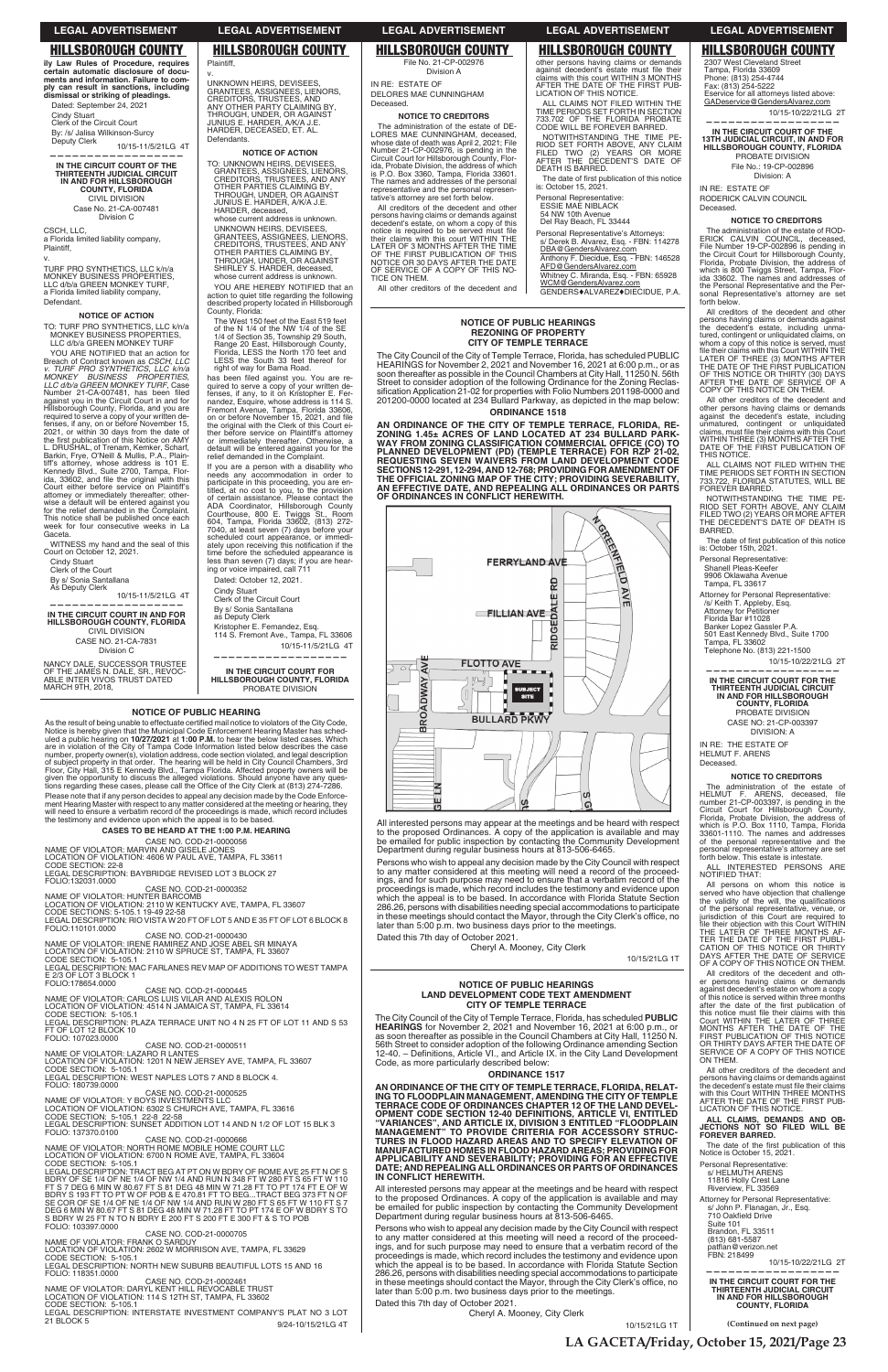# **NOTICE OF PUBLIC HEARING**

As the result of being unable to effectuate certified mail notice to violators of the City Code,<br>Notice is hereby given that the Municipal Code Enforcement Hearing Master has sched<br>and a public hearing on 11/10/2021 at 9:0 Please note that if any person decides to appeal any decision made by the Code Please note that if any person decides to appeal any decision made by the Code Enforce-<br>ment Hearing Master with respect to any matter considered at the meeting or hearing, they<br>will need to ensure a verbatim record of the

# **CASES TO BE HEARD AT THE 9:00 A.M. HEARING**

CASE NO. COD-21-0002069<br>NAME OF VIOLATOR: SANTIAGO AND JULIA DELFINO<br>LOCATION OF VIOLATION: 2707 W SAINT JOHN ST, TAMPA, FL 33607<br>CODE SECTION: 19-231(15)b<br>LEGAL DESCRIPTION: VILLA SAINT LOUIS LOT 13 BLOCK 9

FOLIO: 180004.0000

CASE NO. COD-21-0002766<br>NAME OF VIOLATOR: POINTE PLAZA ASSOCIATES LLC ETAL, BR LIVE<br>LOCATION OF VIOLATION: 4410 W BOY SCOUT BLVD, TAMPA, FL 33607

CODE SECTION: 19-237(3)<br>LEGAL DESCRIPTION: WEST SHORE ESTATES LOTS 1 TO 24 INCL LESS STATE<br>RD 589 BLOCK 46 AND PART OF VACATED SPRUCE STREET ABUTTING THEREOF<br>AND ALL THAT PART OF LOTS 23 AND 24 BLOCK 39 LYING S OF THE S LI

CASE NO. COD-21-0002858<br>LOCATION OF VIOLATION: 3401 W AIFONSO AND AURORA ALFONSO<br>LOCATION OF VIOLATION: 3401 W AILEEN ST, TAMPA, FL 33607<br>CODE SECTION: 19-231(15)C<br>CLOSED ALLEY ABUTTING ON N BLOCK 64<br>CLOSED ALLEY ABUTTING

# FOLIO: 109941.0000

المستحدث CASE NO. COD-21-0002973<br>NAME OF VIOLATOR: AZUCENA ABED

LOCATION OF VIOLATION: 3501 N LINCOLN AVE, TAMPA, FL 33607<br>CODE SECTION: 19-231(15)C<br>LEGAL DESCRIPTION: DREW'S JOHN H 1ST EXTENSION LOTS 13 AND 14 AND S 1/2 OF CLOSED ALLEY ABUTTING ON N BLOCK 46

# FOLIO: 176751.0000

FOLIO: 194934.0000

# **CASES TO BE HEARD AT THE 1:00 P.M. HEARING**

CASE NO. COD-21-0000704 NAME OF VIOLATOR: ORLANDO MACHIN AND VIKTORIYA GUENTCHEVA<br>LOCATION OF VIOLATION: 3318 W BRADDOCK ST, TAMPA, FL 33607<br>CODE SECTION: 5-105.1

LEGAL DESCRIPTION: JOHN H DREW'S FIF<br>CLOSED ALLEY ABUTTING ON S BLOCK 54<br>FOLIO: 109746.0000 FIRST EXTENSION LOT 9 AND N 1/2 OF

CASE NO. COD-21-0000911

NAME OF VIOLATOR: GABY VASQUEZ INVESTMENT INC<br>LOCATION OF VIOLATION: 6014 N 19TH ST, TAMPA, FL 33610<br>CODE SECTION: 5-105.1 LEGAL DESCRIPTION: CALIFORNIA HEIGHTS ADDITION LOT 2 BLOCK G FOLIO: 150621.0000

CASE NO. COD-21-0001684<br>NAME OF VIOLATOR: FRANK P AND JACKIE R RIPA<br>LOCATION OF VIOLATION: 198 BLANCA AVE, TAMPA, FL 33606<br>CODE SECTION: 5-105.1

LEGAL DESCRIPTION: DAVIS ISLANDS PB10 PG52 TO 57 AND PB17 PG5 TO 9 LOT 153 LESS LOT BEG AT SELY COR & RUN WLY 7.5 FT NLY TO PT 5.2 FT WLY OF<br>NELY COR AND ELY 5.2 FT TO COR AND SLY TO POB BLOCK 6

CASE NO. COD-21-0001945

The administration of the estate of<br>ROBERT CHRISTOPHER HARDING,<br>deceased, file number 21-CP-002779, is<br>pending in the Circuit Court for Hillsbor-<br>ough County, Florida, Probate Division,<br>the address of which is P.O. Box 111 tative and the personal representative's attorney are set forth below. This estate is intestate.

All creditors of the decedent and oth-er persons having claims or demands against decedent's estate on whom a copy of this notice is served within three months<br>after the date of the first publication of<br>this notice must file their claims with this<br>Court WITHIN THE LATER OF THREE<br>MONTHS AFTER THE DATE OF THE<br>FIRST PUBLICATION OF THIS NO

All other creditors of the decedent and persons having claims or demands against<br>the decedent's estate must file their claims with this Court WITHIN THREE MONTHS AFTER THE DATE OF THE FIRST PUB-LICATION OF THIS NOTICE. ALL CLAIMS, DEMANDS AND OBJEC-TIONS NOT SO FILED WILL BE FOR-EVER BARRED. The date of the first publication of this<br>Notice is October 15, 2021.

Personal Representative: s/ RICHARD BRYAN HARDING 15232 W. Cedar Bend Lane Wapanucka, OK 73461 Attorney for Personal Representative: s/ John P. Flanagan, Jr., Esq.<br>710 Oakfield Drive

> The date of first publication of this notice is October 15, 2021. Personal Representative:

PROBATE DIVISION CASE NO: 21-CP-002779 DIVISION: A

IN RE: ESTATE OF ROBERT CHRISTOPHER HARDING Deceased.

## **NOTICE TO CREDITORS**

- C.R. B/M<br>C.R. B/M
- C.R. B/M 12/20/2012
- B/M 1/4/2012<br>B/M 12/5/2003 T.Y. B/M 12/5/2003<br>EX B/M 7/26/2002
- $E.Y.$  B/M Minor Children
	- **NOTICE OF ACTION**

ALL INTERESTED PERSONS ARE NOTIFIED THAT:

> Pursuant to Sections 39.802(4)(d) and 63.082(6)(g), Florida Statutes, you are hereby informed of the availability of private placement of the child with an adoption entity, as defined in Section 63.032(3),<br>Florida Statutes.

All persons on whom this notice is served who have objection that challenge<br>the validity of the will, the qualifications of the personal representative, venue, or<br>jurisdiction of this Court are required to<br>file their objection with this Court WITHIN<br>THE LATER OF THREE MONTHS AF-<br>TER THE DATE OF THE FIRST PUBLI-<br>CATION OF THIS NOTICE OR THIRT OF A COPY OF THIS NOTICE ON THEM.

> FAILURE TO PERSONALLY AP-<br>PEAR AT THIS ADVISORY HEARING<br>CONSTITUTES CONSENT TO THE<br>TERMINATION OF PARENTAL RIGHTS<br>OF THESE CHILDREN. IF YOU FAIL **TO APPEAR ON THE DATE AND TIME SPECIFIED, YOU MAY LOSE ALL LE-GAL RIGHTS AS A PARENT TO THE CHILDREN WHOSE INITIALS APPEAR ABOVE.**

> Pursuant to Administrative Order AOSC20-23 of the Supreme Court of Florida, all courts shall employ methods to min-imize the risk of COVID-19 exposure. Pursuant to Administrative Order S-2020-023 of the Thirteenth Judicial Circuit in and for Hillsborough County, any essential depen-dency proceedings should be conducted through teleconferencing. ACCORDING-LY, YOU MUST CONTACT YOUR AT-TORNEY TO MAKE ARRANGEMENTS FOR YOU TO APPEAR BY PHONE AND/<br>OR MAKE YOURSELF AVAILABLE BY<br>CALLING THE COURTROOM PHONE<br>NUMBER OF 813-272-5446 ON THE<br>DATE AND TIME SPECIFIED IN LIEU OF<br>PERSONAL APPEARANCE.

SERVICE OF A COPY OF THIS NOTICE

ON THEM.

If you are a person with a disability who<br>needs any accommodation to participate<br>in this proceeding, you are entitled, at no<br>cost to you, to the provision of certain as-<br>sistance. Please contact Administrative<br>Office of th org within two working days of your receipt of this summons at least 7 days before your scheduled court appearance, or immediately upon receiving this notification if<br>the time before the scheduled appearance is less than 7 days. If you are hearing or voice impaired, call 711.

Suite 101 Brandon, FL 33511 (813) 681-5587 natflan@verizon.net FBN: 218499

10/15-10/22/21LG 2T

**—————————————————— IN THE CIRCUIT COURT FOR HILLSBOROUGH COUNTY, FLORIDA** PROBATE DIVISION File No. 21-CP-003642 Division A

IN RE: ESTATE OF SHIRLEY S. SMITH, Deceased.

**NOTICE TO CREDITORS** The administration of the estate of Shir-ley S. Smith, deceased, whose date of death was August 12, 2021, is pending in the Circuit Court for Hillsborough County,

Florida, Probate Division, the address of which is Post Office Box 3360, Tampa,<br>Florida 33601-3360. The names and addresses of the personal representative and the personal representative's attorney are set forth below.

All creditors of the decedent and other persons having claims or demands against decedent's estate on whom a copy of this notice is required to be served must file their claims with this court ON OR<br>BEFORE THE LATER OF 3 MONTHS<br>AFTER THE TIME OF THE FIRST PUBLI-<br>CATION OF THIS NOTICE OR 30 DAYS AFTER THE DATE OF SERVICE OF A COPY OF THIS NOTICE ON THEM.

All other creditors of the decedent and other persons having claims or demands<br>against decedent's estate must file their<br>claims with this court WITHIN 3 MONTHS<br>AFTER THE DATE OF THE FIRST PUB-LICATION OF THIS NOTICE.

ALL CLAIMS NOT FILED WITHIN THE TIME PERIODS SET FORTH IN FLORIDA STATUTES SECTION 733.702 WILL BE FOREVER BARRED.

NOTWITHSTANDING THE TIME PERI-ODS SET FORTH ABOVE, ANY CLAIM FILED TWO (2) YEARS OR MORE AFTER THE DECEDENT'S DATE OF DEATH IS BARRED.

/s/ Catherine Dial

Catherine Dial 4610 O Connor Court Irving, TX 75062-3781

Attorney for Personal Representative: /s/ Richard F. Wheeler Richard F. Wheeler, Attorney Florida Bar Number: 285684 Berg & Wheeler, P.A. 217 East Robertson Street

Brandon, FL 33511 Telephone: (813) 685-0050 Fax: (813) 685-0369

E-Mail: bergwheeler@verizon.net Secondary E-Mail: bbuchanan.bergwheeler@verizon.net 10/15-10/22/21LG 2T

**—————————————————— IN THE CIRCUIT COURT FOR HILLSBOROUGH COUNTY, FLORIDA** PROBATE DIVISION

File Number 20-CP-002392 IN RE: ESTATE OF

SHERRY NEWTON JACKSON, Deceased.

# **NOTICE OF ADMINISTRATION**

The administration of the Estate of SHER-RY NEWTON JACKSON, Deceased, File Number 20-CP-002392, is pending in the Circuit Court for Hillsborough County, Florida, Probate Division, the address of which is Clerk of the Circuit Court, Probate, Guardianship, and Trust, 800 East Twiggs Street, Tampa, FL 33602. The Estate is intestate. The name and address of the Estate's attorney are set forth below.

All interested persons on whom a copy of the Notice of Administration is served must file any objections that challenge the<br>validity of the will, the qualifications of the personal representative, venue, or jurisdiction of this Court, by filing a petition or other<br>pleading requesting relief with this Court, in<br>accordance with the Florida Probate Rules,<br>accordance with the Florida Probate Rul THE DATE OF SERVICE OF A COPY OF THIS NOTICE ON THEM.

ALL OBJECTIONS NOT SO FILED WILL BE FOREVER BARRED.

Attorney for Petitioners: /s/ Sheila M. Lake Sheila M. Lake, Esq. FBN: 1009133 LAKE LAW FIRM, P.A. 475 Central Avenue, Suite 402 St. Petersburg, FL 33701 Telephone: 727-592-1812 Fax: 727-683-9837

10/15-10/22/21LG 2T

**—————————————————— NOTICE OF PUBLIC SALE**  NOTICE OF PUBLIC SALE: La Roche Wrecker Service and Repair gives Notice of Foreclosure of Lien and intent to sell these vehicles on 11/02/2021,09:00 am at 5701 North St Wimauma, FL 33598, pursuant to subsection 713.78 of the Florida Statutes. La Roche Wrecker Service and Repair reserves the right to accept or re-

ject any and/or all bids. 1G2NW12E22C317562 2002 PONTIAC 1N4AL11D22C106444 2002 NISSAN 1ZVFT84N355207284 2005 FORD 10/15/21LG 1T **—————————————————— IN THE CIRCUIT COURT OF THE THIRTEENTH JUDICIAL CIRCUIT OF THE STATE OF FLORIDA, IN AND FOR** 

smlake@lakelawfirmna.com

**HILLSBOROUGH COUNTY** JUVENILE DIVISION CASE NO.: 19-718

IN THE INTEREST OF: DIVISION: D<br>C.R. B/M 4/28/2016

# THE STATE OF FLORIDA:

TO: Betty Redmond DOB: 12/26/1975 Last Known Address: 10423 Lillycrest Place, Lot #18, Gibsonton, FL 33534

A Petition for Termination of Parental<br>Rights under oath has been filed in this court regarding the above-referenced children. You are to appear at the **Edgecomb Courthouse (Annex) 800 E. Twiggs**<br>**Street, Court Room 310, Tampa, Floriday Street, Courthouse (Annex) 33602 for a TERMINATION OF PAREN-TAL R** must appear on the date and at the time specified.

This action is set before the **Honorable Lisa D. Campbell, Judge of the Circuit Court at 9:00 AM** on December 20, 2021.

| 0, 10L 110. 000 LI 000 IU 10<br>NAME OF VIOLATOR: OUR BEST PROPERTIES LLC       | <b>CASES TO BE HEARD AT THE 1:00 P.M. HEARING</b>                                           | <b>JUVENILE DIVISION</b>                                                                 |
|---------------------------------------------------------------------------------|---------------------------------------------------------------------------------------------|------------------------------------------------------------------------------------------|
| LOCATION OF VIOLATION: 3014 SANCHEZ ST, TAMPA, FL 33605                         | CASE NO. COD-21-0002527                                                                     | CASE NO.: 20-174                                                                         |
| CODE SECTION: 5-105.1                                                           | NAME OF VIOLATOR: NELSON GRIFFITH                                                           |                                                                                          |
| LEGAL DESCRIPTION: LA CARBAYERA LOT 6 AND W 1/2 OF ALLEY ABUTTING               | LOCATION OF VIOLATION: 3212 N 48TH ST, TAMPA, FL 33605                                      | IN THE INTEREST OF:<br><b>DIVISION: D</b>                                                |
| <b>BLOCK5</b>                                                                   | CODE SECTION: 27-289.2                                                                      | B/F<br>3/3/2020<br>J.J.                                                                  |
| FOLIO: 187221.0000                                                              | LEGAL DESCRIPTION: UCETA PINES LOT 119 AND THAT PART OF VACATED AL-                         | <b>Minor Child</b>                                                                       |
| CASE NO. COD-21-0001946                                                         | LEY ABUTTING ON W                                                                           |                                                                                          |
| NAME OF VIOLATOR: ANA D RAMOS/TRUSTEE                                           | FOLIO: 158201.0000                                                                          | <b>NOTICE OF ACTION</b>                                                                  |
| LOCATION OF VIOLATION: 3016 SANCHEZ ST. TAMPA, FL 33605                         | CASE NO. COD-21-0002688                                                                     | THE STATE OF FLORIDA:                                                                    |
| CODE SECTIONS: 5-105.1 19-232 (6) 19-231(5)c (15) (17)                          | NAME OF VIOLATOR: VELEZ INVESTMENT SERVICES INC TRUSTEE                                     |                                                                                          |
| LEGAL DESCRIPTION: LA CARBAYERA LOT 5 AND W 1/2 OF ALLEY ABUTTING               | LOCATION OF VIOLATION: 1916 N 60TH ST, TAMPA, FL 33619                                      | TO: Donisha Bolton (MOTHER)                                                              |
| BLOCK 5<br>FOLIO: 187220.0000                                                   | CODE SECTION: 27-290(4) 27-43                                                               | DOB: 11/04/2000                                                                          |
| CASE NO. COD-21-0002180                                                         | LEGAL DESCRIPTION: SCALLY'S J R LOT 10 BLOCK 4                                              | Last Known Address:                                                                      |
| NAME OF VIOLATOR: JOSHUA NEIGHOFF, DALTON NORRIS, SAM KRONE.                    | FOLIO: 160057.0000<br>CASE NO. COD-21-0002725                                               | 1702 E. Kirby St., Tampa, FL 33604                                                       |
| LOCATION OF VIOLATION: 210 E PLYMOUTH ST, TAMPA, FL 33603                       | NAME OF VIOLATOR: JOHN T SHANNON AND KIM H DAU                                              | A Petition for Termination of Parental                                                   |
| CODE SECTION: 5-105.1                                                           | LOCATION OF VIOLATION: 4214 W GRANADA ST. TAMPA, FL 33629                                   | Rights under oath has been filed in this                                                 |
| LEGAL DESCRIPTION: FARNSWORTH ADDITION TO OAK VILLA CORRECTED MAP               | CODE SECTION: 13-43                                                                         | court regarding the above-referenced chil-                                               |
| LOT A AND E 1/2 OF LOT 1 BLOCK 2                                                | LEGAL DESCRIPTION: MARYLAND MANOR REVISED PLAT LOTS 7 AND 8 BLOCK 8                         | dren. You are to appear at the Edgecomb                                                  |
| FOLIO: 183040.0000                                                              | FOLIO: 123932.0000                                                                          | Courthouse (Annex) 800 E. Twiggs                                                         |
| CASE NO. COD-21-0002447                                                         | CASE NO. COD-21-0002776                                                                     | Street, Court Room 310, Tampa, Florida<br>33602 for a TERMINATION OF PAREN-              |
| NAME OF VIOLATOR: MONIQUE JEANINE WILBURN                                       | NAME OF VIOLATOR: WALTER PIMENTEL                                                           | TAL RIGHTS ADVISORY HEARING. You                                                         |
| LOCATION OF VIOLATION: 1302 E FRIERSON AVE, TAMPA, FL 33603                     | LOCATION OF VIOLATION: 2222 N 64TH ST. TAMPA, FL 33619                                      | must appear on the date and at the time                                                  |
| CODE SECTION: 5-105.1                                                           | CODE SECTIONS: 27-156, 27-290.1                                                             | specified.                                                                               |
| LEGAL DESCRIPTION: MC DAVID'S EAST SEMINOLE SUBDIVISION REVISED MAP             | LEGAL DESCRIPTION: LOT BEG 579.5 FT W AND 400 FT N OF SE COR OF N 1/2 OF                    |                                                                                          |
| <b>LOT 85</b>                                                                   | NW 1/4 OF NW 1/4 AND EXT N TO 7 TH AVENUE                                                   | This action is set before the <b>Honorable</b>                                           |
| FOLIO: 171390.0000                                                              | FOLIO: 159626.0000                                                                          | Lisa D. Campbell, Judge of the Circuit<br><b>Court at 1:30 P.M. on December 7, 2021.</b> |
| CASE NO. COD-21-0002448                                                         | CASE NO. COD-21-0002830                                                                     |                                                                                          |
| NAME OF VIOLATOR: CARLOS ANTONIO VELASQUEZ                                      | NAME OF VIOLATOR: TOM AND DAO BICH THI TRAN                                                 | Pursuant to Sections 39.802(4)(d) and                                                    |
| LOCATION OF VIOLATION: 2707 N 12TH ST, TAMPA, FL 33605<br>CODE SECTION: 5-105.1 | LOCATION OF VIOLATION: 3422 TEMPLE ST. TAMPA, FL 33619                                      | 63.082(6)(g), Florida Statutes, you are<br>hereby informed of the availability of pri-   |
| LEGAL DESCRIPTION: ALAMEDA LOT 18 AND N 1/2 OF CLOSED ALLEY ABUTTING            | CODE SECTION: 27-283.2<br>LEGAL DESCRIPTION: GRANT PARK LOT 1 LESS R/W FOR SR 583 AND LOT 2 | vate placement of the child with an adop-                                                |
| THEREON BLOCK 1                                                                 | BLOCK 21                                                                                    | tion entity, as defined in Section 63.032(3),                                            |
| FOLIO: 187013.0000                                                              | FOLIO: 159043.0000                                                                          | Florida Statutes.                                                                        |
| CASE NO. COD-21-0002552                                                         | CASE NO. COD-21-0002850                                                                     |                                                                                          |
| NAME OF VIOLATOR: TCPI PROPERTIES LLC, C/O REG AGT OLGA N                       | NAME OF VIOLATOR: KRISTIN WRIGHT/TRUSTEE                                                    | FAILURE TO PERSONALLY AP-<br>PEAR AT THIS ADVISORY HEARING                               |
| LOCATION OF VIOLATION: 2905 E 21ST AVE, TAMPA, FL 33605                         | LOCATION OF VIOLATION: 919 E 22ND AVE, TAMPA, FL 33605                                      | CONSTITUTES CONSENT TO THE                                                               |
| CODE SECTION: 5-105.1                                                           | CODE SECTIONS: 19-58 19-231(10) (15)b (17)                                                  | <b>TERMINATION OF PARENTAL RIGHTS</b>                                                    |
| LEGAL DESCRIPTION: GREENVILLE SUBDIVISION PLAT 3 PG 50 LOT 7 BLOCK 1            | LEGAL DESCRIPTION: CARLTON PLACE LOT 5                                                      | OF THESE CHILDREN. IF YOU FAIL                                                           |
| FOLIO: 188456.0000                                                              | FOLIO: 186589.1000                                                                          |                                                                                          |
| 10/15-11/5/21LG 4T                                                              | 10/8-10/29/21LG 4T                                                                          | (Continued on next page)                                                                 |

PLEASE BE GOVERNED ACCORDINGLY Witness my hand and seal as the Clerk of said court, this 11th day of October, 2021. Cindy Stuart, Clerk of Circuit Court Hillsborough County, Florida By: /s/ Pamela Morera Deputy Clerk

 10/15-11/5/21LG 4T **——————————————————**

**THIRTEENTH JUDICIAL CIRCUIT OF THE STATE OF FLORIDA, IN AND FOR HILLSBOROUGH COUNTY**

# **LEGAL ADVERTISEMENT LEGAL ADVERTISEMENT LEGAL ADVERTISEMENT LEGAL ADVERTISEMENT LEGAL ADVERTISEMENT**

# **HILLSBOROUGH COUNTY HILLSBOROUGH COUNTY HILLSBOROUGH COUNTY HILLSBOROUGH COUNTY HILLSBOROUGH COUNTY**

**Page 24/LA GACETA/Friday, October 15, 2021**

# **NOTICE OF PUBLIC HEARING**

As the result of being unable to effectuate certified mail notice to violators of the City Code,<br>Notice is hereby given that the Municipal Code Enforcement Hearing Master has sched-<br>uled a public hearing on **11/03/2021** at are in violation of the City of Tampa Code Information listed below describes the case<br>number, property owner(s), violation address, code section violated, and legal description<br>of subject property in that order. The hear Floor, City Hall, 315 E Kennedy Blvd., Tampa Florida. Affected property owners will be<br>given the opportunity to discuss the alleged violations. Should anyone have any ques-<br>tions regarding these cases, please call the Offi Please note that if any person decides to appeal any decision made by the Code Enforcement Hearing Master with respect to any matter considered at the meeting or hearing, they<br>will need to ensure a verbatim record of the proceedings is made, which record includes<br>the testimony and evidence upon which the ap

# **CASES TO BE HEARD AT THE 9:00 A.M. HEARING**

CASE NO. COD-21-0002054<br>LOCATION OF VIOLATION: MALOWNEY, JACQUELINE VICTOR<br>LOCATION OF VIOLATION: 4705 N FLORIDA AVE, TAMPA, FL 33603<br>CODE SECTIONS: 5-105.1\_19-237(3)f<br>LEGAL DESCRIPTION: HAMILTON E G SUBDIVISION LOTS 1 2 A FOLIO: 166143.0000

CASE NO. COD-21-0002290<br>NAME OF VIOLATOR: MARY CULLARO

LOCATION OF VIOLATION: 3815 N 14TH ST, TAMPA, FL 33603<br>CODE SECTIONS: 19-48 19-234 19-233(A)<br>LEGAL DESCRIPTION: BUFFALO GARDENS LOT 16 AND E 31.35 FT OF LOT 17 FOLIO: 173418.0000

CASE NO. COD-21-0002425<br>NAME OF VIOLATOR: MARY BETH TORRES

LOCATION OF VIOLATION: 913 E 28TH AVE, TAMPA, FL 33605<br>CODE SECTION: 19-48 CERT<br>LEGAL DESCRIPTION: HOMESTEAD REVISED MAP E 57 FT OF W 114 FT OF LOT 1 BLOCK 6

FOLIO: 173147.0000 CASE NO. COD-21-0002601 NAME OF VIOLATOR: QUARTER AT YBOR CONDO ASSOC<br>LOCATION OF VIOLATION: 2010 E PALM AVE, TAMPA, FL 33605<br>CODE SECTION: 19-237(3) LEGAL DESCRIPTION: THE QUARTER AT YBOR FOLIO: 189549.0914

CASE NO. COD-21-0002620 NAME OF VIOLATOR: HOUSHANG ANSARI<br>LOCATION OF VIOLATION: 1305 E COLUMBUS DR, TAMPA, FL 33605<br>CODE SECTIONS: 19-231(10) (11) (15)B C 19-233(A) 19-234<br>LEGAL DESCRIPTION: CUSCADEN AND WELLS E 41.93 FT OF LOT 4 LESS N 10<br>FT FO

FOLIO: 197973.0000 CASE NO. COD-21-0002672<br>NAME OF VIOLATOR: ESTATE OF IDELL COLEMAN LOCATION OF VIOLATION: 4606 N 29TH ST, TAMPA, FL 33610<br>CODE SECTIONS: 19-49 19-237(3)<br>LEGAL DESCRIPTION: ENGLEWOOD LOT 2 BLOCK 3 FOLIO: 155637.0000

CASE NO. COD-21-0002808<br>NAME OF VIOLATOR: KENNETH A NURSE SR EL AL - NURSE LOCATION OF VIOLATION: 3701 E OSBORNE AVE, TAMPA, FL 33610<br>CODE SECTION: 19-231(15)C<br>LEGAL DESCRIPTION: W 198 FT OF N 1/2 OF NW 1/4 OF NW 1/4 OF SW 1/4 LESS N 25 FT FOR RD LESS S 100 FT FOLIO: 153775.0000

CASE NO. COD-21-0002865 NAME OF VIOLATOR: LNL HOLDINGS INC

LOCATION OF VIOLATION: 1919 N 60TH ST, TAMPA, FL 33619<br>CODE SECTIONS: 19-50 19-56 LEGAL DESCRIPTION: SCALLY'S J R LOT 24 AND S 1/2 OF LOT 25 BLOCK 3 FOLIO: 160053.0000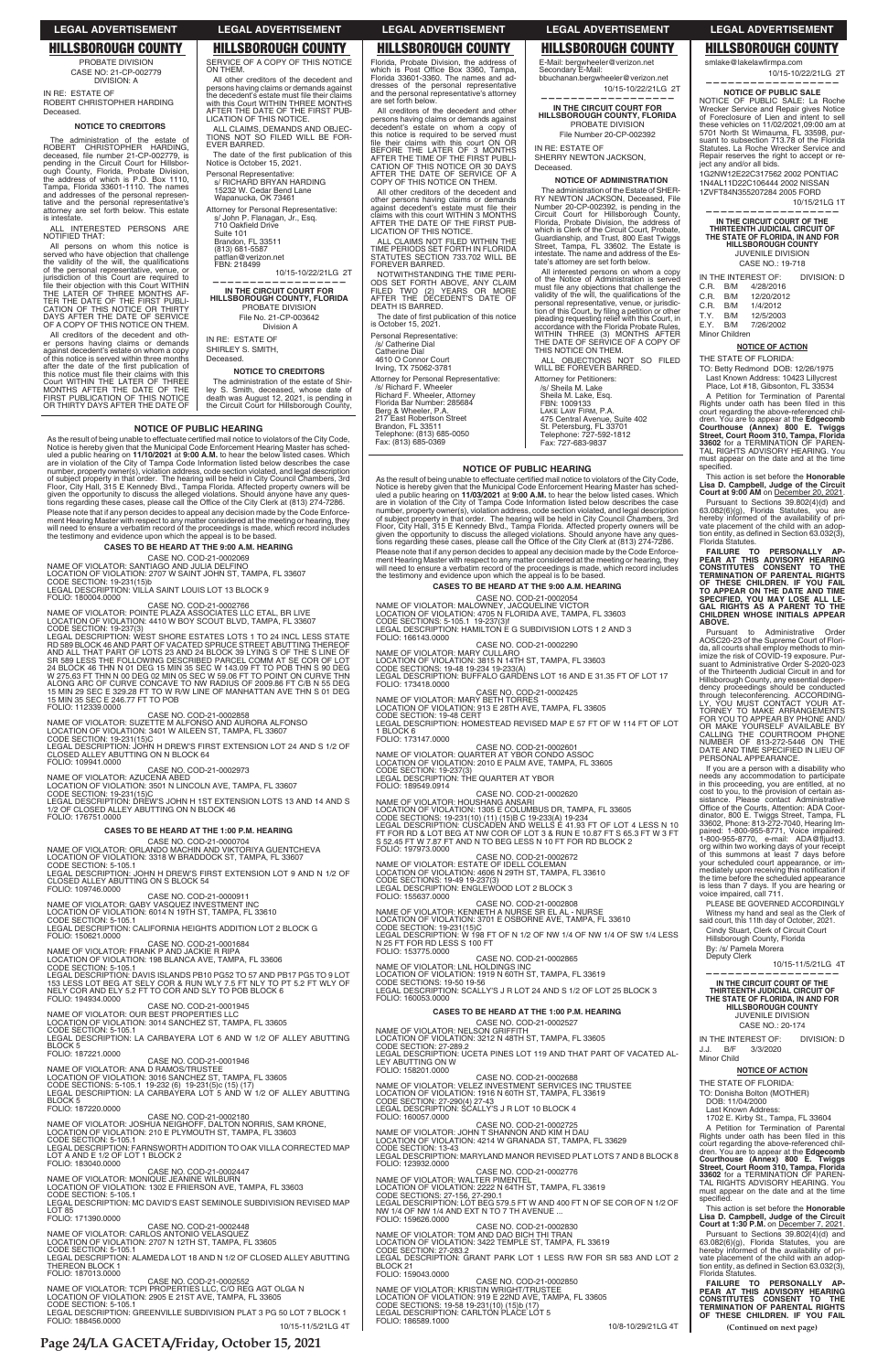**(Continued on next page)**

**TO APPEAR ON THE DATE AND TIME SPECIFIED, YOU MAY LOSE ALL LE-GAL RIGHTS AS A PARENT TO THE CHILDREN WHOSE INITIALS APPEAR ABOVE.**

Judge Campbell Pursuant to Administrative Order AOSC20-23 of the Supreme Court of Florida, all courts shall employ methods to minimize the risk of COV-ID-19 exposure. Pursuant to Administrative Order S-2020-023 of the Thirteenth<br>Judicial Circuit in and for Hillsborough<br>County, any essential dependency pro-<br>ceedings should be conducted through<br>teleconferencing. ACCORDINGLY, YOU<br>MUST CONTACT YOUR ATTORNEY<br>TO M TIME SPECIFIED IN LIEU OF PERSON-AL APPEARANCE.

If you are a person with a disability who<br>needs any accommodation to participate<br>in this proceeding, you are entitled, at no<br>cost to you, to the provision of certain as-<br>sistance. Please contact Administrative<br>Office of th org within two working days of your receipt of this summons at least 7 days before your scheduled court appearance, or immediately upon receiving this notification if<br>the time before the scheduled appearance is less than 7 days. If you are hearing or voice impaired, call 711.

PLEASE BE GOVERNED ACCORDINGLY Witness my hand and seal as the Clerk of said court, this 11th day of October, 2021.

A Petition for Termination of Parental Rights under oath has been filed in this court regarding the above-referenced children. You are to appear at the **Edgecomb<br><b>Courthouse (Annex) 800 E. Twiggs<br><b>Street, Court Room 309, Tampa, Florida**<br>**33602** for a TERMINATION OF PAREN-TAL RIGHTS ADVISORY HEARING. You must appear on the date and at the time specified.

Cindy Stuart, Clerk of Circuit Court Hillsborough County, Florida By: /s/ Pamela Morera

Deputy Clerk 10/15-11/5/21LG 4T **——————————————————**

**IN THE CIRCUIT COURT OF THE THIRTEENTH JUDICIAL CIRCUIT OF THE STATE OF FLORIDA, IN AND FOR HILLSBOROUGH COUNTY** JUVENILE DIVISION CASE NO.: 19-673

IN THE INTEREST OF: DIVISION: S E. M. 08/02/2019 Minor Children

## **NOTICE OF ACTION**

THE STATE OF FLORIDA: TO: William Merrel, Jr. (Father)

DOB: 08/24/1990 Last Known Address: 9722 E. US Hwy 92, Lot 6, Tampa, FL 33610

paired: 1-800-955-8771, Voice impaired:<br>1-800-955-8770, e-mail: ADA@fljud13.<br>org within two working days of your receipt<br>of this summons at least 7 days before your scheduled court appearance, or immediately upon receiving this notification if<br>the time before the scheduled appearance is less than 7 days. If you are hearing or voice impaired, call 711. PLEASE BE GOVERNED ACCORDINGLY Witness my hand and seal as the Clerk of said court, this 8th day of October, 2021. Cindy Stuart, Clerk of Circuit Court Hillsborough County, Florida By: /s/ Pamela Morera Deputy Clerk

This action is set before the **Honorable Kim Hernandez Brennan, Judge of the Circuit Court at 10:30 AM** on December 2, 2021.

Pursuant to Sections 39.802(4)(d) and 63.082(6)(g), Florida Statutes, you are District (District) Tampa Service Office,<br>7601 Highway 301 North, Tampa, Florida<br>33637-6759. **NOTICE OF RIGHTS**

**ABOVE.**

source Permit with Proprietary Authorization for the use of Sovereign Submerged Lands). Failure to file a request for hearing within this time period shall constitute waiver of any right such person may have to request a hearing under Sections 120.569 and 120.57, F.S.

Because the administrative hearing process is designed to formulate final agency<br>action, the filing of a petition means that the District's final action may be different from the position taken by it in this notice of final<br>agency action. Persons whose substantial interests will be affected by any such final decision of the District on the application have the right to petition to become a party to the proceeding, in accordance with the requirements set forth above.

PERSONAL APPEARANCE.

If you are a person with a disability who needs any accommodation to participate in this proceeding, you are entitled, at no cost to you, to the provision of certain assistance. Please contact Administrative Office of the Courts, Attention: ADA Coordinator, 800 E. Twiggs Street, Tampa, FL 33602, Phone: 813-272-7040, Hearing Im-

> All creditors of the decedent and other persons having claims or demands against<br>the decedent's estate must file their<br>claims with this Court WITHIN THREE (3)<br>MONTHS AFTER THE DATE OF THE

hereby informed of the availability of private placement of the child with an adop-<br>tion entity, as defined in Section 63.032(3),<br>Florida Statutes. **FAILURE TO PERSONALLY AP-**PEAR AT THIS ADVISORY HEARING<br>CONSTITUTES CONSENT TO THE<br>TERMINATION OF PARENTAL RIGHTS **OF THESE CHILDREN. IF YOU FAIL TO APPEAR ON THE DATE AND TIME SPECIFIED, YOU MAY LOSE ALL LE-GAL RIGHTS AS A PARENT TO THE CHILDREN WHOSE INITIALS APPEAR**  Pursuant to Administrative Order<br>AOSC20-23 of the Supreme Court of<br>Florida, all courts shall employ methods to<br>minimize the risk of COVID-19 exposure.<br>Pursuant to Administrative Order S-2020-<br>023 of the Thirteenth Judicial for Hillsborough County, any essential dependency proceedings should be conduct-ed through teleconferencing. ACCORD-INGLY, YOU MUST TELEPHONE AND/ are affected by the District's action regarding this permit may request an administra-tive hearing in accordance with Sections 120.569 and 120.57, Florida Statutes (F.S.), and Chapter 28-106, Florida Ad-ministrative Code (F.A.C.), of the Uniform Rules of Procedure. A request for hearing must (1) explain how the substantial interests of each person requesting the<br>hearing will be affected by the District's<br>action, or final action; (2) state all material<br>facts disputed by each person request-<br>ing the hearing or state that there are no<br>disputed hearing must be filed with and received<br>by the Agency Clerk of the District at the<br>District's Brooksville address, 2379 Broad<br>Street, Brooksville, FL 34604-6899 within 21 days of publication of this notice (or within14 days for an Environmental Re-

10/15-11/5/21LG 4T

**—————————————————— NOTICE OF FINAL AGENCY ACTION BY THE SOUTHWEST FLORIDA WATER MANAGEMENT DISTRICT** Notice is given that the District has approved the application for Environmental Resource Permit – Individual Construction to serve a subdivision project known as

Becklynn Woods Townhomes.

The project is located in Hillsborough County, Section(s) 24 Township 30 South

and Range 20 East.

The permit applicant is Franklin Development Corporation, 6020 Winthrop Town Centre Avenue, Riverview, FL 33578. The permit number is 43045043.000. The file(s) pertaining to the project referred to above is available for inspection Monday through Friday except for legal holidays, 8:00 a.m. to 5:00 p.m., at the Southwest Florida Water Management

All other creditors of the decedent and other persons having claims or demands<br>against decedent's estate must file their<br>claims with this court WITHIN 3 MONTHS<br>AFTER THE DATE OF THE FIRST PUBLI-CATION OF THIS NOTICE.

The date of the first publication of this Notice is October 15, 2021.

The date of first publication of this Notice is: October 15, 2021.

Mediation pursuant to Section 120.573, F.S., to settle an administrative dispute regarding the District's final action in this matter is not available prior to the filing of a request for hearing. 10/15/21LG 1T

**——————————————————**

**IN THE CIRCUIT COURT FOR HILLSBOROUGH COUNTY, FLORIDA** PROBATE DIVISION

Case No.: 2021-CP-3341 Division: "A"

IN RE: ESTATE OF

JACK O. BOON,

Deceased.

# **NOTICE TO CREDITORS**

The administration of the Estate of Jack O. Boon, deceased, whose date of death was August 30, 2021, and the last four numbers of his Social Security number is XXX-XX-2270, is pending in the Circuit Court for Hillsborough County, Florida, Probate Division, the address of which is 800 E. Twiggs, Rm. 206, Tampa, Florida 33602. The names and addresses of the Personal Representative and the Personal Representative's attorney are set forth be-low.

All creditors of the decedent and other persons having claims or demands against decedent's estate, including unmatured,<br>contingent or unliquidated claims, on whom<br>a copy of this notice is served must file their claims with this Court WITHIN THE LATER OF THREE (3) MONTHS AFTER THE DATE OF THE FIRST PUBLICATION OF THIS NOTICE OR THIRTY (30) DAYS AF-TER THE DATE OF SERVICE OF A COPY OF THIS NOTICE ON THEM. FIRST PUBLICATION OF THIS NOTICE. ALL CLAIMS NOT FILED WITHIN THE

TIME PERIODS SET FORTH IN SECTION 733.702 OF THE FLORIDA PROBATE CODE WILL BE FOREVER BARRED. NOTWITHSTANDING THE TIME PERI-ODS SET FORTH ABOVE, ANY CLAIM FILED TWO (2) YEARS OR MORE AFTER THE DECEDENT'S DATE OF DEATH IS BARRED.

The date of the first publication of this<br>Notice is October 15, 2021.

Personal Representative: Beverly Larmon 2403 S. Ardson Place #802B

Tampa, FL 33629

Attorney for Personal Representative:

Mark F. Mooney, Attorney Fla. Bar No. 251895 1211 W. Fletcher Ave.

Tampa, FL 33612 Telephone: (813) 265-3120

Email: markfmooney@yahoo.com

10/15-10/22/21LG 2T

**——————————————————**

# **NOTICE OF ACTION** *Hillsborough County*

*BEFORE THE BOARD OF NURSING*

*IN RE: The license to practice as a Licensed Practical Nurse*

# **Stephanie Doris Gilmore, L.P.N. 5504 Durant Road Dover, Florida 33527**

*CASE NO.: 2021-01942 LICENSE NO.: LPN 1355581*

The Department of Health has filed an Administrative Complaint against your li-<br>cense to practice as a Licensed Practical<br>Nurse, a copy of which may be obtained by<br>contacting Collie Nolen Assistant General<br>Counsel, Prosecution Services Unit, 4052<br>Bald Cypress

If no contact has been made by you concerning the above by November 26, 2021 the matter of the Administrative Complaint will be presented at an ensuing meeting of the Board of Nursing in an informal proceeding.

Participants are encouraged (whenever possible) to submit questions related to vacating<br>petitions to Facilities Management and Real Estate Services Department in advance of<br>the meeting by email to RPVacating@ hcflgov.net o board-of-county-commissioners to leave comments with the Commissioners who represents your district.

Pursuant to provisions of the Americans with Disabilities Act, any person requiring special ac-<br>commodations to participate in the meeting is asked to contact the Hillsborough County ADA<br>Officer Carmen LoBue at <u>lobuec@hcf</u>

10/15-10/22/21LG 2T

In accordance with the Americans with Disabilities Act, persons needing a special accommodation to participate in this proceeding should contact the individual or agency sending this notice not later than seven days prior to the proceeding at the address given on the notice. Telephone: (850) 245-4444, 1-800-955-8771 (TDD) or 1-800-955-8770 (V), via Florida Relay Service.

Notice is hereby given that a Public Hearing will be held by the Board of County Commission-ers of Hillsborough County, Florida at 9:00 A.M., Tuesday, November 09,2021, to determine whether or not:

 10/15-11/5/21LG 4T **——————————————————**

**IN THE CIRCUIT COURT IN AND FOR HILLSBOROUGH COUNTY, FLORIDA** PROBATE DIVISION

Any person whose substantial interests Notice is hereby given that a Public Hearing will be held by the Board of County Commission-ers of Hillsborough County, Florida at 9:00 A.M., Tuesday, November 09,2021, to determine

CASE NO.: 21-CP-003521; DIVISION: A IN RE: ESTATE OF

RUBY E. DRASH, DECEASED.

# **NOTICE TO CREDITORS**

The administration of the estate of **Ruby E. Drash**, deceased, whose date of death was **August 18, 2021**, is pending in the Circuit Court for Hillsborough County, Florida, Probate Division, the address of which is 800 East Twiggs Street, Tampa, Florida 33602. The name and address of the personal representative and the per-sonal representative's attorney are set forth below.

All creditors of the decedent and other persons having claims or demands against decedent's estate on whom a copy of this notice is required to be served must file<br>their claims with this court ON OR BEFORE<br>THE LATER OF 3 MONTHS AFTER THE<br>DATE OF THE FIRST PUBLICATION OF THIS NOTICE OR 30 DAYS AFTER THE DATE OF SERVICE OF A COPY OF THIS NOTICE ON THEM.

ALL CLAIMS, NOT FILED WITHIN THE TIME PERIODS SET FORTH IN SECTION 733.702 OF THE FLORIDA PROBATE CODE WILL BE FOREVER BARRED.

Anyone who wishes to participate virtually in this public hearing will be able to do so by complet-<br>ing the online Public Comment Signup Form found at: H**illsboroughCounty.org/SpeakUp.**<br>You will be required to provide your information is being requested to facilitate the audio conferencing process. The Chair will calion the applicant representatives and speakers by name, depending on the application(s} to which each speaker signed up to speak. An audio call-in number will be provided to participants that have completed the form after it is received by the County. All callers will be muted upon calling and will be unmuted in the submission order after being recognized by the Chair by name. Call submissions for the public hearing will close 30 minutes prior to the start of the hearing. Public comments offered using communications media technology will be afforded equal consideration as if the public comments were offered in person.

NOTWITHSTANDING THE TIME PERI-ODS SET FORTH ABOVE, ANY CLAIM FILED TWO (2) YEARS OR MORE AFTER THE DECEDENT'S DATE OF DEATH IS BARRED.

Personal Representative: A. J. MUSIAL, JR. 1211 West Fletcher Avenue Tampa, Florida 33612-3363

The BOCC fully encourages public participation in its communications media technology hear-<br>ing in an orderly and efficient manner. For more information on how to view or participate in a virtual meeting, visit: https://www.hillsboroughcounty.org/en/government/meeting-information/ speak-at-a-virtual-meeting.

Attorney for Personal Representative: ADRIAN J. MUSIAL, JR., ESQUIRE 1211 West Fletcher Avenue Tampa, Florida 33612-3363 Telephone: (813) 265-4051 Florida Bar No.: 157330

 10/15-10/22/21LG 2T **——————————————————**

You will be required to provide your name and telephone number on the online form. This<br>information is being requested to facilitate the audio-conferencing process. The Chair will<br>calion speakers by name in the order in wh Sianup Form. Prioritization is on a first-come, first-served basis. An audio call-in number will be provided

## **IN THE CIRCUIT COURT OF THE THIRTEENTH JUDICIAL CIRCUIT IN AND FOR HILLSBOROUGH COUNTY, FL**

PROBATE DIVISION CASE #21-CP-003556

IN RE: THE ESTATE OF DOLORES A. WALKER, Deceased.

• The HCFLGov.net website by going to HCFLGov.net/newsroom and selecting the "Live Meeting" button

• Listen to the meeting on smart phones by going to the above Facebook or YouTube link.

## **NOTICE TO CREDITORS**

The administration of the estate of Do-lores A. Walker, deceased, whose date of death was August 26, 2021 is pending in the Circuit Court of Hillsborough County, Florida, the address of which is 800 East Twiggs Street, Tampa FL 33602. The names and addresses of the personal rep-resentative and the personal representa-tive's attorney are set forth below.

Participants are encouraged (whenever possible) to submit questions related to vacating<br>petitions to Facilities Management and Real Estate Services Department in advance of<br>the meeting by email to RPVacating@ hcflgov.net o board-of-county-commissioners to leave comments with the Commissioners who represents your district.

Pursuant to provisions of the Americans with Disabilities Act, any person requiring special ac-<br>commodations to participate in the meeting is asked to contact the Hillsborough County ADA<br>Officer Carmen LoBue at lobuec@hcfl

All creditors of the decedent and other persons having claims or demands against<br>decedent's estate on whom a copy of this<br>notice is required to be served must file their claim with this court ON OR BEFORE THE LATER OF 3 MONTHS AFTER THE TIME OF THE FIRST PUBLICATION OF THIS NOTICE OR 30 DAYS AFTER THE DATE OF SERVICE OF A COPY OF THIS NOTICE ON THEM.

All other creditors of the decedent and other persons having claims or demands<br>against decedent's estate must file their<br>claims with this court WITHIN 3 MONTHS AFTER THE DATE OF THE FIRST PUB-LICATION OF THIS NOTICE.

ALL CLAIMS NOT FILED WITHIN THE TIME PERIODS SET FORTH IN FLORIDA STATUTES SECTION 733.702 WILL BE FOREVER BARRED.

NOTWITHSTANDING THE TIME PERI-ODS SET FORTH ABOVE, ANY CLAIM FILED TWO (2) YEARS OR MORE AFTER THE DECEDENT'S DATE OF DEATH IS BARRED.

Personal Representative: Benjamin Galen Walker 8002 Highlands Ave Tampa FL 33604

Attorney For Personal Representative:

JOHN A. GRANT, JR. FL Bar No. 107989

10025 Orange Grove Dr Tampa FL 33618 Telephone: (813) 787-9900

E-Mail: john.grant@johngrant.net 10/15-10/22/21LG 2T

**—————————————————— NOTICE OF INTENTION TO REGISTER** 

# **FICTITIOUS TRADE NAME**

Notice is hereby given that the undersigned intend(s) to register with the Florida Department of State, Division of Corpora-tions, pursuant to Section 865.09 of the Florida Statutes (Chapter 90-267), the trade name of:

Owner: Centro Asturiano de Tampa, Inc. 1913 N. Nebraska Avenue Tampa, Florida 33602 10/15/21LG 1T

# **—————————————————— NOTICE OF INTENTION TO REGISTER FICTITIOUS TRADE NAME**

Notice is hereby given that the undersigned intend(s) to register with the Florida Department of State, Division of Corpora-tions, pursuant to Section 865.09 of the Florida Statutes (Chapter 90-267), the trade name of:

# **THE CENTRO**

Owner: Centro Asturiano de Tampa, Inc. 1913 N. Nebraska Avenue Tampa, Florida 33602

10/15/21LG 1T **——————————————————**

# **IN THE COUNTY COURT IN AND FOR HILLSBOROUGH COUNTY, FLORIDA**

COUNTY CIVIL DIVISION CASE NO.: 20-CC-039754

HUNTER'S GREEN COMMUNITY ASSOCIATION, INC., Plaintiff,

vs.

JOHN P. SCHENONE AND ELIZABETH SCHENONE, HUSBAND AND WIFE, Defendants.

# **NOTICE OF SALE**

NOTICE IS HEREBY GIVEN that, pursuant to the Order entered in this cause on

10/15-10/22/21LG 2T

**LA GACETA/Friday, October 15, 2021/Page 25**

# **LEGAL ADVERTISEMENT LEGAL ADVERTISEMENT LEGAL ADVERTISEMENT LEGAL ADVERTISEMENT LEGAL ADVERTISEMENT**

# **HILLSBOROUGH COUNTY HILLSBOROUGH COUNTY HILLSBOROUGH COUNTY HILLSBOROUGH COUNTY HILLSBOROUGH COUNTY**

**NOTICE OF HEARING FOR CLOSING AND VACATING**

Vacating Petition V20-0025, a portion of 33-foot wide maintained public right-of-way, per<br>Maintained Right of Way Map Book 4, Page 79, Iying within lot 53, of the Reolds Farm<br>Plat No. 1, as recorded in Plat Book 1, Page 14

whether or not:

**ship 28 South, Range 17 East**

shall be closed, vacated, discontinued and abandoned, and any rights of Hillsborough County, Florida, and the public in and to any lands in connection therewith renounced and disclaimed . PARTICIPATION OPTIONS. In response to the COVID-19 pandemic, Hillsborough County is making it possible for interested parties to participate in this public hearing by means of com-

Virtual Participation: Virtual participation is highly encouraged. In order to participate virtu-<br>ally, you must have access to a communications media device that will enable you to be<br>heard (audio) during the public heari

documentation during the public hearing. Therefore, if you opt to participate virtually in this<br>public hearing, you must submit any documentation you wish to be considered by the Board<br>of County Commissioners to the staff

Anyone who wishes to participate virtually in this public hearing will be able to do so by complet-<br>ing the online Public Comment Signup Form found at: **HillsboroughCounty.org/SpeakUp.**<br>You will be required to provide your

munications media technology or in person.

OR MAKE YOURSELF AVAILABLE BY<br>CALLING THE COURTROOM PHONE<br>NUMBER OF 813-272-5446 ON THE<br>DATE AND TIME SPECIFIED IN LIEU OF

in the record for the hearing.

the applicant representatives and speakers by name, depending on the application(s} to which each speaker signed up to speak. An audio call-in number will be provided to participants that

have completed the form after it is received by the County. All callers will be muted upon calling and will be unmuted in the submission order after being recognized by the Chair by name. Call submissions for the public hearing will close 30 minutes prior to the start of the hearing. Public comments offered using communications media technology will be afforded equal consideration as if the public comments were offered in person.

**In Person:** While virtual participation is encouraged, standard in-person participation is still available. The format and procedures for in-person participation may differ from a traditional hearing. For the safety of participants and staff, social distancing will be properly adhered to at all times. For planning purposes, parties wishing to participate in person are encouraged to sign up ahead of time at **HCFLGov.net/SpeakUp**.

The BOCC fully encourages public participation in its communications media technology hear-<br>ing in an orderly and efficient manner. For more information on how to view or participate in a virtual meeting, visit: https://www.hillsboroughcounty.org/en/government/meeting-information/ speak-at-a-virtual-meeting.

You will be required to provide your name and telephone number on the online form. This<br>information is being requested to facilitate the audio-conferencing process. The Chair will<br>calion speakers by name in the order in wh Signup Forr<br>be provided Form. Prioritization is on a first-come, first-served basis. An audio call-in number will

The public can listen and view the public hearing live in the following ways:

• Hillsborough County's Facebook page: HillsboroughFL<br>• The County's official YouTube channel: YouTube.com/HillsboroughCounty

• The County's HTV channels on cable television: Spectrum 637 and Frontier 22

• The HCFLGov.net website by going to HCFLGov.net/newsroom and selecting the "Live Meet-

ing" button<br>• Listen to the meeting on smart phones by going to the above Facebook or YouTube link.

# **NOTICE OF HEARING FOR CLOSING AND VACATING**

**Vacating Petition V21-0008-Vacate 5-foot wide public platted utility easement, lying within lots 1-38, block 41 of the Rio Vista Plat, recorded in Plat Book 27, pages 9 through 11, located in Section 28, Township 28 South, Range 18 East, in Tampa, Folio Nos. 027285- 0000, 027284-0000 and 027283-0000.**

shall be closed, vacated, discontinued and abandoned, and any rights of Hillsborough County, Florida, and the public in and to any lands in connection therewith renounced and disclaimed.

PARTICIPATION OPTIONS. In response to the COVID-19 pandemic, Hillsborough County is making it possible for interested parties to participate in this public hearing by means of communications media technology or in person.

**Virtual Participation:** Virtual participation is highly encouraged. **In order to participate virtu**ally, you must have access to a communications media device that will enable you to be<br>heard (audio) during the public hearing. Additionally, should you opt to participate virtually in<br>this public hearing, you will be able documentation during the public hearing. Therefore, if you opt to participate virtually in this<br>public hearing, you must submit any documentation you wish to be considered by the Board<br>of County Commissioners to the staff in the record for the hearing.

**In Person:** While virtual participation is encouraged, standard in-person participation is still available. The format and procedures for in-person participation may differ from a traditional hearing. For the safety of participants and staff, social distancing will be properly adhered to at all times. For planning purposes, parties wishing to participate in person are encouraged to sign up ahead of time at **HCFLGov.net/SpeakUp**.

The public can listen and view the public hearing live in the following ways:

- 
- Hillsborough County's Facebook page: HillsboroughFL<br>• The County's official YouTube channel: YouTube.com/HillsboroughCounty
- The County's HTV channels on cable television: Spectrum 637 and Frontier 22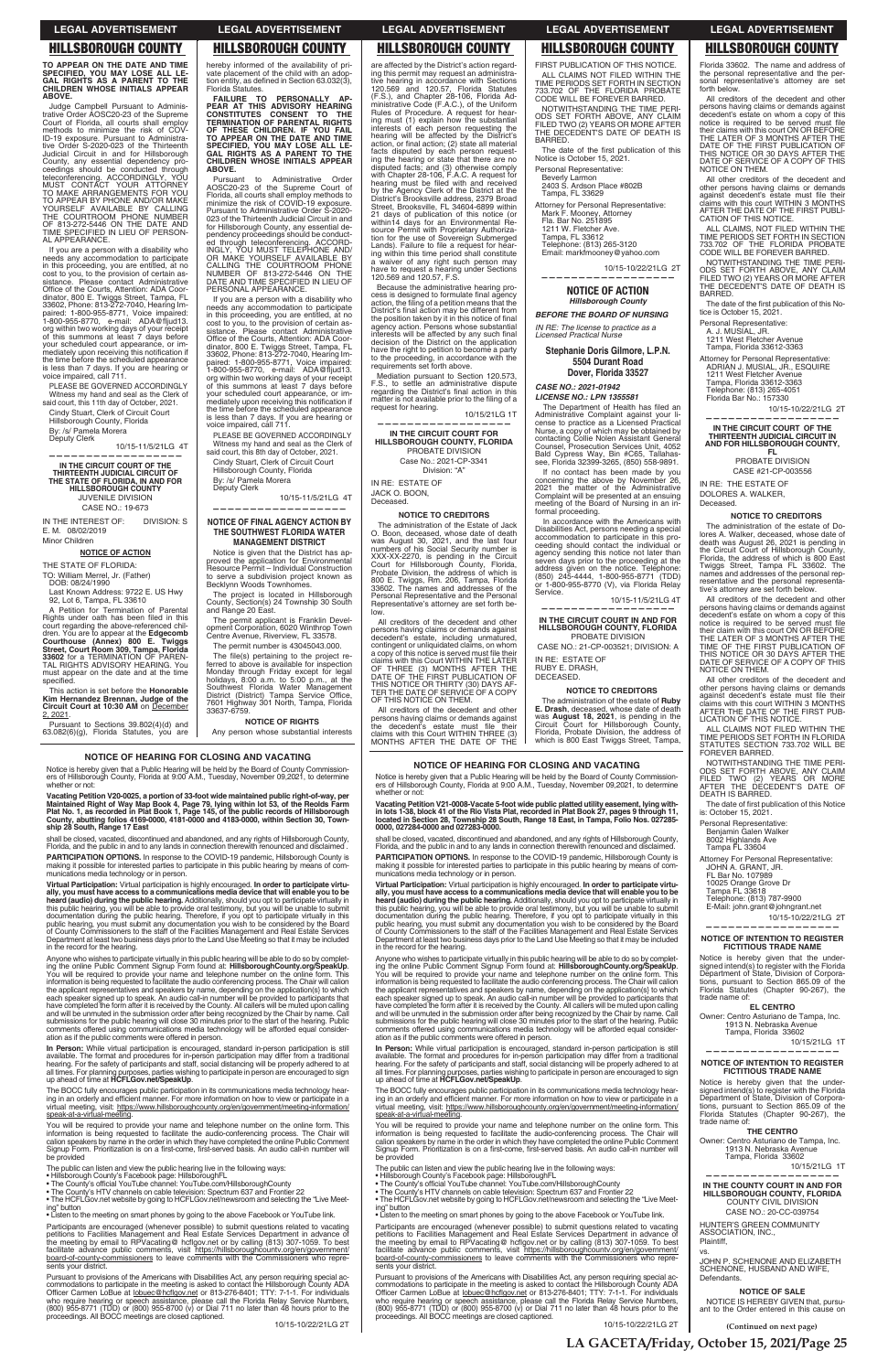**Page 26/LA GACETA/Friday, October 15, 2021**

**(Continued on next page)**

Twiggs Street, Tampa, Florida 33602. The names and addresses of the Personal Representative and the Personal Representative's attorney are set forth below.

All creditors of the decedent and other persons having claims or demands against decedent's estate on whom a copy of this notice is required to be served must file<br>their claims with this court ON OR BEFORE<br>THE LATER OF 3 MONTHS AFTER THE TIME OF THE FIRST PUBLICATION OF THIS NOTICE OR 30 DAYS AFTER THE DATE OF SERVICE OF A COPY OF THIS NOTICE ON THEM.

All other creditors of the decedent and other persons having claims or demands against decedent's estate must file their

Telephone: (888) 266-1078 Fax: (727) 498-3661 E-Mail: service@djslaw.org Secondary E-Mail: holly@djslaw.org

claims with this court WITHIN 3 MONTHS AFTER THE DATE OF THE FIRST PUBLI-CATION OF THIS NOTICE. ALL CLAIMS NOT FILED WITHIN THE TIME PERIODS SET FORTH IN FLORIDA STATUTES SECTION 733.702 WILL BE FOREVER BARRED. NOTWITHSTANDING THE TIME PERI-ODS SET FORTH ABOVE, ANY CLAIM FILED TWO (2) YEARS OR MORE AFTER THE DECEDENT'S DATE OF DEATH IS

The date of first publication of this notice<br>is October 8, 2021.

All creditors of the decedent and other persons having claims or demands against decedent's estate, on whom a copy of this notice is required to be served must file their claims with this court WITHIN THE<br>LATER OF 3 MONTHS AFTER THE TIME<br>OF THE FIRST PUBLICATION OF THIS<br>NOTICE OR 30 DAYS AFTER THE DATE

BARRED.

Personal Representative: Daria Leon 8006 Cardinal Drive Tampa, Florida 33617

Attorney for Personal Representative: Dennis J. Szafran, Esquire

Florida Bar Number: 118448 13119 W. Linebaugh Avenue, Suite 102 Tampa, Florida 33626

10/8-10/15/21LG 2T

**—————————————————— IN THE CIRCUIT COURT FOR HILLSBOROUGH COUNTY, FLORIDA** PROBATE DIVISION File No. 21-CP-003460 Division A

IN RE: ESTATE OF RUDEAN ELAINE DARBY

Deceased.

**NOTICE TO CREDITORS**

The administration of the estate of RUDEAN ELAINE DARBY, deceased, whose date of death was November 7, 2020; File Number 21-CP-003460, is

pending in the Circuit Court for Hillsbor-ough County, Florida, Probate Division, the address of which is P.O. Box 3360, Tampa, Florida 33601. The names and addresses of the personal representative and the personal representative's attorney

are set forth below.

will be sold at public sale by the Hillsbor-ough County Clerk of Court, to the highest and best bidder, for cash, electronically<br>online at <u>www.hillsborough.realforeclose.</u><br><u>com</u> at 10:00 A.M. on December 3, 2021.

> OF SERVICE OF A COPY OF THIS NO-TICE ON THEM. All other creditors of the decedent and other persons having claims or demands<br>against decedent's estate must file their claims with this court WITHIN 3 MONTHS AFTER THE DATE OF THE FIRST PUB-

LICATION OF THIS NOTICE.

ALL CLAIMS NOT FILED WITHIN THE TIME PERIODS SET FORTH IN SECTION 733.702 OF THE FLORIDA PROBATE CODE WILL BE FOREVER BARRED.

NOTWITHSTANDING THE TIME PE-RIOD SET FORTH ABOVE, ANY CLAIM FILED TWO (2) YEARS OR MORE AFTER THE DECEDENT'S DATE OF

The date of first publication of this notice

DEATH IS BARRED.

is: October 8, 2021. Personal Representative: JASMIN J. BRYANT 3614 East Knollwood Street Tampa, FL 33610 Personal Representative's Attorneys: s/ Derek B. Alvarez, Esq. - FBN: 114278

DBA@GendersAlvarez.com

Anthony F. Diecidue, Esq. - FBN: 146528

AFD@GendersAlvarez.com

Whitney C. Miranda, Esq. - FBN: 65928 WCM@GendersAlvarez.com GENDERS<sup>+</sup>ALVAREZ<sup>+</sup>DIECIDUE, P.A. 2307 West Cleveland Street

Tampa, Florida 33609 Phone: (813) 254-4744 Fax: (813) 254-5222 Eservice for all attorneys listed above: GADeservice@GendersAlvarez,com

All other creditors of the decedent and other persons having claims or demands<br>against decedent's estate must file their claims with this court WITHIN 3 MONTHS AFTER THE DATE OF THE FIRST PUBLI-CATION OF THIS NOTICE.

> 10/8-10/15/21LG 2T **——————————————————**

**IN THE CIRCUIT COURT OF THE THIRTEENTH JUDICIAL CIRCUIT, IN AND FOR HILLSBOROUGH COUNTY, FLORIDA**

Case No.: 21-DR-006125

IN RE: THE MARRIAGE OF:

VANRICO HANNA, Petitioner/Husband,

and

CARLA HANNA, Respondent/Wife.

The date of first publication of this notice is October 15, 2021.

# **NOTICE OF ACTION FOR DISSOLUTION OF MARRIAGE (NO CHILDREN OR FINANCIAL SUPPORT)**

TO: CARLA HANNA

LAST KNOWN ADDRESS: UNKNOWN

**YOU ARE NOTIFIED** that an action for dissolution of marriage has been filed<br>against you and that you are required to serve a copy of your written defenses, if any, to it on the following counsel for the Petitioner/Husband:

DIKSHA MEHAN SHARNA, P.A. 500 East Broward Boulevard, Suite 1710 Fort Lauderdale, Florida 33394 Tel: 954-514-9954 Fax: 954-514-9959 service@dmsharmalaw.com

on or before November 2, 2021, and file the original with the clerk of this Court at 800 E. Twiggs Street, Tampa, Florida 33602 before service on Petitioner or immediately thereafter.

October 5, 2021 by the County Court of Hillsborough County, Florida, the property described as:

All other creditors of the decedent and<br>other persons having claims or demands<br>against decedent's estate must file their claims with this court WITHIN 3 MONTHS AFTER THE DATE OF THE FIRST PUB-LICATION OF THIS NOTICE.

Lot 3, Hunter's Green Parcel 9, according to the plat thereof, as re-corded in Plat Book 74, Page(s) 24, of the Public Records of Hillsborough County, Florida.

The date of first publication of this notice is: October 8, 2021.

and more commonly known as 18020 Pinnacle Court, Tampa, FL 33647

Land O'Lakes, FL 34639 Personal Representative's Attorneys: Derek B. Alvarez, Esq. - FBN: 114278 DBA@GendersAlvarez.com Anthony F. Diecidue, Esq. - FBN: 146528 AFD@GendersAlvarez.com

Whitney C. Miranda, Esq. - FBN: 65928<br><u>WCM@GendersAlvarez.com</u> GENDERS♦ALVAREZ♦DIECIDUE, P.A.<br>2307 West Cleveland Street<br>Tampa, Florida 33609

Any person claiming an interest in the surplus from the sale, if any, other than<br>the property owner as of the date of the lis<br>pendens must file a claim within sixty (60) days after the sale.

> The names and addresses of the personal representative and the personal<br>representative's attorney are set forth be-<br>low. The fiduciary lawyer-client privilege in<br>Section 90.5021, Florida Statutes, applies with respect to the personal representative and any attorney employed by the personal representative.

If you are a person with a disability who needs any accommodation in order to par-ticipate in this proceeding, you are entitled, at no cost to you, to the provision of certain<br>assistance. Please contact the ADA Coor-<br>dinator, Hillsborough County Courthouse, 800 E. Twiggs Street, Room 604, Tampa, Florida 33602, (813) 272-7040, at least 7 days before your scheduled court appearance, or immediately upon receiving this<br>notification if the time before the sched-<br>uled appearance is less than 7 days; if you are hearing or voice impaired, call 711.

/s/ Ciara C. Willis, Esquire Florida Bar No.: 125487 cwillis@bushross.com H. Web Melton III, Esq. Florida Bar No. 0037703

wmelton@bushross.com BUSH ROSS, P.A.<br>Post Office Box 3913 Tampa, FL 33601 Telephone No.: (813) 204-6492 Facsimile No.: (813) 223-9620 Attorney for Plaintiff

10/15-10/22/21LG 2T **——————————————————**

**IN THE THIRTEENTH JUDICIAL CIRCUIT COURT IN AND FOR HILLSBOROUGH COUNTY, FLORIDA** PROBATE DIVISION

File No. 21-CP-002621

IN RE: ESTATE OF BARBARA YVONNE SAUL a/k/a BARBARA SAUL, Deceased.

## **NOTICE TO CREDITORS**

The administration of the Estate of Barbara Yvonne Saul a/k/a Barbara Saul, deceased, whose date of death was August 15, 2020, is pending in the Circuit Court<br>for HILLSBOROUGH County, Florida,<br>Probate Division, the address of which is<br>419 Pierce St, Tampa, Florida 33602. The<br>names and addresses of the personal representative and the personal representa-tive's attorney are set forth below.

> elh@hapnerlawfl.com<br>Florida Bar No. 322849 1560 W. Cleveland Street Tampa, FL 33606 Telephone: (813) 250-0357

All creditors of the decedent and other persons having claims or demands against decedent's estate on whom a copy of this notice is required to be served must file their claims with this court ON OR BEFORE<br>THE LATER OF 3 MONTHS AFTER THE<br>TIME OF THE FIRST PUBLICATION OF<br>THIS NOTICE OR 30 DAYS AFTER THE<br>DATE OF SERVICE OF A COPY OF THIS NOTICE ON THEM.

> All other creditors of the decedent and other persons having claims or demands<br>against decedent's estate must file their<br>claims with this court WITHIN 3 MONTHS<br>AFTER THE DATE OF THE FIRST PUBLI-<br>CATION OF THIS NOTICE.

The date of the first publication of this Notice is October 8, 2021.

ALL CLAIMS NOT FILED WITHIN THE TIME PERIODS SET FORTH IN FLORIDA STATUTES SECTION 733.702 WILL BE FOREVER BARRED.

NOTWITHSTANDING THE TIME PERI-ODS SET FORTH ABOVE, ANY CLAIM FILED TWO (2) YEARS OR MORE AFTER DECEDENT'S DATE OF DEATH IS BARRED.

Personal Representative:

John C. Saul 1306 Hiawatha St. Tampa, FL 33604

Attorney for Personal Representative: Dennis J. Szafran, Esq. Florida Bar Number: 118448 13119 W. Linebaugh Avenue Suite 102 Tampa, FL 33626 Telephone: (888) 266-1078 Fax: (727) 498-3661 E-Mail: service@djslaw.org Secondary E-Mail: shelby@djslaw.org 10/15-10/22/21LG 2T

**——————————————————**

**IN THE CIRCUIT COURT FOR** 

## **HILLSBOROUGH COUNTY, FLORIDA** PROBATE DIVISION File No. 21-CP-002760

## IN RE: ESTATE OF CHARLES EDWARD HARRIS Deceased.

# **NOTICE TO CREDITORS**

The date of first publication of this notice is October 8, 2021.

Attorney for Personal Representative: IAN S. GIOVINCO, P.A. **Attorney** 

The administration of the estate of CHARLES EDWARD HARRIS, deceased, whose date of death was April 23, 2021; File Number 21-CP-002760, is pending in the Circuit Court for Hillsborough County, Florida, Probate Division, the address of which is P.O. Box 3360, Tampa, Florida 33601. The names and addresses of the personal representative and the personal representative's attorney are set forth below.

All creditors of the decedent and other persons having claims or demands against decedent's estate, on whom a copy of this notice is required to be served must file<br>their claims with this court WITHIN THE<br>LATER OF 3 MONTHS AFTER THE TIME OF THE FIRST PUBLICATION OF THIS NOTICE OR 30 DAYS AFTER THE DATE OF SERVICE OF A COPY OF THIS NO-TICE ON THEM.

ALL CLAIMS NOT FILED WITHIN THE TIME PERIODS SET FORTH IN SECTION 733.702 OF THE FLORIDA PROBATE CODE WILL BE FOREVER BARRED.

# NOTWITHSTANDING THE TIME PE-RIOD SET FORTH ABOVE, ANY CLAIM FILED TWO (2) YEARS OR MORE AFTER THE DECEDENT'S DATE OF DEATH IS BARRED.

Personal Representative: EASTER GAY MUNDER 22348 Weeks Blvd.

Phone: (813) 254-4744 Fax: (813) 254-5222 Eservice for all attorneys listed above: GADeservice@GendersAlvarez,com

## 10/8-10/15/21LG 2T **——————————————————**

The date of first publication of this notice is October 8, 2021.

**IN THE CIRCUIT COURT FOR HILLSBOROUGH COUNTY, FLORIDA** PROBATE DIVISION File No. 21-CP-749 Division U

IN RE: ESTATE OF THEADO ROOSEVELT MOORE, aka THEADO R. MOORE, Deceased.

## **NOTICE OF ADMINISTRATION (intestate)**

The administration of the estate of Theado Roosevelt Moore, deceased, is pend-ing in the Circuit Court for Hillsborough County, Florida, Probate Division, the ad-dress of which is P.O. Box 3360, Tampa, FL 33601-3360. The estate is intestate.

> All other creditors of the decedent and other persons having claims or demands against decedent's estate must file their<br>claims with this court WITHIN 3 MONTHS<br>AFTER THE DATE OF THE FIRST PUB-<br>LICATION OF THIS NOTICE.

The date of first publication of this notice is October 8, 2021.

Any interested person on whom a copy of the notice of administration is served<br>must file with the court, on or before the<br>date that is 3 months after the date of service of a copy of the Notice of Administration on that person, any objection that challenges venue or jurisdiction of the court. The 3 month time period may only be extended for estoppel based upon a misstatement by the personal representative regarding the time period within which<br>an objection must be filed. The time period may not be extended for any other reason,<br>including affirmative representation, failure to disclose information, or misconduct by the personal representative or any other person. Unless sooner barred by sec-tion 733.212(3), Florida Statutes, all objections to venue or the jurisdiction of the<br>court must be filed no later than the earlier of the entry of an order of final discharge of the personal representative or 1 year after service of the notice of administration.

Persons who may be entitled to ex-empt property under section 732.402, Florida Statutes, will be deemed to have waived their rights to claim that property as exempt property unless a petition for determination of exempt property is filed<br>by such persons or on their behalf on or<br>before the later of the date that is 4 months after the date of service of a copy of the notice of administration on such persons or the date that is 40 days after the date of termination of any proceedings involv-ing the construction, admission to probate, or validity of the will or involving any other matter affecting any part of the exempt property.

An election to take an elective share must be filed on or before the earlier of the date that is 6 months after the date of service of a copy of the notice of adminis-tration on the surviving spouse, an agent under chapter 709, Florida Statutes, or a guardian of the property of the surviving spouse; or the date that is 2 years after the date of the decedent's death.

Personal Representative: Samuel L. Moore, Petitioner 1409 E. Dr. MLK Jr. Blvd., Plant City, FL 33563 Attorney for Personal Representative: Elizabeth L. Hapner Email Addresses:

10/8-10/15/21LG 2T

**—————————————————— IN THE CIRCUIT COURT IN AND FOR HILLSBOROUGH COUNTY, FLORIDA** PROBATE DIVISION CASE NO.: 21-CP-003547; DIVISION: A IN RE: ESTATE OF VIRGINIA A. COBB, DECEASED.

# **NOTICE TO CREDITORS**

The administration of the estate of Virginia A. Cobb, deceased, whose date of death was **September 14, 2021**, is pending in the Circuit Court for Hillsborough, Florida, Probate Division, the address of which is 800 East Twiggs Street, Room 430, Tampa, Florida 33602. The name and address of the personal representative and the personal representative's attorney are set forth below.

All creditors of the decedent and other persons having claims or demands against decedent's estate on whom a copy of this notice is required to be served must file<br>their claims with this court ON OR BEFORE<br>THE LATER OF 3 MONTHS AFTER THE DATE OF THE FIRST PUBLICATION OF THIS NOTICE OR 30 DAYS AFTER THE DATE OF SERVICE OF A COPY OF THIS NOTICE ON THEM.

ALL CLAIMS, NOT FILED WITHIN THE TIME PERIODS SET FORTH IN SECTION

733.702 OF THE FLORIDA PROBATE CODE WILL BE FOREVER BARRED. NOTWITHSTANDING THE TIME PERI-ODS SET FORTH ABOVE, ANY CLAIM FILED TWO (2) YEARS OR MORE AFTER THE DECEDENT'S DATE OF DEATH IS BARRED.

Personal Representative: CHARLES E. BERGMANN 2219 Climbing Ivy Drive Tampa, Florida 33618

Attorney for Personal Representative: ADRIAN J. MUSIAL, JR., ESQUIRE 1211 West Fletcher Avenue Tampa, Florida 33612-3363 Telephone: (813) 265-4051 Florida Bar No.: 157330

 10/8-10/15/21LG 2T **——————————————————**

**IN THE CIRCUIT COURT FOR HILLSBOROUGH COUNTY, FLORIDA** PROBATE DIVISION File No. 21-CP-003493 Division A

IN RE: ESTATE OF JAMES KENNETH WEBB Deceased.

# **NOTICE TO CREDITORS**

The administration of the estate of JAMES KENNETH WEBB, deceased, whose date of death was June 9, 2021, is pending in the Circuit Court for Hillsbor-<br>ough County, Florida, Probate Division,<br>the address of which is P.O. Box 3360,<br>Tampa, Florida 33601. The names and addresses of the personal representative and the personal representative's attorney are set forth below.

All creditors of the decedent and other<br>persons having claims or demands against<br>decedent's estate on whom a copy of<br>this notice is required to be served must<br>file their claims with this court ON OR<br>BEFORE THE LATER OF 3 M

All other creditors of the decedent and other persons having claims or demands<br>against decedent's estate must file their<br>claims with this court WITHIN 3 MONTHS<br>AFTER THE DATE OF THE FIRST PUB-LICATION OF THIS NOTICE.

ALL CLAIMS NOT FILED WITHIN THE TIME PERIODS SET FORTH IN FLORIDA STATUTES SECTION 733.702 WILL BE FOREVER BARRED.

NOTWITHSTANDING THE TIME PERI-ODS SET FORTH ABOVE, ANY CLAIM FILED TWO (2) YEARS OR MORE AFTER THE DECEDENT'S DATE OF DEATH IS BARRED.

Personal Representative: HAROLD FREDERICK HRASNA 913 West Woodlawn Avenue Tampa, Florida 33603

Florida Bar Number: 994588 611 West Bay Street, Ste. 2B Tampa, Florida 33606 Telephone: (813) 505-5477

E-Mail: ian@giovincolaw.com Secondary E-Mail: amy@giovincolaw.com 10/8-10/15/21LG 2T

**—————————————————— IN THE CIRCUIT COURT OF THE THIRTEENTH JUDICIAL CIRCUIT, IN AND FOR HILLSBOROUGH COUNTY, FLORIDA**

Case No.: 21-DR-006676 Division: AP

ELISANDRA LIMA,

Petitioner, and

ANTHONY GARCIA, Respondent,

**NOTICE OF ACTION FOR DISSOLUTION OF MARRIAGE (NO CHILD OR FINANCIAL SUPPORT)** TO: ANTHONY GARCIA LAST KNOWN ADDRESS: UNKNOWN

YOU ARE NOTIFIED that an action for dissolution of marriage has been filed<br>against you and that you are required to serve a copy of your written defenses,<br>if any, to it on ELISANDRA LIMA<br>FIGUEREDO, whose address is 5820<br>N CHURCH AVE, APT 346, TAMPA, FL 33614, on or before 10/29/2021, and file<br>the original with the clerk of this Court at Hillsborough County Courthouse, 800 E. Twiggs St., Tampa, FL 33602 before service on Petitioner or im mediately thereafter. **If you fail to do so, a default may be entered against you for the relief demanded in the petition.** The action is asking the court to decide how the following real or personal property should be divided: None **Copies of all court documents in this**  case, including orders, are available at<br>the Clerk of the Circuit Court's office.<br>You may review these documents upon **request. You must keep the Clerk of the Cir**cuit Court's office notified of your cur-<br>rent address. (You may file Designation<br>of Current Mailing and E-Mail Address,<br>Florida Supreme Court Approved Fam-<br>ily Law Form 12.915.) Future papers in **this lawsuit will be mailed or e-mailed to the addresses on record at the**  clerk's office.

**WARNING: Rule 12.285, Florida Fam-ily Law Rules of Procedure, requires certain automatic disclosure of documents and information. Failure to comply can result in sanctions, including dismissal or striking of pleadings.**

Dated: September 27, 2021

Cindy Stuart Clerk of the Circuit Court

By: /s/ Martha Concilio

Deputy Clerk

10/8-10/29/21LG 4T

**——————————————————**

**IN THE THIRTEENTH CIRCUIT COURT IN AND FOR HILLSBOROUGH COUNTY,**  **STATE OF FLORIDA** PROBATE DIVISION

FILE NO: 21-CP-003231 DIV.: U - East County

IN RE: ESTATE OF JAIME VELEZ A/K/A JAIME VELEZ-CRUZ Deceased.

# **NOTICE TO CREDITORS**

The administration of the Estate of Jaime Velez, deceased, whose date of death was 6/21/2021, File Number 21-CP-003231, is pending in the Circuit Court for Hillsborough County, Florida, Probate Di-vision, the address of which is P. O. Box 1110, Tampa, Florida 33601. The names and addresses of the co-personal representatives and the co-personal representatives' attorney are set forth below.

All creditors of the decedent and other persons having claims or demands against decedent's Estate on whom a copy of this<br>notice has been served must file their<br>claims with this court ON OR BEFORE<br>THE LATER OF 3 MONTHS AFTER THE<br>DATE OF THE FIRST PUBLICATION OF THIS NOTICE OR 30 DAYS AFTER THE TIME OF SERVICE OF A COPY OF THIS NOTICE ON THEM.

All other creditors of the decedent and other persons having claims or demands against decedent's estate must file their claims with this court WITHIN 3 MONTHS AFTER THE DATE OF THE FIRST PUB-LICATION OF THIS NOTICE.

ALL CLAIMS NOT SO FILED WILL BE FOREVER BARRED.

NOTWITHSTANDING THE TIME PE-RIOD SET FORTH ABOVE, ANY CLAIM FILED TWO (2) YEARS OR MORE AFTER THE DECEDENT'S DATE OF DEATH IS BARRED.

Co-Personal Representatives: /s/ Angel David Velez

Angel David Velez 5445 Burnt Hickory Drive Valrico, FL 33596

/s/ Jean Glennon

Jean Glennon 119 King Street

Fanwood, NJ 07023 Attorney for Co-Personal Representatives: /s/ Danielle Faller Danielle Faller, Esq. Florida Bar # 106324 HEMNESS FALLER ELDER LAW 309 N. Parsons Ave. Brandon, FL 33510-4515 (813) 661-5297 (813) 689-8725 fax

danielle@hemnesslaw.com service@hemnesslaw.com

10/8-10/15/21LG 2T **——————————————————**

**IN THE CIRCUIT COURT FOR HILLSBOROUGH COUNTY, FLORIDA** PROBATE DIVISION File No. 21-CP-003427 Division: A IN RE: ESTATE OF AUDREY MAAS SHINE, a/k/a

AUDREY LOUISE SHINE, Deceased.

**NOTICE TO CREDITORS** The administration of the estate of AU-<br>DREY MAAS SHINE, a/k/a AUDREY<br>LOUISE SHINE, deceased, whose date of<br>death was August 17, 2021, is pending in<br>the Circuit Court for Hillsborough County,<br>Florida, Probate Division, the the personal representative and the personal representative's attorney are set forth below.

All creditors of the decedent and other persons having claims or demands against decedent's estate, on whom a copy of this notice is required to be served,<br>must file their claims with this court ON<br>OR BEFORE THE LATER OF 3 MONTHS<br>AFTER THE TIME OF THE FIRST PUBLI-CATION OF THIS NOTICE OR 30 DAYS AFTER THE DATE OF SERVICE OF A COPY OF THIS NOTICE ON THEM.

ALL CLAIMS NOT FILED WITHIN THE TIME PERIODS SET FORTH IN FLORI-DA STATUTES SECTION 733.702 WILL BE FOREVER BARRED.

NOTWITHSTANDING THE TIME PE-RIOD SET FORTH ABOVE, ANY CLAIM FILED TWO (2) YEARS OR MORE AFTER THE DECEDENT'S DATE OF DEATH IS BARRED.

Signed on this 5th day of October, 2021.

Personal Representative: s/ BARBARA SHINE HICKS 116 S. Krental Ave. Tampa, FL 33602

Attorney for Personal Representative: s/ Samuel B. Dolcimascolo, Esq Florida Bar No. 173047 Bush Ross, PA 1801 Highland Ave. Tampa, Florida 33602 Telephone: 813-224-9255 Email: sdolcimascolo@bushross.com Secondary Email: jcason@bushross.com

10/8-10/15/21LG 2T

**——————————————————**

**IN THE THIRTEENTH JUDICIAL CIRCUIT COURT IN AND FOR HILLSBOROUGH COUNTY, FLORIDA** PROBATE DIVISION File No. 2021-CP-3270

IN RE: ESTATE OF YASMEEN LEON a/k/a YASMEEN M. LEON, Deceased.

# **NOTICE TO CREDITORS**

The administration of the Estate of Yasmeen Leon a/k/a Yasmeen M. Leon, deceased, whose date of death was April 18, 2021, is pending in the Circuit Court for Hillsborough County, Florida, Probate Division, the address of which is 800 E.

# **LEGAL ADVERTISEMENT LEGAL ADVERTISEMENT LEGAL ADVERTISEMENT LEGAL ADVERTISEMENT LEGAL ADVERTISEMENT**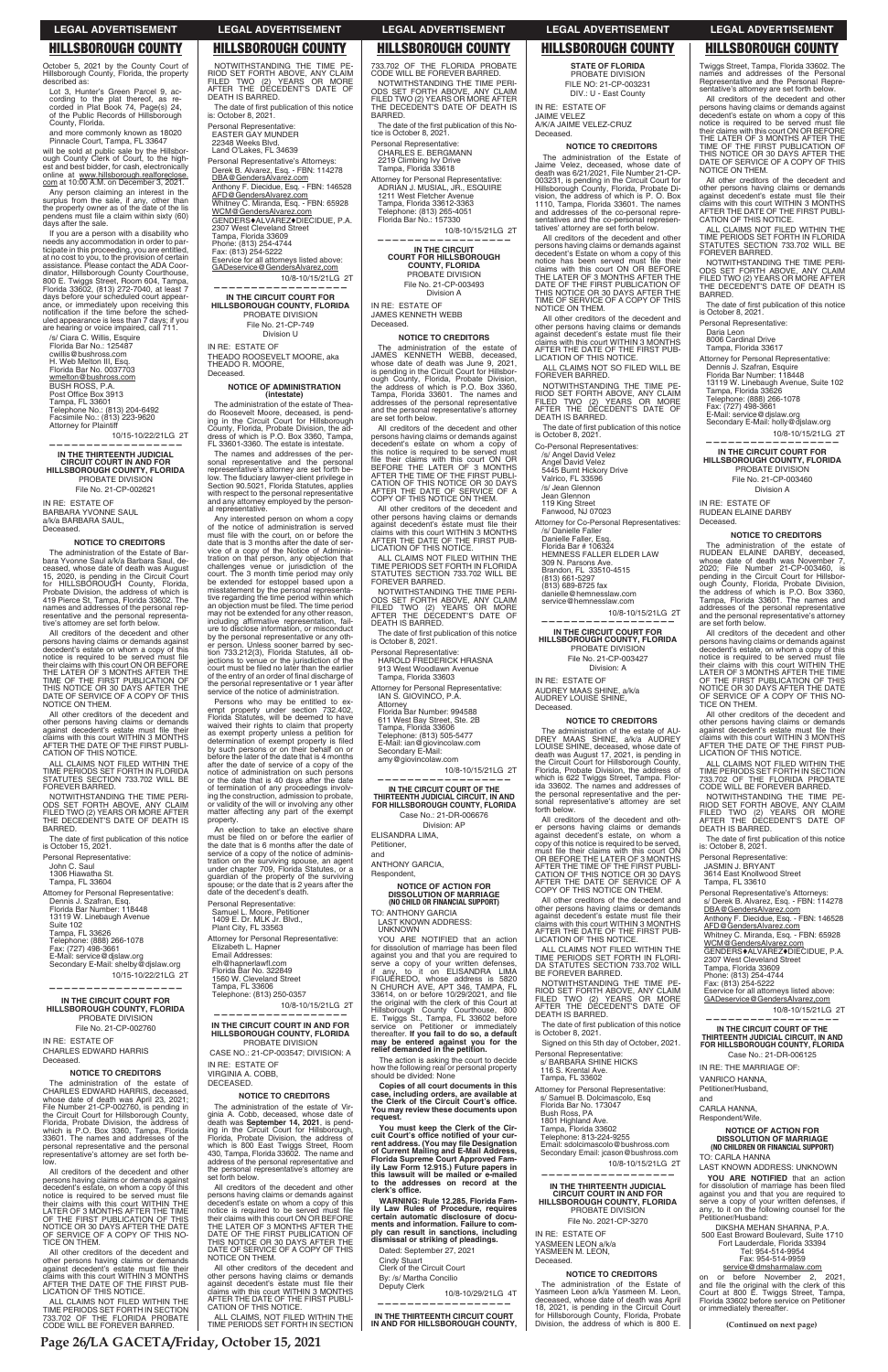**(Continued on next page)**

**If you fail to do so, a default may be entered against you for the relief de-<br>manded in the Verified Petition for Dis-&KU- solution of Marriage and Other Relief.**

**You must keep the Clerk of the Cir**cuit Court's office notified of your cur-<br>rent address. (You may file Designation<br>of Current Mailing and E-Mail Address,<br>Florida Supreme Court Approved Fam-<br>ily Law Form 12.915.) Future papers in **this lawsuit will be mailed or e-mailed**  to the address(es) on record at the<br>clerk's office.

**Copies of all court documents in this zase, including orders, are available at the Clerk of the Circuit Court's office. You may review these documents upon request.**

**WARNING: Rule 12.285, Florida Family Law Rules of Procedure, requires certain automatic disclosure of docu-ments and information. Failure to comply can result in sanctions, including dismissal or striking of pleadings.**

Dated: October 1, 2021

Cindy Stuart Clerk of the Circuit Court

By: /s/ Sonia Santallana Deputy Clerk

10/8-10/29/21LG 4T

**—————————————————— IN THE CIRCUIT COURT OF THE THIRTEENTH JUDICIAL CIRCUIT IN AND FOR HILLSBOROUGH COUNTY, FLORIDA** FAMILY LAW DIVISION CASE NO.: 21-DR-011173

DIVISION: E **IN THE MATTER OF THE ADOPTION** 

**OF:** 

**M.G.N.T.-P. AND A.M.D.T.-P. Adoptees.**

# **NOTICE OF ACTION FOR TERMINATION OF PARENTAL RIGHTS AND STEPPARENT ADOPTION**

TO: Michael Evan Butler, biological/legal father of the female child born on November 12, 2012, and male child born on September 21, 2015, Current Residence Ad-dress: Unknown Last Known Residence Address: 1005 Enlow Circle Commerce, Texas 75428. YOU ARE HEREBY NOTI-FIED that a Joint Petition for Adoption by Stepparent and Termination of Parental Rights has been filed by Petitioner Christina Marie Taylor-Penella, and mother, Shawna Marie Taylor-Penella, regarding a minor female child born to Shawna<br>Marie Taylor-Penella on November 12,<br>2012, in Camp Lejeune, North Carolina<br>and a minor male child born to Shawna<br>Marie Taylor-Penella on September 21,<br>2015 in Carolina.<br>The biologica 45 years old, approximately 5'9" tall and 200 lbs., with brown hair and blue eyes. All other physical characteristics and his residence address are unknown and cannot be reasonably ascertained. Additionally, the identity and all physical characteristics and the residence address of any known or unknown legal or biological father are unknown and cannot be reasonably ascertained.

All creditors of the decedent and other persons having claims or demands against decedent's estate on whom a copy of this notice is required to be served must file their claims with this court WITHIN THE LATER OF 3 MONTHS AFTER THE TIME OF THE FIRST PUBLICATION OF THIS NOTICE OR 30 DAYS AFTER THE DATE OF SERVICE OF A COPY OF THIS NOTICE ON THEM. All other creditors of the decedent and other persons having claims or demands<br>against decedent's estate must file their<br>claims with this court WITHIN 3 MONTHS<br>AFTER THE DATE OF THE FIRST PUB-

NOTWITHSTANDING THE TIME PERI-ODS SET FORTH ABOVE, ANY CLAIM FILED TWO (2) YEARS OR MORE AFTER THE DECEDENT'S DATE OF DEATH IS BARRED. The date of first publication of this no-

There will be a hearing on the Joint Peti-tion for Adoption by Stepparent and Termination of Parental Rights on November<br>10, 2021, at 8:30 a.m. eastern time, be-<br>fore Judge G. Gregory Green, courtroom<br>number 413 of the Hillsborough County<br>George E. Edgecomb Courthouse, 800<br>East Twiggs Street, Tampa, FL ZOOM https://zoom.us/j/9171020630. The Zoom Meeting ID for Judge Green is 917- 102-0630. You do not need to have an account and the Zoom service is free. Please visit the Zoom help center at https://sup-port.zoom.us to familiarize yourself with the service. The Court has set aside 15 minutes for the hearing. The grounds for termination of parental rights are those set forth in §63.089 of the Florida Statutes.<br>You may object by appearing at the hear-<br>ing and filing a written objection with the Court. If you desire counsel and believe<br>you may be entitled to representation by<br>a court-appointed attorney, you must con-<br>tact the Office of the Clerk of Court and<br>request that an "Affidavit of Indigent Sta-<br>tus" be mail return to the Office of the Clerk of Court.<br>If you elect to file written defenses to said Petition, you are required to serve a copy on Petitioner's attorney, Melissa A. Cor-don, P.A., 806 East Jackson Street, Suite Lower A, Tampa, Florida 33602, (813) 223-1177, and file the original response<br>or pleading in the Office of the Clerk of<br>the Circuit Court of Hillsborough County, Florida, 800 East Twiggs Street, Tampa, Florida 33602, (813) 276-8100, on or be-fore 11/1/2021 a date which is within 30 days after the first date of publication of<br>this Notice. UNDER §63.089, FLORIDA<br>STATUTES, FAILURE TO FILE A WRIT-TEN RESPONSE TO THIS NOTICE<br>WITH THE COURT AND TO APPEAR<br>AT THIS HEARING CONSTITUTES<br>GROUNDS UPON WHICH THE COURT SHALL END ANY PARENTAL RIGHTS YOU MAY HAVE REGARDING THE MI-NOR CHILDREN. If you are a person with a disability who needs any accommoda-tion in order to participate in this proceeding, you are entitled, at no cost to you, to<br>the provision of certain assistance. Please<br>contact the ADA Coordinator, Hillsbor-<br>ough County Courthouse, 800 E. Twiggs<br>St., Room 604, Tampa, Florida 33602,<br>(813) 272-7040, at your scheduled court appearance, or im-<br>mediately upon receiving this notification<br>if the time before the scheduled appearance is less that 7 days; if you are hearing or voice impaired, call 711. Copies of all court documents in this case, including orders, are available at the Clerk of the Cir-<br>cuit Court's office. You may review these<br>documents upon request. You must keep the Clerk of the Circuit Court's office noti-<br>fied of your current address. (You may file<br>Designation of Current Mailing and E-Mail address, Florida Supreme Court Approved Family Law Form 12.915) Future papers in this lawsuit will be mailed or e-mailed to the addresses on record at the clerk's<br>office. WARNING: Rule 12.285, Florida<br>Family Law Rules of Procedure, required certain automatic disclosure of documents and information. Failure to comply can result in sanctions, including dismissal or striking of pleadings.

ALL CLAIMS NOT FILED WITHIN THE TIME PERIODS SET FORTH IN SEC-TION 733.702 FLORIDA STATUTES WILL BE FOREVER BARRED.

for dissolution of marriage has been filed against you and that you are required to serve a copy of your written defenses, if any, to it on **JEFFERY LAWRENCE KLAMO**, whose address is 1187 East Spruce St., Tarpon Spring, Florida 33469 on or before October 25, 2021, and file the original with the clerk of this<br>Court at 800 E. Twiggs Street, Tampa,<br>Florida 33602 before service on Petitioner or immediately thereafter. **If you fail to do so, a default may be entered against you for the relief demanded in the petition.**

Dated: September 28, 2021.

CINDY STUART CLERK OF COURT & COMPTROLLER By: s/ Gilberto Blanco

Deputy Clerk 10/8-10/29/21LG 4T **—————————————————— IN THE CIRCUIT COURT FOR HILLSBOROUGH COUNTY, FLORIDA** PROBATE DIVISION File No.: 21-CP-003181 Division A

> WELLS FARGO BANK, NATIONAL ASSOCIATION, AS TRUSTEE FOR THE HOLDERS OF THE FIRST FRANKLIN HULDERS OF THE LIBRARY 2006-<br>MORTGAGE LOAN TRUST 2006-<br>EE15 MORTGAGE PASS-THROUGH FF15 MORTGAGE PASS-THROUGH CERTIFICATES, SERIES 2006-FF15, Plaintiff, vs.

OLEG GRIDNEV: ET AL. Defendants.

IN RE: THE ESTATE OF: JOHN A. HOWARD, aka JOHN ALLAN HOWARD,

Deceased.

UNKNOWN SPOUSE OF SABINE **NICOL** 

**NOTICE TO CREDITORS** The administration of the Estate of JOHN A. HOWARD, aka JOHN ALLAN HOWARD, deceased, whose date of

> YOU ARE NOTIFIED that an action for Foreclosure of Mortgage on the following described property:

LOT 24, BLOCK 37, MAP OF VIR-GINIA PARK, ACCORDING TO THE PLAT THEREOF AS RECORDED IN PLAT BOOK 9, PAGE 2, OF THE PUBLIC RECORDS OF HILLSBOR-<br>OUGH COUNTY, FLORIDA.

death was July 25, 2021, is pending in the Circuit Court for Hillsborough County, Florida, Probate Division, the address of which is 800 E. Twiggs Street, Room 206, Tampa, Florida 33602. The names and addresses of the personal representative and the personal representative's attorney

are set forth below.

has been filed against you and you are required to serve a copy of your writ-ten defenses, if any, to it, upon Heller & Zion, LLP, Attorneys for Plaintiff, whose address is 1428 Brickell Avenue, Suite 600, Miami, FL 33131, Designated Email Address: mail@hellerzion.com, on or before 11/02/2021, a date which is within<br>thirty (30) days after the first publication of<br>this Notice in the LA GACETA and file the original with the Clerk of this Court either before service on Plaintiff's attorney or im-mediately thereafter, otherwise a default will be entered against you for the relief demanded in the complaint.

LICATION OF THIS NOTICE.

ALL CLAIMS NOT FILED WITHIN THE TIME PERIODS SET FORTH IN SECTION 733.702 OF THE FLORIDA PROBATE CODE WILL BE FOREVER

tice is October 8, 2021. Personal Representative: Gail A. Howard Post Office Box 1737 Lutz, Florida 33548

All other creditors of decedent and other persons who have claims or demands against decedent's estate, including unmatured, contingent or unliquidated claims, must file their claims with this<br>Court WITHIN THREE MONTHS AFTER<br>THE DATE OF THE FIRST PUBLICA-<br>TION OF THIS NOTICE.

Attorney for Personal Representative: Gregory A. Richards, Jr.<br>E-mail: grichards@allendell.com<br>Florida Bar No.: 0028339<br>ALLEN DELL, P.A. 202 S Rome Avenue, Suite 100 Tampa, Florida 33606 Telephone: (813) 223-5351

10/8-10/15/21LG 2T

The date of the first publication of this Notice is October 8, 2021.

**—————————————————— IN THE CIRCUIT COURT FOR HILLSBOROUGH COUNTY, FLORIDA** PROBATE DIVISION File No.: 21-CP-003061 Division: A

IN RE: ESTATE OF PETER MICHAEL HALLOCK,

Deceased.

**BARRED** 

**NOTICE TO CREDITORS** The administration of the estate of PE-TER MICHAEL HALLOCK, deceased, whose date of death was July 27, 2021, is pending in the Circuit Court for HILLS-BOROUGH County, Florida, Probate Di-vision, the address of which is 800 East

Twiggs Street, Tampa, FL 33602. The names and addresses of the personal rep-resentative and the personal representa-

must file their claims with this court ON<br>OR BEFORE THE LATER OF 3 MONTHS<br>AFTER THE TIME OF THE FIRST PUBLI-<br>CATION OF THIS NOTICE OR 30 DAYS<br>AFTER THE DATE OF SERVICE OF A<br>COPY OF THIS NOTICE ON THEM.

tive's attorney are set forth below. All creditors of the decedent and other persons having claims or demands against decedent's estate on whom a copy of this notice is required to be served

The date of first publication of this notice is October 8, 2021.

All other creditors of the decedent and other persons having claims or demands<br>against decedent's estate must file their claims with this court WITHIN 3 MONTHS AFTER THE DATE OF THE FIRST PUB-

LICATION OF THIS NOTICE.

NOTWITHSTANDING THE TIME PERI-ODS SET FORTH ABOVE, ANY CLAIM FILED TWO (2) YEARS OR MORE AFTER THE DECEDENT'S DATE OF

> If you are a person with a disability who needs any accommodation in order to participate in this proceeding, you are entitled, at no cost to you, to the provision of certain assistance. Please contact the Clerk's ADA Coordinator, 601 E Kennedy Blvd., Tampa Florida, (813) 276-8100 ex-tension 4205, two working days prior to the date the service is needed; if you are hearing or voice impaired, call 711

DEATH IS BARRED. The date of first publication of this notice is October 8, 2021. Personal Representative: /s/ Smilja Hopkins Smilja Hopkins 12459 Country White Circle Tampa, FL 33635 Attorney for Personal Representative: /s/ D. Christopher Alfonso, Esq. D. Christopher Alfonso, Esq. Florida Bar Number: 0731455 3002 West Kennedy Blvd. Tampa, FL 33609 Telephone: (813) 523-9009 E-MaiI: chris@wealthplanninglaw.com 10/8-10/15/21LG 2T **—————————————————— IN THE CIRCUIT COURT OF THE THIRTEENTH JUDICIAL CIRCUIT, IN AND FOR HILLSBOROUGH COUNTY, FLORIDA** Case No.: 21-DR-009794 Division A IN RE: THE MARRIAGE OF JEFFERY LAWRENCE KLAMO, Petitioner/Husband, and HONG, AEJA, Respondent/Wife. **NOTICE OF ACTION FOR DISSOLUTION OF MARRIAGE (NO CHILD OR FINANCIAL SUPPORT)**

The holder of the following tax certificates has filed the certificates for a tax deed to be issued. The certificate numbers<br>and years of issuance, the description of the property, and the names in which it was assessed are:

Folio No.: **0188080000** Certificate No.: **2019 / 1858**<br>File No.: **2021-944** 

SEC - TWP - RGE: 03 - 28 - 18 **Subject To All Outstanding Taxes** 

TO: HONG AEJA

Respondent's last known Florida Address: 1187 East Spruce St., Tarpon

Spring, Florida 33469.

**YOU ARE NOTIFIED** that an action

Unless such certificate shall be redeemed according to law, the property<br>described in such certificate will be sold<br>to the highest bidder on (11/18/2021) on line via the internet at www.hillsborough. realtaxdeed.com.

The holder of the following tax certificates has filed the certificates for a tax deed to be issued. The certificate numbers<br>and years of issuance, the description of the property, and the names in which it assessed are:

The action is asking the court to decide how the following real or personal property should be divided: NONE

**Copies of all court documents in this the Clerk of the Circuit Court's office. You may review these documents upon request.**

You must keep the Clerk of the Cir-<br>cuit Court's office notified of your cur-<br>rent address. (You may file Designation **of Current Mailing and E-Mail Address, Florida Supreme Court Approved Fam-ily Law Form 12.915.) Future papers in this lawsuit will be mailed or e-mailed to the address(es) on record at the**  clerk's office.

> Unless such certificate shall be redeemed according to law, the property<br>described in such certificate will be sold<br>to the highest bidder on (11/18/2021) on line via the internet at www.hillsborough. realtaxdeed.com. If you are a person with a disability

> —————————————————— **NOTICE OF APPLICATION FOR TAX DEED** –– The holder of the following tax cer-<br>tificates has filed the certificates for a tax<br>deed to be issued. The certificate numbers and years of issuance, the description of property, and the names in which it

**WARNING: Rule 12.285, Florida Family Law Rules of Procedure, requires certain automatic disclosure of docu-ments and information. Failure to comply can result in sanctions, including dismissal or striking of pleadings.**

Dated: September 22, 2021

Cindy Stuart Clerk of the Circuit Court

By: /s/ Sonia Santallana<br>Deputy Clerk 10/8-10/29/21LG 4T

**——————————————————**

If you are a person with a disability who needs any accommodation in order to participate in this proceeding, you are entitled, at no cost to you, to the provision<br>of certain assistance. Please contact the<br>Clerk's ADA Coordinator, 601 E Kennedy<br>Blvd., Tampa Florida, (813) 276-8100<br>extension 4205, two working days prior to<br>the date the ser hearing or voice impaired, call 711

**IN THE CIRCUIT COURT OF THE 13TH JUDICIAL CIRCUIT IN AND FOR HILLSBOROUGH COUNTY, FLORIDA** CASE NO. 21-CA-006655

# **NOTICE OF ACTION**

To the following Defendant(s):

OLEG GRIDNEV (LAST KNOWN ADDRESS - 3601 W SAN JUAN STREET, TAMPA, FL 33629)

UNKNOWN SPOUSE OF OLEG GRIDNEV

(LAST KNOWN ADDRESS - 3601 W SAN JUAN STREET, TAMPA, FL 33629)

(LAST KNOWN ADDRESS - 3601 W SAN JUAN STREET, TAMPA, FL 33629)

a/k/a 3601 W San Juan Street, Tampa, FL 33629

If you are a person with a disability who needs an accommodation in order to access court facilities or participate in a court proceeding, you are entitled, at no cost to you, to the provision of certain assistance. To request such an accommodation, please contact Court Administration within 2 working days of the date the service is needed: Complete the Request for Ac-commodations Form and submit to 800 E. Twiggs Street, Room 604, Tampa, FL 33602. WITNESS my hand and the seal of this Court this 1st day of October, 2021. Cindy Stuart Clerk of the Circuit Court By: s/ Jeffrey Duck As Deputy Clerk Heller & Zion, LLP 1428 Brickell Avenue, Suite 600 Miami, FL 33131 mail@hellerzion.com Telephone: (305) 373-8001 12074.1533 10/8-10/15/21LG 2T **—————————————————— IN THE CIRCUIT COURT IN AND FOR HILLSBOROUGH COUNTY, FLORIDA** PROBATE DIVISION CASE NO. 21-CP-3352 DIVISION: A Florida Bar #898791 IN RE: ESTATE OF DALLAS M. WARRUM, Deceased. **NOTICE TO CREDITORS** The administration of the estate of DAL-LAS M. WARRUM, deceased, Case Number 21-CP-3352, is pending in the Circuit<br>Court for Hillsborough County, Florida,<br>Probate Division, the address of which is<br>P.O. Box 1110, Tampa, Florida 33601.<br>The name and address of the personal<br>representative and the p tative's attorney are set forth below. All creditors of decedent and other persons, who have claims or demands against decedent's estate, including unmatured, contingent or unliquidated claims, and who have been served a

ALL CLAIMS NOT SO FILED WILL BE FOREVER BARRED.

NOTWITHSTANDING THE TIME PERI-ODS SET FORTH ABOVE, ANY CLAIM FILED TWO (2) YEARS OR MORE AF-TER DECEDENT'S DATE OF DEATH IS BARRED.

Personal Representative: TRlCIA H. WARRUM-KENNEDY 655 Allegheny Drive Sun City Center, FL 33573

Attorney for Personal Representative: Dawn M. Chapman, Esq. LEGACY LAW OF FLORIDA, P.A. Email: info@legacylawoffl.com Secondary Email:<br>dawn@legacylawoffl.com 205 N. Parsons Avenue Brandon, FL 33510

813/643-1885 10/8-10/15/21LG 2T

**—————————————————— IN THE CIRCUIT COURT FOR HILLSBOROUGH COUNTY, FLORIDA** PROBATE DIVISION File No. 21-CP-003416

Division A

IN RE: ESTATE OF GAIL F. MEYER

# Deceased.

# **NOTICE TO CREDITORS**

The administration of the estate of Gail F. Meyer, deceased, whose date of death<br>was August 29, 2021, is pending in the<br>Circuit Court for Hillsborough County,<br>Florida, Probate Division, the address<br>of which is 800 Twiggs Street, Tampa,<br>Florida 33602. The names an of the personal representatives and the personal representatives' attorney are set forth below.

All creditors of the decedent and other persons having claims or demands against decedent's estate on whom a copy of this notice is required to be served<br>must file their claims with this court ON<br>OR BEFORE THE LATER OF 3 MONTHS<br>AFTER THE TIME OF THE FIRST PUBLI-CATION OF THIS NOTICE OR 30 DAYS AFTER THE DATE OF SERVICE OF A COPY OF THIS NOTICE ON THEM.

All other creditors of the decedent and other persons having claims or demands against decedent's estate must file their<br>claims with this court WITHIN 3 MONTHS AFTER THE DATE OF THE FIRST PUB-LICATION OF THIS NOTICE.

ALL CLAIMS NOT FILED WITHIN THE TIME PERIODS SET FORTH IN FLORI-DA STATUTES SECTION 733.702 WILL BE FOREVER BARRED.

NOTWITHSTANDING THE TIME PER-IODS SET FORTH ABOVE, ANY CLAIM FILED TWO (2) YEARS OR MORE AFTER THE DECEDENT'S DATE OF DEATH IS BARRED.

Personal Representatives:

Dana L. Heiferman 4111 W. Estrella St. Tampa, Florida 33629

Jason P. Sussman 18723 Chaville Rd

Lutz, Florida 33558 Attorney for Personal Representatives: Jessica M. Cooper, Esquire Florida Bar Number: 795011

Cooper Estate Law, PLLC 4805 S. Himes Avenue Tampa, Florida 33611 Telephone: (813) 831-3376

E-Mail: jcooper@cooperestatelaw.com 10/8-10/15/21LG 2T

**—————————————————— NOTICE OF APPLICATION FOR TAX DEED** ––

The holder of the following tax certificates has filed the certificates for a tax<br>deed to be issued. The certificate numbers and years of issuance, the description of the property, and the names in which it was assessed are:

Folio No.: **1497050000** Certificate No.: 2019 / 14948 File No.: **2021-942** Year of Issuance: **2019** Description of Property: HENDRY AND KNIGHTS ADDITION TO SULPHUR SPRINGS LOT 186 & E 1/2 CLOSED ALLEY ABUTTING THEREON PLAT BK / PG: 10 / 24 SEC - TWP - RGE: 30 - 28 - 19 **Subject To All Outstanding Taxes** Name(s) in which assessed: **BLACK POINT ASSETS INC TRUSTEE, BLACK POINT ASSETS, INC, AS TRUSTEE 8306 N. SEMMES STREET LAND TRUST**

All of said property being in the County of Hillsborough, State of Florida.

Unless such certificate shall be redeemed according to law, the property<br>described in such certificate will be sold<br>to the highest bidder on (11/18/2021) on line via the internet at www.hillsborough. realtaxdeed.com.

Dated 9/14/2021

Cindy Stuart

Certificate No.: **20<sup>.</sup>**<br>File No.: **2021-948** 0Q-**2019 / 10410** Year of Issuance: **2019** Description of Property: W 131 FT OF E 262 FT OF S 1/2 OF SE 1/4 OF SW 1/4 OF SE 1/4 LESS ROAD R/W SEC - TWP - RGE: 21 - 28 - 21 **Subject To All Outstanding Taxes** 

Clerk of the Circuit Court Hillsborough County, Florida By Adrian Salas, Deputy Clerk 10/8-10/29/21LG 4T

—————————————————— **NOTICE OF APPLICATION FOR TAX DEED** ––

Year of Issuance: **2019**

Description of Property: N 490 FT OF E 396.92 FT OF NE 1/4 OF NW 1/4 LESS N 30 FT FOR SMIT-TER RD R/W

Name(s) in which assessed: **ERC HOMES CAPITAL LLC**

All of said property being in the County of Hillsborough, State of Florida.

If you are a person with a disability who needs any accommodation in order to participate in this proceeding, you are entitled, at no cost to you, to the provision of certain assistance. Please contact the Clerk's ADA Coordinator, 601 E Kennedy Blvd., Tampa Florida, (813) 276-8100 ex-tension 4205, two working days prior to the date the service is needed; if you are hearing or voice impaired, call 711 Dated 9/14/2021

Cindy Stuart Clerk of the Circuit Court

Hillsborough County, Florida

By Adrian Salas, Deputy Clerk

10/8-10/29/21LG 4T

## —————————————————— **NOTICE OF APPLICATION FOR TAX DEED** ––

Folio No.: **0129315208** Certificate No.: 2019 / 1295 File No.: **2021-945** Year of Issuance: **2019**

Description of Property: VILLAROSA PHASE 1A LOT 15 BLOCK 12

PLAT BK / PG: 76 / 31 SEC - TWP - RGE: 05 - 27 - 18

**Subject To All Outstanding Taxes** 

Name(s) in which assessed: **ZACHARY J BERG / TRUSTEE ZACHARY J BER, AS TRUSTEE B.W. BERG 2013 IRREVOCABLE TRUST U/T/D 3/20/2013**

All of said property being in the County of Hillsborough, State of Florida.

who needs any accommodation in order to participate in this proceeding, you are entitled, at no cost to you, to the provision of certain assistance. Please contact the Clerk's ADA Coordinator, 601 E Kennedy Blvd., Tampa Florida, (813) 276-8100 extension 4205, two working days prior to the date the service is needed; if you are hearing or voice impaired, call 711.

Dated 9/14/2021 Cindy Stuart Clerk of the Circuit Court Hillsborough County, Florida By Adrian Salas, Deputy Clerk

10/8-10/29/21LG 4T

was assessed are: Folio No.: **0816920002** 

Name(s) in which assessed: **GROVER A MARTIN ROBIN P MARTIN**

All of said property being in the County of Hillsborough, State of Florida.

Unless such certificate shall be redeemed according to law, the property<br>described in such certificate will be sold<br>to the highest bidder on (11/18/2021) on line via the internet at www.hillsborough. realtaxdeed.com.

Dated 9/14/2021

Cindy Stuart Clerk of the Circuit Court Hillsborough County, Florida By Adrian Salas, Deputy Clerk

10/8-10/29/21LG 4T

# **LEGAL ADVERTISEMENT LEGAL ADVERTISEMENT LEGAL ADVERTISEMENT LEGAL ADVERTISEMENT LEGAL ADVERTISEMENT**

copy of this notice, must file their claims with this Court WITHIN THE LATER OF<br>THREE MONTHS AFTER THE DATE THREE MONTHS AFTER THE DATE<br>OF THE FIRST PUBLICATION OF THI S<br>NOTICE OR THIRTY (30) DAYS AFTER<br>THE DATE OF SERVICE OF A COPY OF<br>THIS NOTICE ON THEM.

# **HILLSBOROUGH COUNTY HILLSBOROUGH COUNTY HILLSBOROUGH COUNTY HILLSBOROUGH COUNTY HILLSBOROUGH COUNTY**

**LA GACETA/Friday, October 15, 2021/Page 27**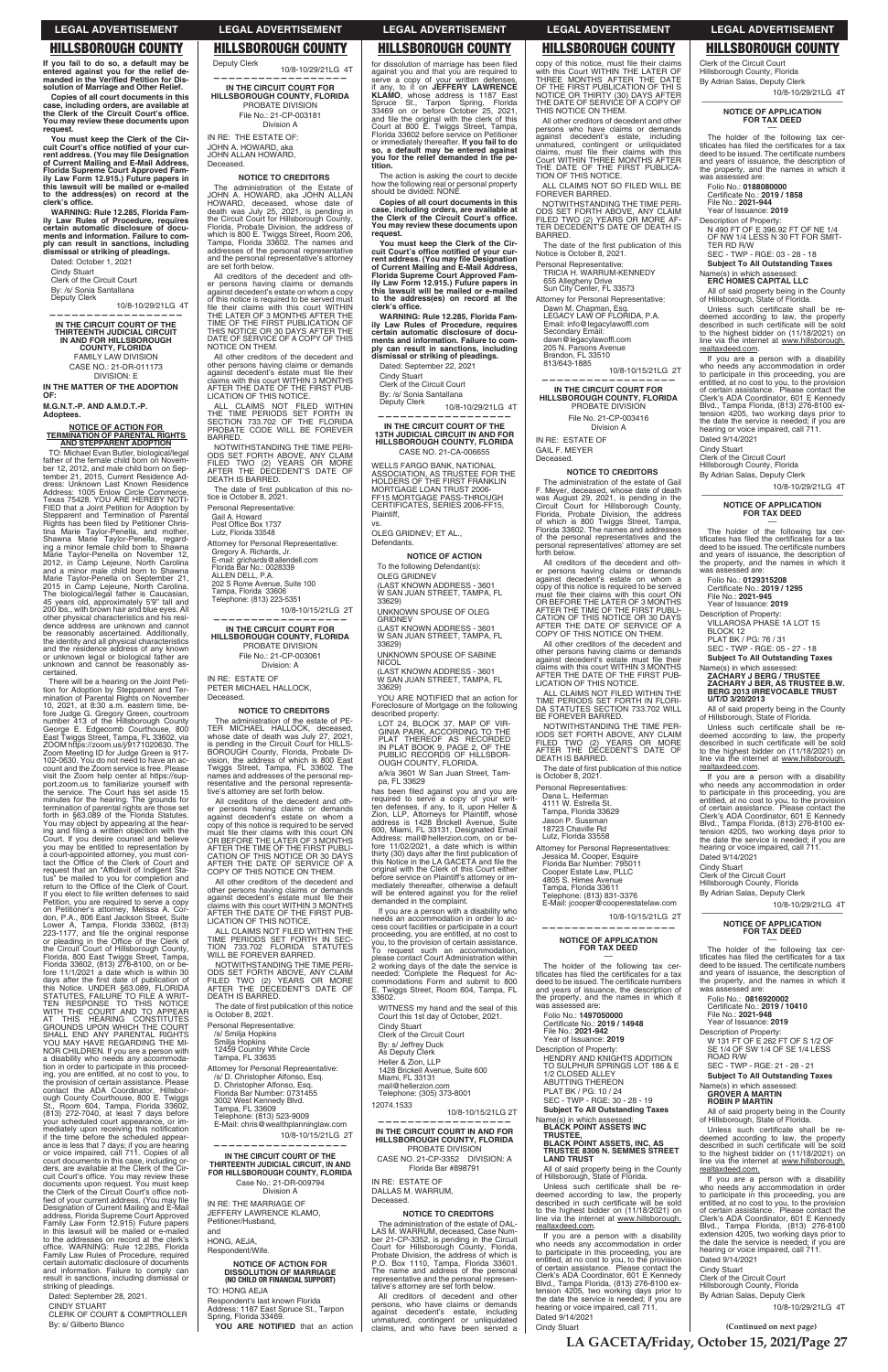# **NOTICE OF APPLICATION FOR TAX DEED**

–– The holder of the following tax cer-<br>tificates has filed the certificates for a tax deed to be issued. The certificate numbers and years of issuance, the description of the property, and the names in which it was assessed are:

RIVERSIDE NORTH LOT 15 BLOCK 8 PLAT BK / PG: 1 / 134 SEC - TWP - RGE: 11 - 29 - 18

**Subject To All Outstanding Taxes** Name(s) in which assessed:

Folio No.: **1668120000**  Certificate No.: **2019 / 16488**<br>File No.: **2021-950** Year of Issuance: **2019**

Description of Property:

Unless such certificate shall be redeemed according to law, the property<br>described in such certificate will be sold<br>to the highest bidder on (11/18/2021) on line via the internet at www.hillsborough. realtaxdeed.com.

# **SANDRA L BURNS**

All of said property being in the County of Hillsborough, State of Florida.

Folio No.: **0779510060**<br>Certificate No.: **2019 / 9811**<br>File No.: **2021-952** Year of Issuance: **2019**

If you are a person with a disability who needs any accommodation in order to participate in this proceeding, you are entitled, at no cost to you, to the provision of certain assistance. Please contact the Clerk's ADA Coordinator, 601 E Kennedy Blvd., Tampa Florida, (813) 276-8100 extension 4205, two working days prior to the date the service is needed; if you are hearing or voice impaired, call 711. Dated 9/14/2021

Unless such certificate shall be re-<br>deemed according to law, the property<br>described in such certificate will be sold to the highest bidder on (11/18/2021) on<br>line via the internet at <u>www.hillsborough.</u> realtaxdeed.com.

Cindy Stuart Clerk of the Circuit Court

Hillsborough County, Florida By Adrian Salas, Deputy Clerk

10/8-10/29/21LG 4T

# —————————————————— **NOTICE OF APPLICATION FOR TAX DEED** ––

The holder of the following tax certificates has filed the certificates for a tax<br>deed to be issued. The certificate numbers<br>and years of issuance, the description of the property, and the names in which it was assessed are:

The holder of the following tax cer-<br>tificates has filed the certificates for a tax<br>deed to be issued. The certificate numbers and years of issuance, the description of the property, and the names in which it was assessed are:

Folio No.: **1526140000**  Certificate No.: **2019 / 15244**<br>File No.: **2021-953**<br>Year of Issuance: **2019** 

Description of Property: TRACT BEG 25 FT N & 1004 FT E OF SW COR OF S 1/2 OF SE 1/4 RUN N 23 DEG E 427 FT N 43 DEG E 1220.25 FT THN E 666.98 FT S 601.25 FT S 74 DEG W 1476 FT S 27 DEG W 305 FT TO N R/W OF BILL TUCKER RD W ALG R/W 100 FT TO POB SEC - TWP - RGE: 29 - 31 - 20

**Subject To All Outstanding Taxes** 

Unless such certificate shall be re-<br>deemed according to law, the property described in such certificate will be sold to the highest bidder on (11/18/2021) on line via the internet at www.hillsborough. realtaxdeed.com.

Name(s) in which assessed: **ESTATE OF JOHN EALUM JOHN EALUM BRENDA EALUM**

All of said property being in the County of Hillsborough, State of Florida.

–– The holder of the following tax certificates has filed the certificates for a tax<br>deed to be issued. The certificate numbers<br>and years of issuance, the description of the property, and the names in which it assessed are

SEC - TWP - RGE: 02 - 28 - 17 **Subject To All Outstanding Taxes** 

If you are a person with a disability who needs any accommodation in order<br>to participate in this proceeding, you are<br>entitled, at no cost to you, to the provision<br>of certain assistance. Please contact the Clerk's ADA Coordinator, 601 E Kennedy Blvd., Tampa Florida, (813) 276-8100 extension 4205, two working days prior to the date the service is needed; if you are hearing or voice impaired, call 711.

Unless such certificate shall be re-<br>deemed according to law, the property described in such certificate will be sold to the highest bidder on (11/18/2021) on line via the internet at www.hillsborough. realtaxdeed.com.

Dated 9/14/2021

Cindy Stuart Clerk of the Circuit Court

Hillsborough County, Florida By Adrian Salas, Deputy Clerk

10/8-10/29/21LG 4T ——————————————————

# **NOTICE OF APPLICATION FOR TAX DEED** ––

The holder of the following tax cer-<br>tificates has filed the certificates for a tax deed to be issued. The certificate numbers and years of issuance, the description of the property, and the names in which it was assessed are: Folio No.: **1561450000** 

Certificate No.: **2019 / 15678**<br>File No.: **2021-957** Year of Issuance: **2019**

Unless such certificate shall be re-<br>deemed according to law, the property described in such certificate will be sold to the highest bidder on (11/18/2021) on<br>line via the internet at <u>www.hillsborough.</u> realtaxdeed.com.

Name(s) in which assessed: **ENCORE CAPITAL INVESTMENTS** 

## **LLC**

All of said property being in the County of Hillsborough, State of Florida.

Folio No.: **0965800000**  Certificate No.: **2019 / 12138**<br>File No.: **2021-959** 

**Subject To All Outstanding Taxes** Name(s) in which assessed: **JULIE AVILA**

Unless such certificate shall be re-<br>deemed according to law, the property described in such certificate will be sold to the highest bidder on (11/18/2021) on line via the internet at www.hillsborough. realtaxdeed.com.

If you are a person with a disability who needs any accommodation in order<br>to participate in this proceeding, you<br>are entitled, at no cost to you, to the<br>provision of certain assistance. Please<br>contact the Clerk's ADA Coordinator, 601 E Kennedy Blvd., Tampa Florida, (813) 276-8100 extension 4205, two working days prior to the date the service is needed; if you are hearing or voice impaired, call 711.

If you are a person with a disability who needs any accommodation in order to participate in this proceeding, you are entitled, at no cost to you, to the provision of certain assistance. Please contact the Clerk's ADA Coordinator, 601 E Kennedy Blvd., Tampa Florida, (813) 276-8100 extension 4205, two working days prior to the date the service is needed; if you are hearing or voice impaired, call 711. Dated 9/14/2021

Dated 9/14/2021

Cindy Stuart Clerk of the Circuit Court Hillsborough County, Florida By Adrian Salas, Deputy Clerk

10/8-10/29/21LG 4T

# —————————————————— **NOTICE OF APPLICATION FOR TAX DEED**

All creditors of the decedent and other persons having claims or demands against<br>decedent's estate on whom a copy of this<br>notice is required to be served must file

Folio No.: **0031830050**  Certificate No.: 2019 / 249 File No.: **2021-956**

Year of Issuance: **2019** Description of Property: TOWN OF CITRUS PARK LOTS 10

> their claims with this court ON OR BEFORE<br>THE LATER OF 3 MONTHS AFTER THE<br>TIME OF THE FIRST PUBLICATION OF<br>THIS NOTICE OR 30 DAYS AFTER THE DATE OF SERVICE OF A COPY OF THIS

AND 11 BLOCK 2 PLAT BK / PG: 1 / 130

Name(s) in which assessed: **GAIL M SNYDER**

All of said property being in the County of Hillsborough, State of Florida.

**—————————————————— IN THE CIRCUIT COURT OF THE THIRTEENTH JUDICIAL CIRCUIT IN AND FOR HILLSBOROUGH COUNTY, FLORIDA** CIVIL DIVISION CASE NO. 29-2019-CA-003817 U.S. BANK TRUST NATIONAL ASSO-CIATION, NOT IN ITS INDIVIDUAL<br>CAPACITY, BUT SOLELY AS TRUSTEE<br>OF LSF11 MASTER PARTICIPATION

**TRUST** Plaintiff, vs.

If you are a person with a disability who needs any accommodation in order to participate in this proceeding, you are entitled, at no cost to you, to the provision of certain assistance. Please contact the Clerk's ADA Coordinator, 601 E Kennedy Blvd., Tampa Florida, (813) 276-8100 extension 4205, two working days prior to the date the service is needed; if you are hearing or voice impaired, call 711.

Description of Property: S 466.7 FT OF E 480 FT OF NE 1/4 OF NW 1/4 LESS N 50 FT OF E 200 FT & LESS S 130 FT OF E 180 FT & N 130 FT OF E 265 FT OF SE 1/4 OF NW 1/4 LESS RD R/W SEC - TWP - RGE: 33 - 28 - 19 PLAT BK / PG: 27 / 28 SEC - TWP - RGE: 14 - 28 - 18

Dated 9/20/2021 Cindy Stuart

Clerk of the Circuit Court Hillsborough County, Florida

By Adrian Salas, Deputy Clerk

10/8-10/29/21LG 4T ——————————————————

**NOTICE OF APPLICATION FOR TAX DEED** ––

Description of Property: ALTAMIRA HEIGHTS LOT 3 BLOCK 8

PLAT BK / PG: 4 / 90 SEC - TWP - RGE: 05 - 29 - 19

**Subject To All Outstanding Taxes** 

Name(s) in which assessed: **ESTATE OF RUBY L RANGE RUBY L RANGE JAMES H DOWNING**

All of said property being in the County of Hillsborough, State of Florida.

"In accordance with the Americans With Disabilities Act, persons in need of a special accommodation to participate<br>in this proceeding shall, within seven (7) days prior to any proceeding, contact the<br>Administrative Office of the Court, Hill-<br>sborough County, County Center, 13th Floor, 601 E. Kennedy Blvd., Tampa, FL<br>33602, Telephone (813) 276-8100, via<br>Florida Relay Service".

DATED at Hillsborough County, Florida, this 29th day of September, 2021. GILBERT GARCIA GROUP, P.A. Attorney for Plaintiff 2313 W. Violet St. Tampa, FL 33603<br>(813) 443-5087 Fax (813) 443-5089<br><u>emailservice@gilbertgrouplaw.com</u>

If you are a person with a disability who needs any accommodation in order to participate in this proceeding, you are entitled, at no cost to you, to the provision of certain assistance. Please contact the Clerk's ADA Coordinator, 601 E Kennedy Blvd., Tampa Florida, (813) 276-8100 extension 4205, two working days prior to the date the service is needed; if you are hearing or voice impaired, call 711. Dated 9/14/2021

Cindy Stuart

Clerk of the Circuit Court

Hillsborough County, Florida By Adrian Salas, Deputy Clerk

10/8-10/29/21LG 4T ——————————————————

## **NOTICE OF APPLICATION FOR TAX DEED** ––

The holder of the following tax cer-<br>tificates has filed the certificates for a tax<br>deed to be issued. The certificate numbers and years of issuance, the description of the property, and the names in which it was assessed are:

Year of Issuance: **2019**

Description of Property: GOLFLAND OF TAMPA'S NORTH SIDE COUNTRY CLUB AREA NO 2 W 55 FT OF LOTS 1 AND 2 BLOCK 41

# **LAURA ECKERT**

All of said property being in the County of Hillsborough, State of Florida.

Any person claiming an interest in the surplus from the sale, if any, other than the property owner as of the date of the lis pendens must file a claim within sixty (60) days after the sale.

/s/ Astrid Guardado, Esq. Florida Bar No.: 915671 aguardado@bushross.com BUSH ROSS, P.A.<br>Post Office Box 3913

Cindy Stuart Clerk of the Circuit Court Hillsborough County, Florida By Adrian Salas, Deputy Clerk

10/8-10/29/21LG 4T

You are notified that an action to foreclose mortgage on the following property in Hillsborough County Florida:

——————————————————

**IN THE THIRTEENTH JUDICIAL CIRCUIT COURT IN AND FOR HILLSBOROUGH COUNTY, FLORIDA** PROBATE DIVISION File No. 21-CP-003259

LOTS 31, 32, 33, 34, 35, 36, 37, AND<br>38, BLOCK 16 OF DOVERCREST<br>SUBDIVISION, AS SHOWN ON<br>THE PLAT THEREOF RECORDED<br>IN PLAT BOOK 20, PAGE 41 OF<br>THE PUBLIC RECORDS OF HILLS-BROUGH COUNTY FLORIDA

IN RE: ESTATE OF JUSTIN ANTHONY BALL a/k/a JUSTIN BALL Deceased.

Commonly known as 3107 Rex Ave. Do-<br>ver FL 33527 has been filed against you<br>and you are required to serve a copy of your written defenses, if any, to it on Anthony Woodward, Woodward Law, Plain-<br>tiff's attorney at 1520 Gulf Blvd. Unit 1605,<br>Clearwater FL 33767, 30 days from the<br>first date of publication, and file the original<br>with the Clerk of this Court either before service on the Plaintiff's attorney or immediately thereafter; otherwise, a default will be entered against you for the relief demanded in the Complaint.

**NOTICE TO CREDITORS** The Administration of the Estate of Justin Anthony Ball a/k/a Justin Ball, deceased, whose date of death was June 26, 2021, is pending in the Circuit Court for Hillsborough County, Florida, Probate Division, the address of which is 800 E. Twiggs Street, Tampa, Florida 33602. The names and addresses of the Personal Representative and the Personal Representative's attorney are set

forth below.

upon receiving this notification if the time before the scheduled appearance is less than 7 days; if you are hearing or voice impaired, call 711.

The administration of the estate of HUNG QUOC LE, deceased, Case Number 21-<br>CP-003446, is pending in the Circuit Court<br>for Hillsborough County, Florida, Probate<br>Division, the address of which is P.O. Box<br>1110, Tampa, Florida 33601-1110. The<br>names and addresses of representative and the personal represen-<br>tative's attorney are set forth below.

NOTICE ON THEM.

All other creditors of the decedent and other persons having claims or demands<br>against decedent's estate must file their<br>claims with this court WITHIN 3 MONTHS AFTER THE DATE OF THE FIRST PUBLI-CATION OF THIS NOTICE. ALL CLAIMS NOT FILED WITHIN THE TIME PERIODS SET FORTH IN FLORIDA STATUTES SECTION 733.702 WILL BE

FOREVER BARRED.

All other creditors of the decedent and other persons having claims or demands<br>against the decedent's estate, including<br>unmatured, contingent or unliquidated<br>claims, must file their claims with this Court

NOTWITHSTANDING THE TIME PERI-ODS SET FORTH ABOVE, ANY CLAIM FILED TWO (2) YEARS OR MORE AFTER THE DECEDENT'S DATE OF DEATH IS

The date of first publication of this notice

BARRED.

is October 8, 2021. Personal Representative:

Richard Ball a/k/a Richard Michael Ball 9713 Magnolia Blossom Drive Tampa, Florida 33626 Attorney for Personal Representative: Dennis J. Szafran, Esq. Florida Bar Number: 118448

> Tampa, Florida 33606 Telephone: (813) 259-9955<br>susan@sghlawoffice.com

13119 W. Linebaugh Avenue, Suite 102 Tampa, Florida 33626 Telephone: (888) 266-1078

Fax: (727) 498-3661 E-Mail: service@djslaw.org Secondary E-Mail: shelby@djslaw.org

10/8-10/15/21LG 2T

All creditors of the decedent and other persons having claims or demands against decedent's estate on whom a copy of this notice is required to be serve

GEOFFREY GASH, et al,

must file their claims with this court ON<br>OR BEFORE THE LATER OF 3 MONTHS<br>AFTER THE TIME OF THE FIRST PUBLI-<br>CATION OF THIS NOTICE OR 30 DAYS<br>AFTER THE DATE OF SERVICE OF A COPY OF THIS NOTICE ON THEM.

Defendants/

ALL CLAIMS NOT FILED WITHIN THE TIME PERIODS SET FORTH IN FLORI-DA STATUTES SECTION 733.702 WILL BE FOREVER BARRED.

**NOTICE OF SALE PURSUANT TO CHAPTER 45** NOTICE IS HEREBY GIVEN pursuant to an Amended Final Judgment of Foreclosure dated September 9, 2021, and en-tered in Case No. 29-2019-CA-003817 of the Circuit Court of the THIRTEENTH Judicial Circuit in and for Hillsborough County,

Florida, wherein U.S. Bank Trust National<br>Association, not in its individual capac-<br>ity, but solely as Trustee of LSF11 Mas-<br>ter Participation Trust is the Plaintiff and<br>UNKNOWN SPOUSE OF GEOFFREY<br>GASH, UNKNOWN TENANT IN P

MEOWNERS<br>
GEOFFREY GASH, and ALL OTHER<br>
GROFFREY GASH, and ALL OTHER<br>
UNKNOWN PARTIES, INCLUDING, IF<br>
A NAMED DEFENDANT IS DECEASED,<br>
THE PERSONAL REPRESENTATIVES,<br>
THE SURVIVING SPOUSE, HEIRS, DE-<br>
THE SURVIVING SPOUSE, H

The date of first publication of this notice is October 8, 2021.

Attorney for Personal Representative: NORMAN A. PALUMBO, JR., ESQUIRE Florida Bar Number: 329002 P.O. Box 10845 Tampa, Florida 33679-0845 Telephone: (813) 831-4379 Fax: (813) 832-6803 E-Mail: nap.floridalaw@gmail.com

der for cash at www.hillsborough.realfore-close.com, the Clerk's website for on-line auctions at 10:00 AM on **November 8, 2021**, the following described property as set forth in said Order of Final Judgment,

to wit:

Lot 10, Block 5, CARROLL WOOD

MEADOWS – Unit 1, according to map or plat thereof as recorded in Plat Book 47, Page 55 of the Public Records of Hillsborough County, Florida.

If you are a person claiming a right to funds remaining after the sale, you must file a claim with the clerk of court no later than 60 days after the sale. If you fail to<br>file a claim, you will not be entitled to any remaining funds. After 60 days, only the owner of record as of the date of the lis pendens may claim the surplus.

If the sale is set aside, the Purchaser may be entitled to only a return of the sale deposit less any applicable fees and costs and shall have no further recourse against the Mortgagor, Mortgagee or the Mortgagee's Attorney.

By: Amy M. Kiser, Esq. Florida Bar No. 46196 630282.28387/TLL

10/8-10/15/21LG 2T

**—————————————————— IN THE COUNTY COURT IN AND FOR HILLSBOROUGH COUNTY, FLORIDA** COUNTY CIVIL DIVISION

CASE NO.: 21-CC-25414 RENAISSANCE VILLAS CONDOMINIUM ASSOCIATION, INC.,

## Plaintiff, vs.

GOLDEN SUNRISE PROPERTIES, LLC AND SELIN PROPERTIES, LLC, Defendants.

# **NOTICE OF SALE**

NOTICE IS HEREBY GIVEN that, pursuant to the Final Judgment of Foreclosure entered in this cause on September 1, 2021 by the County Court of Hillsborough County, Florida, the property described as:

Unit No. O-105 of RENAISSANCE VIL-LAS, A CONDOMINIUM, according to the Declaration of Condominium, as recorded in Official Records Book<br>15820 at Page 1951, as amended by<br>Amendment to Declaration of Condominium, recorded January 17, 2006, in<br>Official Records Book 15997 at Page 0921, as further amended by Second Amendment to Declaration of Condo-<br>minium, recorded February 1, 2006, in<br>Official Records Book 16066, at Page 0210, and as further amended by Third Amendment to the Declaration of Condominium recorded February 14, 2006<br>in Official Records Book 16110, at<br>Page 1340, all in the Public Records of Hillsborough County, Florida.

f/k/a Unit No. O-321-105 of RENAISSANCE VILLAS, A CONDOMINIUM, according<br>to the Declaration of Condominium,<br>as recorded in Official Records Book 15820 at Page 1951, as amended by Amendment to Declaration of Condo-minium, recorded January 17, 2006, in Official Records Book 15997 at Page 0921, as further amended by Second Amendment to Declaration of Condominium, recorded February 1, 2006, in<br>Official Records Book 16066, at Page 0210, and as further amended by Third Amendment to the Declaration of Con-<br>dominium recorded February 14, 2006<br>in Official Records Book 16110, at Page 1340, all in the Public Records of Hillsborough County, Florida.

will be sold at public sale by the Hillsborough County Clerk of Court, to the highest and best bidder, for cash, electronically online at www.hillsborough.realforeclose.com at 10:00 A.M. on October 27, 2021.

If you are a person with a disability who needs any accommodation in order to participate in this proceeding, you are entitled,<br>at no cost to you, to the provision of certain<br>assistance. Please contact the ADA Coor-<br>dinator, Hillsborough County Courthouse, 800 E. Twiggs Street, Room 604, Tampa, Florida 33602, (813) 272-7040, at least 7 days before your scheduled court appear-<br>ance, or immediately upon receiving this<br>notification if the time before the sched-<br>uled appearance is less than 7 days; if you are hearing or voice impaired, call 711.

Tampa, FL 33601 Phone: 813-204-6492 Fax: 813-223-9620

10/8-10/15/21LG 2T **——————————————————**

**IN THE CIRCUIT COURT OF THE THIRTEENTH JUDICIAL CIRCUIT IN AND FOR HILLSBOROUGH COUNTY, FLORIDA** CIVIL DIVISION Case No.: 21-CA-4893 Division: G

EQUITY TRUST COMPANY CUSTO-DIAN, FBO JOSEPH C. TOBI IRA,

## Plaintiff, vs.

ROSALYN CHARLES KNOWN HEIR OF PATRICK ALEXANDRE; UNKNOWN HEIRS, DEVISEES, GRANTEES, ASSIGNEES, LIENORS, CREDITORS,<br>TRUSTEES, OR OTHER CLAIMANTS<br>CLAIMING BY, THROUGH, UNDER,<br>OR AGAINST PATRICK ALEXANDRE,<br>DECEASED; BEN JEAN FRANCOIS, UNKNOWN TENANT #1, UNKNOWN TENANT #2 Defendants.

**NOTICE OF ACTION**

TO: UNKNOWN HEIRS, DEVISEES, GRANTEES, ASSIGNEES, LIENORS, CREDITORS, TRUSTEES, OR OTHER CLAIMANTS CLAIMING BY, THROUGH, UNDER, OR AGAINST PATRICK ALEXANDRE, DECEASED.

If you are a person with a disability who needs any accommodation in order to participate in this proceeding, you are entitled, at no cost to you, to the provision<br>of certain assistance. Please contact the<br>ADA Coordinator, Hillsborough County<br>Courthouse, 800 E. Twiggs St., Room<br>604, Tampa, Florida 33602, (813) 272-<br>7040, at least 7 days b uled court appearance, or immediately Dated: September 30, 2021 WOODWARD LAW Anthony G. Woodward, Esq. Counsel for Plaintiff EQUITY TRUST COMPANY CUSTODIAN, FBO JOSEPH C. TOBI IRA 1520 Gulf Blvd. Unit 1605 Clearwater FL 33767 Florida Bar No.: 0773610 CINDY STUART As Clerk of the Court By: s/ Sonia Santallana As Deputy Clerk P.O. Box 3360 Tampa, FL 33601 800 E. Twiggs St Room 101 Tampa, FL 33602

10/8-10/15/21LG 2T

**—————————————————— IN THE CIRCUIT COURT OF THE THIRTEENTH JUDICIAL CIRCUIT IN AND FOR HILLSBOROUGH COUNTY, FLORIDA** PROBATE, GUARDIANSHIP AND TRUST DIVISION Case No. 21-CP-003446

Division A

IN RE: THE ESTATE OF HUNG QUOC LE Deceased.

# **NOTICE TO CREDITORS**

All creditors of the decedent and other persons having claims or demands against the decedent's estate, including unma-<br>tured, contingent or unliquidated claims,<br>on whom a copy of this notice is served,<br>must file their claims with this Court WITH-<br>IN THE LATER OF THREE (3) MONTHS AFTER THE DATE OF THE FIRST PUB-LICATION OF THIS NOTICE OR THIRTY (30) DAYS AFTER THE DATE OF SER-VICE OF A COPY OF THIS NOTICE ON THEM.

WITHIN THREE (3) MONTHS AFTER THE DATE OF THE FIRST PUBLICATION OF THIS NOTICE. ALL CLAIMS NOT FILED WITHIN THE TIME PERIODS SET FORTH IN SEC-TION 733.702, FLORIDA STATUTES, WILL BE FOREVER BARRED. NOTWITHSTANDING THE TIME PE-RIOD SET FORTH ABOVE, ANY CLAIM FILED TWO (2) YEARS OR MORE AFTER THE DECEDENT'S DATE OF

The date of first publication of this Notice<br>is October 8, 2021.

DEATH IS BARRED.

Personal Representative: RYAN NGUYEN 10232 Victoria Avenue Riverside, California 92503 Attorney for Personal Representative: Susan G. Haubenstock, Esquire Florida Bar No. 118869 238 East Davis Boulevard, Suite 208

10/8-10/15/21LG 2T

**—————————————————— IN THE CIRCUIT COURT FOR HILLSBOROUGH COUNTY, FLORIDA**  PROBATE DIVISION File No. 21-CP-002931 Division A

IN RE: ESTATE OF LESTER VIGO Deceased.

**NOTICE TO CREDITORS** The administration of the estate of LESTER VIGO, deceased, whose date of death was August 1, 2020, is pending in the Circuit Court for HILLSBOROUGH County, Florida, Probate Division, the ad-dress of which is 800 E. Twiggs St., Tampa, FL 33602. The names and addresses of the personal representative and the personal representative's attorney are set

forth below.

**Subject To All Outstanding Taxes** 

All other creditors of the decedent and other persons having claims or demands<br>against decedent's estate must file their claims with this court WITHIN 3 MONTHS AFTER THE DATE OF THE FIRST PUB-LICATION OF THIS NOTICE.

NOTWITHSTANDING THE TIME PERI-ODS SET FORTH ABOVE, ANY CLAIM FILED TWO (2) YEARS OR MORE AFTER THE DECEDENT'S DATE OF DEATH IS BARRED.

Personal Representative: JULIE ANN LUCAS 12511 Limpet Dr. Tampa, Florida 33625

10/8-10/15/21LG 2T

**(Continued on next page)**

**Page 28/LA GACETA/Friday, October 15, 2021**

# **LEGAL ADVERTISEMENT LEGAL ADVERTISEMENT LEGAL ADVERTISEMENT LEGAL ADVERTISEMENT LEGAL ADVERTISEMENT**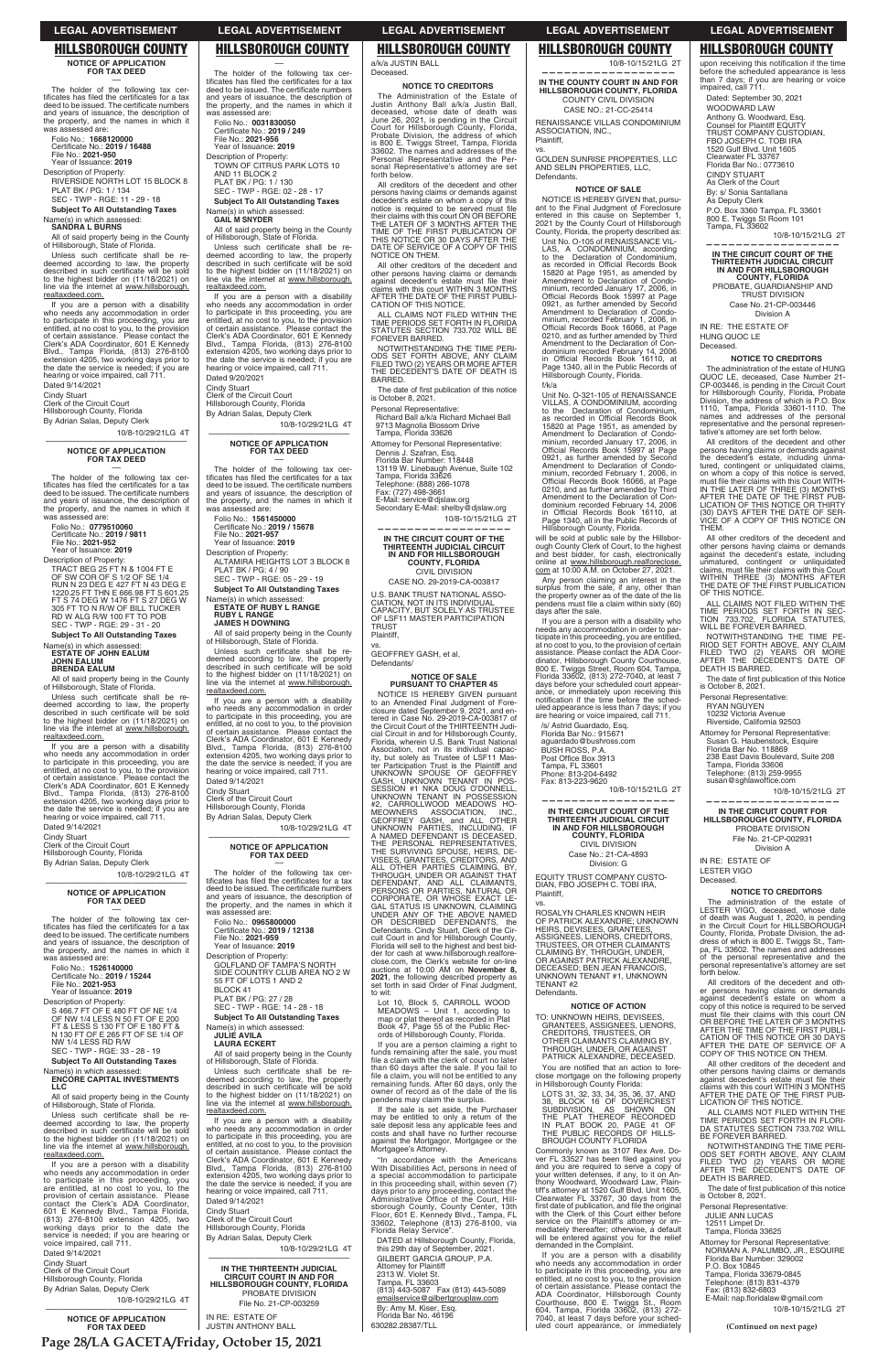**IN THE CIRCUIT COURT FOR HILLSBOROUGH COUNTY, FLORIDA** PROBATE DIVISION File No. 21-CP-3339 Division A

IN RE: ESTATE OF JEANETTE FERNANDEZ WILSON A/K/A JEANETTE F. WILSON,

Deceased.

# **NOTICE TO CREDITORS**

The administration of the estate of Jeanette Fernandez Wilson a/k/a Jeanette F. Wilson, deceased, whose date of death was August 6, 2021, is pending in the Circuit Court for Hillsborough County, Florida, Probate Division, the address of which is 800 E. Twiggs Street, Tampa, FL 33602. The names and addresses of the personal representative and the personal representative's attorney are set forth below.

The date of first publication of this notice is October 8, 2021.

All creditors of the decedent and other persons having claims or demands against decedent's estate on whom a copy of this notice is required to be served<br>must file their claims with this court ON<br>OR BEFORE THE LATER OF 3 MONTHS<br>AFTER THE TIME OF THE FIRST PUBLI-CATION OF THIS NOTICE OR 30 DAYS AFTER THE DATE OF SERVICE OF A COPY OF THIS NOTICE ON THEM.

All other creditors of the decedent and other persons having claims or demands against decedent's estate must file their<br>claims with this court WITHIN 3 MONTHS AFTER THE DATE OF THE FIRST PUB-LICATION OF THIS NOTICE.

ALL CLAIMS NOT FILED WITHIN THE TIME PERIODS SET FORTH IN FLORI-DA STATUTES SECTION 733.702 WILL BE FOREVER BARRED.

All creditors of the decedent and other persons having claims or demands against decedent's estate, including unmatured,<br>contingent or unliquidated claims, on whom<br>a copy of this notice is served must file their<br>claims with this Court WITHIN THE LATER OF THREE (3) MONTHS AFTER THE<br>DATE OF THE FIRST PUBLICATION OF<br>THIS NOTICE OR THIRTY (30) DAYS AF-<br>TER THE DATE OF SERVICE OF A COPY<br>OF THIS NOTICE ON THEM.

NOTWITHSTANDING THE TIME PERI-ODS SET FORTH ABOVE, ANY CLAIM FILED TWO (2) YEARS OR MORE AFTER THE DECEDENT'S DATE OF DEATH IS BARRED.

Personal Representative:

William Wilson 10628 Walker Vista Drive

Riverview, Florida 33578

ALL CLAIMS NOT FILED WITHIN THE TIME PERIODS SET FORTH IN SECTION 733.702 OF THE FLORIDA PROBATE CODE WILL BE FOREVER BARRED.

Attorney for Personal Representative: Lorien Smith Johnson

Attorney

Florida Bar Number: 26662 DAVID TOBACK, ESQ 1211 N. Westshore Blvd., Suite 315

Tampa, Florida 33607

Telephone: (813) 758-3492 Fax: (888) 820-7248

E-Mail: lorien@davidtobacklaw.com Secondary E-Mail:

court@davidtobacklaw.com 10/8-10/15/21LG 2T

**——————————————————**

**IN THE CIRCUIT COURT FOR HILLSBOROUGH COUNTY, FLORIDA** PROBATE DIVISION Case No.: 2021-CP-3380

Division: "A"

IN RE: ESTATE OF JOHN MARTIN MANTEI, A/K/A JOHN M. MANTEI Deceased.

# **NOTICE TO CREDITORS**

The administration of the Estate of John Martin Mantei, a/k/a John M. Mantei, deceased, whose date of death was Septem-ber 11, 2021, and the last four numbers of his Social Security number is XXX-XX-8706, is pending in the Circuit Court for Hillsborough County, Florida, Probate Division, the address of which is 800 E. Twiggs, Rm. 206, Tampa, Florida 33602. The names and addresses of the Personal Representative and the Personal Representative's attorney are set forth below.

JILL H. GIORDANO, ESQ. 3114 North Boulevard Tampa, Florida 33603 (813) 223-1215 F.B.N. 218731

(Parentage—Custody and Support) CITACIÓN (Paternidad—Custodia y Manutención)

NOTICE TO RESPONDENT (Name) AVISO AL DEMANDADO (Nombre): Alian Decka

You have 30 calendar days after this<br>Summons and Petition are served on you<br>to file a Response (form FL-220 or FL-<br>270) at the court and have a copy served<br>on the petitioner. A letter, phone call, or court appearance will not protect you.

If you do not file your Response on time,<br>the court may make orders affecting your<br>right to custody of your children. You may also be ordered to pay child support and attorney fees and costs.

All creditors of the decedent and other persons having claims or demands against<br>the decedent's estate must file their<br>claims with this Court WITHIN THREE (3) MONTHS AFTER THE DATE OF THE FIRST PUBLICATION OF THIS NOTICE. For legal advice, contact a lawyer imme-<br>diately. Get help finding a lawyer at the<br>California Courts Online Self-Help Center (www.courts.ca.gov/selfhelp), at the California Legal Services website (www. lawhelpca.org), or by contacting your lo-cal bar association.

FEE WAIVER: If you cannot pay the filing<br>fee, ask the clerk for a fee waiver form. The court may order you to pay back all or part of the fees and costs that the court waived for you or the other party. EXENCIÓN DE CUOTAS: Si no puede

All creditors of the decedent and other persons have claims or demands against the decedent's estate on whom a copy of<br>this notice is served must file their claims<br>with this Court WITHIN THE LATER OF THREE MONTHS AFTER THE DATE OF THE FIRST PUBLICATION OF THIS NOTICE OR THIRTY DAYS AFTER THE DATE OF SERVICE OF A COPY OF THIS NOTICE ON THEM.

TO: NAYA RENDER, individually, and as Personal Representative of the Estate of Severia Rose Render, JOHN RENDER. Whose Residences are Unknown Whose Last Known Mailing Addresses are: Ms. Naya Render, 2410 E. Curtis St, Tampa, FL 33610; and Mr. John Render, 2113 E Ellicott St, Tampa, FL 33610 YOU ARE HEREBY NOTIFIED that an

All other creditors of the decedent and persons have claims or demands against the decedent's estate must file their<br>claims with this court WITHIN THREE<br>MONTHS AFTER THE DATE OF THE<br>FIRST PUBLICATION OF THIS NOTICE. ALL CLAIMS, DEMANDS AND OBJEC-TIONS NOT SO FILED WILL BE FOR-

EVER BARRED. Publication of this Notice has begun on October 8, 2021.

Personal Representative: Juan and Odila Vasquez P. O. Box 374 Durant, Florida 33530

Attorney for Estate:

10/8-10/15/21LG 2T **——————————————————**

## **SUMMONS**

has been filed against you and you are required to serve a copy of your written defenses, if any, to it on JOHN R. BELLO, Esquire, of Gibbons Neuman, Plaintiff's at-torney, whose address is 3321 Henderson Boulevard, Tampa, Florida 33609, on or<br>before October 22, 2021, a date not less<br>than twenty-eight (28) nor more than sixty<br>(60) days after the date of the first publication of this notice, and file the original with<br>the Clerk of this Court either before service on Plaintiff's attorney or immediately thereafter; otherwise a default will be entered against you for the relief demanded in the Complaint.

You have been sued. Read the informa-tion below and on the next page. Lo han demandado. Lea la información a continuación y en la página siguiente.

Petitioner's name: El nombre del demandante: Lindsay Mc-Carthy

CASE NUMBER: (Número de caso) 21FL01260

> **YOU ARE NOTIFIED** that an action for dissolution of marriage has been filed<br>against you and that you are required to serve a copy of your written defenses, if any, to it on Ivonne L. Fernandez, Esq., whose address is 607 W Dr. Martin Luther King Jr. Blvd., Tampa, FL 33603<br>on or before November 7, 2021, and file<br>the original with the clerk of this Court at

Tiene 30 dias de calendario después de habir recibido la entrega legal de esta Citación y Petición para presentar una Respuesta (formulario FL-220 o FL-270) ante la corte y efectuar la entrega legal de una copia al demandante. Una carta o llamada telefónica o una audiencia de la corte no basta para protegerlo.

Si no presenta su Respuesta a tiempo, la corte puede dar órdenes que afecten la custodia de sus hijos. La corte también le puede ordenar que pague manutención de los hijos, y honorarios y costos legales. Para asesoramiento legal, póngase en contacto de inmediato con un abogado. Puede obtener información para encontrar un abogado en el Centro de Ayuda de las Cortes de California (www.sucorte. ca.gov), en el sitio web de los Servicios Legales de California (www.lawhelpca. org), o poniéndose en contacto con el co-legio de abogados de su condado.

NOTICE: The restraining order on page 2 remains in effect against each parent until the petition is dismissed, a judgment is entered, or the court makes further orders. This order is enforceable anywhere in California by any law enforcement offi-<br>cer who has received or seen a copy of it. AVISO: La órden de protección que aparecen en la pagina 2 continuará en vigen-<br>cia en cuanto a cada parte hasta que se<br>emita un fallo final, se despida la petición o la corte dé otras órdenes. Cualquier agencia del orden público que haya re-cibido o visto una copia de estas orden puede hacerla acatar en cualquier lugar de California.

**PETITION FOR DISSOLUTION OF MARRIAGE COMES NOW** Petitioner/Wife MARIE F. GERARD PIERRE by and through her undersigned counsel and files this Petition<br>for Dissolution of Marriage and states the

pagar la cuota de presentación, pida al secretario un formulario de exención de cuotas. La corte puede ordenar que usted pague, ya sea en parte o por completo,

**Defendants** 

2. The Petitioner is a resident of the State of Florida and has been a resident for more than six (6) months prior to the filing

i. **Name**<br>Gerson O. Sales Morales 05/24/2006 Kely Y. Sales Morales 08/11/2011

**NOTICE OF ACTION – REFORMATION OF DEED** 

WHEREFORE, Petitioner respectfully requests, that this Petition for Dissolution of Marriage with Dependent or Minor Children be heard, as soon as the Court calendar allows and having this Honorable Court reviewed the file, taken testimony,<br>and being otherwise fully advised in the premises, enters a final order of Dissolu-<br>tion.

Respectfully submitted, /s/ J. Tony Lopez, ESQ Taino Law Group 1107 E. Jackson St. Suite 107 Tampa, FL 33602 813-720-7789 Lopez@TainoLaw.com Florida Bar: 122624 Attorney for Petitione

action to Reform a Deed on the following property in Hillsborough County, Florida: THE NORTH 105.0 FEET OF THE WEST 75.0 FEET OF THE FOLLOW-ING DESCRIBED PROPERTY; BE-GINNING 25 FEET SOUTH AND 30 FEET EAST OF NW CORNER OF THE NW 1/4 OF THE NW 1/4 OF THE SE 1/4 OF SECTION 31, TOWNSHIP 28 SOUTH, RANGE 19 EAT, AND RUN EAST 630 45 FEET; THENCE SOUTH 169.6 FEET, THENCE WEST 630.45 FEET, THENCE NORTH 169.6 FEET TO THE POINT OF BEGIN-NING.

> YOU ARE COMMANDED to serve this summons and a copy of the complaint or<br>petition in this action on defendant, Vilma<br>Josefina Morales Lopez. Each defendant is required to serve written defenses to the complaint or peti-tion on plaintiff's attorney whose name

Subject to easements, restrictions and reservations of record and to taxes for the year 1999 and thereafter.

> cluding the case number given above and<br>the names of the parties, must be filed if<br>you want the court to hear your side of the case. If you do not file your response<br>on time, you may lose the case, and your wages, money, and property may thereafter be taken without further warning from the court. There are other legal require-ments. You may want to call an attorney

right away. If you do not know an attorney,<br>you may call an attorney referral service or<br>a legal aid office (listed in the phone book).

If you choose to file a written response<br>yourself, at the same time you file your<br>written response to the court you must

Date August 16th, 2021 Cindy Stuart Clerk of Courts /s/ Sharon D. Dale Deputy Clerk

NOTE: THIS COMMUNICATION, FROM A DEBT COLLECTOR, IS AN ATTEMPT TO COLLECT A DEBT AND ANY INFOR-MATION OBTAINED WILL BE USED FOR THAT PURPOSE.

If you are a person with a disability who needs an accommodation in order to access court facilities or participate in a court proceeding, you are entitled, at no cost to you, to the provision of certain assistance.

To request such an accommodation, please contact the Administrative Office of the Court as far in advance as possible, but preferably at least (7) days before your scheduled court appearance or other court activity of the date the service is needed: Complete the Request for Accommoda-tions Form and submit to 800 E. Twiggs Street, Room 604 Tampa, FL 33602. Please review FAQ's for answers to many questions.

You may contact the Administrative Office of the Courts ADA Coordinator by letter, telephone or e-mail.

Administrative Office of the Courts<br>Attention: ADA Coordinator

800 E. Twiggs Street<br>Tampa, FL 33602 Phone: 813-272-7040<br>Hearing Impaired: 1-800-955-8771<br>Voice impaired: 1-800-955-8770<br>e-mail: ADA@fljud13.org

NOTE: THIS COMMUNICATION, FROM A DEBT COLLECTOR, IS AN ATTEMPT TO COLLECT A DEBT AND ANY INFOR-MATION OBTAINED WILL BE USED FOR THAT PURPOSE.

DATED this 20th day ofSeptember,

2021.

Cindy Stuart Clerk Circuit Court

By s/ Jeffrey Duck Deputy Clerk

10/1-10/22/21LG 4T

# **—————————————————— IN THE CIRCUIT COURT OF THE 13TH JUDICIAL CIRCUIT, IN AND FOR HILLSBOROUGH COUNTY, FLORIDA**

Case No.: 21-DR 013244 Division: R

IN RE: THE MARRIAGE OF JOSE MANUEL MENDEZ ANGEL, Petitioner/Husband,

and EUBERTA ARREAGA MORALES, Respondent/Wife.

# **NOTICE OF ACTION FOR DISSOLUTION OF MARRIAGE (NO CHILD OR FINANCIAL SUPPORT)**

TO: Euberta Arreaga Morales

| NOTWITHSTANDING THE TIME PERI-             | pagar la cuota de presentación, pida al                              | whose address is 607 W Dr. Martin Lu-        | /s/ Carl R. Haves                               |                                                  |
|--------------------------------------------|----------------------------------------------------------------------|----------------------------------------------|-------------------------------------------------|--------------------------------------------------|
| ODS SET FORTH ABOVE. ANY CLAIM             | secretario un formulario de exención de                              | ther King Jr. Blvd., Tampa, FL 33603         | Carl R. Hayes, Esquire                          |                                                  |
|                                            | cuotas. La corte puede ordenar que usted                             | on or before November 7, 2021, and file      | Florida Bar No. 942995                          | IN THE THIRTEENTH JUDICIAL                       |
| FILED TWO (2) YEARS OR MORE AFTER          | pague, ya sea en parte o por completo,                               | the original with the clerk of this Court at | 308 E. MLK Jr., Blvd., Ste. E                   | <b>CIRCUIT IN AND FOR HILLSBOROUGH</b>           |
| THE DECEDENT'S DATE OF DEATH IS            | las cuotas y costos de la corte previa-                              | Hillsborough County Courthouse, 800 E.       |                                                 | <b>COUNTY, FLORIDA</b>                           |
| BARRED.                                    | mente exentos a petición de usted o de                               | Twiggs Street, Tampa, Florida 33602, be-     | Tampa, FL 33603<br>813-237-2392-Business        | <b>CIRCUIT CIVIL DIVISION</b>                    |
| The date of the first publication of this  | la otra parte.                                                       | fore service on Petitioner or immediately    | 813-231-4758-Fax                                |                                                  |
| Notice is October 8, 2021.                 | 1. The name and address of the court are:                            | thereafter. If you fail to do so, a default  | Email: carlrolandhayes@gmail.com                | CASE NO.: 21-CA-003497                           |
|                                            |                                                                      | may be entered against you for the relief    |                                                 | <b>HOLTON BUGGS.</b>                             |
| Personal Representative:                   | (El nombre y dirección de la corte son:)                             | demanded in the petition.                    | 10/1-10/15/21LG 3T                              | Petitioner.                                      |
| Christopher A. Mantei                      | Anacapa Division 1100 Anacapa Street.<br>Santa Barbara CA 93121-1107 | Copies of all court documents in this        |                                                 |                                                  |
| 140 Church St.                             |                                                                      | case, including orders, are available at the |                                                 | VS.                                              |
| Valrico. FL 33594                          | 2. The name, address, and telephone                                  |                                              | IN THE CIRCUIT COURT OF THE                     | ADRIAN YOUNG, SYBIL HAWLS,                       |
| Attorney for Personal Representative:      | number of petitioner's attorney, or peti-                            | Clerk of the Circuit Court's office. You may | THIRTEENTH JUDICIAL CIRCUIT IN AND              | SONYA JOSEPH, and SHELIA STATEN                  |
| Mark F. Mooney, Attorney                   | tioner without an attorney, are: (El nom-                            | review these documents upon request.         | FOR HILLSBOROUGH COUNTY, FLORIDA                | Respondents.                                     |
| Fla. Bar No. 251895                        | bre, la dirección y el número de teléfono                            | WARNING: Rule 12.285, Florida Family         | <b>FAMILY LAW DIVISION</b>                      |                                                  |
| 1211 W. Fletcher Ave.                      | del abogado del demandante, o del de-                                | Law Rules of Procedure, requires certain     | Case Number: 21 DR 11345                        | <b>PETITION FOR ADVERSE</b>                      |
| Tampa, FL 33612                            | mandante si no tiene abogado, son:)                                  | automatic disclosure of documents and in-    | <b>SALES GARCIA, RUBELIO</b>                    | <b>POSSESSION</b>                                |
| Telephone: (813) 265-3120                  | Drew Maley 288050, The Maley Firm, PC,                               | formation. Failure to comply can result in   |                                                 | <b>COMES NOW Petitioner, HOLTON</b>              |
| Email: markfmooney@yahoo.com               | 740 State St., Suite 203, Santa Barbara                              | sanctions, including dismissal or striking   | Petitioner,                                     | BUGGS, by and through his undersigned            |
|                                            | CA 93101, 805-724-2900                                               | of pleadings.                                | VS.                                             | counsel, and sues Respondents and                |
| 10/8-10/15/21LG 2T                         | Date (Fecha) 7/22/2021 6:26 PM                                       | Dated: September 28, 2021                    | MORALES LOPEZ. VILMA JOSEFINA                   | states the following:                            |
|                                            |                                                                      | <b>Cindy Stuart</b>                          | Respondent                                      | 1. This cause of action pursuant to              |
|                                            | Clerk by (Secretario, por) /s/ Jasmine                               | Clerk of the Circuit Court                   |                                                 | Section 95.18. Florida Statutes exceeds          |
| IN THE CIRCUIT COURT OF THE                | Franco, Deputy (asistente)                                           |                                              | PETITION FOR DISSOLUTION OF                     | \$15,000.00.                                     |
| THIRTEENTH JUDICIAL CIRCUIT.               | 10/1-10/22/21LG 4T                                                   | By: /s/ Sarah Melzer                         | <b>MARRIAGE WITH DEPENDENT OR</b>               |                                                  |
| HILLSBOROUGH COUNTY, FLORIDA               |                                                                      | Deputy Clerk                                 | <b>MINOR CHILD</b>                              | 2. Petitioner is a resident of Hillsborough      |
| CASE NO. 21-CP-2459                        |                                                                      | 10/1-10/22/21LG 4T                           | COMES NOW, the Petitioner, Rubelio              | County, Florida.                                 |
|                                            | IN THE CIRCUIT COURT OF THE                                          |                                              | Sales Garcia, by and through the un-            | 3. The Petitioner owns and possesses             |
| IN RE: THE ESTATE OF                       | <b>THIRTEENTH JUDICIAL CIRCUIT</b>                                   | IN THE CIRCUIT COURT OF THE                  | dersigned counsel, and hereby files this        | 3404 N Avenida Republica De Cuba                 |
| JUAN A VASQUEZ. JR                         | IN AND FOR HILLSBOROUGH                                              | THIRTEENTH JUDICIAL CIRCUIT.                 | PETITION FOR DISSOLUTION OF MAR-                | Street, Tampa, FI 33605                          |
| Deceased.                                  | <b>COUNTY, FLORIDA</b>                                               | IN AND FOR HILLSBOROUGH                      | RIAGE WITH DEPENDENT OR MINOR                   | 4. The Property is situated in Hillsbor-         |
|                                            | <b>CIVIL DIVISION</b>                                                | <b>COUNTY, STATE OF FLORIDA</b>              | CHILD, and in support states as follows:        | ough County, Florida, and is legally de-         |
| <b>NOTICE TO CREDITORS</b>                 |                                                                      | <b>FAMILY LAW DIVISION</b>                   | 1. JURISIDICTION. Petitioner has lived          | scribed as BENJAMIN'S 3 <sup>D</sup> SUBDIVISION |
| The administration of the Estate of        | Case No.: 21-CA-005766                                               | Case No.: 21-DR-8806                         | in Florida for at least 6 months before the     | A RESUB OF BLOCK 1 LOT 2 LESS R/W                |
| JUAN A. VASQUEZ, JR., deceased, File       | LEROI PROPERTIES, LLC,                                               | Division: E                                  |                                                 | for 14th Street, Public Records of Hillsbor-     |
| Number 21-CP-2459, is pending in the       |                                                                      |                                              | filing of this Petition for Dissolution of Mar- | ough County, Florida.                            |
| Circuit Court for Hillsborough County,     | Plaintiff.                                                           | IN RE: The Marriage of                       | riage.                                          | 5. Petitioner has occupied premises              |
| Florida. Probate Division, the address     | v.                                                                   | SANDRA KAY BAILEY.                           | 2. MILITARY SERVICE.                            | openly and notoriously for more than ten         |
| of which is 800 Twiggs Street, Tampa,      | NAYA RENDER, individually, and as                                    |                                              | a. Petitioner is not a member of the mili-      |                                                  |
| Tampa, Florida, 33602. The names and       | Personal Representative of the Estate of                             | Petitioner/Wife                              | tary service.                                   | years.                                           |
| addresses of the personal representative   | Severia Rose Render, JOHN RENDER.                                    | and                                          | b. Respondent is not a member of the            | 6. Petitioner has exercised actual control       |
| and the personal representative's attorney | KENNETH RENDER, and WHITNEY                                          | RAYMOND B. BAILEY.                           | military service.                               | of the Property for more than ten years.         |
| are set forth below.                       | RENDER,                                                              | Respondent/Husband.                          | <b>3. MARRIAGE HISTORY.</b>                     | (Continued on next page)                         |
|                                            |                                                                      |                                              |                                                 |                                                  |
|                                            |                                                                      |                                              |                                                 | LA GACETA/Friday, October 15, 2021/Page 29       |
|                                            |                                                                      |                                              |                                                 |                                                  |

**NOTICE OF ACTION FOR DISSOLUTION OF MARRIAGE**

TO: RAYMOND B. BAILEY

Last known address: 427 CLOVER LANE, WAVERLY, TN 37185 YOU ARE NOTIFIED that an action for dissolution of marriage has been filed<br>against you and that you are required to serve a copy of your written defenses, if any, to it on SANDRA KAY BAILEY, c/o Thomas P. Gill, Esquire, whose address is 137 S. Parsons Ave, Brandon, FL 33511 on or before October 23, 2021, and file<br>the original with the clerk of this Court at 800 E. Twiggs St., Room 101, Tampa, FL 33602 or P.O. Box 3450, Tampa, FL 33601-4358 before service on Petitioner or immediately thereafter. If you fail to do so, a default may be entered against you for the relief demanded in the petition. The action is asking the court to decide how the following real or personal property should be divided: Wife's non-marital

real property located at 417 Westchester<br>Hills Lane, Valrico, Florida, Lot 3, Block<br>4, Crosby Crossings, according to the<br>plat recorded in Plat Book 108, Pages<br>88 through 94, as recorded in Public<br>Records of Hillsborough C

Wife's non-marital retirement/investment accounts; all bank accounts held solely in the Wife's name; and Wife's 2012 Mini

Copper.

Copies of all court documents in this case, including orders, are available at the Clerk of the Circuit Court's office. You may review these documents upon request. You must keep the Clerk of the Circuit Court's office notified of your current address. (You may file Designation of<br>Current Mailing and E-Mail Address,<br>Florida Supreme Court Approved Family Law Form 12.915.) Future papers in this lawsuit will be mailed or e-mailed to the address(es) on record at the clerk's office. WARNING: Rule 12.285, Florida Family Law Rules of Procedure, requires certain automatic disclosure of documents and information. Failure to comply can result in sanctions, including dismissal or striking

of pleadings.

Dated: September 21, 2021.

Cindy Stuart Clerk of the Circuit Court By: /s/ Martha Concilio Deputy Clerk

10/1-10/22/21LG 4T

**—————————————————— IN THE THIRTENTH JUDICIAL CIRCUIT IN AND FOR HILLSBOROUGH COUNTY, FLORIDA** FAMILY LAW DIVISION **CASE NO.: 21-DR-009483 DIVISION: F**

**IN RE THE MARRIAGE OF: MARIE F. GERARD PIERRE**

Petitioner/Wife, And

**PETERSON PIERRE** Respondent/Husband.

following:

1. This is an action for Dissolution of Mar-

riage.

of this Petition.

pregnant.

3. The Petitioner and Respondent were never members of the Armed Forces of

the United States or its allies.

4. There are no minor children in common to both parties and the wife is not

.<br>5. A completed Notice of Social Security Number is filed with this Petition. 6. The parties were married on July 10,<br>2016, in Hillsborough County, Tampa in Hillsborough County, Tampa,

Florida.

7. The Petitioner is requesting exclusive use and occupancy of the marital home located at 18221 Brookpark Drive, Tam-

pa, FL 33647.

8. The Petitioner is requesting alimony. 9. The Petitioner is requesting to restore

her maiden name.

10. The marriage between the parties is irretrievably broken. WHEREFORE based upon the forego-ing facts, the Petitioner/Wife moves this Court to dissolve the marriage between

the parties.

a. Date of marriage: 2005 b. Date of separation: 05/2019

c. Place of marriage: Guatemala

4. **DEPENDENT OR MINOR CHIL-DREN**

a. minor (under 18) children common to both parties are:

6. The children have had no contact with the State of Florida or the United States of America. Therefore, this court has no juris-diction over the minor children.

**SECTION I. MARITAL ASSETS AND LIABILITIES**

7. There are no marital assets or liabilities.

**SECTION II. SPOUSAL SUPPORT (ALIMONY)**

8. Petitioner forever gives up any right to spousal support (alimony) from the other spouse.

10/1-10/22/21LG 4T **——————————————————**

**IN THE CIRCUIT COURT OF THE THIRTEENTH JUDICIAL CIRCUIT IN AND FOR HILLSBOROUGH COUNTY, FLORIDA** FAMILY LAW DIVISION Case Number: 21 DR 11345 DIV E

SALES GARCIA, RUBELIO

Petitioner, vs.

MORALES LOPEZ, VILMA JOSEFINA

Respondent

**SUMMONS: PERSONAL SERVICE ON AN INDIVIDUAL**

**To Each Sheriff of the State:** 

and address is:

J. Tony Lopez, ESQ Taino Law Group 1107 E Jackson Sf Sfe. 107 Tampa FL 33602-4113

Within 20 days after service of this summons on that defendant, exclusive of the<br>day of service, and to file the original of the defenses with the clerk of this court

(800 E. Twiggs St., Rm 101, Tampa, FL 33602) either before service on plaintiff's attorney or immediately thereafter. If a defendant fails to do so, a default will be entered against that defendant for the re-

lief demanded in the complaint or petition.

A lawsuit has been filed against you.<br>You have 20 calendar days after this sum-<br>mons is served on you to file a written

IMPORTANT

response to the attached complaint with the clerk of this court. A phone call will not protect you. Your written response, in-

also mail or take a copy of your written re-sponse to the "Plaintiff/Plaintiff's Attorney" named in the documents.

10/1-10/22/21LG 4T

# **LEGAL ADVERTISEMENT LEGAL ADVERTISEMENT LEGAL ADVERTISEMENT LEGAL ADVERTISEMENT LEGAL ADVERTISEMENT**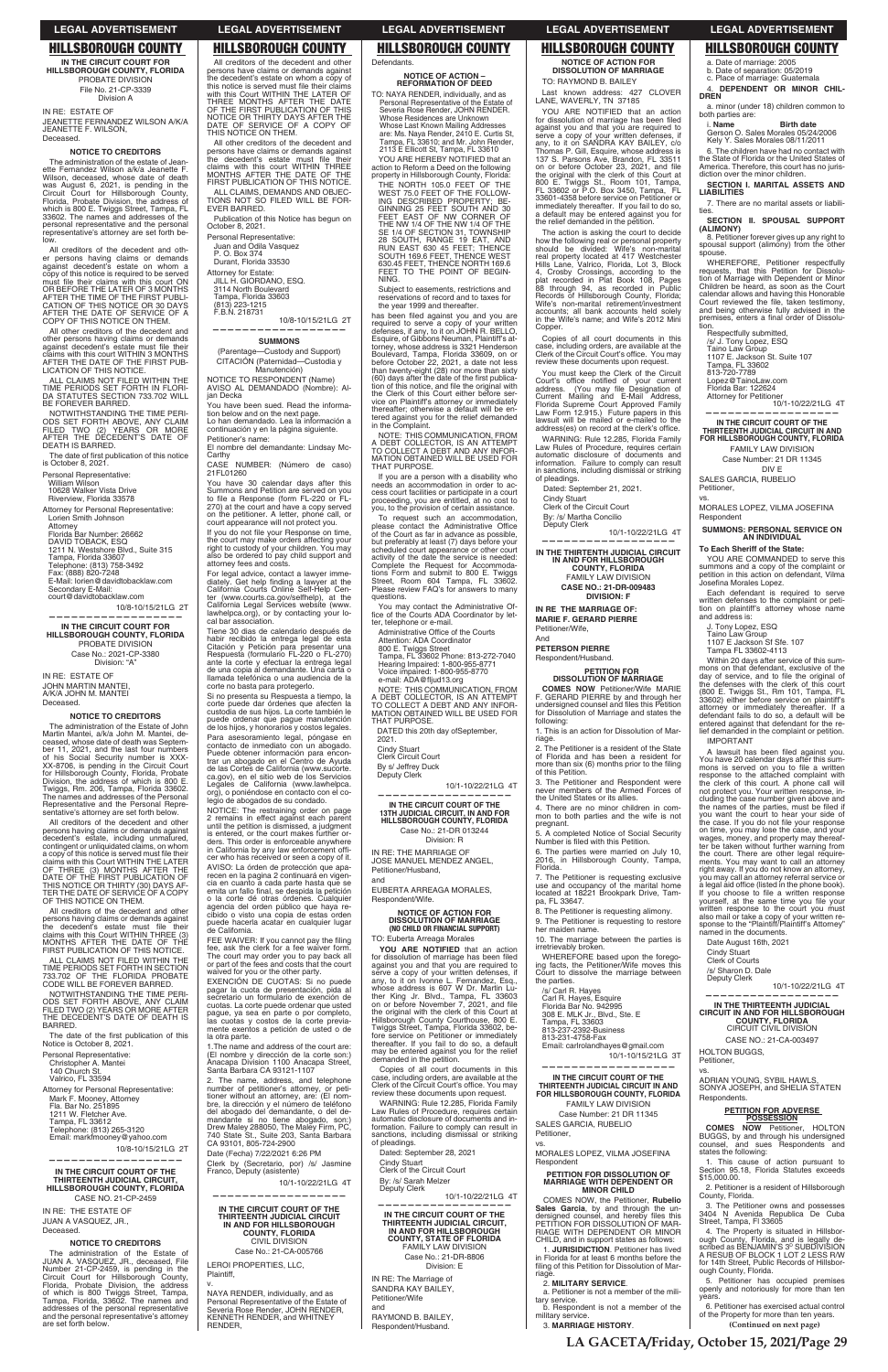7. Petitioner resides hostile on the Property without the owner's consent and permission.

8. Petitioner has resided on the Property for more than seven (7) years.

9. Petitioner has paid property taxes on the Property for more than seven (7) years. 10. The Respondents are listed on the Hillsborough County Public Records as co-owners of the Property.

11. Petitioner meets the statutory requirements of Section 95.18, Florida Statutes.

WHEREFORE based upon the forego-ing facts, Petitioner demands a Judgment against the Respondent and requests that the Court enter an order awarding Peti-tioner the legal ownership of the Property. Respectfully submitted,

TO: Kirk Douglas Dudley 700 Londontown Rd Edgewater MD 21037

Carl R. Hayes Carl R. Hayes, Esquire Florida Bar No.: 942995 308 E. Dr. Martin Luther King, Jr., Blvd., Suite E<br>Tampa, Florida 33603<br>(813) 237-2392 Office (813) 236-5717 Fax carlrolandhayes@gmail.com

10/1-10/15/21LG 3T **——————————————————**

YOU ARE NOTIFIED that an action has been filed against you and that you<br>are required to serve a copy of your written defenses, if any, to it on Ma Angela<br>Abaygar Asuelo, whose address is PO<br>Box 13085 Tampa, FL 33681, on or be-<br>fore **October 31, 2021** and file the origi-<br>nal with the clerk of this Court at 800 E. Twiggs Street, Room 101, Tampa, Flori-da 33602 or P.O. Box 3360, Tampa, Flor-ida 33601-3360, before service on Petitioner or immediately thereafter. **If you fail to do so, a default may be entered against you for the relief demanded in the petition.**

# **IN THE CIRCUIT/COUNTY COURT OF THE THIRTEENTH JUDICIAL CIRCUIT, IN AND FOR HILLSBOROUGH COUNTY, FLORIDA**

**Copies of all court documents in this case, including orders, are available at the Clerk of the Circuit Court's office. You may review these documents upon request.**

Case No.: 21-DR-006917 Division: C

IN RE:

Ma Angela Abaygar Asuelo Petitioner, and Kirk Douglas Dudley

**Future papers in this lawsuit will be**  mailed to the address on record at the<br>clerk's office.

Respondent

# **NOTICE OF ACTION FOR DISSOLUTION OF MARRIAGE**

**TO: Aubrey Alvincent Pierce**  whose last known addresses are: 11001 Springbridge Dr., Tampa FL 33624 3005 Arrow Street, Tampa, FL 33605 and whose present address is: Unknown

no cost to you, to the provision of certain assistance. Please contact the court adminis-<br>trator's A.D.A. Coordinator (813) 272-7040,<br>800 E. Twiggs St., Room 600, Tampa, FL 33602, within 7 working day before your<br>scheduled court appearance, or immediately<br>upon receiving this notification if the time before the scheduled apperance is less than 7<br>days; if you are hearing or voice impaired,<br>call 711.

You must keep the Clerk of the Circuit Court's office notified of your current ad-<br>dress. (You may file Notice of Current Ad-<br>dress, Florida Supreme Court Approved<br>Family Law Form 12.912.) Future papers in this lawsuit will be mailed to the address<br>on record at the clerk's office.

**You must keep the Clerk of the Cir**cuit Court's office notified of your<br>current\_address. (You may file\_Notice<br>of Current Address, Florida Supreme **Court Approved Family Law Form 12.915.)**

NOTICE TO PERSONS WITH DISABILITIES If you are a person with a disability who needs any accommodation in order to participate in this proceeding you are entitled at

**WARNING: Rule 12.285, Florida Family Law Rules of Procedqre, requires certain automatic disclosure of documents and information. Failure to com-ply can result in sanctions, including dismissal or striking of pleadings.**

Dated: September 29, 2021 Cindy Stuart Clerk of the Circuit Court By: /s/ Sandra Shattles Deputy Clerk

10/1-10/22/21LG 4T **—————————————————— IN THE CIRCUIT COURT OF THE THIRTEENTH JUDICIAL CIRCUIT IN AND FOR HILLSBOROUGH COUNTY, FLORIDA** FAMILY LAW DIVISION CASE NO.: 21-DR-005808 DIVISION: C

To: Juan Ricardo de la Rosa Perez Last Known Residence: UNKNOWN<br>Current Residence: UNKNOWN Current Residence: Description: HM, Age 50 YOU ARE NOTIFIED that an action

**IN RE: THE INTEREST OF J.N.P. (DOB: 2005) Minor Child.**

# **Petitioner: Kena McDaniels Harris**

**AMENDED NOTICE OF ACTION BY PUBLICATION BY LA GACETA NEWSPAPER**

**YOU ARE HEREBY NOTIFIED** that an action for Temporary Custody of Minor<br>Child by Extended Family has been filed against you by Kena McDaniels Harris, and you are required to serve a copy of your written defenses, if any, to it, on the Attorney, whose name and address is:

DATED this 24th day of September. 2021.

Clerk of the Circuit Court By: /s/ Marquita Jones Deputy Clerk

vs. **G&W CONSTRUCTION SERVICES** INC. a Florida corporation and WILLIE RUSSELL GRAHAM, jointly and severally **Defendant** 

Laura Ankenbruck, Esquire Fla. Bar No. 0966400 Bay Area Legal Services, Inc., 1302 N. 19th Street, Suite 400 Tampa, Florida 33603-3336, (813) 232-1222, ext. 138

and file the original with the Clerk of<br>the above-styled Court on or before<br>10/25/2021; otherwise judgment may be<br>entered against you for the relief demanded in the Petition.

10200 Clarence Street, Unit B Panama City Beach, FL 32407 YOU ARE HEREBY NOTIFIED that

Copies of all court documents in this case, including orders, are available at the<br>Clerk of the Circuit Court's office. You may review these documents upon request.

an action has been filed against you for<br>Breach of Contract, Open Account and<br>Personal Guaranty and you are required to serve a copy of your written defenses, if<br>any, to it on Brian A. Leung, Esq., whose<br>address is Holcomb & Leung, P.A., 3203<br>W. Cypress St., Tampa, FL 33607 on or<br>before November 8, 2021, and to file the<br>original with the before service on Plaintiff's attorney or immediately thereafter; otherwise a default will be entered against you for the relief demanded in the Complaint or Petition.

This Notice shall be published once a week for four (4) consecutive weeks in the LA GACETA.

Case No.: CD202102288/D 1726865 An Administrative Complaint to revoke your license and eligibility for licensure<br>has been filed against you. You have<br>the right to request a hearing pursuant<br>to Sections 120.569 and 120.57, Florida Statutes, by mailing a request for same to the Florida Department of Agriculture and Consumer Services, Division of Licensing,<br>Post Office Box 5708 Tallahassee, Florida<br>32314-5708. If a request for hearing is not received by 21 days from the date of the last publication, the right to hearing in this matter will be waived and the Department will dispose of this cause in accordance with law

WARNING: Rule 12.285, Florida Family Law Rules of Procedure, require certain automatic disclosure of documents and information. Failure to comply can result in sanctions, including dismissal or striking of pleadings.

To: ENRIQUE D. URQUIAGA Case No.: CD202101651/G 1500321/3102923

**WITNESS** my hand and the seal of said Court on September 23, 2021. CINDY STUART

CLERK OF THE CIRCUIT COURT By: s/ Sherika Virgil Deputy Clerk

10/1-10/22/21LG 4T

**—————————————————— IN THE CIRCUIT COURT OF THE THIRTEENTH JUDICIAL CIRCUIT, IN AND FOR HILLSBOROUGH COUNTY, FLORIDA** Case No.: 2021-DR-7040

> YOU ARE NOTIFIED that an action for<br>DISSOLUTION OF MARRIAGE has been filed against you and that you are required<br>to serve a copy of your written defenses, if<br>any, to it on MONICA M TORRES, whose<br>address is 7808 HAVERSHAM PL APT D TAMPA FLORIDA 33614, on or before 10/15/2021, and file the original with the<br>clerk of this Court at 800 E. Twiggs St., Tampa, FL 33602, before service on Petitioner or im mediately thereafter. **If you fail to do so, a default may be entered against you for the relief demanded in the petition.**

Division: E IN RE THE MARRIAGE OF: JUAN RICARDO DE LA ROSA PEREZ, Husband,

and RUTH LOPEZ,

Wife

# **NOTICE OF ACTION FOR PUBLICATION**

LUIS MANUEL RODRIGUEZ, **Respondent** 

for a Petition for Dissolution of Marriage without Dependent or Minor Children, has been filed against you. You are required to serve a copy of your written defenses,<br>if any, to this action on Mary Greenwood<br>McDermott, Esq, of BRANDON FAMILY<br>LAW CENTER LLC, Pettitoner's attomey,<br>whose address is 1038 E. Brandon Blvd,<br>Brandon, FL 33511, on or bef and file the original with the clerk of this court at Hillsborough County Courthouse, 800 E. Twiggs Street, Tampa, Florida 33602, either before service on Petitioner's attorney or immediately thereafter; otherwise a default will be entered against you for the relief demanded in the petition.

WARNING: Rule 12.285, Florida Family Law Rules of Procedure, requires certain automatic disclosure of documents and information. Failure to comply can result in sanctions, including dismissal or striking of pleadings.

Cindy Stuart

10/1-10/22/21LG 4T **——————————————————**

> YOU ARE NOTIFIED that an action for Petition for Change of Name (minor<br>Child) has been filed against you and that you are required to serve a copy of your written defenses, if any, to it on Crystal Lynn Bryant's attorney Joseph M. Davis, whose address is 3333 W. Kennedy Blvd, Suite 102, Tampa, FL 33609, on or before<br>October 15, 2021, and file the original<br>with the clerk of this Court at Hillsborough County Courthouse, 800 E. Twiggs St., Tampa, FL 33602 before service on Petitioner or im mediately thereafter. **If you fail to do so, a default may be entered against you for the relief demanded in the petition.** The action is asking the court to decide how the following real or personal property should be divided: None **Copies of all court documents in this**  case, including orders, are available at<br>the Clerk of the Circuit Court's office.<br>You may review these documents upon **request.** You must keep the Clerk of the Circuit Court's office notified of your cur-<br>rent address. (You may file Designation<br>of Current Mailing and E-Mail Address,<br>Florida Supreme Court Approved Fam-<br>ily Law Form 12.915.) Future pa **this lawsuit will be mailed or e-mailed to the addresses on record at the**  clerk's office. **WARNING: Rule 12.285, Florida Family Law Rules of Procedure, re-quires certain automatic disclosure of documents and information. Failure to comply can result in sanctions, including dismissal or striking of pleadings.**

**IN THE CIRCUIT COURT OF THE THIRTEENTH JUDICIAL CIRCUIT OF THE STATE OF FLORIDA, IN AND FOR HILLSBOROUGH COUNTY** CASE NO.:21-CA-004070

> Deputy Clerk 9/24-10/15/21LG 4T

DIVISION: I BEACON SALES ACQUISITION, INC., a foreign corporation, d/b/a JGA BEACON, Plaintiff,

**NOTICE OF ACTION - CONSTRUCTIVE SERVICE** TO: G&W CONSTRUCTION SERVICES,

INC. 10200 Clarence Street, Unit B Panama City Beach, FL 32407

and WILLIE RUSSELL GRAHAM

This action is set before the Honorable Lisa D. Campbell, Judge of the Circuit Court at 09:00 AM on November 2, 2021. Pursuant to Sections 39.802(4)(d) and 63.082(6)(g), Florida Statutes, you are hereby informed of the availability of private placement of the child with an adop-<br>tion entity, as defined in Section 63.032(3),<br>Florida Statutes.

WITNESS my hand and seal at Hillsborough County, Florida this 21st day of Sept., 2021.

CINDY STUART Clerk of the Circuit Court 800 E. Twiggs Street Tampa, FL 33602

By: /s/ Sonia Santallana Deputy Clerk

Brian A. Leung, Esq. Attorney for Plaintiff Holcomb & Leung, P.A. 3203 W. Cypress St. Tampa, FL 33607 813-258-5835

9/24-10/15/21LG 4T **——————————————————**

# **NOTICE OF ADMINISTRATIVE COMPLAINT HILLSBOROUGH COUNTY** To: JAMES L. THORNTON JR.

A lawsuit has been filed against you. You have 20 calendar days after this summons<br>is served on you to file a written response<br>to the attached complaint/petition with the clerk of this circuit court, located at: 800 East Twiggs Street, room 101, Tampa, Florida 33601. Mailing address: P.O. Box 3450, Tampa, FL 33601.

A phone call will not protect you. Your written response, including the case num-ber given above and the names of the parties, must be filed if you want the Court to<br>hear your side of the case.

 9/24-10/15/21LG 4T **——————————————————**

**NOTICE OF ADMINISTRATIVE COMPLAINT HILLSBOROUGH COUNTY**

> If you do not file your written response on time, you may lose the case, and your wages, money, and property may be taken thereafter without further warning from the Court. There are other legal requirements. You may want to call an attorney right away. If you do not know an attorney, you may call an attorney referral service or a

legal aid office (listed in the phone book). If you choose to file a written response yourself, at the same time you file your writ-<br>ten response to the Court, you must also serve a copy of your written response on<br>the party serving this summons at:<br>Richard McCluskey Esquire 710 Oakfield Drive Suite 252, Brandon, FL 33511 You may review these documents, upon request. Florida Family Law Rules of Procedure Form12.910(a), Summons: Personal Ser-vice on an Individual(09/12) **You must keep the Clerk of the Cir-**

cuit Court's office notified of your cur-<br>rent address. (You may file Designation<br>of Current Maliling and Email Address,<br>Florida Supreme Court Approved Fam-<br>ily Law Form 12.915.) Future papers in<br>this lawsuit will be maile

An Administrative Complaint to impose an administrative fine has been filed against you. You have the right to request a hearing pursuant to Sections 120.569 and 120.57, Florida Statutes, by mailing a request for same to the Florida Department of Agriculture and Consumer Services, Division of Licensing, Post Office<br>Box 5708 Tallahassee, Florida 32314-5708. If a request for hearing is not received by 21 days from the d matter will be waived and the Department will dispose of this cause in accordance with law.

**on record at the clerk's office. WARNING: Rule 12.285, Florida Family Law Rules of Procedure, requires cer-tain automatic disclosure of documents and information. Failure to comply can result in sanctions, including dismissal or striking of pleadings.**

9/24-10/15/21LG 4T

**—————————————————— IN THE CIRCUIT COURT OF THE 13TH JUDICIAL CIRCUIT, IN AND FOR HILLSBOROUGH COUNTY, FLORIDA**

Case No.: 21-DR 012760

Division: JP MONICA M TORRES,

Petitioner, and

ISMAEL HERNANDEZ, Respondent.

**NOTICE OF ACTION FOR DISSOLUTION OF MARRIAGE**

TO: ISMAEL HERNANDEZ: Last known address: 2550 E RIVERSIDE DR

ONTARIO CALIFORNIA 91761

claims with this court WITHIN THREE MONTHS AFTER THE DATE OF THE FIRST PUBLICATION OF THIS NOTICE. ALL CLAIMS AND DEMANDS NOT SO FILED WILL BE FOREVER BARRED. The date of the first publication of this<br>Notice is October 15, 2021.

The action is asking the court to decide how the following real or personal property should be divided: None

**Copies of all court documents in this**  case, including orders, are available at<br>the Clerk of the Circuit Court's office.<br>You may review these documents upon **request.**

You must keep the Clerk of the Circuit Court's office notified of your cur-<br>rent address. (You may file Designation<br>of Current Mailing and E-Mail Address,<br>Florida Supreme Court Approved Fam-<br>ily Law Form 12.915.) Future pa **this lawsuit will be mailed or e-mailed to the addresses on record at the**  clerk's office.

> All other creditors of the decedent and other persons who have claims or de-mands against the decedent's estate, including unmatured, contingent or unliq-<br>uidated claims, must file their claims with<br>this court WITHIN THREE (3) MONTHS AFTER THE DATE OF THE FIRST PUB-

**WARNING: Rule 12.285, Florida Family Law Rules of Procedure, requires certain automatic disclosure of documents and information. Failure to comply can result in sanctions, including dismissal or striking of pleadings.**

Dated: September 13, 2021

Cindy Stuart Clerk of the Circuit Court

By: /s/ Sarah Melzer Deputy Clerk

9/24-10/15/21LG 4T **——————————————————**

**IN THE CIRCUIT COURT OF THE THIRTEENTH JUDICIAL CIRCUIT, IN AND FOR HILLSBOROUGH COUNTY, FLORIDA** Case No.: 21-DR-009455 Division: T

CRYSTAL LYNN BRYANT, OBO A.P., Petitioner, and

# **NOTICE OF ACTION FOR NAME CHANGE**

TO: LUIS MANUEL RODRIGUEZ LAST KNOWN ADDRESS: 12205 N 11TH STREET, APT B, TAMPA, FL 33612

Dated: September 13, 2021

Cindy Stuart Clerk of the Circuit Court

By: /s/ Sonia Santallana

# **IN THE CIRCUIT COURT OF THE THIRTEENTH JUDICIAL CIRCUIT OF THE STATE OF FLORIDA, IN AND FOR HILLSBOROUGH COUNTY** JUVENILE DIVISION DIVISION: D

|          |                | IN THE INTEREST OF: | <b>CASE NO.:</b> |
|----------|----------------|---------------------|------------------|
| E.Y. B/F |                | 9/24/2017           | 17-958           |
| E.W. B/F |                | 1/1/2015            | 16-1361          |
| E.W. B/M |                | 12/15/2013          | 16-1361          |
|          | Minor Children |                     |                  |

**NOTICE OF ACTION**

THE STATE OF FLORIDA:

TO: Leon Washington (Father) DOB: 07/24/1993

Last Known Address: 3415 Lambright St E, Tampa, FL 33610

A Petition for Termination of Parental<br>Rights under oath has been filed in this court regarding the above-referenced<br>children. You are to appear at the Edge-<br>comb Courthouse (Annex) 800 E. Twiggs<br>Street, Court Room 310, Tampa, Florida<br>33602 for a TERMINATION OF PAREN-<br>TAL RIGHTS ADVISORY HEARING. You must appear on the date and at the time specified.

**FAILURE TO PERSONALLY AP-PEAR AT THIS ADVISORY HEARING CONSTI TUTES CONSENT TO THE TERMINATION OF PARENTAL RIGHTS OF THESE CHILDREN. IF YOU FAIL TO APPEAR ON THE DATE AND TIME SPECIFIED, YOU MAY LOSE ALL LE-GAL RIGHTS AS A PARENT TO THE CHILDREN WHOSE INITIALS APPEAR ABOVE.**

Pursuant to Administrative Order AOSC20-23 of the Supreme Court of Flori-da, all courts shall employ methods to min-imize the risk of COVID-19 exposure. Pursuant to Administrative Order S-2020-023 of the Thirteenth Judicial Circuit in and for Hillsborough County, any essential dependency proceedings should be conducted through teleconferencing. ACCORDING-LY, YOU MUST CONTACT YOUR AT-TORNEY TO MAKE ARRANGEMENTS FOR YOU TO APPEAR BY PHONE AND/ OR MAKE YOURSELF AVAILABLE BY CALLING THE COURTROOM PHONE NUMBER OF 813-272-5446 ON THE DATE AND TIME SPECIFIED IN LIEU OF PERSONAL APPEARANCE.

The hearing will be held utilizing ZOOM and you will need to initiate contact to be available at the time of the hearing please follow the instructions below.

When connecting through Zoom APP with Video: https://zoom.us/j/

The meeting ID is 654 445 7465 - there is no password needed..

When calling using a telephone: The phone number is 1-786-635-1003.

The message will ask for meeting ID number: 654 445 7465 then #

The message will ask for participant ID: just enter the phone number that you are calling from

The message will ask for password: there is no password needed \*\*Zoom will be recording all participants. If appearing via video, please dress ap-propriately for court.\*\* If you are a person with a disability who needs any accommodation to participate in this proceeding, you are entitled, at no cost to you, to the provision of certain as-sistance. Please contact Administrative Office of the Courts, Attention: ADA Coordinator, 800 E. Twiggs Street, Tampa, FL 33602, Phone: 813-272-7040, Hearing Impaired: 1-800-955-8771, Voice impaired:<br>1-800-955-8770, e-mail: ADA@fljud13.<br>org within two working days of your receipt of this summons at least 7 days before your scheduled court appearance, or im-<br>mediately upon receiving this notification if the time before the scheduled appearance is less than 7 days. If you are hearing or voice impaired, call 711. PLEASE BE GOVERNED ACCORDINGLY Witness my hand and seal as the Clerk of said court, this 17th day of September, 2021. Cindy Stuart, Clerk of Circuit Court Hillsborough County, Florida

By: /s/ Pamela Morera Deputy Clerk

9/24-10/15/21LG 4T

**—————————————————— IN THE CIRCUIT COURT FOR THE** 

**THIRTEENTH JUDICIAL CIRCUIT IN AND FOR HILLSBOROUGH COUNTY, FLORIDA** FAMILY LAW DIVISION CASE NO.: 20-DR-007885 DIVISION D

LEANDRA SHIRLEY

V.

RICHARD S. SHIRLEY

# **SUMMONS: PERSONAL SERVICE ON AN INDIVIDUAL**

**TO/PARA/A:**

**RICHARD SHIRLEY**

**8405 GARDNER ROAD TAMPA FL 33625**

## **IMPORTANT**

THE STATE OF FLORIDA

TO EACH SHERIFF OF THE STATE: You are commanded to serve this sum-mons and a copy of the complaint in this lawsuit on the above-named person. DATED: SEPTEMBER 18TH, 2021

CINDY STUART

CLERK OF THE CIRUIT COURT

By: Sharon D. Dale Deputy Clerk

9/24-10/15/21LG 4T

**——————————————————**

**MANATEE COUNTY**

**IN THE CIRCUIT COURT OF THE TWELFTH JUDICIAL CIRCUIT IN AND FOR MANATEE COUNTY, STATE OF FLORIDA** PROBATE DIVISION CASE NO.: 2021-CP-2987

IN RE: ESTATE OF JAMES ALLEN ALDERMAN, II,

Deceased.

**NOTICE TO CREDITORS ALL PERSONS HAVING CLAIMS OR DE-MANDS AGAINST THE ABOVE ESTATE:** The administration of the estate of JAMES ALLEN ALDERMAN, II, de-ceased, File Number 2021-CP-2987, is

pending in the Circuit Court for Manatee County, Florida, Probate Division, the ad-dress of which is 1051 Manatee Avenue

West, Bradenton, Florida 34205. The names and addresses of the personal rep-resentative and the personal representa-

tive's attorney are set forth below. **ALL INTERESTED PERSONS ARE NOTI-**

**FIED THAT:**

All creditors of the decedent and other persons having claims or demands against decedent's estate on whom a copy of this notice is served within three months

after the date of the first publication of<br>this notice must file their claims with this<br>Court WITHIN THE LATER OF THREE<br>MONTHS AFTER THE DATE OF THE<br>FIRST PUBLICATION OF THIS NOTICE<br>OR THIRTY DAYS AFTER THE DATE OF<br>SERVICE

All other creditors of the decedent and persons having claims or demands against the estate of the decedent must file their

ON THEM.

Personal Representative: James Taylor Alderman 7430 Ivy Grove Street Cumming, Georgia 30040

Attorney for Personal Representative: JOHN W. GARDNER, ESQUIRE JOHN W. GARDNER, P.A. 221 East Robertson Street

Brandon, Florida 33511 (813) 651-0055

FLORIDA BAR NO.: 745219

10/15-10/22/21LG 2T

**—————————————————— IN THE CIRCUIT COURT FOR** 

**MANATEE COUNTY, FLORIDA** PROBATE DIVISION CASE #: 2021-CP-2930

IN RE: ESTATE OF JERRY S. MEADOR, JR., Deceased.

## **NOTICE TO CREDITORS**

The administration of the estate of JER-RY S. MEADOR, JR., deceased, whose date of death was August 24, 2021; is pending in the Circuit Court for MANATEE County, Florida, Probate Division; File Number 2021-CP-2930; the address of which 1115 Manatee Ave. W., Bradenton, FL 34205. The names and addresses of the personal representative and the personal representative's attorney are set forth below.

All creditors of the decedent and other persons, who have claims or demands against decedent's estate, including unmatured, contingent or unliquidated claims, and who have been served a copy of this notice, must file their claims with this<br>court WITHIN THE LATER OF THREE<br>(3) MONTHS AFTER THE DATE OF THE FIRST PUBLICATION OF THIS NOTICE OR THIRTY (30) DAYS AFTER THE DATE OF SERVICE OF A COPY OF THIS NOTICE ON THEM.

**Page 30/LA GACETA/Friday, October 15, 2021**

**(Continued on next page)**

# **LEGAL ADVERTISEMENT LEGAL ADVERTISEMENT LEGAL ADVERTISEMENT LEGAL ADVERTISEMENT LEGAL ADVERTISEMENT**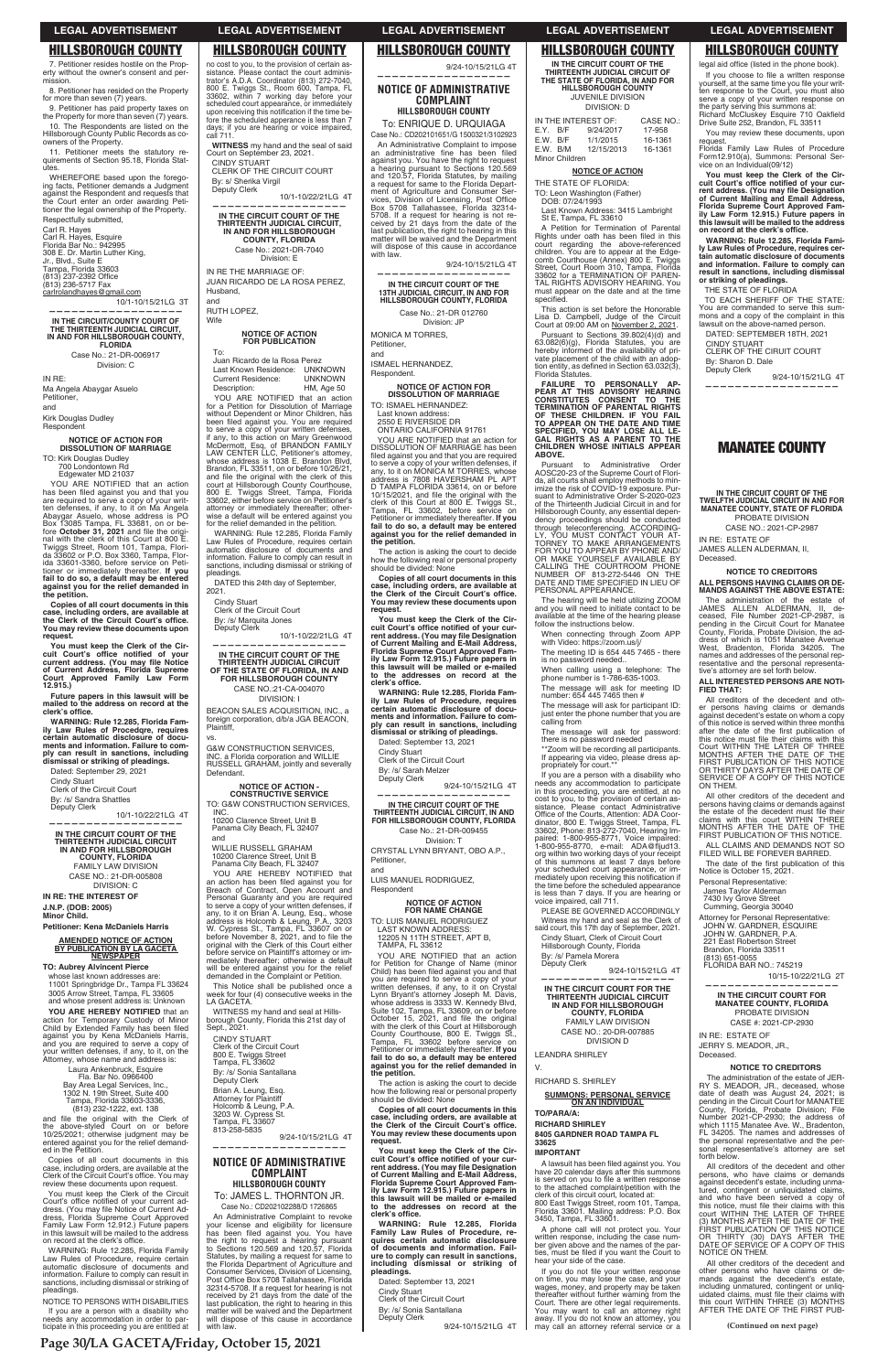LICATION OF THIS NOTICE. ALL CLAIMS NOT SO FILED WILL BE FOREVER BARRED.

NOTWITHSTANDING THE TIME PERI-ODS SET FORTH ABOVE, ANY CLAIM FILED TWO (2) YEARS OR MORE AFTER THE DECEDENT'S DATE OF DEATH IS BARRED.

THE DATE OF FIRST PUBLICATION OF THIS NOTICE IS: OCTOBER 15, 2021. Personal Representative:

Robert Meador 2207 51st Ave. E. Bradenton, FL 34203

Attorney for Personal Representative: Gregory A. Kaiser, Esquire<br>greg@wtpelf.com FBN 47376 Wills, Trusts, Probate and Elder Law Firm 6751 Professional Parkway, Suite 104 Sarasota, Florida 34240 Telephone (941) 914-9145 Fax (941) 914-9514

10/15-10/22/21LG 2T

**——————————————————**

**IN THE CIRCUIT COURT FOR MANATEE COUNTY, FLORIDA** CIVIL ACTION CASE NO.: 21-CA-000924

U.S. BANK NATIONAL ASSOCIATION, AS INDENTURE TRUSTEE ON BEHALF OF AND WITH RESPECT TO AJAX MORTGAGE LOAN TRUST 2017-D, MORTGAGE-BACKED NOTES, Plaintiff,

v. JULVINCE VOLTAIRE; ANGELA CLITANDRE-VOLTAIRE; THE UNKNOWN SPOUSE, IF ANY, OF JULVINCE VOLTAIRE; STATE OF FLORIDA DEPARTMENT OF REVENUE; WEST PALM HOMEOWNER'S<br>ASSOCIATION, INC.; UNKNOWN<br>TENANT #1 and UNKNOWN TENANT #2,

If you are a person with a disability who needs any accommodation in order to participate in this proceeding, you are entitled, at no cost to you, to the provision of certain<br>assistance. Please contact Manatee Coun-<br>ty Jury Office, P.O. Box 25400 Bradenton, Florida 34206, (941) 741-4062, at least 7 days before your scheduled court appearance, or immediately upon receiving this<br>notification if the time before the scheduled<br>appearance is less than 7 days; if you are<br>hearing or voice impaired, call 711.

Defendants.

## **NOTICE OF SALE**

Notice is hereby given that, pursuant to the Order Upon Defendant's Motion to Cancel September 22nd 2021 Foreclosure Sale entered in the above-styled cause in the Circuit Court of Manatee County, Flor-ida, the Clerk of Manatee County, Florida will sell the property situated in Manatee County, Florida, described as:

# **Description of Mortgaged and Personal Property**

LOT 1 BLOCK A, HORIZON SUBDI-VISION, ACCORDING TO THE PLAT THEREOF, AS RECORDED IN PLAT BOOK 19, PAGE 98, OF THE PUBLIC RECORDS OF MANATEE COUNTY, FLORIDA.

The street address of which is 5102 36th Avenue Drive W., Bradenton, FL 34209.

at a public sale to the highest bidder on **November 17, 2021 at 11:00 a.m.** at www. manatee.realforeclose.com in accordance with the Order Upon Defendant's Motion to Cancel September 22nd 2021 Foreclosure Sale.

*Any person claiming an interest in the*  surplus funds from the sale, if any, other<br>than the property owner, as of the date<br>of the Lis Pendens, must file a claim be*fore the Clerk reports the surplus as unclaimed.*

tion').<br>The default giving rise to these proceed-<br>ings is the failure to make payments as<br>set forth in the Mortgage encumbering<br>the Timeshare Ownership Interest as re-<br>corded in the Official Records of Orange County, Florida. The Obligor has the right to object to this Trustee proceeding by serving written objection on the Trustee named below. The Obligor has the right to cure the default and any junior inter-estholder may redeem its interest, for a minimum period of forty-five (45) days until the Trustee issues the Certificate of Sale. The Lien may be cured by sending certified funds to the Trustee payable to the Lienholder in the amount of \$4,208.60, plus interest (calculated by multiplying \$0.84 times the number of days that have elapsed since September 27, 2021), plus the costs of this proceeding. Said funds for cure or redemption must be received by the Trustee before the Certificate of Sale is issued.

Dated: September 29, 2021.

/s/ J. Andrew Baldwin dbaldwin@solomonlaw.com Florida Bar No. 671347 foreclosure@solomonlaw.com atammaro@solomonlaw.com

**THE SOLOMON LAW GROUP, P.A.** 1881 West Kennedy Boulevard, Suite D Tampa, Florida 33606-1611 (813) 225-1818 (Tel) (813) 225-1050 (Fax) Attorneys for **Plaintiff**

10/8-10/15/21LG 2T

**——————————————————**

and all amendments thereto (the 'Declara-

Valerie N. Edgecombe Brown, Esq. Cynthia David, Esq. Michael E. Carleton, Esq. as Trustee pursuant to Fla. Stat. §721.82 P. O. Box 165028 Columbus, OH 43216-5028 Telephone: 407-404-5266 Telecopier: 614-220-5613 11080-929120

—————————————————— NONJUDICIAL PROCEEDING TO FORE-CLOSE MORTGAGE BY TRUSTEE CONTRACT NO.: 14014772.001 FILE NO.: 21-017935 PALM FINANCIAL SERVICES, INC., A FLORIDA CORPORATION, Lienholder, vs. JORGE DANIEL FUENTES

Obligor(s)

\_\_\_\_\_\_\_\_\_\_\_\_\_\_\_\_\_\_\_\_\_\_\_\_\_\_\_\_\_\_\_\_\_ \_\_\_\_\_\_\_\_\_\_\_/ TRUSTEE'S NOTICE OF FORECLO-SURE PROCEEDING TO: Jorge Daniel Fuentes

7701 Southwest 129th Avenue Kendall, FL 33183

YOU ARE NOTIFIED that a TRUSTEE'S NON-JUDICIAL PROCEEDING to enforce a Lien has been instituted on the following Timeshare Ownership Interest at Copper Creek Villas & Cabins at Disney's Wilder-

ness Lodge described as: An undivided 0.1771% interest in Unit 6D of Copper Creek Villas & Cabins at Disney's Wilderness Lodge, according to the Declaration of Condominium thereof as recorded as Instrument Number 20170096685, in the Public Records of Orange County, Florida, and all amendments thereto.

The default giving rise to these proceedings is the failure to make payments as set forth in the Mortgage encumbering the Timeshare Ownership Interest as recorded in the Official Records of Orange County, Florida. The Obligor has the right to object to this Trustee proceeding by serving written objection on the Trustee named below. The Obligor has the right to cure the default and any junior interestholder may redeem its interest, for a minimum period of forty-five (45) days until the Trustee issues the Certificate of Sale. The Lien may be cured by sending certified funds to the Trustee payable to the Lienholder in the amount of \$12,348.35, plus interest (calculated by multiplying \$3.37 times the number of days that have elapsed since October 3, 2021), plus the costs of this proceeding. Said funds for cure or redemption must be received by the Trustee before the Certificate of Sale

is issued. Cynthia David, Esq. Valerie N. Edgecombe Brown, Esq. Michael E. Carleton, Esq. as Trustee pursuant to Fla. Stat. §721.82 P. O. Box 165028 Columbus, OH 43216-5028 Telephone: 407-404-5266 Telecopier: 614-220-5613 11080-929324

CLOSE MORTGAGE BY TRUSTEE CONTRACT NO.: 15006547.000 FILE NO.: 21-017946 PALM FINANCIAL SERVICES, INC., A FLORIDA CORPORATION, Lienholder, vs. MICHAEL C. MONACO

Obligor(s)

\_\_\_\_\_\_\_\_\_\_\_\_\_\_\_\_\_\_\_\_\_\_\_\_\_\_\_\_\_\_\_\_\_

\_\_\_\_\_\_\_\_\_\_\_/ TRUSTEE'S NOTICE OF FORECLO-SURE PROCEEDING TO: Michael C. Monaco 50 Melrose Parkway East Patchogue, NY 11772 YOU ARE NOTIFIED that a TRUSTEE'S NON-JUDICIAL PROCEEDING to enforce a Lien has been instituted on the following Timeshare Ownership Interest at Copper Creek Villas & Cabins at Disney's Wilder-ness Lodge described as:

TRUSTEE'S<br>SURE PROCEEDING<br>TO: Janet L. Merrifield 13 Yoho Circle Limerick, ME 04048-3490 YOU ARE NOTIFIED that a TRUSTEE'S NON-JUDICIAL PROCEEDING to enforce a Lien has been instituted on the following Timeshare Ownership Interest at Disney Vacation Club at Walt Disney World Resort described as: An undivided 0.0412% interest in Unit 33 of the Disney Vacation Club at Walt Disney World Resort, a leasehold condo-minium (the "Condominium"), according to the Declaration of Condominium thereof as recorded in Official Records Book 4361, Page 2551, Public Records of Orange County, Florida and all amendments thereto (the 'Declaration'). The default giving rise to these proceedings is the failure to make payments as set forth in the Mortgage encumbering the Timeshare Ownership Interest as recorded in the Official Records of Orange County, Florida. The Obligor has the right to object to this Trustee proceeding by serving written objection on the Trustee named below. The Obligor has the right to cure the default and any junior interestholder may redeem its interest, for a minimum period of forty-five (45) days until the Trustee issues the Certificate of Sale. The Lien may be cured by sending certi-fied funds to the Trustee payable to the Lienholder in the amount of \$11,022.68, plus interest (calculated by multiplying \$4.64 times the number of days that have elapsed since October 3, 2021), plus the costs of this proceeding. Said funds for cure or redemption must be received by the Trustee before the Certificate of Sale

—————————————————— NONJUDICIAL PROCEEDING TO FORE-CLOSE MORTGAGE BY TRUSTEE CONTRACT NO.: 15008660.001

FILE NO.: 21-017999 PALM FINANCIAL SERVICES, INC., A

Lienholder,

vs. SEAN HOOPER; FRANCES HOOPER

 $\overline{\phantom{a}}$  , and the set of the set of the set of the set of the set of the set of the set of the set of the set of the set of the set of the set of the set of the set of the set of the set of the set of the set of the s TRUSTEE'S NOTICE OF FORECLO-

Obligor(s)

SURE PROCEEDING

TO: Sean Hooper 2553 35th Street Apartment 1R Astoria, NY 11103 Frances Hooper 2553 35th Street Astoria, NY 11103

—————————————————— NONJUDICIAL PROCEEDING TO FORE-APARTMENT 410 Akron, OH 44312-5849 YOU ARE NOTIFIED that a TRUSTEE'S NON-JUDICIAL PROCEEDING to enforce a Lien has been instituted on the following Timeshare Ownership Interest at Disney's Riviera Resort described as: An undivided 0.1641% interest in Unit 2A of Disney's Riviera Resort, accord-ing to the Declaration of Condominium thereof as recorded as Instrument Number 20190114799, in the Public Records of Orange County, Florida, and all amend-ments thereto. The default giving rise to these proceed-ings is the failure to make payments as set forth in the Mortgage encumbering

YOU ARE NOTIFIED that a TRUSTEE'S NON-JUDICIAL PROCEEDING to enforce a Lien has been instituted on the following Timeshare Ownership Interest at Copper Creek Villas & Cabins at Disney's Wilderness Lodge described as: An undivided 0.1180% interest in Unit 8D of Copper Creek Villas & Cabins at

\_\_\_\_\_\_\_\_\_\_\_\_\_\_\_\_\_\_\_\_\_\_\_\_\_\_\_\_\_\_\_\_\_ \_\_\_\_\_\_\_\_\_\_\_\_\_/<br>TRUSTEE'S NOTICE OF FORECLO-SURE PROCEEDING

NON-JUDICIAL PROCEEDING to enforce a Lien has been instituted on the following Timeshare Ownership Interest at Disney's Animal Kingdom Villas described as: An undivided 0.4911% interest in Unit 37 of the Disney's Animal Kingdom Villas, a leasehold condominium (the "Condomini-um"), according to the Declaration of Condominium thereof as recorded in Official Records Book 9077, Page 4252, Public Records of Orange County, Florida and all amendments thereto (the 'Declaration'). The default giving rise to these proceed-ings is the failure to pay condominium assessments and dues resulting in a Claim of Lien encumbering the Timeshare Ownership Interest as recorded in the Official Records of Orange County, Florida. The Obligor has the right to object to this Trustee proceeding by serving written objection on the Trustee named below. The Obligor has the right to cure the default and any junior interestholder may redeem its interest, for a minimum period of fortyfive (45) days until the Trustee issues the Certificate of Sale. The Lien may be cured by sending certified funds to the Trustee<br>payable to the Lienholder in the amount<br>of \$1,834.69, plus interest (calculated<br>by multiplying \$0.58 times the number of<br>days that have elapsed since September<br>29, 2021), plus the

Disney's Wilderness Lodge, according to the Declaration of Condominium there-of as recorded as Instrument Number 20170096685, in the Public Records of

Orange County, Florida, and all amend-ments thereto. The default giving rise to these proceed-ings is the failure to make payments as set forth in the Mortgage encumbering the Timeshare Ownership Interest as recorded in the Official Records of Orange County, Florida. The Obligor has the right to object to this Trustee proceeding by serving written objection on the Trustee named below. The Obligor has the right

to cure the default and any junior inter-estholder may redeem its interest, for a minimum period of forty-five (45) days until the Trustee issues the Certificate of Sale. The Lien may be cured by sending certified funds to the Trustee payable to the Lienholder in the amount of \$9,750.82, plus interest (calculated by multiplying \$3.94 times the number of days that have elapsed since October 3, 2021), plus the costs of this proceeding. Said funds for cure or redemption must be received by the Trustee before the Certificate of Sale

is issued. Cynthia David, Esq.

Valerie N. Edgecombe Brown, Esq. Michael E. Carleton, Esq. as Trustee pursuant to Fla. Stat. §721.82

P. O. Box 165028 Columbus, OH 43216-5028 Telephone: 407-404-5266 Telecopier: 614-220-5613 11080-929322

FLORIDA CORPORATION,

—————————————————— NONJUDICIAL PROCEEDING TO FORE-CLOSE MORTGAGE BY TRUSTEE CONTRACT NO.: 16000134.000 FILE NO.: 21-018016 PALM FINANCIAL SERVICES, INC., A

 $\overline{\phantom{a}}$  , and the set of the set of the set of the set of the set of the set of the set of the set of the set of the set of the set of the set of the set of the set of the set of the set of the set of the set of the s \_\_\_\_\_\_\_\_\_\_\_/<br>TRUSTEE'S NOTICE OF FORECLO-<br>SURE PROCEEDING

FLORIDA CORPORATION,

Lienholder, vs. SARAH M. DOYLE Obligor(s)

TO: Sarah M. Doyle 1030 EAGLE DRIVE

the Timeshare Ownership Interest as recorded in the Official Records of Orange County, Florida. The Obligor has the right to object to this Trustee proceeding by serving written objection on the Trustee named below. The Obligor has the right

to cure the default and any junior inter-estholder may redeem its interest, for a minimum period of forty-five (45) days until the Trustee issues the Certificate of Sale. The Lien may be cured by sending certi-fied funds to the Trustee payable to the Lienholder in the amount of \$11,581.49. plus interest (calculated by multiplying \$3.29 times the number of days that have

elapsed since September 29, 2021), plus the costs of this proceeding. Said funds for cure or redemption must be received by

| <b>ORANGE COUNTY</b>                        | Timeshare Ownership Interest at Copper<br>Creek Villas & Cabins at Disney's Wilder-   | the costs of this proceeding. Said funds for<br>cure or redemption must be received by | TO: Shirley A. Stratton<br>14621 SOUTH BECKLEY SQUARE                                 | five (45) days until the Trustee issues the<br>Certificate of Sale. The Lien may be cured |
|---------------------------------------------|---------------------------------------------------------------------------------------|----------------------------------------------------------------------------------------|---------------------------------------------------------------------------------------|-------------------------------------------------------------------------------------------|
|                                             | ness Lodge described as:                                                              | the Trustee before the Certificate of Sale                                             | Davie, FL 33325-3030                                                                  | by sending certified funds to the Trustee                                                 |
|                                             | An undivided 0.3573% interest in Unit                                                 | is issued.                                                                             | YOU ARE NOTIFIED that a TRUSTEE'S                                                     | payable to the Lienholder in the amount                                                   |
|                                             | 7A of Copper Creek Villas & Cabins at                                                 | Valerie N. Edgecombe Brown, Esq.                                                       | NON-JUDICIAL PROCEEDING to enforce                                                    | of \$1,834.69, plus interest (calculated                                                  |
|                                             | Disney's Wilderness Lodge, according to                                               | Cynthia David, Esq.                                                                    | a Lien has been instituted on the following                                           | by multiplying \$0.58 times the number of                                                 |
|                                             | the Declaration of Condominium there-                                                 | Michael E. Carleton, Esg.                                                              | Timeshare Ownership Interest at Disney's                                              | days that have elapsed since September                                                    |
|                                             | of as recorded as Instrument Number                                                   | as Trustee pursuant to Fla. Stat. §721.82                                              | Saratoga Springs Resort described as:                                                 | 29, 2021), plus the costs of this proceed-                                                |
| NONJUDICIAL PROCEEDING TO FORE-             | 20170096685, in the Public Records of                                                 | P. O. Box 165028                                                                       | An undivided 0.3314% interest in Unit                                                 | ing. Said funds for cure or redemption                                                    |
| <b>CLOSE MORTGAGE BY TRUSTEE</b>            | Orange County, Florida, and all amend-                                                | Columbus, OH 43216-5028                                                                | 146B of the Disney's Saratoga Springs                                                 | must be received by the Trustee before                                                    |
| CONTRACT NO.: 7072831.000                   | ments thereto.                                                                        | Telephone: 407-404-5266                                                                | Resort, a leasehold condominium (the                                                  | the Certificate of Sale is issued.                                                        |
| FILE NO.: 21-017896                         | The default giving rise to these proceed-                                             | Telecopier: 614-220-5613                                                               | "Condominium"), according to the Decla-                                               | Cynthia David, Esq.                                                                       |
| PALM FINANCIAL SERVICES, INC., A            | ings is the failure to make payments as                                               | 11080-929301                                                                           | ration of Condominium thereof as record-                                              | Valerie N. Edgecombe Brown, Esq.                                                          |
| FLORIDA CORPORATION,                        | set forth in the Mortgage encumbering                                                 |                                                                                        | ed in Official Records Book 7419, Page                                                | Michael E. Carleton, Esq.                                                                 |
| Lienholder,                                 | the Timeshare Ownership Interest as re-                                               | NONJUDICIAL PROCEEDING TO FORE-                                                        | 4659, Public Records of Orange County,                                                | as Trustee pursuant to Fla. Stat. §721.82                                                 |
| VS.                                         | corded in the Official Records of Orange                                              | <b>CLOSE MORTGAGE BY TRUSTEE</b>                                                       | Florida and all amendments thereto (the                                               | P. O. Box 165028                                                                          |
| MIGUEL RIVERA; MARISOL SANCHEZ              | County, Florida. The Obligor has the right                                            | CONTRACT NO.: 15001205.000                                                             | 'Declaration').                                                                       | Columbus, OH 43216-5028                                                                   |
| Obligor(s)                                  | to object to this Trustee proceeding by                                               | FILE NO.: 21-018287                                                                    | The default giving rise to these proceed-                                             | Telephone: 407-404-5266                                                                   |
|                                             | serving written objection on the Trustee                                              | PALM FINANCIAL SERVICES, INC., A                                                       | ings is the failure to pay condominium                                                | Telecopier: 614-220-5613                                                                  |
|                                             | named below. The Obligor has the right                                                | FLORIDA CORPORATION.                                                                   | assessments and dues resulting in a                                                   | 11080-929205                                                                              |
| TRUSTEE'S NOTICE OF FORECLO-                | to cure the default and any junior inter-                                             | Lienholder,                                                                            | Claim of Lien encumbering the Timeshare                                               |                                                                                           |
| <b>SURE PROCEEDING</b>                      | estholder may redeem its interest, for a                                              | VS.                                                                                    | Ownership Interest as recorded in the Of-                                             | NONJUDICIAL PROCEEDING TO FORE-                                                           |
| TO:                                         | minimum period of forty-five (45) days until                                          | DOUGLAS M. GRUBER; JENNIFER E.                                                         | ficial Records of Orange County, Florida.                                             | CLOSE CLAIM OF LIEN BY TRUSTEE                                                            |
| <b>Miguel Rivera</b>                        | the Trustee issues the Certificate of Sale.                                           | <b>GRUBER</b>                                                                          | The Obligor has the right to object to this                                           | CONTRACT NO.: 13003337.000                                                                |
| 6641 MYRTLE AVENUE<br><b>APARTMENT 1</b>    | The Lien may be cured by sending certi-                                               | Obligor(s)                                                                             | Trustee proceeding by serving written ob-                                             | FILE NO.: 21-019440                                                                       |
| Glendale, NY 11385-7055                     | fied funds to the Trustee payable to the                                              |                                                                                        | jection on the Trustee named below. The                                               | PALM FINANCIAL SERVICES, INC., A                                                          |
| <b>Marisol Sanchez</b>                      | Lienholder in the amount of \$17,784.54,                                              | TRUSTEE'S NOTICE OF FORECLO-                                                           | Obligor has the right to cure the default<br>and any junior interestholder may redeem | FLORIDA CORPORATION,<br>Lienholder,                                                       |
| 6641 MYRTLE AVENUE                          | plus interest (calculated by multiplying<br>\$6.32 times the number of days that have | SURE PROCEEDING                                                                        | its interest, for a minimum period of forty-                                          | VS.                                                                                       |
| <b>APARTMENT 1</b>                          | elapsed since October 3, 2021), plus the                                              | TO:                                                                                    | five (45) days until the Trustee issues the                                           | TIFFANY A. ANGELO; MICHAEL J. AN-                                                         |
| Glendale, NY 11385-7055                     | costs of this proceeding. Said funds for                                              | Douglas M. Gruber                                                                      | Certificate of Sale. The Lien may be cured                                            | <b>GELO</b>                                                                               |
| YOU ARE NOTIFIED that a TRUSTEE'S           | cure or redemption must be received by                                                | 4658 Berwyn Lane                                                                       | by sending certified funds to the Trustee                                             | Obligor(s)                                                                                |
| NON-JUDICIAL PROCEEDING to enforce          | the Trustee before the Certificate of Sale                                            | Macungie, PA 18062                                                                     | payable to the Lienholder in the amount                                               |                                                                                           |
| a Lien has been instituted on the following | is issued.                                                                            | Jennifer E. Gruber                                                                     | of \$1,173.71, plus interest (calculated                                              |                                                                                           |
| Timeshare Ownership Interest at Disney's    | Valerie N. Edgecombe Brown, Esg.                                                      | 4658 Berwyn Lane                                                                       | by multiplying \$0.30 times the number of                                             | TRUSTEE'S NOTICE OF FORECLO-                                                              |
| Saratoga Springs Resort described as:       | Cynthia David, Esg.                                                                   | Macungie, PA 18062                                                                     | days that have elapsed since September                                                | <b>SURE PROCEEDING</b>                                                                    |
| An undivided 0.6628% interest in Unit       | Michael E. Carleton, Esg.                                                             | YOU ARE NOTIFIED that a TRUSTEE'S                                                      | 29, 2021), plus the costs of this proceed-                                            | TO:                                                                                       |
| 144C of Disney's Saratoga Springs Re-       | as Trustee pursuant to Fla. Stat. §721.82                                             | NON-JUDICIAL PROCEEDING to enforce                                                     | ing. Said funds for cure or redemption                                                | Tiffany A. Angelo                                                                         |
| sort, a leasehold condominium (the "Con-    | P. O. Box 165028                                                                      | a Lien has been instituted on the following                                            | must be received by the Trustee before                                                | 18 BALSAM DRIVE                                                                           |
| dominium"), according to the Declaration    | Columbus, OH 43216-5028                                                               | Timeshare Ownership Interest at Copper                                                 | the Certificate of Sale is issued.                                                    | Medford, NY 11763-4304                                                                    |
| of Condominium thereof as recorded in       | Telephone: 407-404-5266                                                               | Creek Villas & Cabins at Disney's Wilder-                                              | Valerie N. Edgecombe Brown, Esq.                                                      | Michael J. Angelo                                                                         |
| Official Records Book 7419, Page 4659,      | Telecopier: 614-220-5613                                                              | ness Lodge described as:                                                               | Cynthia David, Esq.                                                                   |                                                                                           |
| Public Records of Orange County, Florida    | 11080-929328                                                                          | An undivided 0.9461% interest in Unit                                                  | Michael E. Carleton, Esq.                                                             | (Continued on next page)                                                                  |

2E of Copper Creek Villas & Cabins at Disney's Wilderness Lodge, according to the Declaration of Condominium there-of as recorded as Instrument Number 20170096685, in the Public Records of Orange County, Florida, and all amend-ments thereto.

The default giving rise to these proceed-ings is the failure to make payments as set forth in the Mortgage encumbering the Timeshare Ownership Interest as recorded in the Official Records of Orange County, Florida. The Obligor has the right to object to this Trustee proceeding by serving written objection on the Trustee named below. The Obligor has the right to cure the default and any junior inter-estholder may redeem its interest, for a minimum period of forty-five (45) days until the Trustee issues the Certificate of Sale. The Lien may be cured by sending certi-fied funds to the Trustee payable to the Lienholder in the amount of \$45,741.92, plus interest (calculated by multiplying \$20.04 times the number of days that have elapsed since October 3, 2021), plus the costs of this proceeding. Said funds for cure or redemption must be received by the Trustee before the Certificate of Sale is issued.

Cynthia David, Esq.

Valerie N. Edgecombe Brown, Esq. Michael E. Carleton, Esq. as Trustee pursuant to Fla. Stat. §721.82 P. O. Box 165028 Columbus, OH 43216-5028 Telephone: 407-404-5266 Telecopier: 614-220-5613 11080-929308

—————————————————— NONJUDICIAL PROCEEDING TO FORE-CLOSE MORTGAGE BY TRUSTEE CONTRACT NO.: 46454.000 FILE NO.: 21-018297 PALM FINANCIAL SERVICES, INC., A FLORIDA CORPORATION, Lienholder,

 $\overline{\phantom{a}}$  , and the set of the set of the set of the set of the set of the set of the set of the set of the set of the set of the set of the set of the set of the set of the set of the set of the set of the set of the s

vs. JANET L. MERRIFIELD Obligor(s)

is issued. Cynthia David, Esq. Valerie N. Edgecombe Brown, Esq.

Michael E. Carleton, Esq. as Trustee pursuant to Fla. Stat. §721.82 P. O. Box 165028 Columbus, OH 43216-5028

Telephone: 407-404-5266 Telecopier: 614-220-5613 11080-929321

—————————————————— NONJUDICIAL PROCEEDING TO FORE-CLOSE CLAIM OF LIEN BY TRUSTEE CONTRACT NO.: 7074591.000 FILE NO.: 21-019310 PALM FINANCIAL SERVICES, INC., A FLORIDA CORPORATION, Lienholder,

vs. SHIRLEY A. STRATTON Obligor(s) \_\_\_\_\_\_\_\_\_\_\_\_\_\_\_\_\_\_\_\_\_\_\_\_\_\_\_\_\_\_\_\_\_

\_\_\_\_\_\_\_\_\_\_\_/ TRUSTEE'S NOTICE OF FORECLO-SURE PROCEEDING TO: Shirley A. Stratton 14621 SOUTH BECKLEY SQUARE

as Trustee pursuant to Fla. Stat. §721.82 P. O. Box 165028 Columbus, OH 43216-5028 Telephone: 407-404-5266 Telecopier: 614-220-5613 11080-929292

—————————————————— NONJUDICIAL PROCEEDING TO FORE-CLOSE CLAIM OF LIEN BY TRUSTEE CONTRACT NO.: 8001720.000 FILE NO.: 21-019428 PALM FINANCIAL SERVICES, INC., A FLORIDA CORPORATION, Lienholder,

vs. STEVE M. ONORATO; CAROL J. ON-ORATO Obligor(s)

TO: Steve M. Onorato 6 CRESTA CIRCLE

APT 12

San Rasdal, CA 94903

Carol J. Onorato 5301 WEST SPRING CREEK PARKWAY APT 226 Plano, TX 75024 YOU ARE NOTIFIED that a TRUSTEE'S

ing. Said funds for cure or redemption must be received by the Trustee before the Certificate of Sale is issued.

Valerie N. Edgecombe Brown, Esq. Cynthia David, Esq. Michael E. Carleton, Esq.

as Trustee pursuant to Fla. Stat. §721.82 P. O. Box 165028 Columbus, OH 43216-5028 Telephone: 407-404-5266

Telecopier: 614-220-5613

11080-929294 —————————————————— NONJUDICIAL PROCEEDING TO FORE-

CLOSE CLAIM OF LIEN BY TRUSTEE CONTRACT NO.: 8001582.000 FILE NO.: 21-019429 PALM FINANCIAL SERVICES, INC., A FLORIDA CORPORATION, Lienholder,

vs. THOMAS FRANKLIN FALANA Obligor(s) \_\_\_\_\_\_\_\_\_\_\_\_\_\_\_\_\_\_\_\_\_\_\_\_\_\_\_\_\_\_\_\_\_

\_\_\_\_\_\_\_\_\_\_\_/<br>TRUSTEE'S NOTICE OF FORECLO-<br>SURE PROCEEDING

TO: Thomas Franklin Falana 21 SPICE HILL DRIVE East Hampton, CT 06424 YOU ARE NOTIFIED that a TRUSTEE'S NON-JUDICIAL PROCEEDING to enforce a Lien has been instituted on the following Timeshare Ownership Interest at Disney's Animal Kingdom Villas described as: An undivided 0.9728% interest in Unit 26 of the Disney's Animal Kingdom Villas, a leasehold condominium (the "Condomini-um"), according to the Declaration of Condominium thereof as recorded in Official Records Book 9077, Page 4252, Public Records of Orange County, Florida and all amendments thereto (the 'Declaration'). The default giving rise to these proceed-ings is the failure to pay condominium assessments and dues resulting in a Claim of Lien encumbering the Timeshare Ownership Interest as recorded in the Official Records of Orange County, Florida. The Obligor has the right to object to this Trustee proceeding by serving written objection on the Trustee named below. The Obligor has the right to cure the default and any junior interestholder may redeem its interest, for a minimum period of fortyfive (45) days until the Trustee issues the Certificate of Sale. The Lien may be cured

**LA GACETA/Friday, October 15, 2021/Page 31**

# **LEGAL ADVERTISEMENT LEGAL ADVERTISEMENT LEGAL ADVERTISEMENT LEGAL ADVERTISEMENT LEGAL ADVERTISEMENT**

# **MANATEE COUNTY ORANGE COUNTY ORANGE COUNTY ORANGE COUNTY ORANGE COUNTY**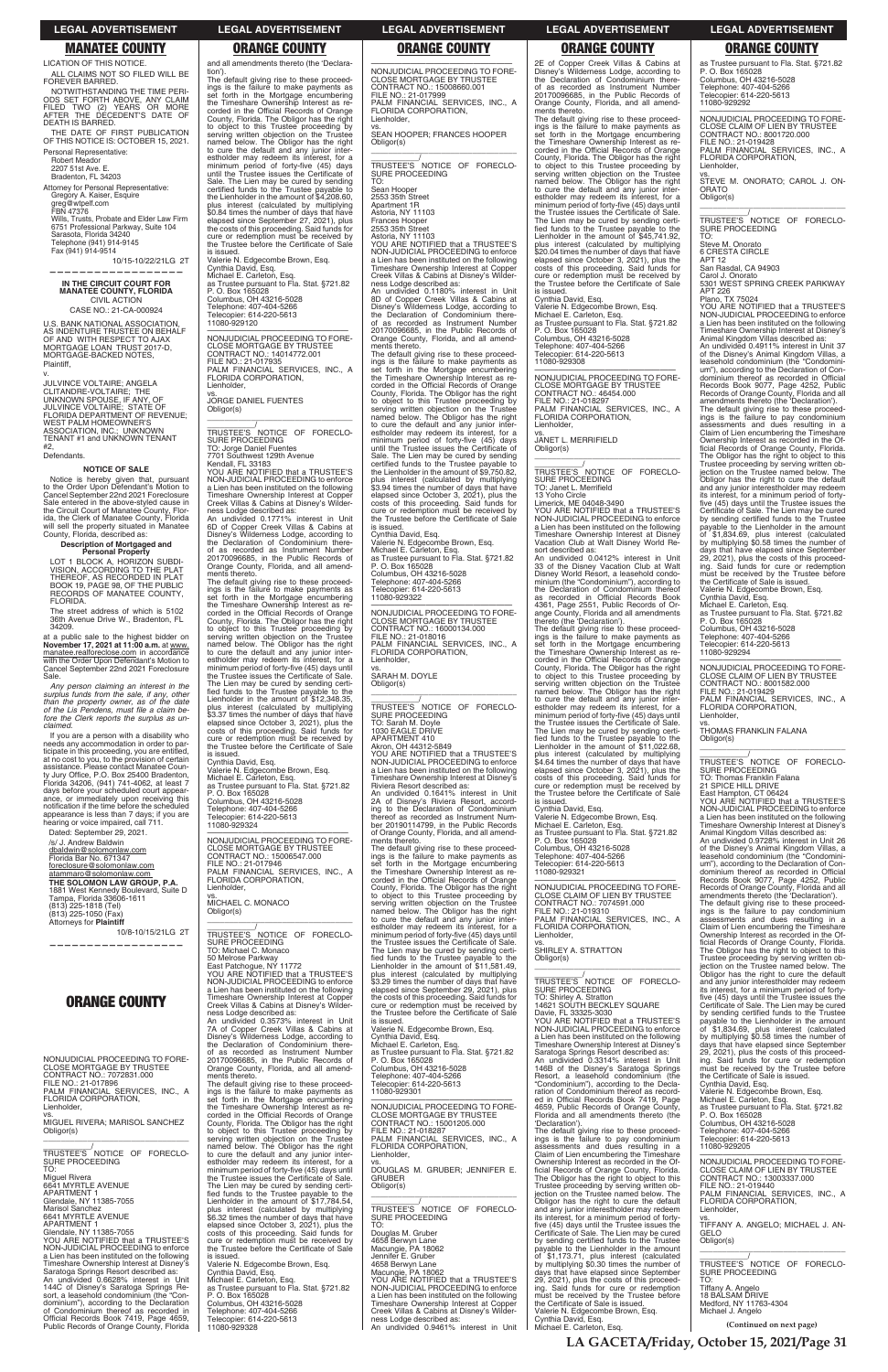**Page 32/LA GACETA/Friday, October 15, 2021**

18 BALSAM DRIVE Medford, NY 11763-4304

YOU ARE NOTIFIED that a TRUSTEE'S NON-JUDICIAL PROCEEDING to enforce a Lien has been instituted on the following Timeshare Ownership Interest at Villas at Disney's Grand Floridian Resort described as:

An undivided 0.1121% interest in Unit 1D of the Villas at Disney's Grand Floridian Resort, a leasehold condominium (the "Condominium"), according to the Declaration of Condominium thereof as recorded in Official Records Book 10545, Page 3964, Public Records of Orange County, Florida and all amendments thereto (the 'Declaration').

The default giving rise to these proceed-<br>ings is the failure to pay condominium<br>assessments and dues resulting in a<br>Claim of Lien encumbering the Timeshare Ownership Interest as recorded in the Official Records of Orange County, Florida. The Obligor has the right to object to this Trustee proceeding by serving written ob-jection on the Trustee named below. The Obligor has the right to cure the default and any junior interestholder may redeem its interest, for a minimum period of fortyfive (45) days until the Trustee issues the Certificate of Sale. The Lien may be cured by sending certified funds to the Trustee payable to the Lienholder in the amount of \$1,262.05, plus interest (calculated by multiplying \$0.33 times the number of days that have elapsed since September 27, 2021), plus the costs of this proceed-ing. Said funds for cure or redemption must be received by the Trustee before the Certificate of Sale is issued. Valerie N. Edgecombe Brown, Esq. Cynthia David, Esq. Michael E. Carleton, Esq. as Trustee pursuant to Fla. Stat. §721.82 P. O. Box 165028 Columbus, OH 43216-5028 Telephone: 407-404-5266 Telecopier: 614-220-5613 11080-929088

\_\_\_\_\_\_\_\_\_\_\_/<br>TRUSTEE'S NOTICE OF FORECLO-<br>SURE PROCEEDING TO: Hunter E. Axelrod 5011 LAKE MIST DRIVE

 $\overline{\phantom{a}}$  , and the set of the set of the set of the set of the set of the set of the set of the set of the set of the set of the set of the set of the set of the set of the set of the set of the set of the set of the s

ange County, Florida and all amendments<br>thereto (the 'Declaration').<br>The default giving rise to these proceed-<br>ings is the failure to pay condominium<br>assessments and dues resulting in a<br>Claim of Lien encumbering the Timesh ficial Records of Orange County, Florida. The Obligor has the right to object to this Trustee proceeding by serving written ob-jection on the Trustee named below. The Obligor has the right to cure the default and any junior interestholder may redeem its interest, for a minimum period of fortyfive (45) days until the Trustee issues the Certificate of Sale. The Lien may be cured by sending certified funds to the Trustee<br>payable to the Lienholder in the amount<br>of \$1,446.51, plus interest (calculated<br>by multiplying \$0.39 times the number of<br>days that have elapsed since October 3,<br>2021), plus the cos Said funds for cure or redemption must be received by the Trustee before the Certificate of Sale is issued.

—————————————————— NONJUDICIAL PROCEEDING TO FORE-CLOSE CLAIM OF LIEN BY TRUSTEE CONTRACT NO.: 7081408.003 FILE NO.: 21-019441 PALM FINANCIAL SERVICES, INC., A FLORIDA CORPORATION, Lienholder,

—————————————————— NONJUDICIAL PROCEEDING TO FORE-CLOSE CLAIM OF LIEN BY TRUSTEE CONTRACT NO.: 7081408.000  $FII F NO.21-019445$ PALM FINANCIAL SERVICES, INC., A FLORIDA CORPO

vs. HUNTER E. AXELROD Obligor(s)

Mableton, GA 30126-5982 YOU ARE NOTIFIED that a TRUSTEE'S NON-JUDICIAL PROCEEDING to enforce

a Lien has been instituted on the following Timeshare Ownership Interest at Disney Vacation Club at Walt Disney World Resort described as:

An undivided 0.0549% interest in Unit 46 of the Disney Vacation Club at Walt Disney World Resort, a leasehold condominium (the "Condominium"), according to the Declaration of Condominium thereof as recorded in Official Records Book 4361, Page 2551, Public Records of Or-

by multiplying \$0.48 times the number of days that have elapsed since September 29, 2021), plus the costs of this proceed-<br>ing. Said funds for cure or redemption<br>must be received by the Trustee before the Certificate of Sale is issued. Cynthia David, Esq. Valerie N. Edgecombe Brown, Esq. Michael E. Carleton, Esq. as Trustee pursuant to Fla. Stat. §721.82 P. O. Box 165028 Columbus, OH 43216-5028 Telephone: 407-404-5266 Telecopier: 614-220-5613 11080-929202

Cynthia David, Esq. Valerie N. Edgecombe Brown, Esq. Michael E. Carleton, Esq. as Trustee pursuant to Fla. Stat. §721.82 P. O. Box 165028 Columbus, OH 43216-5028 Telephone: 407-404-5266 Telecopier: 614-220-5613 11080-929306

Obligor(s)  $\overline{\phantom{a}}$  ,  $\overline{\phantom{a}}$  ,  $\overline{\phantom{a}}$  ,  $\overline{\phantom{a}}$  ,  $\overline{\phantom{a}}$  ,  $\overline{\phantom{a}}$  ,  $\overline{\phantom{a}}$  ,  $\overline{\phantom{a}}$  ,  $\overline{\phantom{a}}$  ,  $\overline{\phantom{a}}$  ,  $\overline{\phantom{a}}$  ,  $\overline{\phantom{a}}$  ,  $\overline{\phantom{a}}$  ,  $\overline{\phantom{a}}$  ,  $\overline{\phantom{a}}$  ,  $\overline{\phantom{a}}$ 

\_\_\_\_\_\_\_\_\_\_\_/<br>TRUSTEE'S NOTICE OF FORECLO-<br>SURE PROCEEDING TO: Stephen Awumi 25 Green Farms Road

—————————————————— NONJUDICIAL PROCEEDING TO FORE-CLOSE CLAIM OF LIEN BY TRUSTEE CONTRACT NO.: 7067313.000 FILE NO.: 21-019529 PALM FINANCIAL SERVICES, INC., A FLORIDA CORPORATION, Lienholder,

vs. BRIAN M. WURDEMANN Obligor(s) \_\_\_\_\_\_\_\_\_\_\_\_\_\_\_\_\_\_\_\_\_\_\_\_\_\_\_\_\_\_\_\_\_

\_\_\_\_\_\_\_\_\_\_\_/ TRUSTEE'S NOTICE OF FORECLO-SURE PROCEEDING TO: Brian M. Wurdemann

805 FAIRMOUNT AVENUE Chatham, NJ 07928-1166 YOU ARE NOTIFIED that a TRUSTEE'S NON-JUDICIAL PROCEEDING to enforce a Lien has been instituted on the following Timeshare Ownership Interest at Disney's Saratoga Springs Resort described as: An undivided 0.3503% interest in Unit 119A of the Disney's Saratoga Springs Resort, a leasehold condominium (the "Condominium"), according to the Decla-

> Resort described as:<br>An undivided 0.5718% interest in Unit An undivided 0.5718% interest in Unit 82B of the Bay Lake Tower at Disney's Contemporary Resort , a leasehold con-dominium (the "Condominium"), according to the Declaration of Condominium thereof as recorded in Official Records Book 9755, Page 2293, Public Records of Orange County, Florida and all amendments thereto (the 'Declaration').

ration of Condominium thereof as recorded in Official Records Book 7419, Page 4659, Public Records of Orange County, Florida and all amendments thereto (the 'Declaration'). The default giving rise to these proceed-ings is the failure to pay condominium assessments and dues resulting in a Claim of Lien encumbering the Timeshare Ownership Interest as recorded in the Of-ficial Records of Orange County, Florida. The Obligor has the right to object to this

> —————————————————— NONJUDICIAL PROCEEDING TO FORE-CLOSE CLAIM OF LIEN BY TRUSTEE CONTRACT NO.: 10005374.000 FILE NO.: 21-019716 PALM FINANCIAL SERVICES, INC., A FLORIDA CORPORATION, Lienholder,

Trustee proceeding by serving written ob-jection on the Trustee named below. The Obligor has the right to cure the default and any junior interestholder may redeem its interest, for a minimum period of forty-five (45) days until the Trustee issues the Certificate of Sale. The Lien may be cured by sending certified funds to the Trustee payable to the Lienholder in the amount of \$3,108.46, plus interest (calculated by multiplying \$1.06 times the number of days that have elapsed since September 29, 2021), plus the costs of this proceed-ing. Said funds for cure or redemption must be received by the Trustee before the Certificate of Sale is issued. Cynthia David, Esq. Valerie N. Edgecombe Brown, Esq.

Michael E. Carleton, Esq. as Trustee pursuant to Fla. Stat. §721.82 P. O. Box 165028 Columbus, OH 43216-5028 Telephone: 407-404-5266 Telecopier: 614-220-5613 11080-929204

—————————————————— NONJUDICIAL PROCEEDING TO FORE-CLOSE CLAIM OF LIEN BY TRUSTEE CONTRACT NO.: 10016280.001 FILE NO.: 21-019558 PALM FINANCIAL SERVICES, INC., A FLORIDA CORPORATION, Lienholder,

vs. STEPHEN AWUMI

\_\_\_\_\_\_\_\_\_\_\_\_\_\_\_\_\_\_\_\_\_\_\_\_\_\_\_\_\_\_\_\_\_ \_\_\_\_\_\_\_\_\_\_\_/<br>TRUSTEE'S NOTICE OF FORECLO-<br>SURE PROCEEDING TO: Hunter E. Axelrod 5011 LAKE MIST DR Mableton, GA 30126-5982 YOU ARE NOTIFIED that a TRUSTEE'S NON-JUDICIAL PROCEEDING to enforce a Lien has been instituted on the following Timeshare Ownership Interest at Copper Creek Villas & Cabins at Disney's Wilderness Lodge described as: An undivided 0.3573% interest in Unit 2G of Copper Creek Villas & Cabins at Disney's Wilderness Lodge, according to the Declaration of Condominium thereof as recorded as Instrument Number 20170096685, in the Public Records of Orange County, Florida, and all amend-ments thereto. The default giving rise to these proceed-ings is the failure to pay condominium assessments and dues resulting in a Claim of Lien encumbering the Timeshare Ownership Interest as recorded in the Of-ficial Records of Orange County, Florida. The Obligor has the right to object to this Trustee proceeding by serving written ob-jection on the Trustee named below. The Obligor has the right to cure the default and any junior interestholder may redeem its interest, for a minimum period of forty-five (45) days until the Trustee issues the Certificate of Sale. The Lien may be cured by sending certified funds to the Trustee payable to the Lienholder in the amount of \$1,497.02, plus interest (calculated by multiplying \$0.41 times the number of days that have elapsed since September 29, 2021), plus the costs of this proceed-ing. Said funds for cure or redemption must be received by the Trustee before the Certificate of Sale is issued. Valerie N. Edgecombe Brown, Esq.<br>Cynthia David, Esq.<br>Michael E. Carleton, Esq.<br>as Trustee pursuant to Fla. Stat. §721.82<br>P. O. Box 165028<br>Columbus, OH 43216-5028<br>Telephone: 407-404-5266<br>Telecopier: 614-220-5613<br>1080-929303

Worcester, MA 01605 YOU ARE NOTIFIED that a TRUSTEE'S NON-JUDICIAL PROCEEDING to enforce a Lien has been instituted on the following Timeshare Ownership Interest at Bay Lake Tower at Disney's Contemporary Resort described as:

An undivided 0.2546% interest in Unit 63B of the Bay Lake Tower at Disney's Contemporary Resort, a leasehold condo-minium (the "Condominium"), according to the Declaration of Condominium thereof as recorded in Official Records Book 9755, Page 2293, Public Records of Or-

ange County, Florida and all amendments<br>thereto (the 'Declaration').<br>The default giving rise to these proceed-<br>ings is the failure to pay condominium<br>assessments and dues resulting in a<br>Claim of Lien encumbering the Timesh Ownership Interest as recorded in the Official Records of Orange County, Florida. The Obligor has the right to object to this Trustee proceeding by serving written obtion on the Trustee named

\_\_\_\_\_\_\_\_\_\_\_/<br>TRUSTEE'S NOTICE OF FORECLO-<br>SURE PROCEEDING TO:

ange County, Florida and all amendments thereto (the 'Declaration'). The default giving rise to these proceed-ings is the failure to pay condominium assessments and dues resulting in a Claim of Lien encumbering the Timeshare  $\,$  Interest as recorded in the Of $\,$ 

Ocala, FL 34481 YOU ARE NOTIFIED that a TRUSTEE'S NON-JUDICIAL PROCEEDING to enforce a Lien has been instituted on the following Timeshare Ownership Interest at Disney's Saratoga Springs Resort described as: An undivided 0.3569% interest in Unit 15A of the Disney's Saratoga Springs Resort, a leasehold condominium (the "Condominium"), according to the Declaration of Con-dominium thereof as recorded in Official Records Book 7419, Page 4659, Public Records of Orange County, Florida and all amendments thereto (the 'Declaration'). The default giving rise to these proceed-ings is the failure to pay condominium assessments and dues resulting in a Claim of Lien encumbering the Timeshare Ownership Interest as recorded in the Official Records of Orange County, Florida. The Obligor has the right to object to this Trustee proceeding by serving written ob-jection on the Trustee named below. The Obligor has the right to cure the default and any junior interestholder may redeem its interest, for a minimum period of forty-five (45) days until the Trustee issues the Certificate of Sale. The Lien may be cured by sending certified funds to the Trustee payable to the Lienholder in the amount of \$1,713.16, plus interest (calculated by multiplying \$0.52 times the number of days that have elapsed since October 3, 2021), plus the costs of this proceeding. Said funds for cure or redemption must be received by the Trustee before the Certificate of Sale is issued.<br>Cynthia David, Esq.<br>Valerie N. Edgecombe Brown, Esq.<br>Michael E. Carleton, Esq.<br>Alichael E. Carleton, Esq.<br>25. Michael pursuant to Fla. Stat. §721.82<br>P. O. Box 165028<br>Columbus, OH 43216-5068<br>Telephon 11080-929307 —————————————————— NONJUDICIAL PROCEEDING TO FORE-CLOSE CLAIM OF LIEN BY TRUSTEE CONTRACT NO.: 10005811.000 FILE NO.: 21-019713 PALM FINANCIAL SERVICES, INC., A FLORIDA CORPORATION, Lienholder,

> ange County, Florida and all amendments<br>thereto (the 'Declaration').<br>The default giving rise to these proceed-<br>ings is the failure to pay condominium<br>assessments and dues resulting in a<br>Claim of Lien encumbering the Timesh Ownership Interest as recorded in the Official Records of Orange County, Florida. The Obligor has the right to object to this Trustee proceeding by serving written ob-jection on the Trustee named below. The Obligor has the right to cure the default and any junior interestholder may redeem its interest, for a minimum period of forty-five (45) days until the Trustee issues the Certificate of Sale. The Lien may be cured by sending certified funds to the Trustee payable to the Lienholder in the amount of \$809.18, plus interest (calculated by mul-tiplying \$0.14 times the number of days that have elapsed since September 29, 2021), plus the costs of this proceeding. Said funds for cure or redemption must be received by the Trustee before the Certifi-

vs. HUNTER E. AXELROD Obligor(s)

\_\_\_\_\_\_\_\_\_\_\_/<br>TRUSTEE'S NOTICE OF FORECLO-<br>SURE PROCEEDING TO: Hunter E. Axelrod 5011 Lake Mist Drive Mableton, GA 30126 YOU ARE NOTIFIED that a TRUSTEE'S NON-JUDICIAL PROCEEDING to enforce a Lien has been instituted on the following Timeshare Ownership Interest at Bay Lake Tower at Disney's Contemporary

 $\overline{\phantom{a}}$  , and the set of the set of the set of the set of the set of the set of the set of the set of the set of the set of the set of the set of the set of the set of the set of the set of the set of the set of the s

The default giving rise to these proceed-ings is the failure to pay condominium assessments and dues resulting in a Claim of Lien encumbering the Timeshare Ownership Interest as recorded in the Official Records of Orange County, Florida.<br>The Obligor has the right to object to this<br>Trustee proceeding by serving written ob-<br>jection on the Trustee named below. The<br>Obligor has the right to cure the default<br>and any juni its interest, for a minimum period of forty-five (45) days until the Trustee issues the Certificate of Sale. The Lien may be cured by sending certified funds to the Trustee<br>payable to the Lienholder in the amount<br>of \$1,947.97, plus interest (calculated<br>by multiplying \$0.61 times the number of<br>days that have elapsed since September<br>29, 2021), plus the Cynthia David, Esq. Valerie N. Edgecombe Brown, Esq. Michael E. Carleton, Esq. as Trustee pursuant to Fla. Stat. §721.82 P. O. Box 165028

Columbus, OH 43216-5028 Telephone: 407-404-5266 Telecopier: 614-220-5613 11080-929198

vs. ROLAND J. MCFARLAND

| Lienholder.                                  | Obligor has the right to cure the default     | Obligor(s)                                   | ficial Records of Orange County, Florida.    | Lienholder.                                  |
|----------------------------------------------|-----------------------------------------------|----------------------------------------------|----------------------------------------------|----------------------------------------------|
| VS.                                          | and any junior interestholder may redeem      |                                              | The Obligor has the right to object to this  | VS.                                          |
| HUNTER E. AXELROD                            | its interest, for a minimum period of forty-  |                                              | Trustee proceeding by serving written ob-    | <b>WILLIAM ZYSINSKI</b>                      |
| Obligor(s)                                   | five (45) days until the Trustee issues the   | TRUSTEE'S NOTICE OF FORECLO-                 | jection on the Trustee named below. The      | Obligor(s)                                   |
|                                              | Certificate of Sale. The Lien may be cured    | <b>SURE PROCEEDING</b>                       | Obligor has the right to cure the default    |                                              |
|                                              | by sending certified funds to the Trustee     | TO: Roland J. McFarland                      | and any junior interestholder may redeem     |                                              |
| TRUSTEE'S NOTICE OF FORECLO-                 |                                               |                                              |                                              | TRUSTEE'S NOTICE OF FORECLO-                 |
| <b>SURE PROCEEDING</b>                       | payable to the Lienholder in the amount of    | 245 Narragansett Street                      | its interest, for a minimum period of forty- | SURE PROCEEDING                              |
|                                              | \$892.78, plus interest (calculated by multi- | Gorham, ME 04038                             | five (45) days until the Trustee issues the  |                                              |
| TO: Hunter E. Axelrod                        | plying \$0.17 times the number of days that   | YOU ARE NOTIFIED that a TRUSTEE'S            | Certificate of Sale. The Lien may be cured   | TO: William Zysinski                         |
| 5011 LAKE MIST DRIVE                         | have elapsed since October 3, 2021), plus     | NON-JUDICIAL PROCEEDING to enforce           | by sending certified funds to the Trustee    | 206 Blythe Island Drive                      |
| Mableton, GA 30126-5982                      | the costs of this proceeding. Said funds for  | a Lien has been instituted on the follow-    | payable to the Lienholder in the amount      | Bluffton, SC 29910                           |
| YOU ARE NOTIFIED that a TRUSTEE'S            | cure or redemption must be received by        | ing Timeshare Ownership Interest at Bay      | of \$1,717.68, plus interest (calculated     | YOU ARE NOTIFIED that a TRUSTEE'S            |
| NON-JUDICIAL PROCEEDING to enforce           | the Trustee before the Certificate of Sale    | Lake Tower at Disney's Contemporary          | by multiplying \$0.54 times the number of    | NON-JUDICIAL PROCEEDING to enforce           |
| a Lien has been instituted on the following  | is issued.                                    | Resort described as:                         | days that have elapsed since October 3,      | a Lien has been instituted on the following  |
| Timeshare Ownership Interest at Disney's     | Valerie N. Edgecombe Brown, Esg.              | An undivided 0.6004% interest in Unit        | 2021), plus the costs of this proceeding.    | Timeshare Ownership Interest at Disney       |
| Saratoga Springs Resort described as:        | Cynthia David, Esq.                           | 82A of the Bay Lake Tower at Disney's        | Said funds for cure or redemption must be    | Vacation Club at Walt Disney World Re-       |
| An undivided 0.4927% interest in Unit 26A    | Michael E. Carleton, Esq.                     | Contemporary Resort, a leasehold con-        | received by the Trustee before the Certifi-  | sort described as:                           |
| of Disney's Saratoga Springs Resort, a       | as Trustee pursuant to Fla. Stat. §721.82     | dominium (the "Condominium"), accord-        | cate of Sale is issued.                      | An undivided 0.1027% interest in Unit        |
| leasehold condominium (the "Condomini-       | P. O. Box 165028                              | ing to the Declaration of Condominium        | Cynthia David, Esg.                          | 14 of the Disney Vacation Club at Walt       |
| um"), according to the Declaration of Con-   | Columbus, OH 43216-5028                       | thereof as recorded in Official Records      | Valerie N. Edgecombe Brown, Esg.             | Disney World Resort, a leasehold condo-      |
| dominium thereof as recorded in Official     | Telephone: 407-404-5266                       | Book 9755, Page 2293, Public Records         | Michael E. Carleton, Esg.                    | minium (the "Condominium"), according to     |
| Records Book 7419, Page 4659, Public         | Telecopier: 614-220-5613                      | of Orange County, Florida and all amend-     | as Trustee pursuant to Fla. Stat. §721.82    | the Declaration of Condominium thereof       |
| Records of Orange County, Florida and all    | 11080-929337                                  | ments thereto (the 'Declaration').           | P. O. Box 165028                             | as recorded in Official Records Book         |
| amendments thereto (the 'Declaration').      |                                               | The default giving rise to these proceed-    | Columbus, OH 43216-5028                      | 4361, Page 2551, Public Records of Or-       |
| The default giving rise to these proceed-    | NONJUDICIAL PROCEEDING TO FORE-               | ings is the failure to pay condominium       | Telephone: 407-404-5266                      | ange County, Florida and all amendments      |
| ings is the failure to pay condominium       | CLOSE CLAIM OF LIEN BY TRUSTEE                | assessments and dues resulting in a          | Telecopier: 614-220-5613                     | thereto (the 'Declaration').                 |
| assessments and dues resulting in a          | CONTRACT NO.: 7009242.000                     | Claim of Lien encumbering the Timeshare      | 11080-929318                                 | The default giving rise to these proceed-    |
| Claim of Lien encumbering the Timeshare      | FILE NO.: 21-019593                           |                                              |                                              |                                              |
|                                              | PALM FINANCIAL SERVICES, INC., A              | Ownership Interest as recorded in the Of-    | NONJUDICIAL PROCEEDING TO FORE-              | ings is the failure to pay condominium       |
| Ownership Interest as recorded in the Of-    |                                               | ficial Records of Orange County, Florida.    |                                              | assessments and dues resulting in a          |
| ficial Records of Orange County, Florida.    | FLORIDA CORPORATION,                          | The Obligor has the right to object to this  | CLOSE CLAIM OF LIEN BY TRUSTEE               | Claim of Lien encumbering the Timeshare      |
| The Obligor has the right to object to this  | Lienholder.                                   | Trustee proceeding by serving written ob-    | CONTRACT NO.: 36676.002                      | Ownership Interest as recorded in the Of-    |
| Trustee proceeding by serving written ob-    | VS.                                           | jection on the Trustee named below. The      | FILE NO.: 21-019818                          | ficial Records of Orange County, Florida.    |
| jection on the Trustee named below. The      | DEBORAH A. BALOGH, AKA D. BALOGH              | Obligor has the right to cure the default    | PALM FINANCIAL SERVICES. INC., A             | The Obligor has the right to object to this  |
| Obligor has the right to cure the default    | Obligor(s)                                    | and any junior interestholder may redeem     | FLORIDA CORPORATION,                         | Trustee proceeding by serving written ob-    |
| and any junior interestholder may redeem     |                                               | its interest, for a minimum period of forty- | Lienholder.                                  | jection on the Trustee named below. The      |
| its interest, for a minimum period of forty- |                                               | five (45) days until the Trustee issues the  | VS.                                          | Obligor has the right to cure the default    |
| five (45) days until the Trustee issues the  | TRUSTEE'S NOTICE OF FORECLO-                  | Certificate of Sale. The Lien may be cured   | LUCY M. MCDONOUGH                            | and any junior interestholder may redeem     |
| Certificate of Sale. The Lien may be cured   | <b>SURE PROCEEDING</b>                        | by sending certified funds to the Trustee    | Obligor(s)                                   | its interest, for a minimum period of forty- |
| by sending certified funds to the Trustee    | TO: Deborah A. Balogh, AKA D. Balogh          | payable to the Lienholder in the amount      |                                              | five (45) days until the Trustee issues the  |
| payable to the Lienholder in the amount      | 7138 Soutwest 91st Court                      | of \$1,968.21, plus interest (calculated     |                                              | (Continued on next page)                     |
| of \$1,662.72, plus interest (calculated     |                                               |                                              | TRUSTEE'S NOTICE OF FORECLO-                 |                                              |
|                                              |                                               |                                              |                                              |                                              |

by multiplying \$0.64 times the number of days that have elapsed since October 3, 2021), plus the costs of this proceeding. Said funds for cure or redemption must be received by the Trustee before the Certificate of Sale is issued. Valerie N. Edgecombe Brown, Esq. Cynthia David, Esq. Michael E. Carleton, Esq. as Trustee pursuant to Fla. Stat. §721.82 P. O. Box 165028 Columbus, OH 43216-5028 Telephone: 407-404-5266 Telecopier: 614-220-5613 11080-929330

—————————————————— NONJUDICIAL PROCEEDING TO FORE-CLOSE CLAIM OF LIEN BY TRUSTEE CONTRACT NO.: 10005811.015 FILE NO.: 21-019728 PALM FINANCIAL SERVICES, INC., A FLORIDA CORPORATION, Lienholder,

vs. HUNTER E. AXELROD Obligor(s)

NONJUDICIAL PROCEEDING TO FORE-CLOSE CLAIM OF LIEN BY TRUSTEE CONTRACT NO.: 41794.000 FILE NO.: 21-019809 PALM FINANCIAL SERVICES, INC., A FLORIDA CORPORATION, Lienholder,

vs. JASON E. BEETZ; TONYA L. BEETZ Obligor(s) \_\_\_\_\_\_\_\_\_\_\_\_\_\_\_\_\_\_\_\_\_\_\_\_\_\_\_\_\_\_\_\_\_

Jason E. Beetz 183 NORTH MEYERS ROAD Ludington, MI 49431-9301 Tonya L. Beetz 183 NORTH MEYERS ROAD Ludington, MI 49431 YOU ARE NOTIFIED that a TRUSTEE'S

NON-JUDICIAL PROCEEDING to enforce a Lien has been instituted on the following Timeshare Ownership Interest at Disney Vacation Club at Walt Disney World Resort described as: An undivided 1.0295% interest in Unit

64G of the Disney Vacation Club at Walt Disney World Resort, a leasehold condo-minium (the "Condominium"), according to the Declaration of Condominium thereof as recorded in Official Records Book 4361, Page 2551, Public Records of Or-

# **LEGAL ADVERTISEMENT LEGAL ADVERTISEMENT LEGAL ADVERTISEMENT LEGAL ADVERTISEMENT LEGAL ADVERTISEMENT**

# **ORANGE COUNTY ORANGE COUNTY ORANGE COUNTY ORANGE COUNTY ORANGE COUNTY**

SURE PROCEEDING

TO: Lucy M. McDonough 132 BEACH 128TH STREET Belle Harbor, NY 11694-1605 YOU ARE NOTIFIED that a TRUSTEE'S NON-JUDICIAL PROCEEDING to enforce a Lien has been instituted on the following Timeshare Ownership Interest at Disney's Saratoga Springs Resort described as: An undivided 0.4381% interest in Unit 20B of the Disney's Saratoga Springs Resort, a leasehold condominium (the "Condominium"), according to the Declaration of Con-dominium thereof as recorded in Official Records Book 7419, Page 4659, Public Records of Orange County, Florida and all amendments thereto (the 'Declaration'). The default giving rise to these proceed-ings is the failure to pay condominium assessments and dues resulting in a Claim of Lien encumbering the Timeshare Ownership Interest as recorded in the Of-ficial Records of Orange County, Florida. The Obligor has the right to object to this Trustee proceeding by serving written ob-jection on the Trustee named below. The Obligor has the right to cure the default and any junior interestholder may redeem its interest, for a minimum period of forty-five (45) days until the Trustee issues the Certificate of Sale. The Lien may be cured by sending certified funds to the Trustee payable to the Lienholder in the amount of \$1,468.22, plus interest (calculated by multiplying \$0.42 times the number of days that have elapsed since September 28, 2021), plus the costs of this proceed-ing. Said funds for cure or redemption must be received by the Trustee before the Certificate of Sale is issued. Valerie N. Edgecombe Brown, Esq. Cynthia David, Esq. Michael E. Carleton, Esq. as Trustee pursuant to Fla. Stat. §721.82 P. O. Box 165028 Columbus, OH 43216-5028 Telephone: 407-404-5266

Telecopier: 614-220-5613 11080-929214 —————————————————— NONJUDICIAL PROCEEDING TO FORE-CLOSE CLAIM OF LIEN BY TRUSTEE CONTRACT NO.: 2339.001

FILE NO.: 21-019912 PALM FINANCIAL SERVICES, INC., A FLORIDA CORPORATION, Lienholder,

vs. WILLIAM ZYSINSKI Obligor(s)

 $\overline{\phantom{a}}$  , and the set of the set of the set of the set of the set of the set of the set of the set of the set of the set of the set of the set of the set of the set of the set of the set of the set of the set of the s \_\_\_\_\_\_\_\_\_\_\_/<br>TRUSTEE'S NOTICE OF FORECLO-<br>SURE PROCEEDING

TO: William Zysinski 206 Blythe Island Drive

Bluffton, SC 29910 YOU ARE NOTIFIED that a TRUSTEE'S NON-JUDICIAL PROCEEDING to enforce a Lien has been instituted on the following Timeshare Ownership Interest at Disney Vacation Club at Walt Disney World Resort described as:

An undivided 0.0134% interest in Unit 14 of the Disney Vacation Club at Walt Disney World Resort, a leasehold condominium (the "Condominium"), according to the Declaration of Condominium thereof as recorded in Official Records Book 4361, Page 2551, Public Records of Or-

cate of Sale is issued. Valerie N. Edgecombe Brown, Esq. Cynthia David, Esq. Michael E. Carleton, Esq. as Trustee pursuant to Fla. Stat. §721.82 P. O. Box 165028

Columbus, OH 43216-5028 Telephone: 407-404-5266 Telecopier: 614-220-5613

11080-929302

—————————————————— NONJUDICIAL PROCEEDING TO FORE-CLOSE CLAIM OF LIEN BY TRUSTEE CONTRACT NO.: 2339.000 FILE NO.: 21-019913 PALM FINANCIAL SERVICES, INC., A FLORIDA CORPORATION,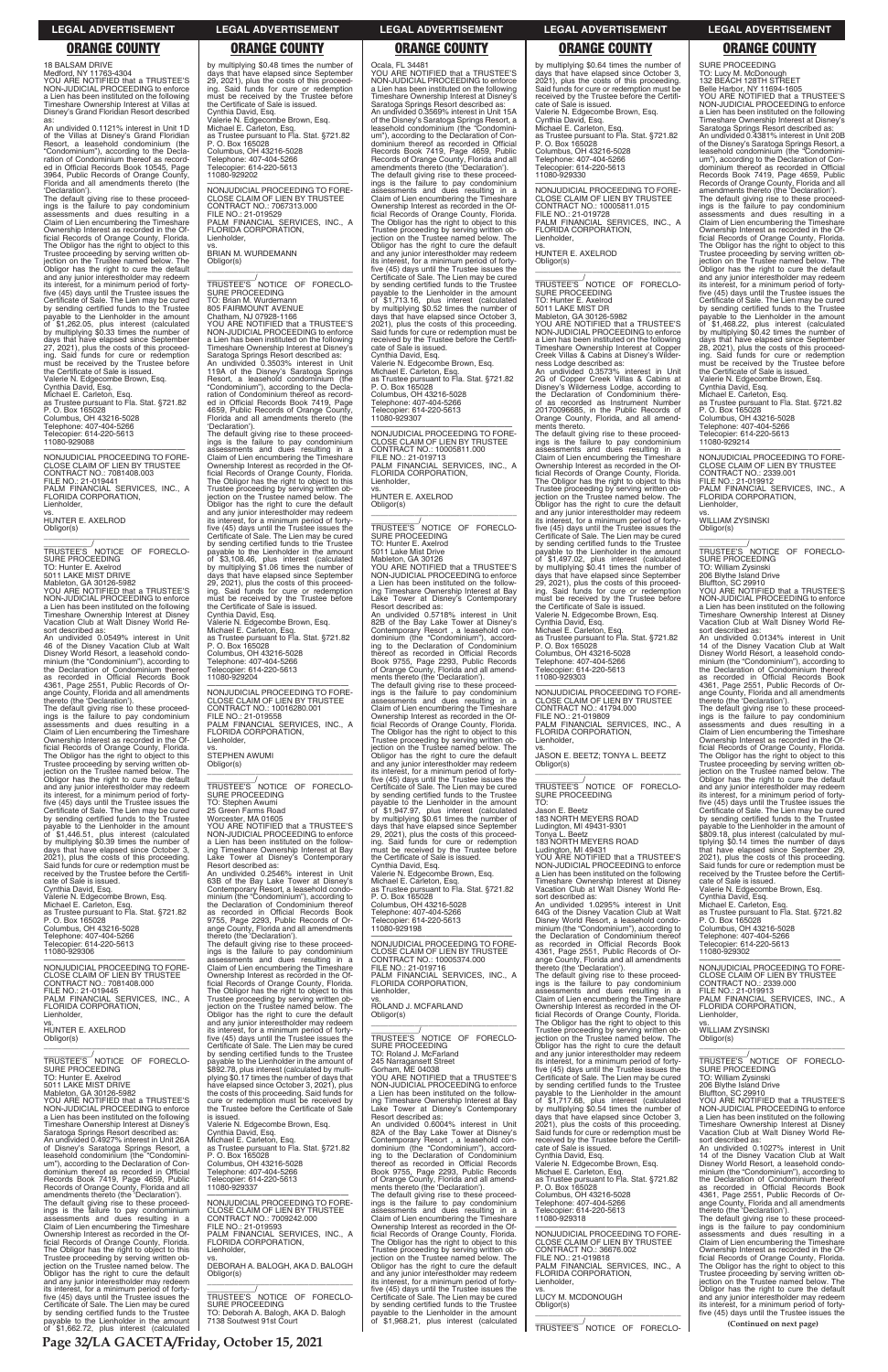**LA GACETA/Friday, October 15, 2021/Page 33**

**(Continued on next page)**

Certificate of Sale. The Lien may be cured by sending certified funds to the Trustee payable to the Lienholder in the amount of \$2,489.81, plus interest (calculated by multiplying \$0.87 times the number of days that have elapsed since October 3, 2021), plus the costs of this proceeding. Said funds for cure or redemption must be received by the Trustee before the Certificate of Sale is issued. Cynthia David, Esq. Valerie N. Edgecombe Brown, Esq. Michael E. Carleton, Esq. as Trustee pursuant to Fla. Stat. §721.82 P. O. Box 165028 Columbus, OH 43216-5028 Telephone: 407-404-5266 Telecopier: 614-220-5613 11080-929320

\_\_\_\_\_\_\_\_\_\_\_\_/<br>TRUSTEE'S NOTICE OF FORECLO-<br>SURE PROCEEDING TO:

—————————————————— NONJUDICIAL PROCEEDING TO FORE-CLOSE CLAIM OF LIEN BY TRUSTEE CONTRACT NO.: 7039249.001 FILE NO.: 21-019936 PALM FINANCIAL SERVICES, INC., A FLORIDA CORPORATION,

Lienholder,

vs. EDWIN P. YOUNG; LYNETTE S. YOUNG Obligor(s) \_\_\_\_\_\_\_\_\_\_\_\_\_\_\_\_\_\_\_\_\_\_\_\_\_\_\_\_\_\_\_\_\_

Edwin P. Young 8578 159TH COURT NORTH West Palm Beach, FL 33418-1815

Lynette S. Young 12118 INFINITY DRIVE

New Port Richey, FL 34654 YOU ARE NOTIFIED that a TRUSTEE'S NON-JUDICIAL PROCEEDING to enforce a Lien has been instituted on the following Timeshare Ownership Interest at Disney's Saratoga Springs Resort described as: An undivided 0.4927% interest in Unit 134B of the Disney's Saratoga Springs Resort, a leasehold condominium (the "Condominium"), according to the Decla-ration of Condominium thereof as record-ed in Official Records Book 7419, Page 4659, Public Records of Orange County, Florida and all amendments thereto (the 'Declaration').

\_\_\_\_\_\_\_\_\_\_\_\_\_\_\_\_\_\_\_\_\_\_\_\_\_\_\_\_\_\_\_ \_\_\_\_\_\_\_\_/ PUBLISH 4 CONSECUTIVE **WEEKS** 

action involving funds available following the enforcement of a lien on the following described Timeshare Ownership Interest

The default giving rise to these proceed-ings is the failure to pay condominium assessments and dues resulting in a Claim of Lien encumbering the Timeshare Ownership Interest as recorded in the Of-ficial Records of Orange County, Florida. The Obligor has the right to object to this Trustee proceeding by serving written ob-jection on the Trustee named below. The Obligor has the right to cure the default and any junior interestholder may redeem its interest, for a minimum period of fortyfive (45) days until the Trustee issues the Certificate of Sale. The Lien may be cured by sending certified funds to the Trustee payable to the Lienholder in the amount of \$9,345.84, plus interest (calculated by multiplying \$2.80 times the number of days that have elapsed since October 3, 2021), plus the costs of this proceeding. plus the costs of this proceeding. Said funds for cure or redemption must be received by the Trustee before the Certificate of Sale is issued. Valerie N. Edgecombe Brown, Esq. Cynthia David, Esq. Michael E. Carleton, Esq. as Trustee pursuant to Fla. Stat. §721.82 P. O. Box 165028

has been filed against you; and you are required to serve a copy of your written<br>defenses, if any, to it on MICHAEL E.<br>CARLETON, Plaintiff's attorney, P. O. Box<br>165028, Columbus, OH 43216-5028, within thirty (30) days after the first publication of this Notice and file the original with the Clerk of this Court either before service on Plaintiff's attorney or immediately thereafter; otherwise a default will be entered against you for the relief demanded in the Complaint.

# ately upon receiving this notification if the time before the scheduled appearance is less than 7 days; if you are hearing or voice impaired, call 711. FOR PUBLICATION – RETURN TO **COPY**

Columbus, OH 43216-5028 Telephone: 407-404-5266 Telecopier: 614-220-5613 11080-929335

\_\_\_\_\_\_\_\_\_\_\_\_\_\_\_\_\_\_\_\_\_\_\_\_\_\_\_\_\_\_\_ \_\_\_\_\_\_\_\_/ PUBLISH 4 CONSECUTIVE **WEEKS** 

—————————————————— IN THE COUNTY COURT OF THE NINTH JUDICIAL CIRCUIT, IN AND FOR ORANGE COUNTY, FLOR-

IDA Case No.: 2021-CA-001749-O

Division: Judge Jeffrey L. Ashton Cynthia David, as Foreclosure Trustee for Palm Financial Services, Inc. Plaintiff,

vs. Mahmuda K. Hill; JHCH Enterprises, LLC Defendants.

NOTICE OF INTERPLEADER ACTION AGAINST DEFENDANT MAHMUDA K. HILL

To: MAHMUDA K. HILL 12 MIDDLEWOOD CLOSE BATH, England BA22TU UNITED KINGDOM

and all parties claiming interest by, through, under or against Defendant(s) MAHMUDA K. HILL, and all parties having or claiming to have any right, title or inter-est in the property herein described; YOU ARE NOTIFIED that an interpleader

has been filed against you; and you are<br>required to serve a copy of your written<br>defenses, if any, to it on MICHAEL E.<br>CARLETON, Plaintiff's attorney, P. O. Box<br>165028, Columbus, OH 43216-5028, within thirty (30) days after the first publication of this Notice and file the original with the Clerk of this Court either before service on Plaintiff's attorney or immediately there-after; otherwise a default will be entered against you for the relief demanded in the

in Orange County, Florida:

An undivided 1.5557% interest in Unit 96A of the Disney's Animal Kingdom Villas, a leasehold condominium (the "Condominium"), according to the Declaration of Condominium thereof as recorded in Official Records Book 9077, Page 4252, Public Records of Orange County, Florida and all amendments thereto (the 'Declaration') Contract No.: 9014214.000

NOTICE IS HEREBY GIVEN that, pursuant to the Final Summary Judgment Foreclosure entered on December 2, 2019 in the above-captioned action, the follow-ing property situated in Orange County, described as:

shall be sold by the Clerk of Court on the 18th day of November, 2021 at 11:00<br>a.m. (Eastern Time) ON-LINE at <u>www.</u><br><u>myorangeclerk.realforeclose.com</u> to the highest bidder, for cash, after giving no-<br>tice as required by section 45.031, Florida<br>Statutes.

WITNESS my hand and seal of this Court on the 2nd day of September, 2021. TIFFANY MOORE RUSSELL CLERK OF THE CIRCUIT COURT ORANGE COUNTY, FLORIDA By: Stan Green Deputy Clerk NOTICE TO PERSONS WITH DISABILI-

TIES

If you are a person with a disability who needs any accommodation in order to participate in this proceeding, you are en-titled, at no cost to you, to the provision of certain assistance. Please contact ADA Coordinator, Human Resources, Orange County Courthouse, 425 N. Orange Av-enue, Suite 510, Orlando, Florida, (407) 836-2303, at least 7 days before your scheduled court appearance, or immedi-

s/ Arthur S. Barksdale<br>ARTHUR S. BARKSDALE IV<br>Florida Bar No.: 40628<br>ALVAREZ, WINTHROP, THOMPSON & STOREY, P.A.

MANLEY DEAS KOCHALSKI LLC 11080-928263 —————————————————— IN THE COUNTY COURT OF THE NINTH JUDICIAL CIRCUIT,

IN AND FOR ORANGE COUNTY, FLOR-IDA Case No.: 2021-CC-003205-O

Division: Judge Tina L. Caraballo Nicholas A. Woo, as Foreclosure Trustee for Palm Financial Services, Inc. Plaintiff,

vs. Daniel Michael Spires; Sarah Jean Fan-non; JHCH Enterprises, LLC Defendants.

> The date of first publication of this notice is: October 8, 2021.

NOTICE OF INTERPLEADER ACTION AGAINST DEFENDANT DANIEL MICHAEL SPIRES AND SARAH JEAN FANNON

To: DANIEL MICHAEL SPIRES 3 HILL ROAD DARTFORD, Kent DA2 7EA UNITED KINGDOM

SARAH JEAN FANNON 3 HILL ROAD

DARTFORD, Kent DA2 7EA

Telephone: (407) 898-7303 Email: aswiren@swirenlawfirm.com

UNITED KINGDOM and all parties claiming interest by, through, under or against Defendant(s) DANIEL MICHAEL SPIRES AND SARAH JEAN FANNON, and all parties having or claiming to have any right, title or interest in the property herein described; YOU ARE NOTIFIED that an interpleader

action involving funds available following the enforcement of a lien on the following described Timeshare Ownership Interest in Orange County, Florida:

> In Re: Estate of **TRACEY ASHTON,**  Deceased

An undivided 0.6139% interest in Unit 91C of the Disney's Animal Kingdom Villas, a leasehold condominium (the "Condominium"), according to the Declaration of Condominium thereof as recorded in Official Records Book 9077, Page 4252, Public Records of Orange County, Florida and all amendments thereto (the 'Declaration') Contract No.: 9021697.001

Complaint. WITNESS my hand and seal of this Court on the 3rd day of September, 2021. TIFFANY MOORE RUSSELL CLERK OF THE CIRCUIT COURT ORANGE COUNTY, FLORIDA By: Ashley Poston

Case No.: CD202100780/D 1728616/3102462

Deputy Clerk NOTICE TO PERSONS WITH DISABILI-TIES

An Administrative Complaint to impose<br>an administrative fine has been filed against you. You have the right to request a hearing pursuant to Sections 120.569 and 120.57, Florida Statutes, by mailing a request for same to the Florida Department of Agriculture and Consumer Servic-<br>es, Division of Licensing, Post Office Box<br>5708, Tallahassee, Florida 32314-5708. If a request for hearing is not received by 21 days from the date of the last publication, the right to hearing in this matter will be waived and the Department will dispose of this cause in accordance with law.

If you are a person with a disability who needs any accommodation in order to participate in this proceeding, you are en-titled, at no cost to you, to the provision of certain assistance. Please contact ADA Coordinator, Human Resources, Orange County Courthouse, 425 N. Orange Av-enue, Suite 510, Orlando, Florida, (407) 836-2303, at least 7 days before your scheduled court appearance, or immedi-ately upon receiving this notification if the time before the scheduled appearance is less than 7 days; if you are hearing or voice impaired, call 711. FOR PUBLICATION – RETURN TO COPY:

MANLEY DEAS KOCHALSKI LLC 11080-928262 ——————————————————

**IN THE CIRCUIT COURT OF THE NINTH JUDICIAL CIRCUIT, IN AND FOR ORANGE COUNTY, FLORIDA**

Case No.: 2015-CA-009186-O SUNTRUST BANK Plaintiff,

vs. LISA C. THOMPSON-WARREN a/k/a LISA THOMPSON-WARREN A/K/A LISA CAROL THOMPSON, et al., Defendants.

## **NOTICE OF SALE**

The date of first publication of this notice is: October 15, 2021

Lots 6 and 7, Less the West 15 Feet of Lot 7, Block B, GLENCOE SUBDI-VISION, according to the map or plat thereof as recorded in Plat Book L, Page 132, Public Records of Orange County, Florida.

Any person claiming an interest in the surplus from the sale, if any, other than<br>the property owner as of the date of the<br>Lis Pendens must file a claim before the clerk reports the surplus as unclaimed. The court, in its discretion, may enlarge the time of the sale. Notice of the changed time of sale shall be published as provided herein.

If you are a person with a disability who needs any accommodation in order to participate in this proceeding, you are en-titled, at no cost to you, to the provision of certain assistance. Please contact Court Administration at 425 N. Orange Avenue, Room 2130, Orlando, Florida 32801, Telephone: (407) 836-2303 within two (2) working days of your receipt of this (de-scribe notice); If you are hearing or voice impaired, call 1-800-955-8771.

Dated on the 11th day of October, 2021

P.O. Box 3511 Orlando, FL 32802-3511 Telephone No.: (407) 210-2796 Facsimile No.: (407) 210-2795 Email: stb@awtspa.com Attorneys for Plaintiff: TRUIST BANK, Successor by merger to SUNTRUST BANK 10/15-10/22/21LG 2T

**——————————————————**

**IN THE CIRCUIT COURT FOR ORANGE COUNTY, FLORIDA** PROBATE DIVISION File No. 2021-CP-002686-O

> request through the District's website at<br>www.watermatters.org. The District does<br>not discriminate based on disability. Anyone requiring accommodation under the ADA should contact the Regulation Performance Management Department at (352) 796-7211 or 1-800-423-1476: TDD only 1-800-231-6103.

IN RE: ESTATE OF HAROLD LEWIS YANKELEVITZ Deceased.

## **NOTICE TO CREDITORS**

The administration of the estate of HAR-OLD LEWIS YANKELEVITZ, deceased, whose date of death was June 29, 2021, is pending in the Circuit Court for Orange County, Florida, Probate Division, the ad-dress of which is 425 N. Orange Avenue, Orlando, Florida 32801. The names and addresses of the personal representative and the personal representative's attorney are set forth below.

> against decedent's estate must file their<br>claims with this Court WITHIN 3 MONTHS<br>AFTER THE DATE OF THE FIRST PUB-<br>LICATION OF THIS NOTICE. ALL CLAIMS NOT FILED WITHIN THE TIME PERIODS SET FORTH IN FLORI-DA STATUTES SECTION 733.702 WILL

All creditors of the decedent and other persons having claims or demands against decedent's estate, on whom a copy of this<br>notice is required to be served, must file<br>their claims with this court ON OR BEFORE<br>THE LATER OF 3 MONTHS AFTER THE<br>TIME OF THE FIRST PUBLICATION OF<br>THIS NOTICE OR 30 DAYS AFTER T NOTICE ON THEM.

All other creditors of the decedent and other persons having claims or demands<br>against decedent's estate must file their claims with this court WITHIN 3 MONTHS AFTER THE DATE OF THE FIRST PUB-LICATION OF THIS NOTICE.

ALL CLAIMS NOT FILED WITHIN THE TIME PERIODS SET FORTH IN FLORIDA STATUTES SECTION 733.702 WILL BE FOREVER BARRED.

NOTWITHSTANDING THE TIME PE-RIOD SET FORTH ABOVE, ANY CLAIM FILED TWO (2) YEARS OR MORE AFTER THE DECEDENT'S DATE OF DEATH IS BARRED.

Signed on this 26th day of September, 2021.

Personal Representative: /s/ Rachelle Yankelevitz RACHELLE YANKELEVITZ 1541 Cardinal Ct. Winter Park, FL 32789

Attorney for Personal Representative: /s/ Aaron C. Swiren AARON C. SWIREN Florida Bar No. 13996

Swiren Law Firm, P.A. 1516 E. Hillcrest St., Suite 200 Orlando, Florida 32803

10/8-10/15/21LG 2T **——————————————————**

# **NOTICE OF SUSPENSION ORANGE COUNTY**

To: GUERDENS VEILLARD Case No: CD202100817/D 3103270

A Notice of Suspension to suspend your license and eligibility for licensure has<br>been filed against you You have the right to request a hearing pursuant to Sections<br>120.569 and 120.57, Florida Statutes, by mailing a request for same to the Florida Department of Agriculture and Consumer<br>Services, Division of Licensing, Post Office Box 5708, Tallahassee, Florida 32314-5708. If a request for hearing is not received by 21<br>days from the date of the last publication, the<br>right to hearing in this matter will be waived and the Department will dispose of this cause<br>in accordance with law.<br>10/1-10/22/21LG 4T

**——————————————————**

# **OSCEOLA COUNTY**

**IN THE CIRCUIT COURT OF THE NINTH JUDICIAL CIRCUIT IN AND FOR OSCEOLA COUNTY, FLORIDA** PROBATE DIVISION FILE NO. 2021 CP 000757 PR

# **NOTICE TO CREDITORS**

The administration of the estate of TRACEY ASHTON, deceased, whose date of death was April 4, 2021; File Num-ber 2021 CP 000757 PR, is pending in the Circuit Court for OSCEOLA County, Florida, Probate Division, the address of which is Osceola County Courthouse, 2 Courthouse Square, Kissimmee, Florida 34741. The name and address of the per-sonal representative and the personal rep-resentative's attorney are set forth below.

All creditors of the decedent and other persons having claims or demands against<br>decedents estate, on whom a copy of this<br>notice is required to be served must file their claims with this court WITHIN THE LATER OF 3 MONTHS AFTER THE TIME OF THE FIRST PUBLICATION OF THIS NOTICE OR 30 DAYS AFTER THE DATE OF SERVICE OF A COPY OF THIS NO-TICE ON THEM.

All other creditors of the decedent and other persons having claims or demands<br>against decedent's estate must file their<br>claims with this court WITHIN 3 MONTHS AFTER THE DATE OF THE FIRST PUB-LICATION OF THIS NOTICE.

ALL CLAIMS NOT FILED WITHIN THE TIME PERIODS SET FORTH IN SECTION 733.702 OF THE FLORIDA PROBATE CODE WILL BE FOREVER BARRED.

NOTWITHSTANDING THE TIME PE-RIOD SET FORTH ABOVE, ANY CLAIM FILED TWO (2) YEARS OR MORE

AFTER THE DECEDENT'S DATE OF DEATH IS BARRED. The date of first publication of this notice is: October 15, 2021. Personal Representative

MELANIE A. NICHOLS Attorney for Personal Representative BREVARD PROBATE P. A. Francine Kalish, Esquire Florida Bar No. 0048745 2800 Aurora Rd., Suite I Melbourne, FL 32935 Telephone: (321) 610-7419 Fax: (321) 234-0220 francine@brevardprobate.com

 10/15-10/22/21LG 2T **——————————————————**

# **NOTICE OF ADMINISTRATIVE COMPLAINT OSCEOLA COUNTY** To: CARLENS DEXTRA

 10/8-10/29/21LG 4T **——————————————————**

**NOTICE OF PUBLIC SALE** 

Landlord gives notice and intent to sell, for nonpayment of storage fees per FL Statue 715.106 and 715.109 by Shirley A Judd the following Mobile Home on 10/21/21 at 8:30AM at 12615 E Trails End Rd., Floral City, FL 34436, Said Company reserves the right to accept or reject any and all bids.

1984 SIES VIN# 28610892T

10/8-10/15/21LG 2T **——————————————————**

# **PASCO COUNTY**

# **IN SIXTH JUDICIAL CIRCUIT IN AND FOR PASCO COUNTY, FLORIDA** PROBATE DIVISION

File Number:512021CP001027CPAXES Division: Probate

IN RE: ESTATE OF BRENDA L. CODY (aka BRENDA LORRAINE CODY) Deceased.

## **NOTICE TO CREDITORS**

The name of the decedent, the designation of the court in which the administra-<br>tion of this estate is pending and the file number are indicated above. The address of the court is 7530 Little Road, New Port Ritchey, FL 34654. The names and addresses of the personal representative and the personal representative's attorney are indicated below.

If you have been served with a copy of this notice and you have any claim or de-mand against the decedent's estate, even if that claim is unmatured, contingent or unliquidated, you must file your claim with the<br>court ON OR BEFORE THE LATER OF A<br>DATE THAT IS 3 MONTHS AFTER THE<br>FIRST PUBLICATION OF THIS NOTICE OR 30 DAYS AFTER YOU RECEIVE A COPY OF THIS NOTICE.

All other creditors of the decedent and other persons who have claims or demands against the decedent's estate, in-cluding unmatured, contingent or unliquidated claims, must file their claims with the<br>court ON OR BEFORE THE DATE THAT 3 MONTHS AFTER THE FIRST DATE OF PUBLICATION OF THIS NOTICE.

ALL CLAIMS NOT SO FILED WILL BE FOREVER BARRED.

EVEN IF A CLAIM IS NOT BARRED BY THE LIMITATIONS DESCRIBED ABOVE, ALL CLAIMS WHICH HAVE NOT BEEN FILED WILL BE BARRED TWO YEARS AFTER DECEDENT'S DEATH.

The date of death of the decedent is: January 11, 2021.

Personal Representative: Dana C. Cody 10514 Herrington Drive Aurora, Ohio 44202

Attorney for Personal Representative: Jessa M. Gary Florida Bar Number: 92351 15A N. Franklin Street Delaware, Ohio 43015 Telephone: (740) 417-4483 Email: jessa.gary@alerstallings.com

# 10/15-10/22/21LG 2T

# **—————————————————— NOTICE OF INTENTION TO REGISTER FICTITIOUS TRADE NAME**

Notice is hereby given that the under-signed intend(s) to register with the Florida Department of State, Division of Corporations, pursuant to Section 865.09 of the Statutes (Chapter 90-267), the trade name of:

# **BOSLEY MOULDINGS**

Owner: DA Bosley, LLC 6231 Bayside Drive, New Port Richey, FL 34652 10/15/21LG 1T

## **—————————————————— NOTICE OF INTENTION TO REGISTER FICTITIOUS TRADE NAME**

Notice is hereby given that the undersigned intend(s) to register with the Florida Department of State, Division of Corpora-tions, pursuant to Section 865.09 of the Florida Statutes (Chapter 90-267), the trade name of:

**MILTON W. BOSLEY & COMPANY**  Owner: DA Bosley, LLC 6231 Bayside Drive, New Port Richey, FL 34652

10/15/21LG 1T **——————————————————**

**NOTICE OF PUBLIC SALE**  COLLATERAL BANKRUPTCY SERVICES, LLC gives Notice of Foreclosure of Lien and intent to sell these vehicles on November 1,<br>2021 at 10:00 a.m. @ 1103 Precision Street, Holiday, FL 34690, pursuant to subsection 713.78 of the Florida Statutes, Collateral<br>Bankruptcy Services, LLC reserves the right to accept or reject any and/or all bids. 2013 Hyundai VIN: KMHTC6AD0DU117256 2001 Chevrolet VIN: 1GCEC14V51E113312 2016 Ford VIN: 1FMJK1HT8GEF37758

10/15/21LG 1T

**——————————————————**

Notice is hereby given that the South-west Florida Water Management District has received Environmental Resource permit application number 832453 from Taylor Morrison of FL, Inc. located at 3922

Coconut Palm Drive, Ste. 108, Tampa, FL<br>Coconut Palm Drive, Ste. 108, Tampa, FL<br>33619. Application received: 09/08/2021.

33619. Application received: 09/08/2021.<br>Proposed activity: Residential. Project<br>name: Esplanade at Wiregrass Ranch<br>Phase 4 & 5 Mass Grading. Project size:<br>185 ac. Location: Section(s) 17, 21, & 16,<br>Township 26 South, Rang

34604-6899. Interested persons may inspect a copy of the application and submit written comments concerning the applica-tion. Comments must include the permit application number and be received within 14 days from the date of this notice. If you wish to be notified of agency action or an opportunity to request an administrative hearing regarding the application, you must send a written request referencing the permit application number to the Southwest Florida Water Management District, Regulation Performance Man-agement Department, 2379 Broad Street, Brooksville FL 34604-6899 or submit your

10/15/21LG 1T

**—————————————————— IN THE CIRCUIT COURT FOR PASCO COUNTY, FLORIDA** PROBATE DIVISION File No. 512021CP001386CPAXWS

IN RE: ESTATE OF NORMAN ARTHUR DIEKOW

Deceased.

**NOTICE TO CREDITORS** The administration of the estate of NORMAN ARTHUR DIEKOW, deceased, whose date of death was August 5, 2021, is pending in the Circuit Court for Pasco County, Florida, Probate Division, the address of which is 7530 Little Road, New Port Richey, Florida 34654. The names and addresses of the personal representative and the personal representative's attorney are set forth below. All creditors of the decedent and oth-er persons having claims or demands against decedent's estate on whom a

copy of this notice is required to be served<br>must file their claims with this Court ON<br>OR BEFORE THE LATER OF 3 MONTHS<br>AFTER THE TIME OF THE FIRST PUBLI-<br>CATION OF THIS NOTICE OR 30 DAYS<br>AFTER THE DATE OF SERVICE OF THEM.<br>

All other creditors of the decedent and other persons having claims or demands

BE FOREVER BARRED.

NOTWITHSTANDING THE TIME PERI-ODS SET FORTH ABOVE, ANY CLAIM FILED TWO (2) YEARS OR MORE AFTER THE DECEDENT'S DATE OF

The date of first publication of this notice<br>is October 15, 2021.

DEATH IS BARRED.

Personal Representative: /s/ DANIELLE LARUSCH 418 Wilma Street Endicott, NY 13760

Attorney for Personal Representative:

/s/ THOMAS G. LONG

Attorney Florida Bar Number: 367321 BARNETT KIRKWOOD KOCHE LONG & FOSTER 601 Bayshore Boulevard, Suite 700 Tampa, Florida 33606 Telephone: (813) 253-2020 Fax: (813) 251-6711 E-Mail: tlong@barnettbolt.com Secondary E-Mail: kholland@barnettbolt.com

10/15-10/22/21LG 2T

**——————————————————**

**IN THE CIRCUIT COURT FOR PASCO COUNTY, FLORIDA** PROBATE DIVISION File No. 512021CP001073CPAXWS Division I

IN RE: ESTATE OF BERNICE BADALUCCO a/k/a BERNICE JOAN BADALUCCO Deceased.

# **NOTICE TO CREDITORS**

The administration of the estate of BER-NICE BADALUCCO, also known as BER-NICE JOAN BADALUCCO, deceased, whose date of death was September 5, 2020, is pending in the Circuit Court for<br>Pasco County, Florida, Probate Division,<br>the address of which is P.O. Box 338, New Port Richey, Florida 34656-0338. The names and addresses of the personal representatives and the personal representatives' attorney are set forth below.

All creditors of the decedent and other

# **LEGAL ADVERTISEMENT LEGAL ADVERTISEMENT LEGAL ADVERTISEMENT LEGAL ADVERTISEMENT LEGAL ADVERTISEMENT**

# **ORANGE COUNTY ORANGE COUNTY ORANGE COUNTY OSCEOLA COUNTY PASCO COUNTY**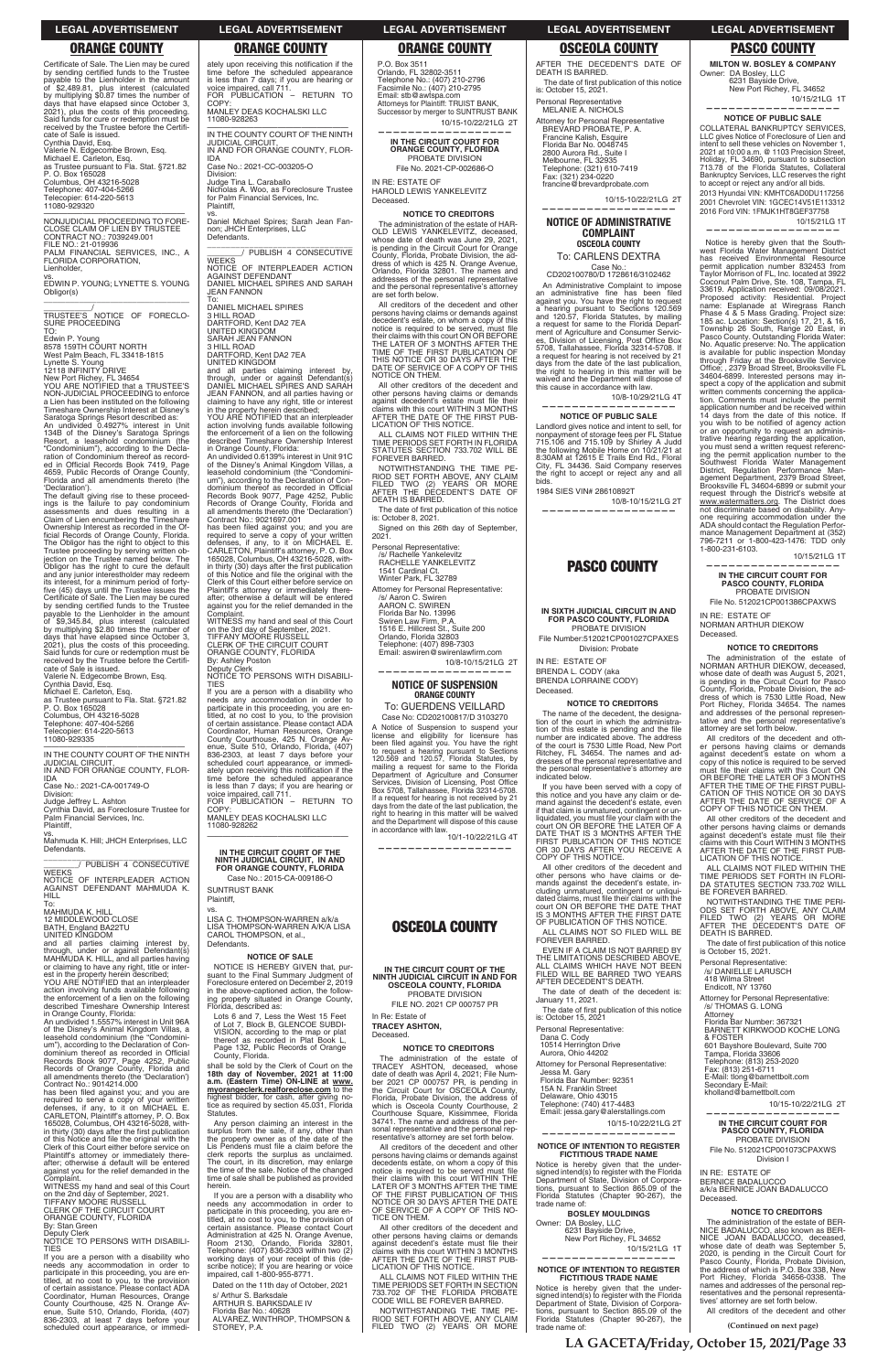**Page 34/LA GACETA/Friday, October 15, 2021**

**(Continued on next page)**

persons having claims or demands against decedent's estate, on whom a copy of this notice is required to be served must file their claims with this court ON OR BEFORE<br>THE LATER OF 3 MONTHS AFTER THE<br>TIME OF THE FIRST PUBLICATION OF<br>THIS NOTICE OR 30 DAYS AFTER THE<br>DATE OF SERVICE OF A COPY OF THIS NOTICE ON THEM.

The date of first publication of this notice is: October 15, 2021.

All other creditors of the decedent and other persons having claims or demands<br>against decedent's estate must file their claims with this court WITHIN 3 MONTHS AFTER THE DATE OF THE FIRST PUB-LICATION OF THIS NOTICE.

ALL CLAIMS NOT FILED WITHIN THE TIME PERIODS SET FORTH IN FLORIDA STATUTES SECTION 733.702 WILL BE FOREVER BARRED.

NOTWITHSTANDING THE TIME PE-RIOD SET FORTH ABOVE, ANY CLAIM FILED TWO (2) YEARS OR MORE AFTER THE DECEDENT'S DATE OF DEATH IS BARRED.

Personal Representatives: s/ KAREN BROSTEK

13235 Hillwood Circle Hudson, Florida 34667

s/ ANTHONY BADALUCCO

46 Horn Lane

Levittown, New York 11756

Attorney for Personal Representative s/ MALCOLM R. SMITH, ESQUIRE Email: trustor1985@gmail.com Florida Bar No. 513202 SPN# 61494 Law Office of Malcolm R. Smith, P.A.

P.O. Box 5489 Hudson, Florida 34674-5489 Telephone: (727) 819-2256

10/15-10/22/21LG 2T

**—————————————————— IN THE SIXTH JUDICIAL CIRCUIT COURT IN AND FOR PASCO COUNTY, FLORIDA** PROBATE DIVISION File No. 2021-CP-000604

Attorney Florida Bar Number: 118448 The Law Offices of Dennis J. Szafran<br>13119 W. Linebaugh Avenue, Suite 102 Tampa, FL 33626 Telephone: (888) 266-1078 Fax: (727) 498-3661 E-Mail: service@djslaw.org Secondary E-Mail: ally@djslaw.org

IN RE: ESTATE OF RACHAEL AILEEN ALVAREZ a/k/a RACHAEL A. ALVAREZ, Deceased.

# **NOTICE TO CREDITORS**

The administration of the estate of Rachael Aileen Alvarez, deceased, whose date of death was February 9, 2021, is<br>pending in the Circuit Court for Pasco<br>County, Florida, Probate Division, the<br>address of which is 7530 Little Rd, New<br>Port Richey, FL 34654. The names and<br>addresses of the personal re and the personal representative's attorney are set forth below.

All creditors of the decedent and other persons having claims or demands against decedent's estate on whom a copy of<br>this notice is required to be served must<br>file their claims with this court ON OR<br>BEFORE THE LATER OF 3 MONTHS AFTER THE TIME OF THE FIRST PUBLI-<br>CATION OF THIS NOTICE OR 30 DAYS<br>AFTER THE DATE OF SERVICE OF A<br>COPY OF THIS NOTICE ON THEM.

All creditors of the decedent and other persons having claims or demands against<br>decedent's estate on whom a copy of this<br>notice is required to be served must file<br>their claims with this court ON OR BEFORE THE LATER OF 3 MONTHS AFTER THE TIME OF THE FIRST PUBLICATION OF THIS NOTICE OR 30 DAYS AFTER THE DATE OF SERVICE OF A COPY OF THIS NOTICE ON THEM.

The date of first publication of this notice is October 8, 2021. Personal Representative:

Attorney for Personal Representative: s/ Temple H. Drummond

All other creditors of the decedent and other persons having claims or demands<br>against decedent's estate must file their<br>claims with this court WITHIN 3 MONTHS<br>AFTER THE DATE OF THE FIRST PUBLI-CATION OF THIS NOTICE.

Attorney Florida Bar Number: 101060 DRUMMOND WEHLE YONGE LLP 6987 East Fowler Avenue Tampa, Florida 33617 Telephone: (813) 983-8000 Fax: (813) 983-8001<br>E-Mail: temple@dwyfirm.com

Secondary E-Mail: amy@dwyfirm.com 10/8-10/15/21LG 2T

ALL CLAIMS NOT FILED WITHIN THE TIME PERIODS SET FORTH IN FLORIDA STATUTES SECTION 733.702 WILL BE FOREVER BARRED.

v. KENNETH RAY NESMITH, JR., TONIA WALDEN, and UNKNOWN TENANT, **Defendants** 

NOTWITHSTANDING THE TIME PERI-ODS SET FORTH ABOVE, ANY CLAIM FILED TWO (2) YEARS OR MORE AFTER THE DECEDENT'S DATE OF DEATH IS BARRED.

The date of first publication of this notice<br>is October 15, 2021.

Personal Representative: Ann Alvarez

10220 Charleston Corner Rd. Tampa, Florida 33635

Attorney for Personal Representative:

Dennis J. Szafran

Lot No 75, VERANDAHS, according<br>to the Plat thereof, as recorded in Plat<br>Book 56 at Page 64, of the Public Re-<br>cords of Pasco County, Florida Property Address: 12510 Jillian Circle, Hudson, FL 34669

 10/15-10/22/21LG 2T **——————————————————**

**IN THE CIRCUIT COURT FOR PASCO COUNTY, FLORIDA** PROBATE DIVISION

|  |  | File No. 21-CP-001448 |  |
|--|--|-----------------------|--|
|--|--|-----------------------|--|

## IN RE: ESTATE OF JAMES BENNETT BAILEY A/K/A JAMES B. BAILEY Deceased.

## **NOTICE TO CREDITORS**

The administration of the estate of James Bennett Bailey a/k/a James B. Bailey, deceased, whose date of death was June 23, 2021, is pending in the Circuit Court for Pasco County, Florida, Probate Division, the address of which is 38053 Live Oak Avenue, Dade City, Florida 33523. The name and address of the personal representative and the personal representative's attorney is set forth below.

All other creditors of the decedent and other persons having claims or demands against decedent's estate must file their claims with this court WITHIN 3 MONTHS AFTER THE DATE OF THE FIRST PUB-LICATION OF THIS NOTICE.

ALL CLAIMS NOT FILED WITHIN THE TIME PERIODS SET FORTH IN FLORIDA STATUTES SECTION 733.702 WILL BE FOREVER BARRED.

Any person or entity claiming an inter-<br>est in the surplus, if any, resulting from<br>the Foreclosure Sale, other than the prop-<br>erty owner as of the date of the Lis Pen-<br>dens, must file a claim with the Clerk no later than the date that the Clerk reports

NOTWITHSTANDING THE TIME PERI-ODS SET FORTH ABOVE, ANY CLAIM

the funds as unclaimed. If you fail to file<br>a claim, you will not be entitled to any remaining funds.

FILED TWO (2) YEARS OR MORE AFTER THE DECEDENT'S DATE OF DEATH IS BARRED.

s/ Kristen M. Culbertson 17517 Drake Court Lutz, Florida 33559

**—————————————————— IN THE COUNTY COURT OF THE SIXTH JUDICIAL CIRCUIT IN AND FOR PASCO COUNTY, FLORIDA** CIVIL DIVISION

Case No.: 2020-CC-003809 THE VERANDAHS AT PASCO COMMUNITY ASSOCIATION, INC., a Florida Not-For-Profit Corporation, Plaintiff,

## **NOTICE OF SALE PURSUANT TO CHAPTER 45**

**NOTICE IS HEREBY GIVEN** pursuant to the In Rem Final Judgment of Foreclo-sure dated September 28, 2021 entered in Case No. 2020-CC-003809, of the County Court of the Sixth Judicial Circuit in and for Pasco County, Florida, wherein **THE VERANDAHS AT PASCO COM-MUNITY ASSOCIATION, INC.,** a Florida<br>not-for-profit Corporation is Plaintiff, and<br>**KENNETH RAY NESMITH, JR., TONIA WALDEN, and UNKNOWN TENANT** are<br>Defendants, I will sell to the highest bid-<br>der for cash on **November 2, 2021**, in an online sale at www.pasco.realforeclose.<br>com beginning at **11:00 a.m.**, the following property as set forth in said Final Judg-ment, to wit:

ANY PERSON CLAIMING AN INTER-EST IN THE SURPLUS FROM THE SALE IF ANY, OTHER THAN THE PROPERTY OWNER, AS OF THE DATE OF THE LIS PENDENS MUST FILE A CLAIM WITHIN 60 DAYS AFTER THE SALE.

In accordance with the Americans With Disabilities Act, persons in need of a special accommodation to participate in this proceeding shall, within seven (7)<br>days prior to any proceeding, contact the<br>Administrative Office of the Court, Pasco County, 7530 Little Road, Suite 106, New Port Richey, FL 34654, Telephone (727) 847-8199, via Florida Relay Service.

Dated: October 6, 2021.

/s/ Bryan B. Levine, Esq. Primary Email: Pleadings@knoxlevine.com Jessica L. Knox, Esq., FBN 95636 Bryan B. Levine, Esq., FBN 89821 36354 U.S. 19 N. Palm Harbor FL 34684 Main Line: (727) 223-6368; Fax: (727) 478-4579

10/8-10/15/21LG 2T **——————————————————**

**IN THE CIRCUIT COURT OF THE SIXTH JUDICIAL CIRCUIT IN AND FOR PASCO COUNTY, FLORIDA**

Case No: 2018CA001277CAAXES WILMINGTON SAVINGS FUND SOCIETY, FSB, AS TRUSTEE OF STANWICH MORTGAGE LOAN TRUST C,

Plaintiff, vs.

All creditors of the decedent and other persons having claims or demands against persons naving cranity of contract on the accept of<br>decedent's estate on whom a copy of this notice is required to be served must<br>file their claims with this court ON OR<br>BEFORE THE LATER OF 3 MONTHS<br>AFTER THE TIME OF THE FIRST PUBLI-<br>CATION OF THIS NOTICE OR 30 DAYS<br>AFTER THE DATE OF SERVICE OF TAEM.

KELLY MARINO, et al., Defendants.

All other creditors of the decedent and other persons having claims or demands against decedent's estate must file their<br>claims with this court WITHIN 3 MONTHS<br>AFTER THE DATE OF THE FIRST PUB-<br>LICATION OF THIS NOTICE.

**NOTICE OF FORECLOSURE SALE NOTICE IS HEREBY GIVEN** that pursuant the Final Judgment of Foreclosure dated October 4, 2021, and entered in Case No. 2018CA001277CAAXES of the Circuit Court of the SIXTH Judicial<br>Circuit, in and for **Pasco County, Flor-**<br>Ida wherein **WILMINGTON SAVINGS**<br>FUND SOCIETY, FSB, AS TRUSTEE<br>OF STANWICH MORTGAGE LOAN<br>TRUST C, is the Plaintiff and **BLACK POINT ASSETS, INC., AS TRUSTEE OF THE 23102 CLEARWATER PLACE<br>LAND TRUST DATED 5/1/2017; STAR<br>POINTE CAPITAL, LLC AS TRUSTEE<br>OF THE 23102CP LAND TRUST DAT-<br>ED 5/1/2017; KELLY MARINO AVKA<br>KELLY MARIE TOMALOFF; VIRGINIA<br>TOMALOFF; UNKNOWN SPOUSE<br>OF VIRGINI FREY TOMALOFF; MARK MARINO; STATE OF FLORIDA, DEPARTMENT OF REVENUE; CASTLE CREDIT COR-PORATION; UNKNOWN TENANT #1 N/K/A NANCY PERRONE; UNKNOWN TENANT #2 N/K/A AUSTIN PERRONE; LAKE PADGETT ESTATES EAST PROPERTY OWNERS ASSOCIATION, INC., A/K/A LAKE PADGETT EAST ISLAND ESTATES HOMEOWNERS ASSOCIATION, INC.; CLERK OF THE COURT – PASCO COUNTY, FLORIDA.**, are Defendants, Nikki Alvarez-Sowles, Esq., **Pasco County Clerk of Courts** will sell to the highest and best bidder for cash at **www.pasco.realforeclose.com** at **11:00 a.m.** on November 4, 2021 the following described property set forth in said Final Judgment, to wit: **LOT 51, LAKE PADGETT EAST IS-LAND ESTATES, ACCORDING TO THE MAP OF PLAT THEREOF, AS RECORDED IN PLAT BOOK 14, PAGES 57, 58 AND 59, OF THE PUB-LIC RECORDS OF PASCO COUNTY, FLORIDA**

NOTWITHSTANDING THE TIME PERI-ODS SET FORTH ABOVE, ANY CLAIM FILED TWO (2) YEARS OR MORE AFTER THE DECEDENT'S DATE OF DEATH IS THE DECT

The date of first publication of this notice is October 8, 2021.

**NOTICE OF ADMINISTRATION AND NOTICE TO CREDITORS** The administration of the estate of<br>RICHARD VELTON DAY, deceased,<br>whose date of death was February 23,

2020, is pending in the Circuit Court for<br>Pasco County, Florida, Probate Division,<br>the address of which is 38053 Live Oak

Avenue, Dade City, FL 33523. The names<br>and addresses of the personal representa-<br>tive and the personal representative's at-

If you are a person with a disability who needs any accommodation in order to participate in this proceeding, you are entitled, at no cost to you to the provision of certain assistance. Within two (2) working days of your receipt of this notice, please contact the Public Information Dept. Pasco County Government Center, 7530<br>Little Rd., New Port Richey, FL 34654;<br>(727) 847- 8110 (V) in New Port Richey;<br>(352) 521-4274, ext. 8110 (V) in Dade<br>City; via 1-800-955-8771 if you are hearing impaired. The court does not provide transportation and cannot accommodate for this service. Persons with disabilities needing transportation to court should contact their local public transportation providers for information regarding disabled transportation services. DATED October 6, 2021

> NOTWITHSTANDING THE TIME PERI-ODS SET FORTH ABOVE, ANY CLAIM FILED TWO (2) YEARS OR MORE AFTER THE DECEDENT'S DATE OF<br>DEATH IS BARRED. The date of first publication of this notice

/s/ Ian P. Hudson<br>Ian P. Hudson, Esq. Florida Bar Number: 102196 Gilbert Garcia Group, P.A. 2313 West Violet Street Tampa, Florida 33603-1423 Telephone: (813) 443-5087 emailservice@gilbertgrouplaw.com

/s/Nick Geraci Nick Geraci, Esq. Florida Bar No. 95582

Lender Legal PLLC 2807 Edgewater Drive Orlando, Fl 32804 Tel: (407) 730-4644 Fax: (888) 337-3815 Attorney for Plaintiff

> All creditors of the decedent and other persons having claims or demands against decedent's estate on whom a copy of this notice is required to be served must file<br>their claims with this court ON OR BEFORE<br>THE LATER OF 3 MONTHS AFTER THE

Service Emails: NGeraci@lenderlegal.com EService@LenderLegal.com

10/8-10/15/21LG 2T **——————————————————**

## **IN THE CIRCUIT COURT FOR PASCO COUNTY, FLORIDA** PROBATE DIVISION

File Number 51-2021-CP-1266-WS

IN RE: ESTATE OF ROSEMARRY CARUANA also known as ROSEMARY CARUANA, Deceased

## **NOTICE TO CREDITORS**

 The administration of the estate of ROSEMARRY CARUANA also known as ROSEMARY CARUANA, deceased, whose date of death was July 13, 2021, is pending in the circuit court for Pasco County, Florida, Probate Division, the ad-dress of which is 7530 Little Road, New Port Richey, Florida 34654. The names and addresses of the personal representative and the personal representative's attorney are set forth below.

All creditors of the decedent and other persons having claims or demands against the decedent's estate on whom a copy of this notice is required to be served must file their claims with this court ON<br>OR BEFORE THE LATER OF 3 MONTHS AFTER THE TIME OF THE FIRST PUBLI-CATION OF THIS NOTICE OR 30 DAYS AFTER THE DATE OF SERVICE OF A COPY OF THIS NOTICE ON THEM.

All other creditors of the decedent and other persons having claims or demands<br>against the decedent's estate must file their claims with this court WITHIN 3 MONTHS AFTER THE TIME OF THE FIRST PUBLICATION OF THIS NOTICE. ALL CLAIMS NOT FILED WITHIN THE

TIME PERIODS SET FORTH IN FLORI-DA STATUTE SECTION 733.702 WILL BE FOREVER BARRED.

NOTWITHSTANDING THE TIME PERI-ODS SET FORTH ABOVE, ANY CLAIM FILED TWO (2) YEARS OR MORE AFTER THE DECEDENT'S DATE OF DEATH IS BARRED.

The date of first publication of this no-<br>tice is October 8, 2021.

Personal Representative:

JOSEPH CARUANA 81 Rt. 6N, Trailer 11

Mahopac, NY 10541

Attorney for Personal Representative: Matthew D. Ellrod 6642 Rowan Road New Port Richey, FL 34653

(727) 843-0566 Fla. Bar No. 377937 email: mattellrod@verizon.net

 10/8-10/15/21LG 2T **——————————————————**

# **IN THE CIRCUIT COURT FOR PASCO COUNTY, FLORIDA** PROBATE DIVISION

File No. 512021CP001223CPAXWS

IN RE: ESTATE OF JAMES RICHARDSON

Deceased.

# **NOTICE TO CREDITORS**

The administration of the estate of JAMES RICHARDSON, deceased, whose date of death was September 4, 2020; File Number 512021CP001223CPAXWS, is pending in the Circuit Court for Pasco County, Florida, Probate Division, the ad dress of which is P.O. Box 338, New Port Richey, FL 34656-0338. The names and addresses of the personal representative and the personal representative's attorney are set forth below. All creditors of the decedent and other persons having claims or demands against decedent's estate, on whom a copy of this notice is required to be served must file<br>their claims with this court WITHIN THE<br>LATER OF 3 MONTHS AFTER THE TIME OF THE FIRST PUBLICATION OF THIS NOTICE OR 30 DAYS AFTER THE DATE OF SERVICE OF A COPY OF THIS NO-TICE ON THEM.

All other creditors of the decedent and other persons having claims or demands<br>against decedent's estate must file their claims with this court WITHIN 3 MONTHS AFTER THE DATE OF THE FIRST PUB-LICATION OF THIS NOTICE.

ALL CLAIMS NOT FILED WITHIN THE TIME PERIODS SET FORTH IN SECTION 733.702 OF THE FLORIDA PROBATE CODE WILL BE FOREVER BARRED.

NOTWITHSTANDING THE TIME PER-IOD SET FORTH ABOVE, ANY CLAIM FILED TWO (2) YEARS OR MORE AFTER THE DECEDENT'S DATE OF DEATH IS BARRED.

The date of first publication of this notice<br>is: October 8, 2021.

Personal Representative: KATIE MARIE KOSTARES 13429 Carol Drive Hudson, FL 34667

Personal Representative's Attorneys: Derek B. Alvarez, Esq. - FBN: 114278 DBA@GendersAlvarez.com Anthony F. Diecidue, Esq. - FBN: 146528 AFD@GendersAlvarez.com Whitney C. Miranda, Esq. - FBN: 65928 WCM@GendersAlvarez.com GENDERS $*$ ALVAREZ $*$ DIECIDUE, P.A. 2307 West Cleveland Street Tampa, Florida 33609 Phone: (813) 254-4744 Fax: (813) 254-5222 Eservice for all attorneys listed above: GADeservice@GendersAlvarez,com

 10/8-10/15/21LG 2T **——————————————————**

**IN THE CIRCUIT COURT FOR PASCO COUNTY, FLORIDA** PROBATE DIVISION File No. 2021-CP-0914

Division Probate IN RE: ESTATE OF PETER KENDALL BARKER A/K/A PETER K. BARKER

Deceased.

## **NOTICE TO CREDITORS**

The administration of the estate of Peter Kendall Barker a/k/a Peter K. Barker, deceased, whose date of death was June 9, 2020, is pending in the Circuit Court for Pasco County, Florida, Probate Divi-sion, the address of which is 38053 Live Oak Avenue, Suite 207, Dade City, Florida 33523. The names and addresses of the personal representative and the personal representative's attorney are set forth below.

ALL CLAIMS NOT FILED WITHIN THE TIME PERIODS SET FORTH IN FLORIDA STATUTES SECTION 733.702 WILL BE FOREVER BARRED.

NOTWITHSTANDING THE TIME PERI-ODS SET FORTH ABOVE, ANY CLAIM FILED TWO (2) YEARS OR MORE AFTER THE DECEDENT'S DATE OF DEATH IS BARRED.

The date of first publication of this notice<br>is: October 8, 2021.

Personal Representative: Jodi E. Murphy 4067 Bermuda Grove Place,

Longwood, Florida 32779

Attorney for Personal Representative: Michelle A. Berglund-Harper, Esq. Florida Bar No. 0084028 MURPHY & BERGLUND PLLC 1101 Douglas Avenue, Suite 1006 Altamonte Springs, FL 32714 Tel. (407) 865-9553 Fax (407) 865-5742 E-Mail: Michelle@murphyberglund.com Secondary E-Mail: Jessica@murphyberglund.com

Attorney for Petitioner

10/8-10/15/21LG 2T

**—————————————————— IN THE SIXTH JUDICIAL CIRCUIT COURT IN AND FOR PASCO COUNTY, FLORIDA** PROBATE DIVISION File No. 2021-CP-1159

IN RE: ESTATE OF BERNICE COLANTONI a/k/a BERNICE A. COLANTONI,

Deceased.

**NOTICE TO CREDITORS** The administration of the Estate of Bernice Colantoni a/k/a Bernice A. Colantoni, deceased, whose date of death was May

21, 2021, is pending in the Circuit Court<br>for Pasco County, Florida, Probate Divi-<br>sion, the address of which is 7530 Little<br>Road, New Port Richey, Florida 34654.<br>The names and addresses of the Person-<br>al Representative an

resentative's attorney are set forth below. All creditors of the decedent and other persons having claims or demands against decedent's estate on whom a copy of this notice is required to be served must file their claims with this court ON OR BEFORE THE LATER OF 3 MONTHS AFTER THE TIME OF THE FIRST PUBLICATION OF THIS NOTICE OR 30 DAYS AFTER THE DATE OF SERVICE OF A COPY OF THIS

NOTICE ON THEM.

All other creditors of the decedent and

other persons having claims or demands against decedent's estate must file their<br>claims with this court WITHIN 3 MONTHS AFTER THE DATE OF THE FIRST PUBLI-CATION OF THIS NOTICE.

ALL CLAIMS NOT FILED WITHIN THE TIME PERIODS SET FORTH IN FLORIDA STATUTES SECTION 733.702 WILL BE FOREVER BARRED.

Personal Representative: Valerie LeShane 428 White Birch Drive Guilford, CT 06437

Attorney for Personal Representative: Dennis J. Szafran, Esquire Florida Bar Number: 118448 DJS LAW GROUP 13119 W. Linebaugh Avenue, Suite 102 Tampa, FL 33626 Telephone: (888) 266-1078 Fax: (727) 498-3661 E-Mail: service@djslaw.org Secondary E-Mail: holly@djslaw.org 10/8-10/15/21LG 2T

**——————————————————**

**IN THE CIRCUIT COURT OF THE SIXTH JUDICIAL CIRCUIT IN AND FOR PASCO COUNTY, STATE OF FLORIDA** PROBATE DIVISION CASE NO.: 2021CP000530CPAXES

IN RE: ESTATE OF RICHARD VELTON DAY

torney are set forth below.

**Deceased** 

All creditors of the decedent and other persons having claims or demands against decedent's estate on whom a copy of this notice is required to be served

must file their claims with this court ON<br>OR BEFORE THE LATER OF 3 MONTHS<br>AFTER THE TIME OF THE FIRST PUBLI-<br>CATION OF THIS NOTICE OR 30 DAYS<br>AFTER THE DATE OF SERVICE OF A

COPY OF THIS NOTICE ON THEM.<br>All other creditors of the decedent and All other creditors of the decedent and<br>
other persons having claims or demands<br>
against decedent's estate must file their<br>
claims with this court WITHIN 3 MONTHS<br>
AFTER THE DATE OF THE FIRST PUB-

LICATION OF THIS NOTICE.

BE FOREVER BARRED.

ALL CLAIMS NOT FILED WITHIN THE TIME PERIODS SET FORTH IN FLORI-DA STATUTES SECTION 733.702 WILL

is October 8, 2021. Personal Representative: /s/ Barclay J. Day Barclay J. Day

Attorney for Personal Representative:

10/8-10/15/21LG 2T

**—————————————————— IN THE CIRCUIT COURT FOR PASCO COUNTY, FLORIDA** PROBATE DIVISION File No. 512021CP001157 CPAXWS Division/Section I

IN RE: ESTATE OF VIRGINIA ALICE AULT

**NOTICE TO CREDITORS** The administration of the estate of VIR-GINIA ALICE AULT, deceased, whose date of death was June 29, 2020, is pending in the Circuit Court for Pasco County, Florida, Probate Division, the address of which is 38053 Live Oak Avenue, Dade

City, Florida 33523. The names and ad-dresses of the personal representative and the personal representative's attorney

are set forth below.

TIME OF THE FIRST PUBLICATION OF THIS NOTICE OR 30 DAYS AFTER THE DATE OF SERVICE OF A COPY OF THIS

NOTICE ON THEM.

All other creditors of the decedent and other persons having claims or demands<br>against decedent's estate must file their claims with this court WITHIN 3 MONTHS AFTER THE DATE OF THE FIRST PUBLI-CATION OF THIS NOTICE. ALL CLAIMS NOT FILED WITHIN THE TIME PERIODS SET FORTH IN FLORIDA STATUTES SECTION 733.702 WILL BE

FOREVER BARRED.

NOTWITHSTANDING THE TIME PERI-ODS SET FORTH ABOVE, ANY CLAIM FILED TWO (2) YEARS OR MORE AFTER THE DECEDENT'S DATE OF DEATH IS

The date of first publication of this notice<br>is October 8, 2021.

BARRED.

Deceased

Personal Representative: MICHELLE LYNN SENI 7492 Scioto Court Maineville, Ohio 45039 Attorney for Personal Representative:

BISHOP L. TOUPS Attorney Florida Bar Number: 120525 249 Nokomis Avenue South

Venice, Florida 34285 Telephone: (941) 882-0731 E-Mail: btoups@taxestateplanning.com

10/8-10/15/21LG 2T **——————————————————**

**IN THE CIRCUIT COURT FOR PASCO COUNTY, FLORIDA** PROBATE DIVISION File Number 51-2021-CP-1404-WS

IN RE: ESTATE OF NICOLE DIANNE BURNS, Deceased

# **NOTICE TO CREDITORS**

 The administration of the estate of NICOLE DIANNE BURNS, deceased, whose date of death was June 1, 2021, is pending in the circuit court for Pasco County, Florida, Probate Division, the address of which is 7530 Little Road, New Port Richey, Florida 34654. The names and addresses of the personal representative and the personal representative's attorney are set forth below.

All creditors of the decedent and other persons having claims or demands against the decedent's estate on whom a copy of this notice is required to be served must file their claims with this court ON<br>OR BEFORE THE LATER OF 3 MONTHS<br>AFTER THE TIME OF THE FIRST PUBLI-<br>CATION OF THIS NOTICE OR 30 DAYS AFTER THE DATE OF SERVICE OF A COPY OF THIS NOTICE ON THEM.

All other creditors of the decedent and other persons having claims or demands

# **LEGAL ADVERTISEMENT LEGAL ADVERTISEMENT LEGAL ADVERTISEMENT LEGAL ADVERTISEMENT LEGAL ADVERTISEMENT**

# **PASCO COUNTY PASCO COUNTY PASCO COUNTY PASCO COUNTY PASCO COUNTY**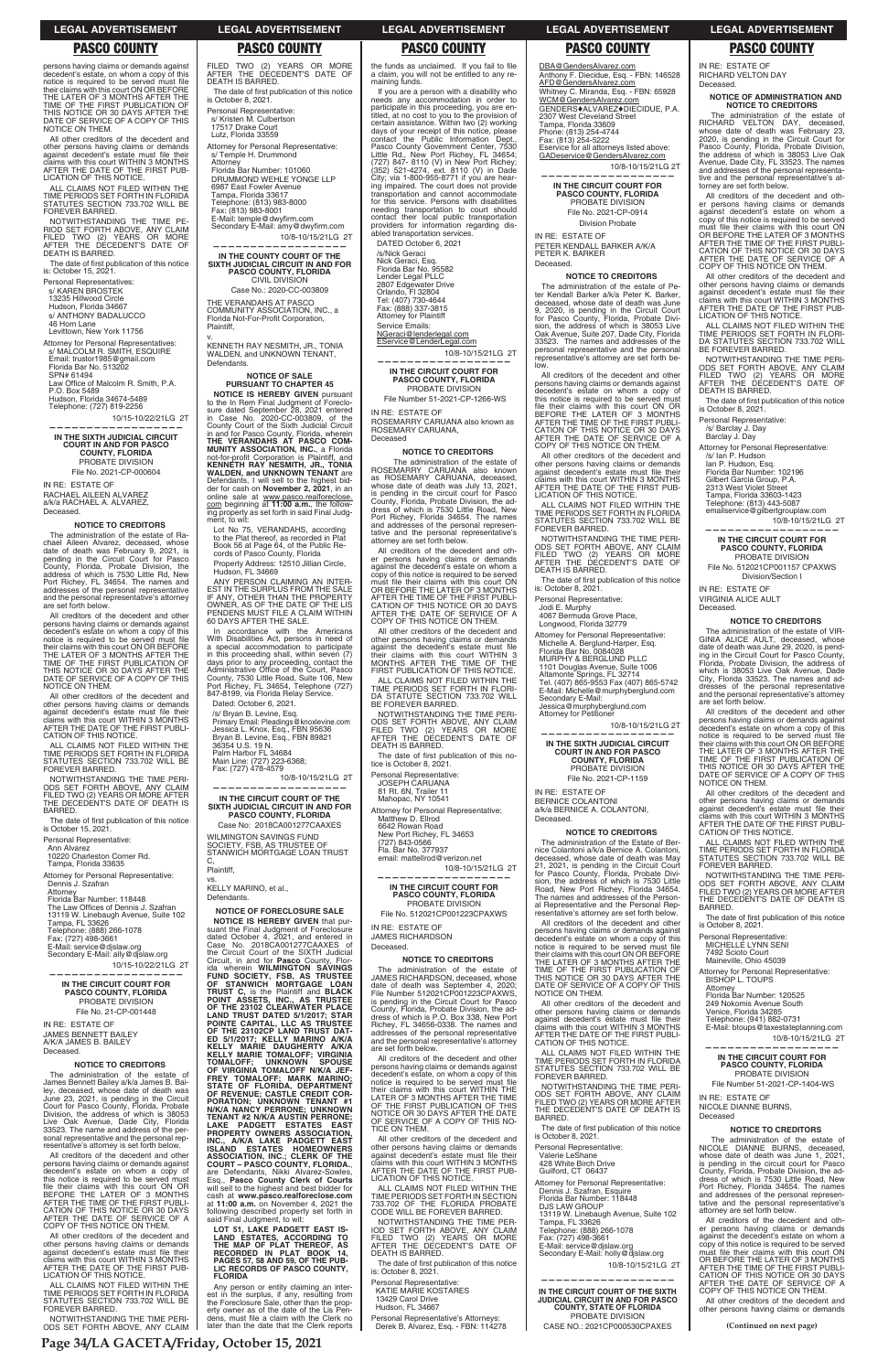**LA GACETA/Friday, October 15, 2021/Page 35**

Clerk of the Court

mail or by phone: 727.464.4062 V/TDD or<br>immediately upon receiving this notifica-<br>tion if the time before the scheduled apof Trustee recorded on June 9, 2016, in<br>Official Records Book 19222, Page 525,

By: /s/ Cynthia Ferdon-Gaede

3066 EJ Roberts

4067 Ashley Anderson \$404.64

| <b>PASCO COUNTY</b>                                                                         | <b>PINELLAS COUNTY</b>                                                                      | <b>PINELLAS COUNTY</b>                                                               |
|---------------------------------------------------------------------------------------------|---------------------------------------------------------------------------------------------|--------------------------------------------------------------------------------------|
| against the decedent's estate must file                                                     | As Deputy Clerk                                                                             | 2077<br>Laya Lewis<br>\$404.64                                                       |
| their claims with this court WITHIN 3<br>MONTHS AFTER THE TIME OF THE                       | 9/24-10/15/21LG 4T                                                                          | 4015 Park Blvd Pinellas Park FL 33781                                                |
| FIRST PUBLICATION OF THIS NOTICE.                                                           |                                                                                             | <b>B138</b><br>Chris Crawford<br>\$319.44                                            |
| ALL CLAIMS NOT FILED WITHIN THE                                                             |                                                                                             | C009<br>Kevin Ondra<br>\$276.84                                                      |
| TIME PERIODS SET FORTH IN FLORI-                                                            |                                                                                             | C038<br>\$383.34<br>Michael Zekovich<br>D134-36<br><b>Bruce Murakami</b><br>\$680.90 |
| DA STATUTE SECTION 733.702 WILL                                                             |                                                                                             | C <sub>202</sub><br>\$425.94<br>Joseph Page                                          |
| BE FOREVER BARRED.                                                                          |                                                                                             | D155<br>\$399.40<br><b>Chantel Buxton</b>                                            |
| NOTWITHSTANDING THE TIME PERI-<br>ODS SET FORTH ABOVE, ANY CLAIM                            |                                                                                             | B125<br>\$325.44<br><b>Charles Wilson</b>                                            |
| FILED TWO (2) YEARS OR MORE                                                                 | <b>PINELLAS COUNTY</b>                                                                      | 5200 Park St Saint Petersburg FL 33709                                               |
| AFTER THE DECEDENT'S DATE OF                                                                |                                                                                             | 061<br><b>Richard Demetrician</b><br>\$371.96                                        |
| DEATH IS BARRED.                                                                            |                                                                                             | 527<br>\$272.14<br>Theadore Howard                                                   |
| The date of first publication of this no-                                                   |                                                                                             | 194<br>Catalino Dominguez<br>\$463.47                                                |
| tice is October 8, 2021.                                                                    |                                                                                             | 219-20<br>\$563.32<br><b>Bryce Proulx</b>                                            |
| Personal Representative:                                                                    | IN THE CIRCUIT COURT OF THE                                                                 | 6249 Seminole Blvd Seminole FL 33772                                                 |
| Michael Burns<br>2509 Templewood Drive                                                      | SIXTH JUDICIAL CIRCUIT IN AND FOR                                                           | 20<br>Patrick Leoni<br>\$170.48                                                      |
| Holiday, FL 34690                                                                           | PINELLAS COUNTY, FLORIDA<br><b>FAMILY LAW DIVISION</b>                                      | 251<br>David Rouch<br>\$666.92                                                       |
| Attorney for Personal Representative:                                                       | Case No.: 21-3174-FD                                                                        | 796<br>Devan Terrell<br>\$223.84<br>750<br>\$735.32<br>Sandra Garcia                 |
| Matthew D. Ellrod                                                                           |                                                                                             | 515<br><b>Thomas Mattingly</b><br>\$245.18                                           |
| 6642 Rowan Road                                                                             | CAROLYN GRACE LUDES,<br>Petitioner,                                                         | 334<br>\$940.87<br>Austin Miller                                                     |
| New Port Richey, FL 34653                                                                   | and                                                                                         | 14<br>\$191.87<br>Julius Smith                                                       |
| (727) 843-0566<br>Fla. Bar No. 377937                                                       | JOSHUA TAYLOR MONDAY LUDES,                                                                 | 29<br>\$170.48<br>James Ward                                                         |
| email: mattellrod@verizon.net                                                               | Respondent.                                                                                 | 13240 Walsingham Rd. Largo FL 33774                                                  |
| 10/8-10/15/21LG 2T                                                                          |                                                                                             | C212<br>Peter Meier<br>\$319.44                                                      |
| ----------------                                                                            | <b>NOTICE OF ACTION FOR PETITION</b><br><b>FOR DISSOLUTION OF MARRIAGE</b>                  | C <sub>157</sub><br>\$298.14<br>Kateica Baldwin                                      |
| IN THE CIRCUIT COURT OF THE                                                                 | TO: JOSHUA TAYLOR MONDAY LUDES                                                              | C140<br>Suzi Summerfield<br>\$415.40                                                 |
| SIXTH JUDICIAL CIRCUIT IN AND FOR                                                           | Address: Unknown                                                                            | 12420 Starkey Blvd. Seminole FL 33772                                                |
| <b>PASCO COUNTY, FLORIDA</b>                                                                | YOU ARE NOTIFIED that an action for                                                         | B033<br><b>Brian Mccullough</b><br>\$308.80                                          |
| <b>CIVIL DIVISION</b>                                                                       | Petition for Dissolution of Marriage has                                                    | E017-24<br>\$591.05<br><b>Timothy Sullivan</b>                                       |
| Case Number: 2021-CA-001850-WS                                                              | been filed against you and that you are                                                     | \$394.00<br>CC04-06 Christopher Jordan                                               |
| RUDOLPH WOOLRIDGE,                                                                          | required to serve a copy of your written                                                    | 13564 66th St. N Largo FL 33771<br>1049<br><b>Adam Risk</b><br>\$497.15              |
| Plaintiff,                                                                                  | defenses, if any, to it on Joshua A. Law,<br>Esg., counsel for Petitioner, CAROLYN          |                                                                                      |
| v.                                                                                          | GRACE LUDES, whose address is 113 S.                                                        | 23917 US 19 N Clearwater FL 33765<br>2124<br>Anthony Branch<br>\$511.14              |
| ADRIANNA F. KNEBEL, Individually                                                            | Boulevard, Tampa, FL 33606 on or before                                                     | 2328<br>\$463.25<br>Rose Minenna                                                     |
| and as Surviving Spouse of Jeffrey S.                                                       | 30 days from the first publication date and<br>the original with the clerk of this Court at | 30750 US Hwy 19 N Palm Harbor FL 34684                                               |
| Knebel, DEUTSCHE BANK NATIONAL                                                              | 315 Court St., Room 400, Clearwater, FL                                                     | <b>B327</b><br>Vikki Kovlakas<br>\$260.94                                            |
| TRUST COMPANY, AS TRUSTEE FOR<br>THE CERTIFICATE HOLDERS OF THE                             | 33576 before service on Petitioner or im-                                                   | C146<br>Ariana Vassos<br>\$479.21                                                    |
| FIRST FRANKLIN MORTGAGE LOAN                                                                | mediately thereafter. This notice will be                                                   | B001<br>John Gottschalk<br>\$410.15                                                  |
| TRUST, 2006 FF8, ASSET BACKED                                                               | posted published by La Gaceta Newspa-<br>per.                                               | C311<br>Jennifer Oliver<br>\$346.14                                                  |
| CERTIFICATES, SERIES 2006-FF8,                                                              | If you fail to do so, a default may be                                                      | 6188 US HWY 19 New Port Richey FL 34652                                              |
| WELLS FARGO BANK, N.A., AS<br>TRUSTEE FOR THE HOLDERS OF THE                                | entered against you for the relief de-                                                      | C494<br>\$279.41<br>Andrew Szopinski                                                 |
| FIRST FRANKLIN MORTGAGE LOAN                                                                | manded in the petition.                                                                     | C414<br>Andrew Szopinski<br>\$535.01                                                 |
| TRUST, 2006 FFA, MORTGAGE PASS-                                                             | Copies of all court documents in this                                                       | 10314 US HWY US 19 N Port Richey FL 34668                                            |
| THROUGH CERTIFI-CATES, SERIES<br>2006-FFA, ASSET ACCEPTANCE,                                | case, including orders, are available at                                                    | 1355<br>Katrina Durning<br>\$691.52                                                  |
| LLC, a Delaware Limited Liability Com-                                                      | the Clerk of the Circuit Court's office.<br>You may review these documents upon             | 2521-23<br>\$521.80<br><b>Kelly Lakes</b><br>1097<br>Juan Marquez<br>\$862.22        |
| pany and BEACON WOODS CIVIC                                                                 | request.                                                                                    | 1292<br>\$420.70<br>Nevaeh Banuche                                                   |
| ASSOCIATION, INC., a Florida Not-for-                                                       | You must keep the Clerk of the Cir-                                                         | 1392<br>\$614.90<br>Juan Marquez                                                     |
| Profit Corporation,<br>Defendants.                                                          | cuit Court's office notified of your                                                        | 1305<br><b>Tammy White</b><br>\$971.50                                               |
|                                                                                             | current address. (You may file Notice                                                       | 1009<br>\$479.47<br><b>Bridget Cunningham</b>                                        |
| <b>NOTICE OF ACTION</b>                                                                     | of Current Address, Florida Supreme<br><b>Court Approved Family Law Form 12.91</b>          | 1051<br>Roy Powell<br>\$601.48                                                       |
| TO: ADRIANNA F. KNEBEL, Individually                                                        | 5.) Future papers in this lawsuit will be                                                   | 1004<br><b>Bridget Cunningham</b><br>\$692.67                                        |
| and as Surviving Spouse of Jeffrey S.<br>Knebel                                             | mailed to the address on record at the                                                      | Shamesa Collins<br>\$1036.50<br>1262<br>2412<br>John Diruscio<br>\$420.60            |
| Last known address: 17244 Nelson Rd,                                                        | clerk's office.                                                                             | 2134<br>\$782.68<br>Carlos Alba                                                      |
| Spring Hill, FL 34610                                                                       | Dated: October 13, 2021                                                                     | 1345<br>Pamela Cantone<br>\$471.11                                                   |
| YOU ARE NOTIFIED that an action to                                                          | Ken Burke<br>Clerk of the Circuit Court and Comptroller                                     | 0019<br><b>Justin Doss</b><br>\$439.16                                               |
| quiet title to the following described real                                                 | By: Thomas Smith                                                                            | 1089<br>Gabriel Kruck<br>\$606.62                                                    |
| properties in Pasco County, Florida:                                                        | Deputy Clerk                                                                                | 1351<br>\$691.52<br>Katrina Durning                                                  |
| Lot 406, BEACON WOODS VILLAGE                                                               | 10/15-11/5/21LG 4T                                                                          | 1214<br><b>Travis Lavigne</b><br>\$715.39                                            |
| FOUR, according to the plat thereof<br>as recorded in Plat Book 11, Page                    |                                                                                             | Jos'lynn Bowers<br>1081<br>\$731.85                                                  |
| 63, Public Records of Pasco County,                                                         | IN THE CIRCUIT COURT FOR                                                                    | 1099<br>Kourtney Tucker<br>\$340.74                                                  |
| Florida.                                                                                    | PINELLAS COUNTY, FLORIDA                                                                    | 1228<br>Mark Hoppe<br>\$255.54<br>\$275.54<br>1205<br>Joanne Broaphy                 |
| AND                                                                                         | PROBATE DIVISION                                                                            | 6209 US HWY 19 New Port Richey FL 34652                                              |
| A portion of Bear Creek Overflow can-                                                       | FILE NUMBER 21-010367-ES                                                                    | H-084<br>Rosa Santiago<br>\$165.50                                                   |
| al easement as recorded in O.R. Book<br>966, Page 1188, Public Records of                   | IN RE: ESTATE OF                                                                            | Sammy White<br>\$280.25<br>J-06U                                                     |
| Pasco County, Florida, being more                                                           | BLAISE NICHOLAS HARWITT,                                                                    | \$882.00<br>H-047<br>Joseph Dee Boeglin                                              |
| particularly described as follows: BE-                                                      | Deceased.                                                                                   | F-006<br>Shawn Lindbom<br>\$144.10                                                   |
| GIN at the most Northwesterly corner<br>of Lot 406 of BEACON WOODS VIL-                     | <b>NOTICE TO CREDITORS</b>                                                                  | $F-051$<br><b>Carlos Torres</b><br>\$486.40                                          |
| LAGE FOUR as recorded in Plat Book                                                          | The administration of the Estate of                                                         | D-046<br>Kristie Roper<br>\$336.60                                                   |
| 11, Page 63, Public Records of Pasco                                                        | BLAISE NICHOLAS HARWITT, De-                                                                | D-013<br>Michelle Renee<br>\$454.25<br><b>J-08U</b><br>Jamila Suhweil<br>\$427.49    |
| County, Florida; thence run North 25°                                                       | ceased, whose date of death was January<br>7, 2020; is pending in the Circuit Court for     | <b>J-07U</b><br>Jersey Dzikawski<br>\$358.00                                         |
| 24'23" East, 88.53 feet; thence run<br>South 62° 48'44" East, 32.02 feet;                   | Pinellas County, Florida, Probate Division;                                                 | J-23U<br>Keith Pacella<br>\$293.80                                                   |
| thence run South 25° 24'23" West,                                                           | Reference Number 21-010367-ES the ad-                                                       | $E - 051$<br>Andrea Pun<br>\$304.35                                                  |
| 87.53 feet to the most Northeasterly                                                        | dress of which is Clerk of the Circuit Court,                                               | D-022<br>Jothanthan Shoestock<br>\$197.60                                            |
| corner of said Lot 406; thence run<br>North 64° 35'37" West, 32.00 feet to                  | Probate, Guardianship, and Trust, 545<br>First Avenue North, St. Petersburg, FL             | J-40U<br>\$358.00<br>Opal May                                                        |
| the POINT OF BEGINNING. Also be-                                                            | 33701. The names and addresses of the                                                       | 5631 US HWY 19 New Port Richey FL 34652                                              |
| ing known as Lot 406A, BEAR CREEK                                                           | Personal Representative and the Personal                                                    | 1425<br>Michael Young<br>\$1325.52                                                   |
| OVERFLOW CANAL, according to the                                                            | Representative's attorney are set forth be-<br>low.                                         | Paulette Cohen<br>1311<br>\$431.08                                                   |
| plat recorded in Plat Book 18, Page<br>143, Public Records of Pasco County,                 | All creditors of the Decedent and other                                                     | 1325<br>Jonathan Hoskin<br>\$421.80<br>1026<br>\$335.50                              |
| Florida.                                                                                    | persons, who have claims or demands                                                         | Wendy Leblanc<br>10/15-10/22/21LG 2T                                                 |
| Parcel Identification Number:                                                               | against Decedent's estate, including un-                                                    |                                                                                      |
| 03 25 16 051G 00000 4060                                                                    | matured, contingent or unliquidated claims,                                                 |                                                                                      |
| Property Address: 12502 Cobble                                                              | and who have been served a copy of<br>this notice, must file their claims with this         | IN THE COUNTY COURT OF THE<br>SIXTH JUDICIAL CIRCUIT IN AND FOR                      |
| Stone Drive, Hudson, FL 34667                                                               | Court WITHIN THE LATER OF THREE                                                             | PINELLAS COUNTY, FLORIDA                                                             |
| has been filed against you, and you are<br>required to serve a copy of your written         | (3) MONTHS AFTER THE DATE OF THE                                                            | <b>CIVIL DIVISION</b>                                                                |
| defenses, if any, to it on Kristopher E. Fer-                                               | FIRST PUBLICATION OF THIS NOTICE<br>OR THIRTY (30) DAYS AFTER THE                           | Case No.: 21-002533-CO                                                               |
| nandez, Esq., attorney for Plaintiff, whose                                                 | DATE OF SERVICE OF A COPY OF THIS                                                           | BAY POINT PLAZA CONDOMINIUM                                                          |
| address is 114 S. Fremont Ave., Tampa,                                                      | NOTICE ON THEM.                                                                             | ASSOCIATION, INC., a Florida not-for-                                                |
| FL 33606, on or before 10/25/2021, and to<br>file the original with the Clerk of this Court | All other creditors of the Decedent and                                                     | profit corporation,                                                                  |
| either before service on Plaintiff's attorney                                               | other persons who have claims or de-<br>mands against the Decedent's Estate,                | Plaintiff,                                                                           |
| or immediately thereafter; otherwise, a                                                     | including unmatured, contingent or unlig-                                                   | v.                                                                                   |
| default will be entered against you for the<br>relief demanded in the Complaint.            | uidated claims, must file their claims with                                                 | RICHARD ALLY, UNKNOWN SPOUSE<br>OF RICHARD ALLY and UNKNOWN                          |
| The cotion was instituted in the Pixth Jul                                                  | this Court WITHIN THREE (3) MONTHS                                                          | TENIANTO IN DOCCECCION                                                               |

Obligor(s) shall have the right to cure the default and any junior lienholder shall have the right to redeem its interest up to the date the Trustee issues the Certificiate of Sale by paying the amounts due, as outlined in the preceding paragraph,<br>in cash or certified funds to the Trustee at the address listed above. After the Trustee<br>issues the Certificate of Sale, there is no<br>right of redemption. Daniel F. Martinez, P.A., Foreclosure Trustee for Voyager Beach Club Condominium Association, Inc.

has required to serve a copy of your written defenses, if any, to it on Kristopher E. Fer-\$731.85 \$340.74 \$255.54 \$275.54 **6209 US HWY 19 New Port Richey FL 34652** \$165.50 \$280.25 \$882.00  $$144.10$ \$486.40 \$336.60 \$454.25 \$427.49 \$358.00 \$293.80 \$304.35 Shoestock \$197.60 \$358.00 **5631 US HWY 19 New Port Richey FL 34652** \$1325.52 \$431.08 \$421.80 \$335.50 5-10/22/21LG 2T **—————————————————— IT OF THE IN AND FOR PLORIDA** CIVIL DIVISION 83-CO 11860 Gulf Blvd., Treasure Island, Fla. 33706 (herein "Timeshare Plan (Property) Said sale will be made (without covenants, or warranty, express or implied, regarding the title, possession or encumbrances) to pay the unpaid assessments due in the amount of (See Exhibit "A"), with interest<br>accruing at the rate of (See Exhibit "A")<br>per day, pursuant to the Declaration of Condominium, advances, if any, under the terms of said Claim of Lien, charges and expenses of the Trustee and of the trusts created by said Claim of Lien. default and any junior lienholder shall<br>have the right to redeem its interest up<br>to the date the Trustee issues the Certificate of Sale by paying the amounts due,<br>as outlined in the preceding paragraph,<br>in cash or certified funds to the Trustee at the address listed above. After the Trustee<br>issues the Certificate of Sale, there is no<br>right of redemption. Daniel F. Martinez, EXHIBIT "A" – NOTICE OF TRUSTEE'S NON-JUDICIAL FORECLOSURE SALE Owner(s)/Obligor(s), Unit, Week, Default Date, Amount of Lien, Per Diem Amount Julian Piekarczyk, Linda Piekarczyk, 3104 EXHIBIT "A" – NOTICE OF TRUSTEE'S NON-JUDICIAL FORECLOSURE SALE Owner(s)/Obligor(s), Unit, Week, Default Date, Amount of Lien, Per Diem Amount BMA Services, LLC, 1416 NW 46th , #105- 108, Seattle, Washington 98107, Unit 2203, Week 30, 01/01/2018, \$3,138.08, \$1.13; Donald J. Butler, Jr., Unknown Heirs of Donald J. Butler, Jr., 141 Thousand Oaks Boulevard, Davenport, Florida<br>
33896, Unit 4401, Week 35, 01/01/2021,<br>
31,256.48, \$0.29; Geoffrey Collins Jac-<br>
queline Collins, 1 Hogarth Road, Marple<br>
Bridge, Stockport Cheesire, UK SK6<br>
5BP, Unit 5503, Week 33 garet E. Goetke, 722 Thistlewood Drive,<br>Duncan, South Carolina 29334, Unit<br>5502, Week 29, 01/01/2020, \$1,970.25,<br>\$0.61; Thomas E. Holschuh, Dorothy R.<br>Holschuh, Unknown Heirs of Thomas E.<br>Holschuh & Dorothy R. Holschuh, P. Tommy King, Theresa King, 7112 W. Canal Boulevard, Shreveport, Louisiana 71108, Unit 3304, Week 31, 01/01/2019, \$2,014.68, \$0.63; Ronald L. Moody,<br>Linda Moody, Unknown Heirs of Ron-<br>Linda L. Moody, Unknown Heirs of Ron-<br>Street, Lewistown, Montana 59457, Unit<br>3301, Week 47, 01/01/2018, \$3,611.26,<br>\$1.36; Arthur Paddock, Lori Paddock,<br> \$0.58; Margaret G. Petrie, 75 Queen Street N, #808, Hamilton, Ontario, Canada L8R 3J3, Unit 4403, Week 1, 01/01/2020,<br>\$1,667.60, \$0.46; Margaret G. Petrie, 75<br>Queen Street N, #808, Hamilton, Ontario, Canada L8R 3J3, Unit 4403, Week 52, 01/01/2020; \$1,621.02, \$0.44; Margaret G. Petrie, 75 Queen Street N, #808, Ham-ilton, Ontario, Canada L8R 3J3, Unit 5503, Week 2, 01/01/2020, \$1,830.86, \$0.56. 10/15-10/22/21LG 2T **—————————————————— IN THE SIXTH CIRCUIT COURT IN AND FOR PINELLAS COUNTY, STATE OF FLORIDA** The administration of the Estate of SU-SAN BETH MAZZA, deceased, whose date of death was July 29, 2019, File Number 21-009437-ES, is pending in the Cir-cuit Court for PINELLAS County, Florida, Probate Division, the address of which is 315 Court Street, Clearwater, FL 33756. The names and addresses of the Personal Representative and the Personal Representative's attorney are set forth All creditors of the decedent and other

# pearance is less than 7 days; if you are hearing or voice impaired, call 711. THIS IS AN ATTEMPT TO COLLECT A DEBT. ANY INFORMATION OBTAINED WILL BE USED FOR THAT PURPOSE Dated this 12th day of October 2021 /s/ Barbara J. Prasse-Anderson (FBN: 610933) PRASSE-ANDERSON LAW GROUP Post Office Box 173497 Tampa, Florida 33672

Telephone: 813-258-4422<br>Facsimile: 813-258-4424 E-service: pleadings@tampalitigator.com<br>Attorney for Plaintiff

nandez, Esq., attorney for Plaintiff, whose address is 114 S. Fremont Ave., Tampa, FL 33606, on or before 10/25/2021, and to file either before service on Plaintiff's attorney or immediately thereafter; otherwise, a default will be entered against you for the relief demanded in the Complaint. The action was instituted in the Sixth Ju-dicial Circuit Court for Pasco County in the State of Florida and is styled as follows: RUDOLPH WOOLRIDGE, Plaintiff, v. ADRIANNA F. KNEBEL, Individually and as Surviving Spouse of Jeffrey S. Knebel, DEUTSCHE BANK NATIONAL TRUST COMPANY, AS TRUSTEE FOR THE CERTIFICATE HOLDERS OF THE FIRST FRANKLIN MORTGAGE LOAN TRUST,<br>2006 FF8, ASSET BACKED CERTIFI-<br>CATES, SERIES 2006-FF8, WELLS FAR-<br>GO BANK, N.A., AS TRUSTEE FOR THE<br>HOLDERS OF THE FIRST FRANKLIN<br>MORTGAGE PASS-THROUGH CERTIFI-<br>MORTGAGE PASS-THROUGH CERTIFI-CATES, SERIES 2006-FFA, ASSET AC-CEPTANCE, LLC, a Delaware Limited Liability Company and BEACON WOODS CIVIC ASSOCIATION, INC., a Florida Notfor-Profit Corporation, Defendants. If you are a person with a disability who needs any accommodation in order to participate in this proceeding, you are entitled, at no cost to you to the provi-sion of certain assistance. Within two (2) working days of your receipt of this (describe notice/order) please contact the Public Information Dept., Pasco County Government Center, 7530 Little<br>Rd., New Port Richey, FL 34654; (727)<br>847-8110 (V)in New Port Richey; (352)<br>521-4274, ext. 8110 (V) in Dade City;<br>via 1-800-955-8771 if you are hearing<br>impaired. The court does not pro transportation and cannot accommodate for this service. Persons with disabilities needing transportation to court should contact their local public transportation providers for information regarding disabled transportation services. Dated on 9/15/2021. Nikki Alvarez-Sowles, Esquire AFTER THE DATE OF THE FIRST PUB-LICATION OF THIS NOTICE. ALL CLAIMS NOT SO FILED WILL BE FOREVER BARRED. NOTWITHSTANDING THE TIME PERI-ODS SET FORTH ABOVE, ANY CLAIM FILED TWO (2) YEARS OR MORE AFTER THE DECEDENT'S DATE OF DEATH IS BARRED. The date of first publication of this notice is October 15, 2021. Personal Representative: /s/ Linda L. Harwitt Linda L. Harwitt c/o Lake Law Firm, P.A. 475 Central Avenue, Suite 402 St. Petersburg, FL 33701 Attorney for Personal Representative: /s/ Sheila M. Lake Sheila M. Lake, Esq. FBN: 1009133 LAKE LAW FIRM, P.A. Attorney for Petitioners 475 Central Avenue, Suite 402 St. Petersburg, FL 33701 Telephone: 727-592-1812 Fax: 727-683-9837 smlake@lakelawfirmpa.com 10/15-10/22/21LG 2T **—————————————————— Notice of Public Auction** Notice of Public Auction for monies due on Storage Units. Auction will be held on the 3rd of November at or after 8:00 AM. Units are said to contain common household items. Property is being sold under Florida Statute 83.806. The names of whose units will be sold are as follows: **975 2nd Ave S Saint Pete FL 33704** A104 Jeanine Barnett \$453.24<br>3066 EJ Roberts \$535.01 **BAY POINT** ida not-for-N SPOUSE IKNOWN TENANTS IN POSSESSION Defendant(s). **NOTICE OF SALE** Notice is hereby given that pursuant to the Consent Final Judgment of Foreclosure entered on October 11, 2021, in the case pending in the County Court of the Sixth Judicial Circuit in and for Pinellas County, Florida, Case No. 21-002533-CO, the undersigned Clerk will sell the property situated in said County, described as: BAY POINT PLAZA APARTMENTS, A CONDOMINIUM, Bldg. D, Apt. 52, as recorded in Condominium Plat Book 4, Page 56 through 60, Public Records of Pinellas County, Florida. Together with all tenements, hereditaments and appurtenances thereto belonging or in anywise appertaining. Property Address: 6100 12th Street South, Unit 313, St. Petersburg, Flor-ida 33705 at public sale, to the highest and best bidder for cash on November 15, 2021, at 10:00 A.M. online at the following website: http://www.pinellas.realforeclose.com. ANY PERSON CLAIMING AN INTER-EST IN THE SURPLUS FUNDS FROM THIS SALE, IF ANY, OTHER THAN THE PROPERTY OWNER, MUST FILE A CLAIM WITHIN 60 DAYS AFTER THE SALE IN ACCORDANCE WITH SECTION 45.031(1)(A), FLORIDA STATUTES. If you are a person with a disability who needs any accommodation in order to participate in this proceeding, you are en-titled, at no cost to you, to the provision of certain assistance. Please contact the<br>Human Rights Office, 400 S. Ft. Harrison<br>Ave., Ste. 500, Clearwater, FL 33756 via Willardshire, Joliet, Illinois 60431, Unit 3304, Week 1, 01/01/2019, \$2,727.33, \$0.97; Lizabeth D. Randolph, 3426 Justine Street, Memphis, Tennessee 38127, Unit 3301, Week 39, 01/01/2018, \$2,958.16, \$1.05; Dhanraj Sharma, Ruby Sharma, 11 Bellefontaine Street, Toronto, Ontario, Canada M1S 1J6, Unit 4404, Week 12, 01/01/2020, \$1,970.25, \$0.61; Anthony J. Smith, Donna L. Smith, 210 Ashley Drive, McDonough, Georgia 30252, Unit 5503, Week 23, 01/01/2019, \$2,253.66, \$0.76; Bruce A. Snyder, Carolin W. Snyder, Unknown Heirs of Bruce A. Snyder and Carolin W. Snyder, 2132 Shilo Street, Port Charlotte, Florida 33980, Unit 2203, Week 3, 01/01/2021, \$1,256.48, \$0.29; Superhealth Technologies, LLC, 3116 S. Mill Avenue, #158, Tempe, Arizona 85282, Unit 3301, Week 20, 01/01/2017, \$4,889.43, \$1.89; Meredith Tharp, 17924 Rayford Shumock Road, Mosspoint, Mississippi 39562, Unit 3303, Week 37, 01/01/2018, \$3,681.53, \$1.40; Eric A. Urfer, Mary K. Urfer, 2930 S. Granite Avenue, Blue Springs, Missouri 64015, Unit 5505, Week 33, 01/01/2020, \$1,930.21, \$0.61; Leonard Roy Van Veen, 234 Braymore Boulevard, Scarborough, Ontario, Canada M1B 2G8, Unit 5501, Week 42, 01/01/2020, \$1,970.25, \$0.61; Hendrik Vandervelde, 75 Queen Street, Ste. 808, Hamilton, Ontario, Canada L8R 3J3, Unit 4403, Week 44, 01/01/2020, \$1,970.25, \$0.61; Hendrik Vandervelde, 75 Queen Street, Ste. 808,<br>Hamilton, Ontario, Canada L8R 3J3, Unit<br>5505, Week 45, 01/01/2020, \$1,970.25,<br>\$0.61; Christopher Verta, 490 Bear<br>Grass Ridge, Conway, South Carolina<br>29526, Unit 4401, Week 25, 01/01/ 10/15-10/22/21LG 2T **—————————————————— NOTICE OF TRUSTEE'S NON-JUDICIAL FORECLOSURE SALE VOYAGER BEACH CLUB CONDOMINIUM** On November 10, 2021 at 10:00 a.m., DANIEL F MARTINEZ, II, P.A., 2701 W. Busch Blvd., Ste. 159, Tampa, Fla. 33618, as Trustee pursuant to that Appointment<br>of Trustee recorded on June 9, 2016, in PROBATE DIVISION File No. 21-009437-ES DIV.: PROBATE IN RE: ESTATE OF SUSAN BETH MAZZA Deceased. **NOTICE TO CREDITORS** below.

10/15-10/22/21LG 2T **——————————————————**

## **NOTICE OF TRUSTEE'S NON-JUDICIAL FORECLOSURE SALE VOYAGER BEACH CLUB CONDOMINIUM**

On November 10, 2021 at 10:30 a.m., DANIEL F MARTINEZ, II, P.A., 2701 W. Busch Blvd., Ste. 159, Tampa, Fla. 33618, as Trustee pursuant to that Appointment<br>of Trustee recorded on June 9, 2016, in<br>Official Records Book 19222, Page 525,<br>Public Records of Pinellas County, Florida, by reason of a now continuing default by Obligor(s), (See Exhibit "A"), whose ad-dress is (See Exhibit "A"), in the payment or performance of the obligation secured<br>by a Claim of Lien recorded in Official<br>Records Book 21521, Pages 2475-2477,<br>Public Records of Pinellas County, Fla., including the breach or default, notice of which was set forth in a Notice of Default and Intent to Foreclose provided to the<br>last known address of Obligor(s), (See<br>Exhibit "A"), by Certified/Registered Mail/<br>Return Receipt Requested or by publication by the undersigned Trustee, will sell<br>at public auction to the highest bidder<br>for lawful money of the United States of<br>America, at the Resort Office of Voyager<br>Beach Club Condominium, located at<br>11860 Gulf Blvd., Trea property situated in Pinellas County, Fla., described as:

Unit Week (See Exhibit "A") in Time Share Unit (See Exhibit "A") of VOYAGER BEACH CLUB, a Condominium, accord-ing to the Declaration of Condominium thereof, as recorded in Official Records<br>Book 5477, Pages 1561-1631, Public<br>Records of Pinellas County, Florida, as amended from time to time, together with any limited common elements appurte-nant thereto and an undivided share in the common elements of said condominium as the same may be amended from time to time, and together with perpetual and nonexclusive easement in common with all other owners of an undivided interest in the improvements upon the land above described, for ingress, egress and use of all public passage-ways as well as common areas and facilities upon the above described land.

Address")

Obligor(s) shall have the right to cure the II, P.A., Foreclosure Trustee for Voyager Beach Club Condominium Association, Inc.

Public Records of Pinellas County, Florida, by reason of a now continuing default<br>by Obligor(s), (See Exhibit "A"), whose ad-<br>dress is (See Exhibit "A"), in the payment<br>or performance of the obligation secured<br>by a Claim of Lien recorded in Official<br>Records Book including the breach or default, notice of<br>which was set forth in a Notice of Default<br>and Intent to Foreclose provided to the<br>last known address of Obligor(s), (See<br>Exhibit "A"), by Certified/Registered Mail/<br>Return Receip tion by the undersigned Trustee, will sell<br>at public auction to the highest bidder<br>for lawful money of the United States of<br>America, at the Resort Office of Voyager Beach Club Condominium, located at 11860 Gulf Blvd., Treasure Island, Fla. 33706, all right, title and interest in the property situated in Pinellas County, Fla., described as:

Unit Week (See Exhibit "A") in Time Share Unit (See Exhibit "A") of VOYAGER BEACH CLUB, a Condominium, according to the Declaration of Condominium thereof, as recorded in Official Records<br>Book 5477, Pages 1561-1631, Public<br>Records of Pinellas County, Florida, as<br>amended from time to time, together with<br>any limited common elements appurtenant thereto and an undivided share in the common elements of said condominium as the same may be amended from time to time, and together with perpetual and nonexclusive easement in common with all other owners of an undivided interest in the improvements upon the land above described, for ingress, egress and use of all public passage-ways as well as com-mon areas and facilities upon the above described land.

11860 Gulf Blvd., Treasure Island, Fla. 33706 (herein "Timeshare Plan (Property) Address")

Said sale will be made (without covenants, or warranty, express or implied, regarding the title, possession or encumbrances) to pay the unpaid assessments due in the amount of (See Exhibit "A"), with interest accruing at the rate of (See Exhibit "A") per day, pursuant to the Declaration of Condominium, advances, if any, under the terms of said Claim of Lien, charges and expenses of the Trustee and of the trusts created by said Claim of Lien.

# **LEGAL ADVERTISEMENT LEGAL ADVERTISEMENT LEGAL ADVERTISEMENT LEGAL ADVERTISEMENT LEGAL ADVERTISEMENT**

# **PASCO COUNTY PINELLAS COUNTY PINELLAS COUNTY PINELLAS COUNTY PINELLAS COUNTY**

**(Continued on next page)**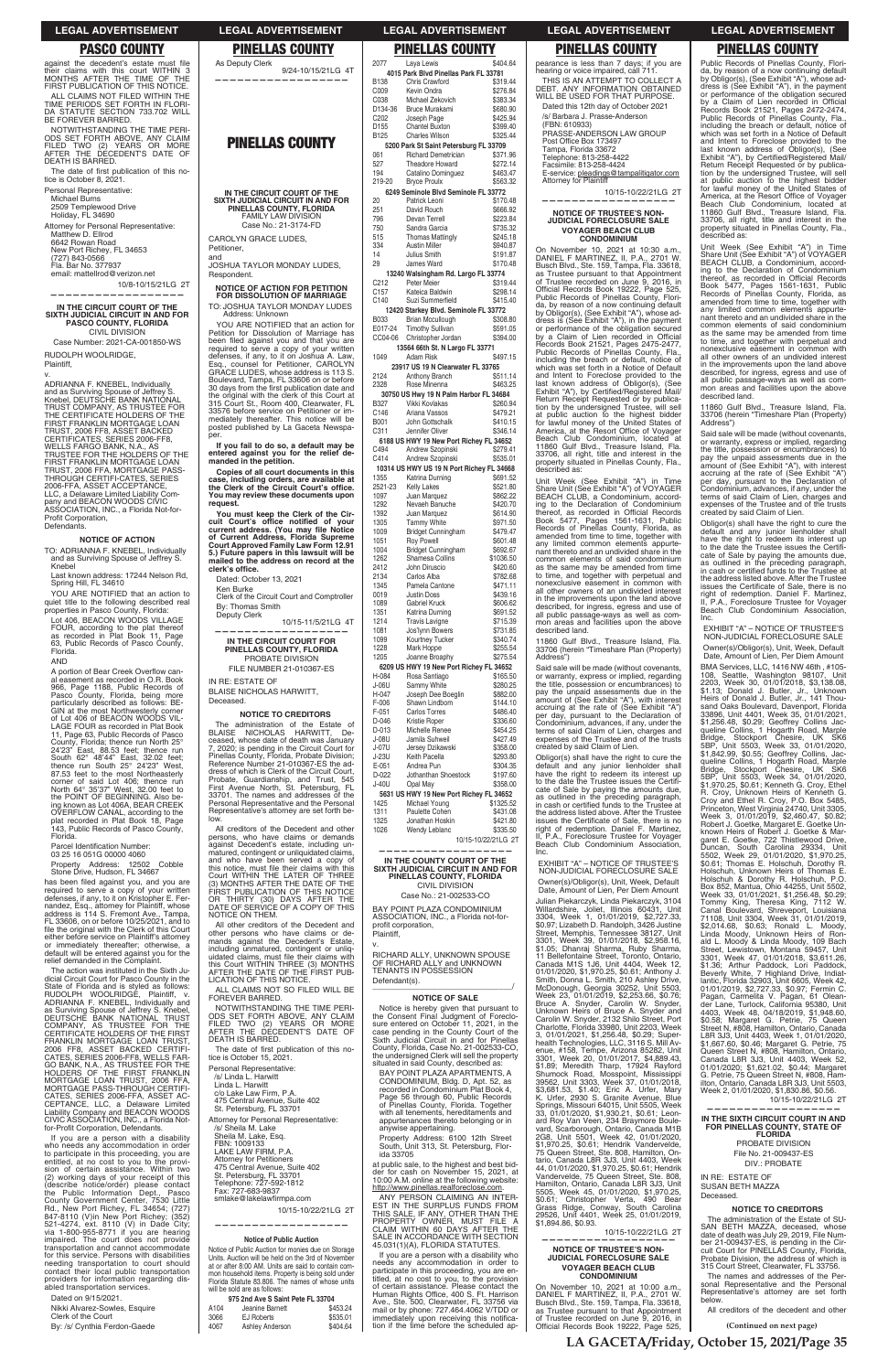**Page 36/LA GACETA/Friday, October 15, 2021**

**(Continued on next page)**

persons having claims or demands against decedent's Estate on whom a copy of this notice has been served must file their claims with this court ON OR BEFORE THE LATER OF 3 MONTHS AFTER THE DATE OF THE FIRST PUBLICATION OF THIS NOTICE OR 30 DAYS AFTER THE TIME OF SERVICE OF A COPY OF THIS NOTICE ON THEM.

The date of first publication of this notice is October 15, 2021.

All other creditors of the decedent and other persons having claims or demands against decedent's estate MUST FILE THEIR CLAIMS WITH THIS COURT WITHIN 3 MONTHS AFTER THE DATE THE FIRST PUBLICATION OF THIS NOTICE.

727-379-4566 (Office) 727-666-7643 (Fax)

laura@thegaolawfirm.com - Primary

ALL CLAIMS NOT SO FILED WILL BE FOREVER BARRED.

service@thegaolawfirm.com - Secondary 10/15-10/22/21LG 2T **——————————————————**

NOTWITHSTANDING THE TIME PE-RIOD SET FORTH ABOVE, ANY CLAIM FILED TWO (2) YEARS OR MORE AFTER THE DECEDENT'S DATE OF DEATH IS BARRED.

Personal Representative: LOUIS STEVEN MAZZA

808 Pine Street Tarpon Springs, FL 34689

Attorney for Personal Representative:

/s/ Ying "Laura" Gao Ying "Laura" Gao, Esq. Florida Bar # 125396 The Laura Gao Law Firm, PLLC 421 S Pine Avenue

Ocala, Florida 34771

**IN THE SIXTH CIRCUIT COURT OF PINELLAS COUNTY, FLORIDA** PROBATE DIVISION

> File No. 21-005039-ES Division: Probate

IN RE: ESTATE OF JESSE W. OVERALL, Deceased.

# **NOTICE TO CREDITORS**

The administration of the Estate of Jesse W. Overall, deceased, whose date of death was December 19, 2020, is pend-ing in the Circuit Court for Pinellas County, Florida, Probate Division, the address of which is Division 315 Court Street, Room 417; File Number 21-005039-ES. The names and addresses of the personal representative and the personal representative's attorney are set forth below. duciary lawyer-client privilege in 90.5021 FLA. STAT. applies with respect to the personal representative and any attorney employed by the personal representative.

The administration of the Estate of Yon Ja Scott a/k/a Yon J. Scott a/k/a Yon Scott, deceased, whose date of death was June 25, 2021, is pending in the Cir-cuit Court for Pinellas County, Florida, Probate Division, the address of which is 315 Court Street, Room 106, Clearwater, Florida 33756. The names and addresses of the Personal Representative and the Personal Representative's attorney are set forth below

All other creditors of the decedent and other persons having claims or demands against decedent's estate must file their<br>claims with this court WITHIN 3 MONTHS<br>AFTER THE DATE OF THE FIRST PUBLI-<br>CATION OF THIS NOTICE.

All creditors of the decent and other persons, who have claims or demands against decedent's estate, including unmature, contingent or unliquidated claims,<br>and who have been served a copy of<br>this notice, must file their claims with this<br>court WITHIN THE LATER OF THREE (3) MONTHS AFTER THE DATE OF THE FIRST PUBLICATION OF THIS NOTICE OR THIRTY (30) DAYS AFTER THE DATE OF SERVICE OF A COPY OF THIS NOTICE ON THEM.

All other creditors of the decedent and other persons who have claims or demands against the decedent's estate,<br>including unmatured, contingent or unliq-<br>uidated claims, must file their claims with this court WITHIN THREE (3) MONTHS AFTER THE DATE OF THE FIRST PUB-LICATION OF THIS NOTICE. IN RE: ESTATE OF DEBORAH A. BARNES<br>A/K/A DEBORAH BARNES

ALL CLAIMS NOT SO FILED WILL BE FOREVER BARRED.

NOTWITHSTANDING THE TIME PERI-ODS SET FORTH ABOVE, ANY CLAIM FILED TWO (2) YEARS OR MORE AFTER THE DECEDENT'S DATE OF DEATH IS BARRED.

THE DATE OF FIRST PUBLICATION OF THIS NOTICE IS OCTOBER 15, 2021.

Personal Representative:

Frances C. Overall 700 Barlin Court

Nashville, Tennessee 37221

Attorney for Personal Representative:

Larry Keith Carroll, Jr.

Florida Bar N.: 120231

Keith Carroll Law, P.A. 340 West 23rd Street, Suite E

Panama City, Florida 32405

10/15-10/22/21LG 2T

**—————————————————— IN THE SIXTH JUDICIAL CIRCUIT COURT IN AND FOR PINELLAS COUNTY, FLORIDA** PROBATE DIVISION

File No. 21-008433-ES

## IN RE: ESTATE OF YON JA SCOTT a/k/a YON J. SCOTT a/k/a YON SCOTT, Deceased.

# **NOTICE TO CREDITORS**

must file their claims with this court WITH-<br>IN THE LATER OF 3 MONTHS AFTER<br>THE TIME OF THE FIRST PUBLICATION<br>OF THIS NOTICE OR 30 DAYS AFTER THE DATE OF SERVICE OF A COPY OF THIS NOTICE ON THEM.

All creditors of the decedent and other persons having claims or demands against decedent's estate on whom a copy of this notice is required to be served must file<br>their claims with this court ON OR BEFORE<br>THE LATER OF 3 MONTHS AFTER THE<br>TIME OF THE FIRST PUBLICATION OF<br>THIS NOTICE OR 30 DAYS AFTER THE<br>DATE OF SERVICE OF A COPY OF THIS NOTICE ON THEM.

NOTWITHSTANDING THE TIME PE-RIOD SET FORTH ABOVE, ANY CLAIM<br>FILED TWO (2) YEARS OR MORE<br>AFTER THE DECEDENT'S DATE OF<br>DEATH IS BARRED.

The date of first publication of this notice<br>is: October 15, 2021.

ALL CLAIMS NOT FILED WITHIN THE TIME PERIODS SET FORTH IN FLORIDA STATUTES SECTION 733.702 WILL BE FOREVER BARRED.

NOTWITHSTANDING THE TIME PERI-

ODS SET FORTH ABOVE, ANY CLAIM FILED TWO (2) YEARS OR MORE AFTER THE DECEDENT'S DATE OF DEATH IS BARRED.

The date of first publication of this notice<br>is October 15, 2021.

Personal Representative: Annie Scott 500 Robinhood Drive

Irving, TX 75061 Attorney for Personal Representatives:

Dennis J. Szafran, Esq. Florida Bar Number: 118448 13119 W. Linebaugh Avenue, Suite 102 Tampa, Florida 33626 Telephone: (888) 266-1078 Fax: (727) 498-3661 E-Mail: service@djslaw.org Secondary E-Mail: rachel@djslaw.org

> laration of Master Form Proprietary<br>Lease as recorded in Official Records Book 7804, Page 774, Public Records of Pinellas County, Florida.

has been filed against you. You are re-<br>quired to serve a copy of your written de-<br>fenses, if any, to it on KRISTOPHER E.<br>FERNANDEZ, ESQUIRE, whose address<br>is 114 S. Fremont Avenue, Tampa, Florida

10/15-10/22/21LG 2T **—————————————————— IN THE CIRCUIT COURT FOR PINELLAS COUNTY, FLORIDA**

PROBATE DIVISION File No. 21-010102-ES

> If you are a person with a disability who needs any accommodation in order to par-ticipate in this proceeding, you are entitled, at no cost to you to the provision of certain assistance. Within two (2) working days or your receipt of this (describe notice/order) please contact the Human Rights Office,<br>400 S. Ft. Harrison Ave., Ste. 300, Clear-<br>water, FL33756, (727) 464-4062 (V/TDD).

Deceased.

**NOTICE TO CREDITORS** The administration of the estate of Deb-orah A. Barnes a/k/a Deborah Barnes, deceased, whose date of death was November 27, 2020, is pending in the Circuit Court for Pinellas County, Florida, Probate Division, the address of which is 315 Court Street, Room 106, Clearwater, Florida 33756. The name and address of the personal representative and the personal representative's attorney is set forth below. All creditors of the decedent and other persons having claims or demands against decedent's estate on whom a copy of

this notice is required to be served must<br>file their claims with this court ON OR<br>BEFORE THE LATER OF 3 MONTHS<br>AFTER THE TIME OF THE FIRST PUBLI-<br>CATION OF THIS NOTICE OR 30 DAYS<br>AFTER THE DATE OF SERVICE OF A

The date of first publication of this notice

The administration of the Estate of BLAISE NICHOLAS HARWITT, De-ceased, File Number 21-010367-ES, is pending in the Circuit Court for Pinellas County, Florida, Probate Division, the address of which is Clerk of the Circuit Court, Probate, Guardianship, and Trust, 545 1st Ave. North, Saint Petersburg, FL 33701. The Estate is intestate. The names and ad-dresses of the personal representative and the personal representative's attorney are set forth below. All interested persons on whom a copy of the Notice of Administration is served must file any objections that challenge the<br>validity of the will, the qualifications of the<br>personal representative, venue, or jurisdic-

tion of this Court, by filing a petition or other<br>pleading requesting relief with this Court, in<br>accordance with the Florida Probate Rules,<br>WITHIN THREE (3) MONTHS AFTER<br>THE DATECE ON THEM.<br>THIS NOTICE ON THEM.

COPY OF THIS NOTICE ON THEM. All other creditors of the decedent and other persons having claims or demands<br>against decedent's estate must file their claims with this court WITHIN 3 MONTHS AFTER THE DATE OF THE FIRST PUB-LICATION OF THIS NOTICE. ALL CLAIMS NOT FILED WITHIN THE TIME PERIODS SET FORTH IN FLORIDA STATUTES SECTION 733.702 WILL BE FOREVER BARRED. NOTWITHSTANDING THE TIME PERI-ODS SET FORTH ABOVE, ANY CLAIM FILED TWO (2) YEARS OR MORE AFTER THE DECEDENT'S DATE OF

DEATH IS BARRED.

is October 15, 2021. Personal Representative: s/ Cheryl Marie Barnes 7291 57th Avenue North St. Petersburg, Florida 33709 Attorney for Personal Representative: s/ Temple H. Drummond

Attorney Florida Bar Number: 101060 DRUMMOND WEHLE YONGE LLP

Fax: (813) 983-8001<br>E-Mail: temple@dwyfirm.com<br>Secondary E-Mail: amy@dwyfirm.com

6987 East Fowler Avenue Tampa, Florida 33617 Telephone: (813) 983-8000

10/15-10/22/21LG 2T

All other creditors of the Decedent and other persons who have claims or demands against the Decedent's Estate

including unmatured, contingent or unliq-<br>uidated claims, must file their claims with<br>this Court WITHIN THREE (3) MONTHS<br>AFTER THE DATE OF THE FIRST PUB-<br>LICATION OF THIS NOTICE.

**—————————————————— IN THE CIRCUIT COURT FOR PINELLAS COUNTY, FLORIDA** PROBATE DIVISION File No. 21-008909-ES

IN RE: ESTATE OF

BOBBY TUBORUS ROUNDTREE

Deceased.

**NOTICE TO CREDITORS** The administration of the estate of BOB-

BY TUBORUS ROUNDTREE, deceased,<br>whose date of death was July 16, 2021;<br>File Number 21-008909-ES, is pending in<br>the Circuit Court for Pinellas County, Flori-<br>da, Probate Division, the address of which

**NOTICE TO CREDITORS** The administration of the estate of SEAN ERIN MUSSELMAN, deceased, whose date of death was October 28, 2020; File Number 21-003360-ES, is pending in the Circuit Court for Pinellas County, Florida, Probate Division, the address of which is 315 Court Street, Clearwater, FL 33756. The names and addresses of the personal representative and the personal representative's attorney are set forth below. All creditors of the decedent and other persons having claims or demands against decedent's estate, on whom a copy of this notice is required to be served must file their claims with this court WITH-<br>IN THE LATER OF 3 MONTHS AFTER<br>THE TIME OF THE FIRST PUBLICATION

is 315 Court Street, Clearwater, FL 33756. The names and addresses of the personal representative and the personal representative's attorney are set forth below. All creditors of the decedent and other persons having claims or demands against decedent's estate, on whom a copy of this notice is required to be served

All other creditors of the decedent and other persons having claims or demands<br>against decedent's estate must file their claims with this court WITHIN 3 MONTHS AFTER THE DATE OF THE FIRST PUB-LICATION OF THIS NOTICE.

ALL CLAIMS NOT FILED WITHIN THE TIME PERIODS SET FORTH IN SECTION 733.702 OF THE FLORIDA PROBATE CODE WILL BE FOREVER BARRED.

Whitney C. Miranda, Esq. - FBN: 65928 WCM@GendersAlvarez.com GENDERS**+ALVAREZ+DIECIDUE, P.A.** 

rvice for all attorneys listed above: GADeservice@GendersAlvarez,com

Personal Representative: JACQUELINE HEARNS 2700 East Grand Reserve Circle Apt. 1018 Clearwater, FL 33759

> All creditors of the decedent and other persons having claims or demands against decedent's estate, on whom a copy of this notice is required to be served<br>must file their claims with this court WITH-<br>IN THE LATER OF 3 MONTHS AFTER THE TIME OF THE FIRST PUBLICATION<br>OF THIS NOTICE OR 30 DAYS AFTER<br>THE DATE OF SERVICE OF A COPY OF<br>THIS NOTICE ON THEM.

Personal Representative's Attorneys: Derek B. Alvarez, Esq. - FBN: 114278 DBA@GendersAlvarez.com Anthony F. Diecidue, Esq. - FBN: 146528 AFD@GendersAlvarez.com Whitney C. Miranda, Esq. - FBN: 65928<br><u>WCM@GendersAlvarez.com</u> GENDERS $*$ ALVAREZ $*$ DIECIDUE, P.A. 2307 West Cleveland Street Tampa, FL 33609 Phone: (813) 254-4744 Fax: (813) 254-5222 ervice for all attorneys listed above: GADeservice@GendersAlvarez,com

All other creditors of the decedent and other persons having claims or demands against decedent's estate must file their<br>claims with this court WITHIN 3 MONTHS

10/15-10/22/21LG 2T

**—————————————————— IN THE CIRCUIT COURT IN AND FOR PINELLAS COUNTY, FLORIDA** CIVIL DIVISION CASE NO. 21-3420-CI

BOGDAN ZARSKI, a/k/a Bogdan Adolf Zarski,

Plaintiff, v.

UNKNOWN HEIRS, DEVISEES, GRANTEES, ASSIGNEES, LIENORS, CREDITORS, TRUSTEES OR ANY

OTHER PARTIES CLAIMING BY,<br>THROUGH, UNDER, OR AGAINST<br>*MARGARET HILL*, DECEASED,

AFD@GendersAlvarez.com Whitney C. Miranda, Esq. - FBN: 65928 WCM@GendersAlvarez.com GENDERS $*$ ALVAREZ $*$ DIECIDUE, P.A.

Defendants.

ervice for all attorneys listed above: GADeservice@GendersAlvarez,com

**NOTICE OF ACTION** TO: **THE UNKNOWN HEIRS, DEVIS-EES, GRANTEES, ASSIGNEES, LIENORS, CREDITORS, TRUSTEES, AND ANY OTHER PARTIES CLAIM-ING BY, THROUGH, UNDER, OR AGAINST HUBERT HILL, deceased**, whose current address is unknown. YOU ARE HEREBY NOTIFIED that an action to quiet title regarding the ing described property located in Pinellas

County, Florida:

Unit 105, MELODY GARDENS RESI-DENT OWNED COMMUNITY, INC., a Cooperative, according to Exhibit "B" (the "Plot Plan") of the Declaration of Master Form Proprietary Lease, legal-ly described in Exhibit "A" to the Dec-

33606, on or before 28 days after 1st publication November 12, 2021, and file the<br>original with the Clerk of this Court either before service on Plaintiff's attorney or immediately thereafter. Otherwise, a default will be entered against you for the relief

demanded in the Complaint.

The administration of the estate of<br>KIRK A SHIVER deceased whose date KIRK A. SHIVER, deceased, whose date of death was September 30, 2020; File Number 21-009123-ES, is pending in the Circuit Court for Pinellas County, Florida, Probate Division, the address of which is<br>Probate Division, the address of which is 315 Court Street, Clearwater, FL 33756. The names and addresses of the personal representative and the personal representative's attorney are set forth below.

The court does not provide transportation and cannot accommodate for this service. Persons with disabilities needing transportation to court should contact theirvlocal public transportation providers for infor-mation regarding disabled transportation

services.

Dated: 10/7/2021. Ken Burke

> The date of first publication of this notice is: October 8, 2021.

Clerk of the Circuit Court By s/ Thomas Smith as Deputy Clerk

Kristopher E. Fernandez, Esq. 114 S. Fremont Avenue Tampa, Florida 33606

10/15-11/5/21LG 4T

**—————————————————— IN THE CIRCUIT COURT FOR PINELLAS COUNTY, FLORIDA** PROBATE DIVISION File Number 21-010367-ES

IN RE: ESTATE OF

BLAISE NICHOLAS HARWITT,

Deceased.

**NOTICE OF ADMINISTRATION**

ALL OBJECTIONS NOT SO FILED

WILL BE FOREVER BARRED. Personal Representative:

/s/ Linda L. Harwitt Linda L. Harwitt c/o Lake Law Firm, P.A. 475 Central Avenue, Suite 402 St. Petersburg, FL 33701

Attorney for Personal Representative: /s/ Sheila M. Lake Sheila M. Lake, Esq. FBN: 1009133 LAKE LAW FIRM, P.A. Attorney for Petitioners 475 Central Avenue, Suite 402 St. Petersburg, FL 33701<br>Telephone: 727-592-1812<br>Fax: 727-683-9837<br>smlake@lakelawfirmpa.com 10/15-10/22/21LG 2T

**——————————————————**

**IN THE CIRCUIT COURT FOR PINELLAS COUNTY, FLORIDA** PROBATE DIVISION FILE NUMBER 21-010367-ES

IN RE: ESTATE OF BLAISE NICHOLAS HARWITT, Deceased.

# **NOTICE TO CREDITORS**

The administration of the Estate of BLAISE NICHOLAS HARWITT, Deceased, whose date of death was January 7, 2020; is pending in the Circuit Court for Pinellas County, Florida, Probate Division; Reference Number 21-010367-ES the ad-dress of which is Clerk of the Circuit Court, Probate, Guardianship, and Trust, 545 First Avenue North, St. Petersburg, FL 33701. The names and addresses of the Personal Representative and the Personal

Representative's attorney are set forth be-

low.

All creditors of the Decedent and other persons, who have claims or demands against Decedent's estate, including un-matured, contingent or unliquidated claims, and who have been served a copy of

NOTICE ON THEM.

ALL CLAIMS NOT SO FILED WILL BE

FOREVER BARRED.

NOTWITHSTANDING THE TIME PERI-ODS SET FORTH ABOVE, ANY CLAIM FILED TWO (2) YEARS OR MORE AFTER THE DECEDENT'S DATE OF

The date of first publication of this no-<br>tice is October 15, 2021.

DEATH IS BARRED.

Personal Representative: /s/ Linda L. Harwitt Linda L. Harwitt c/o Lake Law Firm, P.A. 475 Central Avenue, Suite 402 St. Petersburg, FL 33701 Attorney for Personal Representative:

/s/ Sheila M. Lake Sheila M. Lake, Esq. FBN: 1009133 LAKE LAW FIRM, P.A.

Attorney for Petitioners 475 Central Avenue, Suite 402 St. Petersburg, FL 33701 Telephone: 727-592-1812 Fax: 727-683-9837 UONCMG"NCMGNCYſTORCEQO

10/15-10/22/21LG 2T

**—————————————————— IN THE CIRCUIT COURT FOR PINELLAS COUNTY, FLORIDA** PROBATE DIVISION File No. 21-003360-ES

IN RE: ESTATE OF SEAN ERIN MUSSELMAN

Deceased.

OF THIS NOTICE OR 30 DAYS AFTER THE DATE OF SERVICE OF A COPY OF THIS NOTICE ON THEM. All other creditors of the decedent and other persons having claims or demands against decedent's estate must file their<br>claims with this court WITHIN 3 MONTHS AFTER THE DATE OF THE FIRST PUB-LICATION OF THIS NOTICE. ALL CLAIMS NOT FILED WITHIN THE TIME PERIODS SET FORTH IN SECTION 733.702 OF THE FLORIDA PROBATE CODE WILL BE FOREVER

BARRED.

NOTWITHSTANDING THE TIME PE-RIOD SET FORTH ABOVE, ANY CLAIM FILED TWO (2) YEARS OR MORE AFTER THE DECEDENT'S DATE OF

The date of first publication of this notice<br>is: October 15, 2021.

DEATH IS BARRED.

Personal Representative: DOUGLAS B. STALLEY 16637 Fishhawk Blvd., Suite 106

Lithia, FL 33547

Personal Representative's Attorneys: Derek B. Alvarez, Esq. - FBN: 114278 DBA@GendersAlvarez.com

Anthony F. Diecidue, Esq. - FBN: 146528

AFD@GendersAlvarez.com

2307 West Cleveland Street Tampa, Florida 33609 Phone: (813) 254-4744 Fax: (813) 254-5222

10/15-10/22/21LG 2T

**——————————————————**

# **IN THE CIRCUIT COURT FOR PINELLAS COUNTY, FLORIDA** PROBATE DIVISION File No. 21-008954-ES

IN RE: ESTATE OF JANIE FENNELL WARREN, Deceased.

# **NOTICE TO CREDITORS**

The administration of the estate of JANIE FENNELL WARREN, deceased, whose date of death was November 30, 2020; File Number 21-008954-ES, is pending in the Circuit Court for Pinellas County, Florida, Probate Division,the address of which is 315 Court Street, Clearwater, FL 33756. The names and address-es of the personal representative and the personal representative's attorney are set forth below. AFTER THE DATE OF THE FIRST PUB-LICATION OF THIS NOTICE.

ALL CLAIMS NOT FILED WITHIN<br>THE TIME PERIODS SET FORTH IN<br>SECTION 733.702 OF THE FLORIDA<br>PROBATE CODE WILL BE FOREVER

BARRED.

NOTWITHSTANDING THE TIME PE-RIOD SET FORTH ABOVE, ANY CLAIM FILED TWO (2) YEARS OR MORE AFTER THE DECEDENT'S DATE OF

The date of first publication of this notice<br>is: October 8, 2021.

DEATH IS BARRED.

Personal Representative:

DEBORAH RENATA WARREN 3651 38th Way South, Apt. 8C St. Petersburg, FL 33711 Personal Representative's Attorneys: Derek B. Alvarez, Esq. - FBN: 114278 DBA@GendersAlvarez.com

Anthony F. Diecidue, Esq. - FBN: 146528

2307 West Cleveland Street Tampa, Florida 33609 Phone: (813) 254-4744 Fax: (813) 254-5222

10/8-10/15/21LG 2T

**—————————————————— IN THE CIRCUIT COURT FOR PINELLAS COUNTY, FLORIDA** PROBATE DIVISION File No. 21-009178-ES

IN RE: ESTATE OF JOHN FRANCIS MCCUE

Deceased.

this notice, must file their claims with this<br>Court WITHIN THE LATER OF THREE<br>(3) MONTHS AFTER THE DATE OF THE<br>FIRST PUBLICATION OF THIS NOTICE<br>OR THIRTY (30) DAYS AFTER THE<br>DATE OF SERVICE OF A COPY OF THIS

**NOTICE TO CREDITORS** The administration of the estate of JOHN FRANCIS MCCUE, deceased, whose date of death was March 28, 2021; File Number 21-009178-ES , is pending in the Circuit Court for Pinellas County, Florida, Probate Division, the address of which is 315 Court Street, Clearwater, FL 33756. The names and addresses of the personal representative and the personal representative's attorney are set forth below. All creditors of the decedent and other persons having claims or demands against decedent's estate, on whom a copy of this notice is required to be served must file their claims with this court WITH-<br>IN THE LATER OF 3 MONTHS AFTER THE TIME OF THE FIRST PUBLICATION OF THIS NOTICE OR 30 DAYS AFTER THE DATE OF SERVICE OF A COPY OF

THIS NOTICE ON THEM.

All other creditors of the decedent and other persons having claims or demands against decedent's estate must file their claims with this court WITHIN 3 MONTHS AFTER THE DATE OF THE FIRST PUB-LICATION OF THIS NOTICE. ALL CLAIMS NOT FILED WITHIN THE TIME PERIODS SET FORTH IN SECTION 733.702 OF THE FLORIDA PROBATE CODE WILL BE FOREVER

BARRED.

NOTWITHSTANDING THE TIME PE-RIOD SET FORTH ABOVE, ANY CLAIM FILED TWO (2) YEARS OR MORE AFTER THE DECEDENT'S DATE OF DEATH IS BARRED.

The date of first publication of this notice

is: October 8, 2021. Personal Representative: CHARLENE STACY GREENE 3127 8th Avenue North St. Petersburg, FL 33713 Personal Representative's Attorneys: s/ Derek B. Alvarez, Esq. - FBN: 114278

DBA@GendersAlvarez.com

Anthony F. Diecidue, Esq. - FBN: 146528

Whitney C. Miranda, Esq. - FBN: 65928<br><u>WCM@GendersAlvarez.com</u> GENDERS♦ALVAREZ♦DIECIDUE, P.A.<br>2307 West Cleveland Street

AFD@GendersAlvarez.com

Tampa, Florida 33609 Phone: (813) 254-4744 Fax: (813) 254-5222

Eservice for all attorneys listed above: GADeservice@GendersAlvarez,com

10/8-10/15/21LG 2T

**—————————————————— IN THE CIRCUIT COURT FOR PINELLAS COUNTY, FLORIDA** PROBATE DIVISION File No. 21-009123-ES

IN RE: ESTATE OF KIRK A. SHIVER Deceased.

**NOTICE TO CREDITORS**

All creditors of the decedent and other persons having claims or demands against decedent's estate, on whom a copy of this notice is required to be served must file their claims with this court WITH-<br>IN THE LATER OF 3 MONTHS AFTER<br>THE TIME OF THE FIRST PUBLICATION<br>OF THIS NOTICE OR 30 DAYS AFTER<br>THE DATE OF SERVICE OF A COPY OF THIS NOTICE ON THEM.

All other creditors of the decedent and other persons having claims or demands<br>against decedent's estate must file their claims with this court WITHIN 3 MONTHS AFTER THE DATE OF THE FIRST PUB-LICATION OF THIS NOTICE.

ALL CLAIMS NOT FILED WITHIN THE TIME PERIODS SET FORTH IN SECTION 733.702 OF THE FLORIDA PROBATE CODE WILL BE FOREVER BARRED.

NOTWITHSTANDING THE TIME PER-IOD SET FORTH ABOVE, ANY CLAIM FILED TWO (2) YEARS OR MORE AFTER THE DECEDENT'S DATE OF DEATH IS BARRED.

Personal Representative:

# **LEGAL ADVERTISEMENT LEGAL ADVERTISEMENT LEGAL ADVERTISEMENT LEGAL ADVERTISEMENT LEGAL ADVERTISEMENT**

# **PINELLAS COUNTY PINELLAS COUNTY PINELLAS COUNTY PINELLAS COUNTY PINELLAS COUNTY**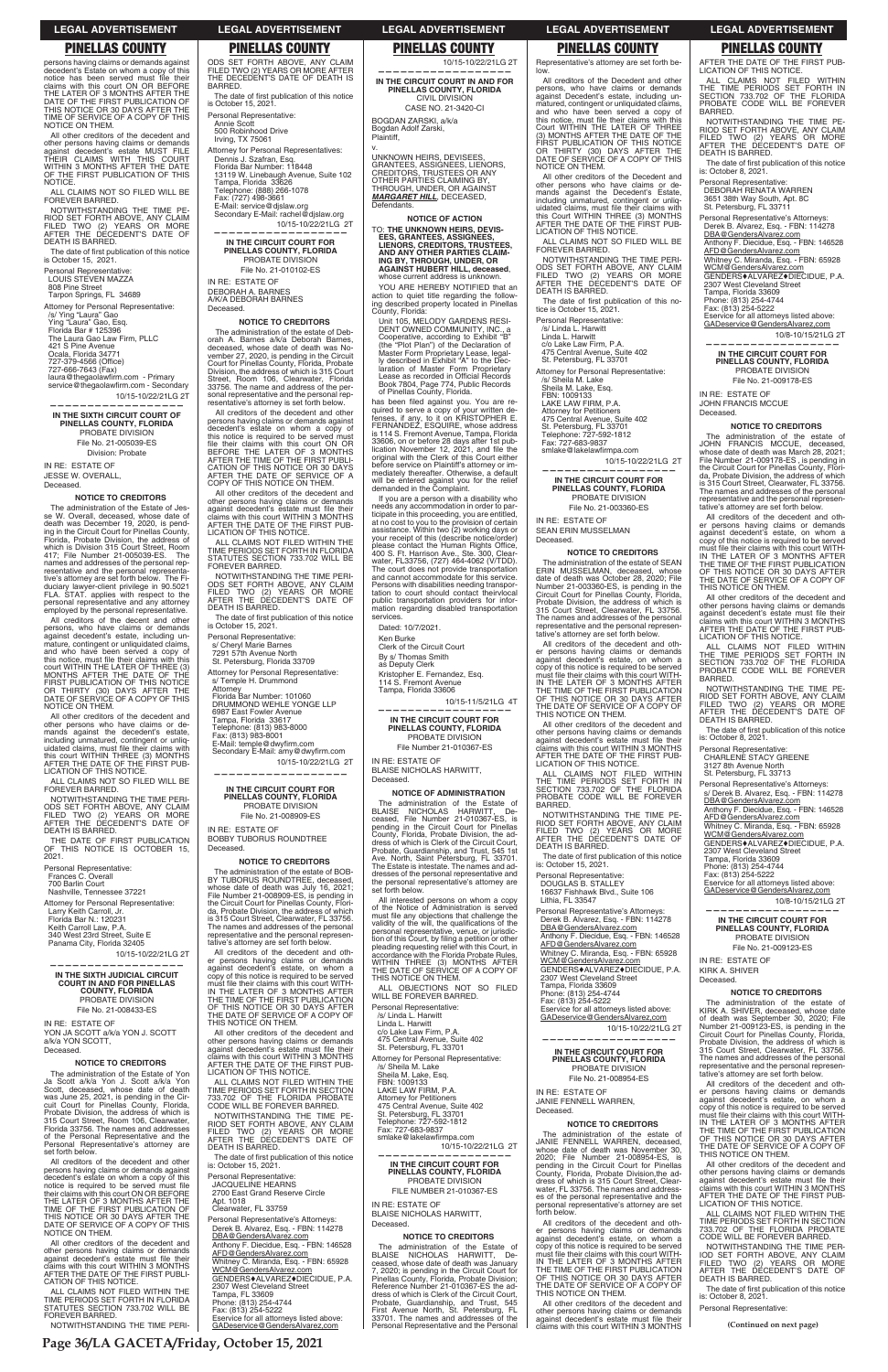**LA GACETA/Friday, October 15, 2021/Page 37**

**(Continued on next page)**

# **LEGAL ADVERTISEMENT LEGAL ADVERTISEMENT LEGAL ADVERTISEMENT LEGAL ADVERTISEMENT LEGAL ADVERTISEMENT**

SUSAN SHIVER 575 Still Meadows Circle West Palm Harbor, FL 34683

Personal Representative's Attorneys: Derek B. Alvarez, Esq. - FBN: 114278 DBA@GendersAlvarez.com Anthony F. Diecidue, Esq. - FBN: 146528 AFD@GendersAlvarez.com Whitney C. Miranda, Esq. - FBN: 65928 <u>WCM@GendersAlvarez.com</u><br>GENDERS♦ALVAREZ♦DIECIDUE, P.A. 2307 West Cleveland Street Tampa, Florida 33609 Phone: (813) 254-4744 Fax: (813) 254-5222 Eservice for all attorneys listed above:

GADeservice@GendersAlvarez,com 10/8-10/15/21LG 2T

**—————————————————— IN THE CIRCUIT COURT FOR PINELLAS COUNTY, FLORIDA** PROBATE DIVISION File No. 21-003251-ES Division Probate

IN RE: ESTATE OF JAMES NEWSOME

Deceased.

## **NOTICE TO CREDITORS**

The date of first publication of this notice is: October 8, 2021.

The administration of the estate of James Newsome, deceased, whose date of death was January 12, 2021, is pending in the Circuit Court for Pinellas County, Florida, Probate Division, the address of which is 315 Court St.. Clearwater. FL 33756. The names and addresses of the personal representative and the personal representative's attorney are set forth below.

service@probatefirm.com <u>josh@probatefirm.com</u><br>Florida Bar No. 109585 The Probate Law Firm 1395 Brickell Avenue. Suite 800 Miami. Florida 33131 Telephone: 305-456-3255 10/8-10/15/21LG 2T

All creditors of the decedent and other persons having claims or demands against decedent's estate on whom a copy of this notice is required to be served must file their claims with this court ON OR<br>BEFORE THE LATER OF 3 MONTHS<br>AFTER THE TIME OF THE FIRST PUBLI-<br>CATION OF THIS NOTICE OR 30 DAYS AFTER THE DATE OF SERVICE OF A COpy OF THIS NOTICE ON THEM.

All other creditors of the decedent and other persons having claims or demands against decedent's estate must file their claims with this court WITHIN 3 MONTHS AFTER THE DATE OF THE FIRST PUB-LICATION OF THIS NOTICE.

**You must keep the Clerk of the Circuit**  Court's office notified of your current<br>address. (You may file Notice of Cur**rent Address, Florida Supreme Court Approved Family Law Form 12.915.) Fu-ture papers in this lawsuit will be mailed to the address on record at the clerk's**  office.

ALL CLAIMS NOT FILED WITHIN THE TIME PERIODS SET FORTH IN FLORIDA STATUTES SECTION 733.702 WILL BE FOREVER BARRED.

NOTWITHSTANDING THE TIME PE-RIOD SET FORTH ABOVE, ANY CLAIM FILED TWO (2) YEARS OR MORE AFTER THE DECEDENT'S DATE OF DEATH IS BARRED.

Personal Representative: /s/ Jamar Newsome 3419 Marylea Court Waldorf, MD 20603

Attorney for Personal Representative: /s/ Justin Stivers Justin Stivers E-Mail Addresses:

# **PINELLAS COUNTY PINELLAS COUNTY PINELLAS COUNTY PINELLAS COUNTY PINELLAS COUNTY SIXTH JUDICIAL CIRCUIT IN AND FOR PINELLAS COUNTY, FLORIDA**

**—————————————————— IN THE CIRCUIT COURT OF THE SIXTH JUDICIAL CIRCUIT, IN AND FOR PINELLAS COUNTY, FLORIDA** UCN: 522021DR003587XXFDFD REF: 21-003587-FD Division: Section 9

KATJA GOMER, Petitioner,

vs FREDERICK WILLIAM COFFEY, Respondent

THAT CERTAIN CONDOMINIUM<br>PARCEL COMPOSED OF UNIT<br>NO. D, BUILDING 1, BARCLEY ES-<br>TATES CONDOMINIUM NO. 2, A<br>CONDOMINIUM PLAT THERE-<br>THE CONDOMINIUM PLAT THERE-**OF, AS RECORDED IN CONDOMIN-IUM PLAT BOOK 36, PAGE(S) 60 AND 61, AS THEREAFTER AMEND-ED, AS FURTHER DESCRIBED IN**  THE DECLARATION OF CONDO-<br>MINIUM THEREOF, AS RECORDED<br>IN OFFICIAL RECORDS BOOK<br>4905, PAGE(S) 1485, AS THEREAF-<br>TER AMENDED, OF THE PUBLIC<br>RECORDS OF PINELLAS COUN-<br>TY, FLORIDA, TOGETHER WITH<br>AN UNDIVIDED INTEREST IN THE **COMMON ELEMENTS APPURTE-NANT THERETO. Property Address: 8850 Dr. MLK Jr** 

Shall be sold by the Clerk of Court, Ken Burke, CPA, on the **17th day of Novem-ber, 2021 at 10:00 a.m. (Eastern Time) at www.pinellas.realforeclose.com** to the highest bidder, for cash, after giving<br>notice as required by section 45.031,<br>Florida Statutes.

**NOTICE OF ACTION FOR DISSOLUTION OF MARRIAGE (WITHOUT CHILD(REN) OR FINANCIAL SUPPORT)** TO: FREDERICK WILLIAM COFFEY 737 POST STREET - UNIT 1621 SAN FRANCISCO CA 94109

YOU ARE NOTIFIED that an action for dissolution of marriage has been filed against you and that you are required to serve a copy of your written defenses, if any, to KATJA GOMER, whose address is KATJA GOMER C/O JEROME C WIL-LIAMS JR, ESQ, 146 2ND ST N SUITE 310 ST PETERSBURG,FL 33701 within 28 days after the first date of publication,<br>and file the original with the clerk of this<br>Court at **315 Court Street, Room 170,** 

**Clearwater, FL 33756**, before service on Petitioner or immediately thereafter. **lf you fail to do so, a default may be entered against you for the relief demanded in the petition**.

Florida Bar No.: 0957941 **KYLE KILLEEN** Florida Bar No.: 1003880 STOREY LAW GROUP, P.A. 3670 Maguire Blvd., Suite 200 Orlando, FL 32803 Telehone: 407-488-1225 Facsimile: 407-488-1177 Email: <u>sdelaney@storeylawgroup.com</u><br>Secondary Email: sbaker@storeylawgroup.com **Attorneys for Plaintiff** 

The action is asking the court to decide how the following real or personal property should be divided: **NONE**

**Copies of all court documents in this case, including orders, are available at the Clerk of the Circuit Court's office.**<br>You may review these documents upon **request.**

the Amended Uniform Final Judgment of Foreclosure *In Rem* entered in the above-<br>styled cause in the Circuit Court of Pinellas County, Florida, the Clerk of Pinellas<br>County will sell the property situated in Pin-<br>ellas County, Florida, described as:

LOT 111, OF EAST BAY ESTATES,<br>ACCORDING TO THE PLAT THERE-<br>OF AS RECORDED IN PLAT BOOK 47, PAGE 48, OF THE PUBLIC REC-ORDS OF PINELLAS COUNTY, FLORIDA.

**WARNING: Rule 12.285, Florida Family Law Rules of Procedure, requires certain automatic disclosure of documents and information. Failure to comply can result in sanctions, including dismissal or striking of pleadings.**

*Any person claiming an interest in the surplus funds from the sale, if any, other*  than the property owner, as of the date of<br>the Lis Pendens, must file a claim before<br>the clerk reports the surplus as unclaimed.

Dated: September 30, 2021

KEN BURKE Clerk of the Circuit Court 315 Court Street - Room 170 Clearwater, Florida 33756-5165 (727) 464-7000

www.mypinellasclerk.org By: /s/ Thomas Smith Deputy Clerk

10/8-10/29/21LG 4T

**—————————————————— IN THE CIRCUIT COURT OF THE** 

CASE NO.: 18-007090-CICI COASTLINE CAPITAL FUND 6, LLC,

Plaintiff, vs. MOHAMMAD D.A. RAHMAN: et al. Defendants.

## **NOTICE OF SALE**

NOTICE IS HEREBY GIVEN that, pursuant to the Uniform Final Judgment of Foreclosure entered on August 7, 2019 in the above-captioned action, the following property situated in Pinellas County, Florida, described as:

> All creditors of the Decedent and other persons having claims or demands against Decedent's estate on whom a copy of this<br>notice is required to be served must file<br>their claims with this Court WITHIN THE<br>LATER OF THREE (3) MONTHS AFTER<br>THE TIME OF THE FIRST PUBLICATION<br>AFTER THE DATE OF SERVICE OF A<br>CO

> All other creditors of the decedent and other persons having claims or demands against decedent's estate must file their<br>claims with this court WITHIN THREE (3)<br>MONTHS AFTER THE DATE OF THE<br>FIRST PUBLICATION OF THIS NOTICE.

**Street North #14, St. Petersburg, FL 33702**

> The date of first publication of this notice is October 8, 2021.

e-Service: melissa@finlevwilliamslaw.com 10/8-10/15/21LG 2T

Any person claiming an interest in the surplus from the sale, if any, other than<br>the property owner as of the date of the<br>lis pendens must file a claim before the clerk reports the surplus as unclaimed. The Court, in its discretion, may enlarge the time of the sale. Notice of the changed time of sale shall be published as provided herein.

> All other creditors of the decedent and other persons having claims or demands<br>against decedent's estate must file their<br>claims with this court WITHIN 3 MONTHS<br>AFTER THE DATE OF THE FIRST PUB-<br>LICATION OF THIS NOTICE.

ALL CLAIMS NOT FILED WITHIN THE TIME PERIODS SET FORTH IN FLORI-DA STATUTES SECTION 733.702 WILL BE FOREVER BARRED.

The date of first publication of this notice is October 8, 2021.

If you are a person with a disability who needs any accommodation in order to participate in this proceeding, you are entitled, at no cost to you, to the provi-sion of certain assistance. Please contact the Human Rights Office. 400 S. Ft. Harrison Ave., Ste. 500 Clearwater, FL 33756, (727) 464-4062 V/TDD; or 711 for the hearing impaired. Contact should be initiated at least seven days before the scheduled court appearance, or immediately upon receiving this notification if the<br>time before the scheduled appearance<br>is less than seven days. The court does not provide transportation and cannot accommodate such requests. Persons with disabilities needing transportation to court should contact their local public transportation providers for information regarding transportation services.

s/ Suzanne Delaney **SUZANNE DELANEY** All other creditors of the decedent and other persons having claims or demands against decedent's estate must file their claims with this court WITHIN 3 MONTHS AFTER THE DATE OF THE FIRST PUB-LICATION OF THIS NOTICE.

10/8-10/15/21LG 2T **—————————————————— IN THE CIRCUIT COURT FOR PINELLAS COUNTY, FLORIDA** CIVIL ACTION

CASE NO.: 2019-CA-005037 AJAX MORTGAGE LOAN TRUST

2019-E, MORTGAGE-BACKED SE-CURITIES, SERIES 2019-E, BY U.S. BANK NATIONAL ASSOCIATION, AS INDENTURE TRUSTEE, Plaintiff,

v. ROBERTO RAMIREZ A/K/A ROBERTO R. RAMIREZ; JEANETTE BIEWALD<br>A/K/A JEANETTE BREWALD; R &<br>R HOMES, INC., A FLORIDA COR-<br>PORATION; STATE OF FLORIDA<br>PEPARTMENT OF REVENUE; UN-KNOWN TENANT #1 and UNKNOWN TENANT #2, representing tenants in possession, Defendants.

**NOTICE OF SALE**

Notice is hereby given that, pursuant to

**Description of Mortgaged and Personal Property**

The address of which is 3196 Webley Drive, Largo, FL 33771.

The date of first publication of this notice is: October 8, 2021.

at a public sale to the highest bidder on **October 28, 2021 at 10:00 a.m.** at www. pinellas.realforeclose.com, in accordance with the Amended Uniform Final Judgment of Fore closure *In Rem*.

Personal Representative's Attorneys: Derek B. Alvarez, Esq. - FBN: 114278<br><u>DBA@GendersAlvarez.com</u>

Anthony F. Diecidue, Esq. - FBN: 146528 AFD@GendersAlvarez.com Whitney C. Miranda, Esq. - FBN: 65928<br><u>WCM@GendersAlvarez.com</u> GENDERS♦ALVAREZ♦DIECIDUE, P.A.<br>2307 West Cleveland Street Tampa, Florida 33609 Phone: (813) 254-4744 Fax: (813) 254-5222 Eservice for all attorneys listed above: GADeservice@GendersAlvarez,com 10/8-10/15/21LG 2T **—————————————————— IN THE CIRCUIT COURT FOR PINELLAS COUNTY, FLORIDA** PROBATE DIVISION File No. 21-009699-ES IN RE: ESTATE OF DONALD JAMES BARBER, SR., Deceased. **NOTICE OF ACTION (formal notice by publication)** TO: ANY AND ALL HEIRS OF DONALD JAMES BARBER, SR. ANY AND ALL HEIRS OF DONALD LORENZO BARBER ANY AND ALL HEIRS OF MELANIE BARBER PRISCILLA BARBER, INDIVIDUALLY Whereabouts Unknown YOU ARE NOTIFIED that a PETITION FOR ADMINISTRATION has been filed<br>in this court. You are required to serve a<br>copy of your written defenses, if any, on the petitioner's attorney, whose name and address are: Derek B. Alvarez, Esquire, GENDERS  $\bullet$  DIEClDUE, P.A., 2307 W. Cleveland Street, Tampa, FL 33609, on or before November 1, vs. SHILOH MESSINA ALBRIGHT **Defendants** cept: right-of-<br>Florida.

If you are a person with a disability who needs any accommodation in order to participate in this proceeding, you are entitled, at no cost to you to the provision of certain assistance. Please contact the Human Rights Office, 400 S. Ft. Harrison<br>Ave., Ste. 300, Clearwater, FL 33756,<br>(727) 464-4062 (V/TDD) at least 7 days before your scheduled court appearance,<br>or immediately upon receiving this notification if the time before the scheduled appearance is less than 7 days; if you are hearing or voice impaired, call 711.

2021, and to file the original of the written<br>defenses with the clerk of this court either<br>before service or immediately thereafter. Failure to serve and file written defenses<br>as required may result in a judgment or<br>order for the relief demanded, without further notice.

Dated: September 29, 2021. /s/ J. Andrew Baldwin

dbaldwin@solomonlaw.com Florida Bar No. 671347 foreclosure@solomonlaw.com atammaro@solomonlaw.com **THE SOLOMON LAW GROUP, P.A.**

1881 West Kennedy Boulevard, Suite D Tampa, Florida 33606-1611 (813) 225-1818 (Tel) (813) 225-1050 (Fax) Attorneys for **Plaintiff**

10/8-10/15/21LG 2T **——————————————————**

**THE CIRCUIT COURT OF THE SIXTH JUDICIAL CIRCUIT, IN AND FOR PINELLAS COUNTY, FLORIDA** PROBATE DIVISION

Case No: 21-006414-ES In Re: The Estate of

DAVID LEE HARRINGTON, Decedent.

# **NOTICE TO CREDITORS**

respective unknown assigns, succes-sors in interest, trustees, or any other person claiming by, through, under, or against any corporation or other legal entity named as a Defendant; and all claimants, persons or parties, natural or corporate, or whose exact legal status is unknown, claiming under any of the above-named or described Defendants or parties or claiming to have any right, title, or interest in the subject property described in Plaintiff's, RENE SAXER, Verified Complaint ("Complaint") filed in

The administration of the estate of DAVID LEE HARRINGTON, deceased, whose date of death was January 7, 2021, and the last four digits of whose social se-curity number are 0724, is pending in the Circuit Court for Pinellas County, Florida, Probate Division, the address of which is Pinellas County Clerk, 545 First Avenue N., St. Petersburg, Florida 33701. The names and addresses of the personal representative and the personal representa-tive's attorney are set forth below.

> YOU ARE NOTIFIED that an action to quiet title to the following property in Pinel-

LOT 28, BLOCK B, EASTWOOD TERRACE, ACCORDING TO THE<br>PLAT THEREOF, AS RECORDED<br>IN PLAT BOOK 45, PAGE 3 OF THE<br>PUBLIC RECORDS OF PINELLAS

has been filed against you and you are re-

quired to serve a copy of your written de-<br>fenses, if any, to it on Scott W. Fitzpatrick,<br>Esquire, the Plaintiff's attorney, whose<br>address is Owens Law Group, P.A., 811<br>Cypress Village Blvd., Ruskin, Florida<br>33373, on or b

Scott W. Fitzpatrick, B.C.S. Florida Bar No. 0370710 OWENS LAW GROUP, P.A. 811-B Cypress Village Boulevard Ruskin, Florida 33573 (813) 633-3396 - Telephone (813) 633-3397 — Telecopier scott@owenslawgrouppa.com - Email

ALL CLAIMS NOT FILED WITHIN THE TIME PERIODS SET FORTH IN SECTION 733.702 OF THE FLORIDA PROBATE CODE WILL BE FOREVER BARRED.

> YOU ARE HEREBY NOTIFIED that an action to quiet title to the following real property located in Pinellas County, Flor-ida, and further described as:

NOTWITHSTANDING THE TIME PERI-ODS SET FORTH ABOVE, ANY CLAIM FILED TWO (2) YEARS OR MORE AFTER THE DECEDENT'S DATE OF DEATH IS BARRED.

Personal Representative: Michelle Harrington 7905 73rd St. N Pinellas Park, Florida 33781 Attorney for Personal Representative: MELISSA F. WILLIAMS

Florida Bar Number: 0100084 111 Second Ave. NE, Suite 909 St. Petersburg, Florida 33701 Telephone: (727) 280-6837 Facsimile: (855) 771-8091

**—————————————————— IN THE CIRCUIT COURT OF THE SIXTH JUDICIAL CIRCUIT IN AND FOR PINELLAS COUNTY, STATE OF FLORIDA** PROBATE DIVISION

CASE NO.: 21-002320-ES

IN RE: ESTATE OF BARBARA M. KUSHNER-ENDE Deceased.

## **NOTICE OF ADMINISTRATION AND NOTICE TO CREDITORS**

 The administration of the estate of BAR-BARA M. KUSHNER-ENDE, deceased, whose date of death was September 26, 2020, is pending in the Circuit Court for Pinellas County, Florida, Probate Division, the address of which is 315 Court Street, Clearwater, Florida, 33756. The names and addresses of the personal representative and the personal representative's attorney are set forth below.

All creditors of the decedent and other persons having claims or demands against decedent's estate on whom a copy of this notice is required to be served must file their claims with this court ON<br>OR BEFORE THE LATER OF 3 MONTHS AFTER THE TIME OF THE FIRST PUBLI-CATION OF THIS NOTICE OR 30 DAYS AFTER THE DATE OF SERVICE OF A COPY OF THIS NOTICE ON THEM.

NOTWITHSTANDING THE TIME PERI-ODS SET FORTH ABOVE, ANY CLAIM FILED TWO (2) YEARS OR MORE AFTER THE DECEDENT'S DATE OF DEATH IS BARRED.

Personal Representative: /s/ Jeffrey Kushner Jeffrey Kushner

Attorney for Personal Representative: /s/ Ian P. Hudson Ian P. Hudson, Esq. Florida Bar Number: 102196 Gilbert Garcia Group, P.A. 2313 West Violet Street Tampa, Florida 33603-1423 Telephone: (813) 443-5087 probateservice@gilbertgrouplaw.com 10/8-10/15/21LG 2T

**——————————————————**

**IN THE CIRCUIT COURT FOR PINELLAS COUNTY, FLORIDA** PROBATE DIVISION File No. 21-008966-ES

IN RE: ESTATE OF WILLIE G. GORE, A/K/A WILLIE GUS GORE, SR. Deceased.

**NOTICE TO CREDITORS** The administration of the estate of WIL- LIE G. GORE, A/K/A WILLIE GUS GORE, SR., deceased, whose date of death was April 22, 2021; File Number 21-008966- ES, is pending in the Circuit Court for Pin-ellas County, Florida, Probate Division, the address of which is 315 Court Street, Clearwater, FL 33756. The names and addresses of the personal representative and the personal representative's attorney are set forth below.

All creditors of the decedent and other persons having claims or demands against decedent's estate, on whom a copy of this notice is required to be served<br>must file their claims with this court WITH-<br>IN THE LATER OF 3 MONTHS AFTER THE TIME OF THE FIRST PUBLICATION OF THIS NOTICE OR 30 DAYS AFTER THE DATE OF SERVICE OF A COPY OF THIS NOTICE ON THEM.

ALL CLAIMS NOT FILED WITHIN THE TIME PERIODS SET FORTH IN SECTION 733.702 OF THE FLORIDA PROBATE CODE WILL BE FOREVER BARRED.

NOTWITHSTANDING THE TIME PER-IOD SET FORTH ABOVE, ANY CLAIM FILED TWO (2) YEARS OR MORE AFTER THE DECEDENT'S DATE OF DEATH IS BARRED.

The date of first publication of this notice<br>is: October 8, 2021.

Personal Representative: ROBERT PRESTON GORE 2200 Caesar Way South St. Petersburg, FL 33712

Personal Representative's Attorneys: Derek B. Alvarez, Esq. - FBN: 114278 DBA@GendersAlvarez.com Anthony F. Diecidue, Esq. - FBN: 146528 AFD@GendersAlvarez.com Whitney C. Miranda, Esq. - FBN: 65928 <u>WCM@GendersAlvarez.com</u><br>GENDERS♦ALVAREZ♦DIECIDUE, P.A. 2307 West Cleveland Street Tampa, Florida 33609 Phone: (813) 254-4744 Fax: (813) 254-5222 Eservice for all attorneys listed above: GADeservice@GendersAlvarez,com 10/8-10/15/21LG 2T

**—————————————————— IN THE CIRCUIT COURT FOR PINELLAS COUNTY, FLORIDA** PROBATE DIVISION File No. 21-008227-ES

IN RE: ESTATE OF DUWAYNE K. WITCHARD Deceased.

# **NOTICE TO CREDITORS**

The administration of the estate of DU-WAYNE K. WITCHARD, deceased, whose date of death was February 14, 2021; File Number 21-008227-ES, is pending in the Circuit Court for Pinellas County, Florida, Probate Division, the address of which is 315 Court Street, Clearwater, FL 33756. The names and addresses of the personal representative and the personal represen-tative's attorney are set forth below.

All creditors of the decedent and other persons having claims or demands against decedent's estate, on whom a<br>copy of this notice is required to be served<br>must file their claims with this court WITHmust file their claims with this court WITH-<br>IN THE LATER OF 3 MONTHS AFTER<br>THE TIME OF THE FIRST PUBLICATION<br>OF THIS NOTICE OR 30 DAYS AFTER THE DATE OF SERVICE OF A COPY OF THIS NOTICE ON THEM.

All other creditors of the decedent and other persons having claims or demands against decedent's estate must file their<br>claims with this court WITHIN 3 MONTHS<br>AFTER THE DATE OF THE FIRST PUB-LICATION OF THIS NOTICE.

ALL CLAIMS NOT FILED WITHIN THE TIME PERIODS SET FORTH IN SECTION 733.702 OF THE FLORIDA PROBATE CODE WILL BE FOREVER BARRED.

NOTWITHSTANDING THE TIME PER-IOD SET FORTH ABOVE, ANY CLAIM FILED TWO (2) YEARS OR MORE AFTER THE DECEDENT'S DATE OF DEATH IS BARRED.

Personal Representative: BARBARA CHURCH MATHIS 5895 60th Avenue North St. Petersburg, FL 33709

Signed on 09/23/2021.

Ken Burke Clerk of the Circuit Court and Comptroller

As Clerk of the Court

By: s/ Kathy D. Quaranto As Deputy Clerk

First Publication on: October 1, 2021. 10/1-10/22/21LG 4T

**—————————————————— IN THE CIRCUIT COURT OF THE SIXTH JUDICIAL CIRCUIT IN AND FOR PINELLAS COUNTY, FLORIDA**

Case No.: 20-005663-CI Section: 13 RENE SAXER, individually,

Plaintiff, vs.

JHONNY HERRERA, individually, and ANY AND ALL UNKNOWN PARTIES; UNKNOWN PARTY #1 AND UNKNOWN PARTY #2, THE NAMES BEING FICTITIOUS TO ACCOUNT FOR PARTIES IN **POSSESSION** Defendants.

**NOTICE OF ACTION** TO: Defendants, JHONNY HER-RARA and ALL OTHER UNKNOWN PARTIES, if alive, and if dead, their unknown spouse(s), heir(s), devisee(s), grantee(s), judgment creditor(s), and all other parties claiming by, through, under, or against Defendants; the unknown spouse, heirs, devisees, grantees, and judgment creditors of Defendants, deceased, and all other parties claiming by, through, under, or against Defendants; and all unknown natural persons if alive, and if dead or not known to be dead or alive, their several and respective unknown spouses, heirs, devisees, grantees, and judgment creditors, or other parties claiming by, through, or under those unknown natural persons; and the several and

this action:

las County, Florida:

COUNTY, FLORIDA,

ther before service on the Plaintiff' attor-ney or immediately thereafter; otherwise a default will be entered against you for the relief demanded in the Complaint.

Dated on 9/22/2021. Ken Burke

Clerk of Circuit Court and Comptroller

By s/ Thomas Smith Deputy Clerk

Attorney for Plaintiff

10/1-10/22/21LG 4T

**—————————————————— IN THE CIRCUIT COURT FOR PINELLAS COUNTY, FLORIDA** CIRCUIT CIVIL No. 21-2540-CI

OUTBIDYA, INC. Plaintiff,

BRADFORD, and DARLENE M. MADDEROM, TRUSTEE UNDER THE AMENDED AND RESTATED REVOCABLE TRUST FOR ELLSWORTH T. WOOD AND HELEN M. WOOD u/a/d MARCH 21, 1997.

## **NOTICE OF ACTION**

TO: SHILOH MESSINA ALBRIGHT BRADFORD, last known address of 5685 54th Avenue North, Kenneth City, Florida 33709, and to DARLENE M. MADDEROM, TRUSTEE UNDER THE AMENDED AND RESTATED REVOCABLE TRUST FOR ELLS-WORTH T. WOOD AND HELEN M. WOOD u/a/d MARCH 21, 1997., last known address of 7238 2nd Ave No, St. Petersburg, Florida, 33710

The East 100 feet of the West 1003 feet of the South 1/2 of the Southwest 1/4 of the Southwest 1/4 of Section 33, Township 30 South, Range 16 East, Pinellas County Florida, less and ex-

The South 220 feet of the East 100 feet of of the West 1003 feet of the South 1/2 of the Southwest 1/4 of the Southwest 1/4 of Section 33, Town-ship 30 South, Range 16 East, LESS the South 50 feet thereof for road right-of-way all in Pinellas County,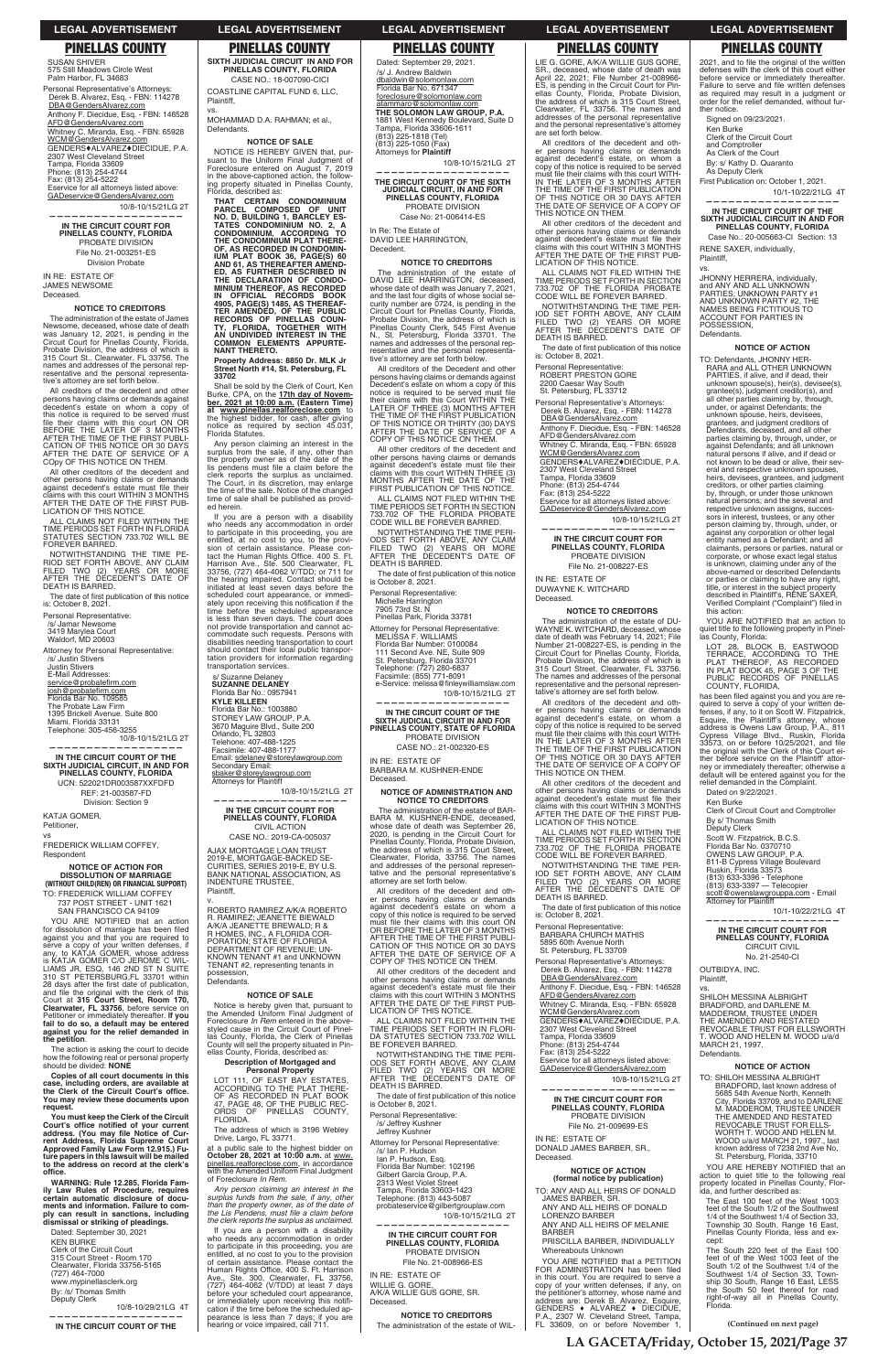has been filed against you and you are required to serve a copy of your written<br>defenses, if any, to it on Roy C. Skelton,<br>Esq., 326 N. Belcher Road, Clearwater,<br>Florida 33765 within thirty (30) days of the<br>first date of publication, and file the original with the Clerk of this Court either before service on Plaintiff's attorney or immediately thereafter; otherwise, a default will be entered against you for the relief demanded in the complaint or petition.

THIS NOTICE SHALL BE PUBLISHED ONCE A WEEK FOR FOUR (4) CONSECUTIVE WEEKS

If you are a person with a disability who needs any accommodation in order to<br>participate in this proceeding, you are en-<br>titled, at no cost to you, to the provision<br>of certain assistance. Please contact the<br>Human Rights Office, 400 S. Ft. Harrison<br>Ave., Ste. 300, your scheduled court appearance, or immediately upon receiving this notification if<br>the time before the scheduled appearance is less than 7 days; if you are hearing impaired call 711.

YOU ARE NOTIFIED that an action for dissolution of marriage has been filed<br>against you and that you are required to serve a copy of your written defenses, if<br>any, to VONGKOTH PAULA, whose ad-<br>dress is VONGKOTH PAULA 1631 AR-<br>BOR DR CLEARWATER, FL 33756 within 28 days after the first date of publication,<br>and file the original with the clerk of this<br>Court at **315 Court Street, Room 170, Clearwater, FL 33756**, before service on Petitioner or immediately thereafter. **lf you fail to do so, a default may be entered against you for the relief demanded in the petition**.

DATED on September 21, 2021 Ken Burke As Clerk of the Court By: /s/ Thomas Smith

As Deputy Clerk 9/24-10/15/21LG 4T **——————————————————**

**IN THE CIRCUIT COURT OF THE SIXTH JUDICIAL CIRCUIT, IN AND FOR PINELLAS COUNTY, FLORIDA** UCN: 522021DR007881XXFDFD REF: 21-007881-FD Division: Section 25

VONGKOTH PAULA, Petitioner, vs

PHOTHONG VONGKOTH, Respondent

**NOTICE OF ACTION FOR DISSOLUTION OF MARRIAGE (WITHOUT CHILD(REN) OR FINANCIAL SUPPORT)** TO: PHOTHONG VONGKOTH 6239 N KEYSTONE

CHICAGO IL 60646

The action is asking the court to decide how the following real or personal property should be divided: **NONE**

**Copies of all court documents in this case, including orders, are available at the Clerk of the Circuit Court's office.**<br>You may review these documents upon **request.**

**You must keep the Clerk of the Circuit**  Court's office notified of your current<br>address. (You may file Notice of Cur**rent Address, Florida Supreme Court Approved Family Law Form 12.915.) Fu-ture papers in this lawsuit will be mailed to the address on record at the clerk's QHſEG**

**WARNING: Rule 12.285, Florida Family Law Rules of Procedure, requires certain automatic disclosure of documents and information. Failure to com-ply can result in sanctions, including dismissal or striking of pleadings.**

v. ROBERT J. HALL A/K/A ROBERT HALL; RHONDA H. HALL A/K/A RHONDA A. HALL; UNKNOWN TENANT #1; UNKNOWN TENANT #2; UNITED STATES OF AMERICA DEPARTMENT OF TREASURY- INTERNAL REVENUE SERVICE, **Defendants** 

Dated: September 20, 2021 KEN BURKE Clerk of the Circuit Court 315 Court Street - Room 170 Clearwater, Florida 33756-5165 (727) 464-7000 www.mypinellasclerk.org

By: /s/ Thomas Smith<br>Deputy Clerk 9/24-10/15/21LG 4T

**—————————————————— IN THE CIRCUIT COURT OF THE SIXTH JUDICIAL CIRCUIT, IN AND FOR PINELLAS COUNTY, FLORIDA** UCN: 522021DR007012XXFDFD REF: 21-007012-FD

at a public sale to the highest bidder on **November 4, 2021 at 10:00 a.m.** at www. polk.realforeclose.com in accordance with<br>the Final Judgment of Foreclosure.

Division: Section 25 LISA DAVIDSON, Petitioner, vs

BRANDON MCMILLAN, Respondent

TO:

for c<br>agai<br>serv

how<br>shou<br>**C** 

case<br>the<br>You

*Any person claiming an interest in the surplus funds from the sale, if any, other*  than the property owner, as of the date of<br>the Lis Pendens, must file a claim before<br>the Clerk reports the surplus as unclaimed.

"In accordance with the Americans<br>With Disabilities Act, persons in need of<br>a special accommodation to participate<br>in this proceeding shall, within seven (7)<br>days prior to any proceeding, contact the<br>Administrative Office County, 255 N. Broadway, Bartow, FL 33830, Telephone (863) 534-4000, via Florida Relay Service".

**ily Law Rules of Procedure, requires certain automatic disclosure of documents and information. Failure to comply can result in sanctions, including dismissal or striking of pleadings.**

Dated: September 20, 2021 KEN BURKE Clerk of the Circuit Court 315 Court Street - Room 170 Clearwater, Florida 33756-5165 (727) 464-7000 www.mypinellasclerk.org

By: /s/ Thomas Smith Deputy Clerk

9/24-10/15/21LG 4T **——————————————————**

# **POLK COUNTY**

## **NOTICE OF INTENTION TO REGISTER FICTITIOUS TRADE NAME**

Notice is hereby given that the under-signed intend(s) to register with the Florida Department of State, Division of Corpora-tions, pursuant to Section 865.09 of the Florida Statutes (Chapter 90-267), the trade name of:

> ALL CLAIMS NOT FILED WITHIN THE TIME PERIODS SET FORTH IN FLORI-DA STATUTES SECTION 733.702 WILL BE FOREVER BARRED.

**TRINITY INSURANCE ADVISORS**  Owner: Grand Oak Capital LLC 639 Howard Ave

> The date of first publication of this notice is October 15, 2021.

 Lakeland, FL 33815 10/15/21LG 1T **——————————————————**

**IN THE CIRCUIT COURT FOR POLK COUNTY, FLORIDA** CIVIL ACTION

CASE NO.: 2020 CA 000264 AJAX MORTGAGE LOAN TRUST

2020-A, MORTGAGE-BACKED SECURITIES, SERIES 2020-A, BY U.S. BANK NATIONAL ASSOCIATION, AS INDENTURE TRUSTEE, Plaintiff,

> All creditors of the decedent and other persons having claims or demands against decedent's estate, on whom a copy of this notice is required to be served must file their claims with this court ON OR<br>BEFORE THE LATER OF 3 MONTHS<br>AFTER THE DATE OF THE FIRST PUB-

# **NOTICE OF SALE**

Notice is hereby given that, pursuant to the Final Judgment of Foreclosure entered in the above-styled cause in the Circuit Court of Polk County, Florida, the Clerk of Polk County, Florida will sell the property situ ated in Polk County, Florida, described as:

# **Description of Mortgaged and Personal Property**

WEST 335 FEET OF THE NW 1/4 OF THE NW 1/4 OF SECTION 29, TOWNSHIP 29 SOUTH, RANGE 23 EAST, POLK COUNTY, FLORIDA, LESS THE NORTH 435 FEET OF THE WEST 300 FEET THEREOF AND LESS THE NORTH 30 FEET THEREOF FOR RIGHT OF WAY FOR SHEPHERD ROAD.

The street address of which is 4520 Shepherd Road, Mulberry, FL 33860.

If you are a person with a disability who needs any accommodations in order to participate in this proceeding, you are en-titled, at no cost to you, to the provision of certain assistance. Please contact the<br>Office of the Court Administrator at, 255<br>North Broadway Avenue, Bartow, FL 33830, (863) 534-4686 at least 7 days before your scheduled court appearance, or immediately upon receiving this notification if the time before the scheduled ap-pearance is less than 7 days; if you are hearing or voice impaired, call 711. Dated: October 11, 2021.

IF YOU ARE A PERSON CLAIMING<br>AN INTEREST IN THE SURPLUS<br>FROM THE SALE, IF ANY, OTHER<br>THAN THE PROPERTY OWNER AS<br>OF THE DATE OF THE LIS PENDENS, YOU MUST FILE A CLAIM WITH THE CLERK OF COURT BEFORE OR NO LATER THAN THE DATE THAT THE CLERK REPORTS THE SURPLUS AS<br>UNCLAIMED. IF YOU FAIL TO FILE<br>A TIMELY CLAIM, YOU WILL NOT<br>BE ENTITLED TO ANY REMAINING<br>FUNDS. AFTER THE FUNDS ARE<br>REPORTED AS UNCLAIMED, ONLY THE OWNER OF THE RECORD AS OF THE DATE OF THE LIS PENDENS MAY CLAIM THE SURPLUS.

By: /s/ J. Andrew Baldwin dbaldwin@solomonlaw.com Florida Bar No. 671347 foreclosure@solomonlaw.com atammaro@solomonlaw.com **THE SOLOMON LAW GROUP, P.A.** 1881 West Kennedy Boulevard, Suite D Tampa, Florida 33606-1611

HERMAN L. CAPERS, TEWANDA L. CAPERS and HIGHLANDS AT CREW LAKES HOME OWNERS' ASSOCIATION, INC. **Defendants** 

Notice is hereby given that, pursuant to<br>an Amended Final Judgment of Foreclos-<br>ure entered in the above-styled cause, in<br>the Circuit Court of Polk County, Florida,<br>Stacy M. Butterfield, the Clerk of the Circuit Court will sell the property situate in Polk County, Florida, described as:

**YOU ARE NOTIFIED** that a Joint Petition for Adoption by Stepparent has been<br>filed against you and that you are required<br>to serve a copy of your written defenses, if any, to it on Marie Delapeña, Esq., Petitioner's attorney, whose address is P.O.<br>Box 3271, Windermere, FL 34786, on<br>or before October 28, 2021, and file the

/s/ C. Willis Ciara C. Willis, Esquire Florida Bar No. 125487 cwillis@bushross.com H. Web Melton III, Esq. Florida Bar No. 0037703 wmelton@bushross.com BUSH ROSS, P.A. Post Office Box 3913 Tampa, FL 33601 Phone: 813-204-6492 Fax: 813-223-9620 Attorney for Plaintiff

10/15-10/22/21LG 2T **——————————————————**

**IN THE TENTH JUDICIAL CIRCUIT COURT IN AND FOR POLK COUNTY, FLORIDA** PROBATE DIVISION

File No. 21-CP-1017

IN RE: ESTATE OF MARY LAMPP BLANCHARD, Deceased.

# **NOTICE TO CREDITORS**

Copies of all court documents in this case, including orders, are available at the Clerk of the Circuit Court's office. You may review these documents upon request. You must keep the Clerk of the Circuit Court's office notified of your current address. (You may file Designation<br>of Current Mailing and E-Mail Address, Florida Supreme Court Approved Fam-ily Law Form 12.915.) Future papers in this lawsuit will be mailed or e-mailed to the addresses on record at the clerk's

The minor child is identified as follows: Date of Birth: February 2, 2015 Place of Birth: Bolivarian Republic

The administration of the estate of Mary Lampp Blanchard, deceased, whose date of death was April 22, 2020, is pending in the Circuit Court for Polk County, Florida, Probate Division, the address of which is 930 E Parker Street Room 240, Lakeland, FL 33801. The names and addresses of the personal representative and the per-sonal representative's attorney are set forth below.

> Stacy M. Butterfield Clerk of the Circuit Court

By /s/ D.R. Deputy Clerk

All creditors of the decedent and other persons having claims or demands against decedent's estate on whom a copy of this notice is required to be served must file their claims with this court ON<br>OR BEFORE THE LATER OF 3 MONTHS<br>AFTER THE TIME OF THE FIRST PUBLI-CATION OF THIS NOTICE OR 30 DAYS AFTER THE DATE OF SERVICE OF A COPY OF THIS NOTICE ON THEM.

All other creditors of the decedent and other persons having claims or demands<br>against decedent's estate must file their<br>claims with this court WITHIN 3 MONTHS AFTER THE DATE OF THE FIRST PUB-LICATION OF THIS NOTICE.

NOTWITHSTANDING THE TIME PERI-ODS SET FORTH ABOVE, ANY CLAIM FILED TWO (2) YEARS OR MORE AFTER THE DECEDENT'S DATE OF DEATH IS BARRED.

Personal Representative:

Malaine Foster

1340 Timberidge Loop S. Lakeland, FL 33809-6623

Attorney for Personal Representative: Dennis J. Szafran, Esq. Attorney for Malaine Foster

Florida Bar Number: 118448<br>The Law Offices of Dennis J. Szafran<br>13119 W. Linebaugh Avenue, Suite 102

Tampa, FL 33626 Telephone: (888) 266-1078 Fax: (727) 498-3661

E-Mail: service@djslaw.org Secondary E-Mail: ally@djslaw.org

 10/15-10/22/21LG 2T **——————————————————**

# **IN THE CIRCUIT COURT FOR POLK COUNTY, FLORIDA** PROBATE DIVISION File No. 2021-CP-003220

IN RE: ESTATE OF FELICIA C. RUSSO, Deceased.

**NOTICE TO CREDITORS** The administration of the estate of FELI-CIA C. RUSSO deceased, whose date of death was June 12, 2021, is pending in the Circuit Court for Polk County, Florida, Pro-bate Division, the address of which is 255 N. Broadway Ave, Bartow, Florida 33830. The names and addresses of the personal representative and the personal representative's attorney are set forth below.

| <b>NOTICE OF ACTION FOR</b><br><b>DISSOLUTION OF MARRIAGE</b><br>(WITHOUT CHILD(REN) OR FINANCIAL SUPPORT)<br>TO: BRANDON MCMILLAN<br>126 FOX POND LANE<br>OCILLA GA 31774<br>YOU ARE NOTIFIED that an action<br>for dissolution of marriage has been filed<br>against you and that you are required to<br>serve a copy of your written defenses, if<br>any, to LISA DAVIDSON, whose address<br>is LISA DAVIDSON 3179 DOWNING<br>STREET CLEARWATER. FL 33759 within<br>28 days after the first date of publication,<br>and file the original with the clerk of this<br>Court at 315 Court Street, Room 170,<br>Clearwater, FL 33756, before service on<br>Petitioner or immediately thereafter. If you<br>fail to do so, a default may be entered<br>against you for the relief demanded in<br>the petition.<br>The action is asking the court to decide<br>how the following real or personal property<br>should be divided: NONE<br>Copies of all court documents in this<br>case, including orders, are available at<br>the Clerk of the Circuit Court's office.<br>You may review these documents upon<br>request.<br>You must keep the Clerk of the Circuit<br>Court's office notified of your current<br>address. (You may file Notice of Cur-<br>rent Address, Florida Supreme Court<br>Approved Family Law Form 12.915.) Fu-<br>ture papers in this lawsuit will be mailed<br>to the address on record at the clerk's<br>office.<br>WARNING: Rule 12.285, Florida Fam-<br>Page 38/LA GACETA/Friday, October 15, 2021 | Tamba. Fionda 33606-T6TT<br>(813) 225-1818 (Tel)<br>(813) 225-1050 (Fax)<br>Attorneys for Plaintiff<br>10/15-10/22/21LG 2T<br>IN THE COUNTY COURT IN AND FOR<br>POLK COUNTY, FLORIDA<br><b>CIVIL DIVISION</b><br>CASE NO.: 20-CC-5036<br>LAKE ELOISE POINTE HOMEOWNERS<br>ASSOCIATION, INC.,<br>Plaintiff.<br>VS.<br>JOSH W. ROTH.<br>Defendant.<br><b>NOTICE OF SALE</b><br>NOTICE IS HEREBY GIVEN that, pur-<br>suant to the Final Judgment of Foreclos-<br>ure entered on September 29, 2021 by the<br>County Court of Polk County, Florida, the<br>property described as:<br>Lot 72. LAKE ELOISE POINTE. ac-<br>cording to the map or plat thereof<br>as recorded in Plat Book 149, Pages<br>27 through 30, inclusive, of the Pub-<br>lic Records of Polk County, Florida.<br>will be sold at public sale by the Polk<br>County Clerk of Court, to the highest and<br>best bidder, for cash, electronically online<br>at www.polk.realforeclose.com at 10:00<br>A.M. on November 3, 2021.<br>Any person claiming an interest in the<br>surplus from the sale, if any, other than<br>the property owner as of the date of the lis<br>pendens must file a claim within sixty (60)<br>days after the sale. | AFTER THE DATE OF THE FIRST FUB-<br>LICATION OF THIS NOTICE OR 30 DAYS<br>AFTER THE DATE OF SERVICE OF A<br>COPY OF THIS NOTICE ON THEM.<br>All other creditors of the decedent and<br>other persons having claims or demands<br>against decedent's estate must file their<br>claims with this court WITHIN 3 MONTHS<br>AFTER THE DATE OF THE FIRST PUB-<br>LICATION OF THIS NOTICE.<br>ALL CLAIMS NOT FILED WITHIN THE<br>TIME PERIODS SET FORTH IN FLORIDA<br>STATUTES SECTION 733.702 WILL BE<br>FOREVER BARRED.<br>NOTWITHSTANDING THE TIME PE-<br>RIOD SET FORTH ABOVE. ANY CLAIM<br>FILED TWO (2) YEARS OR MORE<br>AFTER THE DECEDENT'S DATE OF<br><b>DEATH IS BARRED.</b><br>The date of first publication of this notice<br>is October 8, 2021.<br>Personal Representative:<br>Joseph Russo<br>9000 US Highway 192, Lot 799<br>Clermont. FL 34714<br>Attorney for Personal Representative<br>Pamela Grace Martini, Esg.<br>Florida Bar No. 100761<br>Law Office of Pamela G. Martini, PLLC<br>7575 Dr. Phillips Blvd., Suite 305<br>Orlando. FL 32819<br>Telephone: (407) 955-4955<br>Email: pam@pamelamartinilaw.com<br>10/8-10/15/21LG 2T<br>IN THE CIRCUIT COURT OF THE<br><b>TENTH JUDICIAL CIRCUIT IN AND</b><br>FOR POLK COUNTY, FLORIDA | ED IN PLAT BOOK 121, PAGES<br>AND 8. OF THE PUBLIC RECORDS<br>OF POLK COUNTY, FLORIDA.<br>at public sale, to the highest and best bid-<br>der, for cash, in an online sale at www.polk.<br>realforeclose.com, beginning at 10:00 a.m.,<br>on October 26, 2021.<br>ANY PERSON CLAIMING AN INTER-<br>EST IN THE SURPLUS FUNDS FROM<br>THIS SALE. IF ANY, OTHER THAN THE<br>PROPERTY OWNER AS OF THE DATE<br>OF THE LIS PENDENS. MUST FILE A<br>CLAIM WITHIN 60 DAYS AFTER THE<br>SALE IN ACCORDANCE WITH SECTION<br>45.031(1)(a), FLORIDA STATUTES.<br>NOTE: THIS COMMUNICATION, FROM<br>A DEBT COLLECTOR. IS AN ATTEMPT<br>TO COLLECT A DEBT AND ANY INFOR-<br>MATION OBTAINED WILL BE USED FOR<br>THAT PURPOSE.<br>If you are a person with a disability<br>who needs any accommodation in order<br>to participate in this proceeding, you are<br>entitled, at no cost to you, to the provi-<br>sion of certain assistance. Please con-<br>tact the Office of the Court Administra-<br>tor, 255 N. Broadway Avenue, Bartow,<br>Florida 33830, (863) 534-4686, at least<br>7 days before your scheduled court ap-<br>pearance, or immediately upon receiv-<br>ing this notification if the time before<br>the scheduled appearance is less than<br>7 days; if you are hearing or voice im-<br>paired. call 711.<br>DATED this 30th day of September.<br>2021.<br>VICTOR H. VESCHIO, Esquire<br>For the Court<br>By: /s/VICTOR H. VESCHIO, Esquire | If you are a person with a disability who<br>needs any accommodation in order to<br>participate in this proceeding, you are en-<br>titled, at no cost to you, to the provision of<br>certain assistance. Please contact the Of-<br>fice of the Court Administrator, (863) 534-<br>4690, within two (2) working days of your<br>receipt of this (describe notice); if you are<br>hearing or voice impaired, call TDD (863)<br>534-7777 or Florida Relay Service 711.<br>Dated September 30, 2021<br>/s/ARTHUR S. BARKSDALE IV<br>Florida Bar No.: 40628<br>Alvarez, Winthrop, Thompson & Storey,<br>P.A.<br>P.O. Box 3511<br>Orlando, FL 32802-3511<br>Telephone No.: (407) 210-2796<br>Facsimile No.: (407) 210-2795<br>Attorneys for Plaintiff: TRUIST BANK,<br>successor by merger to SUNTRUST BANK<br>10/8-10/15/21LG 2T<br><b>NOTICE OF ADMINISTRATIVE</b><br>COMPLAINT<br><b>POLK COUNTY</b><br>To: RANDY O. HODGES III<br>Case No.: CD202100013/D 1916502/3005599<br>An Administrative Complaint to impose<br>an administrative fine has been filed<br>against you. You have the right to request<br>a hearing pursuant to Sections 120.569<br>and 120.57, Florida Statutes, by mailing<br>a request for same to the Florida Depart-<br>(Continued on next page) |
|------------------------------------------------------------------------------------------------------------------------------------------------------------------------------------------------------------------------------------------------------------------------------------------------------------------------------------------------------------------------------------------------------------------------------------------------------------------------------------------------------------------------------------------------------------------------------------------------------------------------------------------------------------------------------------------------------------------------------------------------------------------------------------------------------------------------------------------------------------------------------------------------------------------------------------------------------------------------------------------------------------------------------------------------------------------------------------------------------------------------------------------------------------------------------------------------------------------------------------------------------------------------------------------------------------------------------------------------------------------------------------------------------------------------------------------------------------------------------------------------------------------------------|-------------------------------------------------------------------------------------------------------------------------------------------------------------------------------------------------------------------------------------------------------------------------------------------------------------------------------------------------------------------------------------------------------------------------------------------------------------------------------------------------------------------------------------------------------------------------------------------------------------------------------------------------------------------------------------------------------------------------------------------------------------------------------------------------------------------------------------------------------------------------------------------------------------------------------------------------------------------------------------------------------------------------------------------------------------------------------------------------------------------------------------------------------------------------------------------------------------|--------------------------------------------------------------------------------------------------------------------------------------------------------------------------------------------------------------------------------------------------------------------------------------------------------------------------------------------------------------------------------------------------------------------------------------------------------------------------------------------------------------------------------------------------------------------------------------------------------------------------------------------------------------------------------------------------------------------------------------------------------------------------------------------------------------------------------------------------------------------------------------------------------------------------------------------------------------------------------------------------------------------------------------------------------------------------------------------------------------------------------------------------------------------------------------------------------------------------------------------------------|--------------------------------------------------------------------------------------------------------------------------------------------------------------------------------------------------------------------------------------------------------------------------------------------------------------------------------------------------------------------------------------------------------------------------------------------------------------------------------------------------------------------------------------------------------------------------------------------------------------------------------------------------------------------------------------------------------------------------------------------------------------------------------------------------------------------------------------------------------------------------------------------------------------------------------------------------------------------------------------------------------------------------------------------------------------------------------------------------------------------------------------------------------------------------------------------------------------------------------------------------------------------------------------------------------------------------------------------------------------------------------------------------------------------------------------------------|------------------------------------------------------------------------------------------------------------------------------------------------------------------------------------------------------------------------------------------------------------------------------------------------------------------------------------------------------------------------------------------------------------------------------------------------------------------------------------------------------------------------------------------------------------------------------------------------------------------------------------------------------------------------------------------------------------------------------------------------------------------------------------------------------------------------------------------------------------------------------------------------------------------------------------------------------------------------------------------------------------------------------------------------------------------------------------------------------------------------------------------------------------------------------------------------------------------------------------------------------------------------|
|                                                                                                                                                                                                                                                                                                                                                                                                                                                                                                                                                                                                                                                                                                                                                                                                                                                                                                                                                                                                                                                                                                                                                                                                                                                                                                                                                                                                                                                                                                                              |                                                                                                                                                                                                                                                                                                                                                                                                                                                                                                                                                                                                                                                                                                                                                                                                                                                                                                                                                                                                                                                                                                                                                                                                             |                                                                                                                                                                                                                                                                                                                                                                                                                                                                                                                                                                                                                                                                                                                                                                                                                                                                                                                                                                                                                                                                                                                                                                                                                                                        |                                                                                                                                                                                                                                                                                                                                                                                                                                                                                                                                                                                                                                                                                                                                                                                                                                                                                                                                                                                                                                                                                                                                                                                                                                                                                                                                                                                                                                                  |                                                                                                                                                                                                                                                                                                                                                                                                                                                                                                                                                                                                                                                                                                                                                                                                                                                                                                                                                                                                                                                                                                                                                                                                                                                                        |

CIVIL DIVISION CASE NO. 2019CA003022

U.S. BANK TRUST NATIONAL ASSOCIATION, AS TRUSTEE FOR CVF III MORTGAGE LOAN TRUST II Plaintiff,

vs.

ESTATE OF NORMAN A SANCHIOUS, et al, Defendants/

## **NOTICE OF SALE PURSUANT TO CHAPTER 45**

NOTICE IS HEREBY GIVEN pursuant to an Order dated August 16, 2021, and entered in Case No. 2019CA003022 of the Circuit Court of the TENTH Judicial Circuit in and for Polk County, Florida, wherein U.S. Bank Trust National Association, as trustee for CVF III Mortgage Loan Trust II is the Plaintiff and SAMARA CLARK, LORRAINE SANCHIOUS, KEITH SAN-<br>CHIOUS, JAMAR SANCHIOUS REAVES,<br>MERCEDES CLARK, and UNKNOWN<br>SPOUSE OF KEITH SANCHIOUS the<br>Defendants. Stacy M. Butterfield, CPA,<br>Clerk of the Circuit Court in and for Polk County, Florida will sell to the highest and best bidder for cash at www.polk.realfore-close.com, the Clerk's website for on-line auctions at 10:00 AM on **November 16, 2021**, the following described property as set forth in said Order of Final Judgment, to wit:

Lot 24, less the West 50 feet, of Rolling Hills, according to plat thereof recorded in Plat Book 36, page 43, public records of Polk County, Florida; Being a part of the NW1/4 of SW1/4, and S1/2 of SW1/4, and West 210 feet of the SW1/4 of SE1/4 of Section 36, Township 30 South, Range 23 East.

If the sale is set aside, the Purchaser may be entitled to only a return of the sale deposit less any applicable fees and costs and shall have no further recourse against the Mortgagor, Mortgagee or the Mortgagee's Attorney.

"In accordance with the Americans With Disabilities Act, persons in need of a spe-cial accommodation to participate in this proceeding shall, within seven (7) days prior to any proceeding, contact the Admin-<br>istrative Office of the Court, Polk County,<br>255 N. Broadway, Bartow, FL 33830, Telephone (863) 534-4000, via Florida Relay Service".

DATED at Polk County, Florida, this 29th day of September, 2021. GILBERT GARCIA GROUP, P.A. Attorney for Plaintiff 2313 W. Violet St. Tampa, Florida 33603 Telephone: (813) 443-5087 Fax: (813) 443-5089 emailservice@gilbertgrouplaw.com By: /s/ Amy M. Kiser, Esq.<br>Florida Bar No. 46196 Florida Bar No. 46196

630282.26754/TLL 10/8-10/15/21LG 2T **——————————————————**

# **IN THE CIRCUIT COURT OF THE TENTH JUDICIAL CIRCUIT OF THE STATE OF FLORIDA, IN AND FOR POLK COUNTY** CIVIL DIVISION

Case No.: 2018-CA-12 THE HUNTINGTON NATIONAL BANK,

Plaintiff,

-vs-

# **NOTICE OF SALE**

LOT 21, HIGHLANDS AT CREWS LAKE WEST, ACCORDING TO THE MAP OR PLAT THEREOF RECORD-ED IN PLAT BOOK 121, PAGES 7

Gibbons Neuman 3321 Henderson Boulevard

Tampa, Florida 33609 10/8-10/15/21LG 2T **——————————————————**

**IN THE CIRCUIT COURT OF THE TENTH JUDICIAL CIRCUIT IN AND FOR POLK COUNTY, FLORIDA** Case No.: 2021-DR-5264 SEC. 09

IN THE MATTER OF THE ADOPTION OF

AINOHA SOFIA KOEDEL, Adoptee

**NOTICE OF ACTION FOR TERMINATION OF PARENTAL RIGHTS AND STEPPARENT ADOPTION**

**TO: NESTOR DANIEL LUNA RODRIGUEZ**

original with the clerk of this court at Polk County Courthouse, 255 N. Broadway Avenue, Bartow, FL 33830, either before service on Petitioner's attorney or imme-diately thereafter; otherwise a default will be entered against you for the relief de-

manded in the petition.

office.

of Venezuela

Physicial Description of Respondent: Age: approximately 38 Race: Hispanic Hair Color: Brown

Eye Color: Brown Approximate Height: 5 feet 9 inches Approximate Weight: 180 pounds Dated this 21st day of September, 2021

10/8-10/29/21LG 4T

**—————————————————— IN THE CIRCUIT COURT OF THE TENTH JUDICIAL CIRCUIT, IN AND FOR POLK COUNTY, FLORIDA** Case No.: 2019CA003712000000

LELAND HALE, REBECCA HALE, PINE<br>RIDGE OWNERS ASSOCIATION, INC.,<br>PETER C. RAY, AS TRUSTEE OF THE<br>PETER C. RAY TRUST CREATED BY

SUNTRUST BANK Plaintiff, vs.

THE PROVISIONS OF THE ELIZABETH M. RAY TRUST DATED JUNE 17, 1971, UNKNOWN TENANT #1, UNKNOWN TENANT #2, and all unknown parties claiming an interest by, through, under or against any Defendant, or claiming any right, title, and interest in the subject

property, Defendants.

**NOTICE OF SALE** NOTICE IS HEREBY GIVEN that, pursuant to the Final Judgment of Foreclo-sure entered on September 24, 2021 in the above-captioned action, the following property situated in Polk County, Florida,

described as:

**Lot 32, Pine Ridge, according to the map or plat thereof as recorded in Plat Book 82, Page 13, Public Records of Polk County, Florida.**

shall be sold by the Clerk of Court on the<br>29th day of October, 2021, ON-LINE at<br>10:00 a.m. (Eastern Time) at <u>www.polk.</u><br>realforeclose.com to the highest bidder,<br>for cash, after giving notice as required by<br>section 45.031

Any person claiming an interest in the surplus from the sale, if any, other than the property owner as of the date of the Lis Pendens must file a claim before the clerk reports the surplus as unclaimed. The court, in its discretion, may enlarge the time of the sale. Notice of the changed time of sale shall be published as provided

herein.

# **LEGAL ADVERTISEMENT LEGAL ADVERTISEMENT LEGAL ADVERTISEMENT LEGAL ADVERTISEMENT LEGAL ADVERTISEMENT**

# **PINELLAS COUNTY PINELLAS COUNTY POLK COUNTY POLK COUNTY POLK COUNTY**